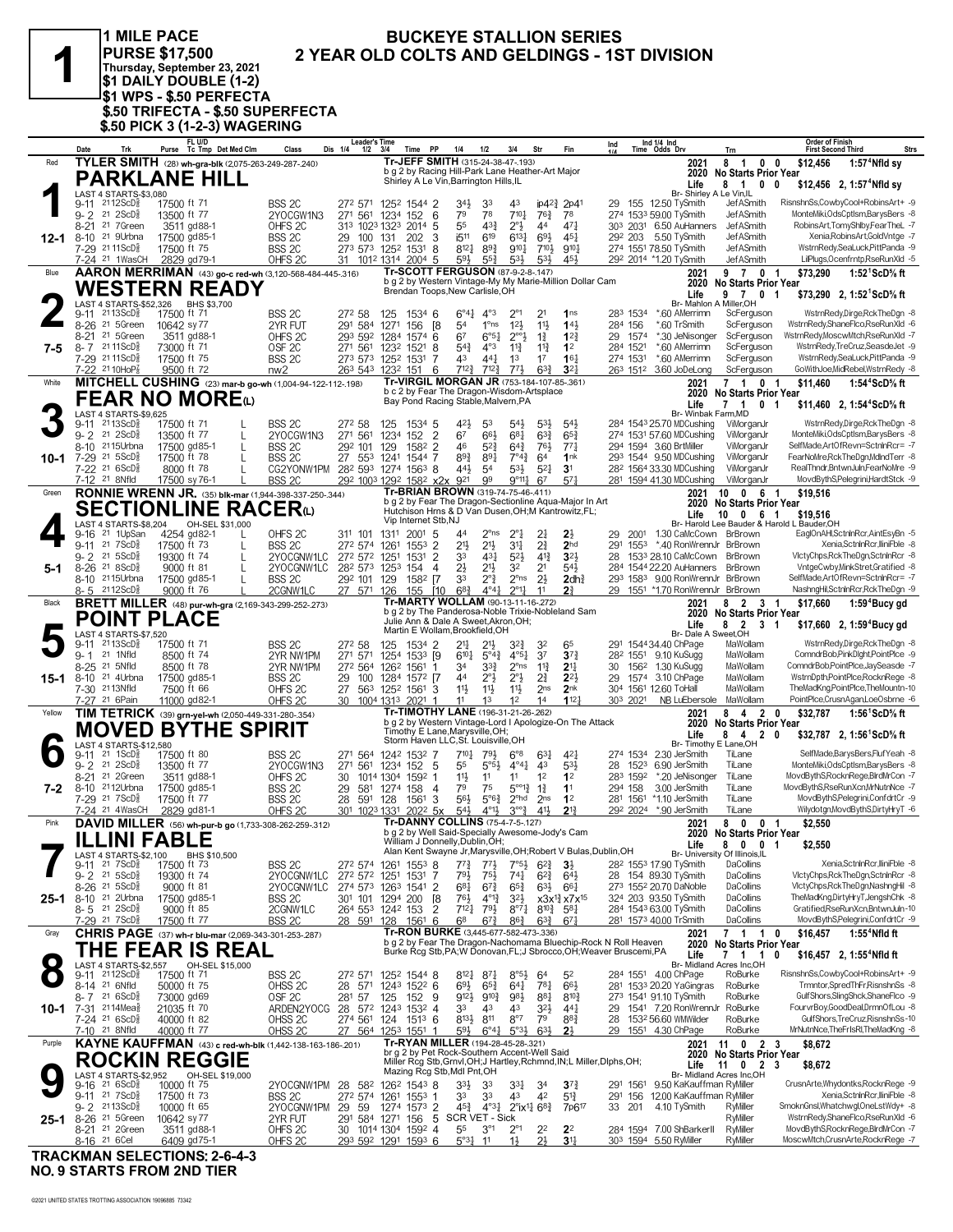

**1 MILE PACE PURSE \$3,000 Thursday, September 23, 2021 2ND HALF DAILY DOUBLE \$1 WPS - \$.50 PERFECTA \$.50 TRIFECTA - \$.50 SUPERFECTA WAGERING**

#### **HORSES & GELDINGS N0N-WINNERS OF \$5,000 LAST 4 STARTS 2**

Date Trk Purse Tc Tmp Det Med Clm Class Dis 1/4 1/2 3/4 Time PP 1/4 1/2 3/4 Str Fin two dds Drv<br>Red **TREVOR SMITH** (25) blk-gra-wh (1,497-156-167-178-206) **Tr-TODD LUTHER** (662-105-84-83-.271) **FL U/D Det Med Clm Class Dis 1/4 1/2 3/4 Time PP 1/4 1/2 3/4 Str Fin Ind Tc Tmp 1/4 Time Odds Drv Leader's Time Ind 1/4 Ind Order of Finish Trn First Second Third Strs** 3°hd 21¼ 31¼ 283 9-15 6.60 TrSmith ToLuther OdsBcaRtn,NuclerDgn,MigrteBlc -8 21 2ScDÁ 7000 ft 74 L HGNW2000L4 263 561 1234 1523 5 21¼ **1**¾ 1523 LAST 4 STARTS-\$3,500 LEX-SEL \$105,000 55 65¾ 6°6¼ 282 8-27 32.80 TrSmith ToLuther AbsltRcks,QultyClsr,CptDolmio -9 21 11ScDÁ 7500 ft 82 L HGNW3550L4 271 56 1232 1513 2 86¼ 77¼ 153 34 33<sup>2</sup> 3<sup>32</sup> 32<sup>3</sup> 32<sup>4</sup> 452 3<sup>24</sup> 33<sup>4</sup> 33<sup>2</sup> 3<sup>24</sup> 3<sup>24</sup> 324 334 3<sup>2</sup> 3<sup>24</sup> 452 4 29 1544 11.10 JaBartlett ToLuther AlHandsOn,SweetTrth,FurisBech -8 21 6260 ft 83 L HGNW3500L4 27 55 1224 152<sup>2</sup> 2 55 3<sup>2</sup> 65 5° 34 564 7-28 <sup>21</sup> 6ScD<sup>§</sup> 7500 ft 83 L HGNW3500L4 27 55 1224 152<sup>2</sup> 2 55 $\frac{3}{4}$  65 5°<sup>31</sup> 95 84 294 1531 10.30 TrSmith ToLuther HelOnWhls,Granite,Yeahnah 10 7-17 <sup>21</sup> 1ScD $\frac{3}{5}$  7500 ft 78 L HGNW3500L4 273 56 1233 151 4 54½ 4°3½ 5°3½ 5°3½ 713 292 1533 240 JerSmith ToLuther YachtWeek,CrbnEscpe,ISorHmFrs -8 424 424 324 1922 1136D 1241 1273 56 1233 151 4 124 323 58 1234 2022 1533 240 JerSmith ToLuther YachtWeek,CrbnEscpe,ISorHmFrs -8<br>1991 1992 1993 1994 1994 11 12 150 1234 1512 154 1624 17 17 17 1824 17 17 17 17 17 17 17 17 17 6<u>-26 <sup>21</sup> 4ScD៖ 7500 ft 85 L HGNW3500L4 27 554 1223 151 8 911½ 810 7°9½ 810½ 813 291 1533 26.90 TrSmith ToLuther HavfthmeN,LuckyLime,SlipnSkip-10<br>DANNOBLE (38) pur-wh-go (1,823-311-253-229 290) **Tr-DELVIN CRISWELL** (8-1-0</u> **4-1 Life 80 11 18 6 \$206,232 4,**<br>Br- Steve H Stewart,KY;Conquest Acres Lp,IN b g 5 by Captaintreacherous-Captiva Island-Western Hanover Black Magic Racing, LLC,Blacklick,OH  **23 4 6 1 \$40,934 1:50<sup>4</sup>Phl⅝ ft 28 3 4 2 \$33,456 1:51<sup>4</sup>MVR⅝ ft \$206,232 4, 1:50<sup>4</sup>Phl<sup>5</sup>/<sub>8</sub> ft**<br>t Acres Lp, IN<br>OdsBcaRtn, NuclerDgn, MigrteBlc -8 **2020 Tr-TODD LUTHER** (662-105-84-83-.271) **ODDS ON BOCA RATON(L)**<br> **1** LAST 4 STARTS-\$3,500<br>
9-15 21 2ScD§ 7000 ft 74 L00<br>  $\frac{1}{2}$  HGNW2000L4 263 561 814 814 814 814 814 814 814 814 86 102.20 8 14 814 86 102.20 8 14 8°64 7°64 1013 10194 802 1551020 TrSmith DeCriswell GalntStar,RcngOnAir,MapllfsDs-10 8 21 2ScDÁ 13000 ft 80 HGNW2PMRLT 271 553 1232 151 7 811 8°64 7°64 1013  $\frac{1}{2}$  7110 ScD $\frac{2}{3}$  710 68 THENW2PMRLT 28 572 1254 1541 8 710 77 $\frac{1}{4}$  6°3 $\frac{1}{4}$  774 87 $\frac{1}{4}$  291 1553 49.60 TySmith DeCriswell GalntStar,KeneIdylc,TakeAStnd 8<br>1999 8-25 21 9500 ft 76 HGNW2PMRLT 271 57 12 1012× 10125 8-25 9500 ft 76 FIGNW2PMRLT 271 57 1241 1524 9 10<sup>10</sup>3 10<sup>11</sup> 10<sup>°12</sup>4 974 884 274 1542 51.50 TySmith DeCriswell CodyHnv,SirShufel,TakeAStnd-10 1452 511 211 984 974 1542 51.50 TySmith DeCriswell CodyHnv,SirShuf 8-11 <sup>21</sup>14ScD៖ 9500 ft 73 HGNW2PMRLT 271 561 1234 1514 7 6<sup>8</sup>≵ 76½ 6°5 88 67 282 1531 12.10 ChPage DeCriswell Tabooma,CodyHnv,MaplfsDs 9 812 88½ 75 282 8- 3 7.90 ChPage DeCriswell RaveRevws,NuzleLodr,VlcyChpRk -9 21 8ScDÁ 8000 ft 82 HGNW1PMRLT 274 573 1261 1553 8 51½ **1**¾ 1553 56¼ 57 65 281 7-27 NB DaMyers DeCriswell CptnsPlce,EscapThHs,Brigdrbrn -7 21 4ScDÁ ft 90 QUA 283 573 126 1541 2 68¾ 55½ 1551 11½ 21¼ 22½ 302 5-25 19.20 TySmith DeCriswell ImmaBe,Borntbshm,MapllfsDs -9 21 2ScDÁ 8000 ft 88 HG NW 1 LC 272 554 1233 152 7 35½ 412¼ 1542 **Tr-JESSICA MCCOWN** (171-22-21-14-.224) **DAN NOBLE** (38) **pur-wh-go** (1,823-311-253-229-.290) Blue **2021 10-1** Br- Florence J Wallace & Ashley br g 3 by McArdle-Cameo And Lace-Cambest Kirk L Nichols,London,OH  **1 0 0 0 \$0 Q 1:58<sup>2</sup>ScD⅝ ft 8 1 0 1 \$6,640 1:55<sup>3</sup>ScD⅝ ft 9 1 0 1 \$6,640 1:55<sup>3</sup>ScD⅝ ft Life 3, 2020 RAVE REVIEWS**<sup>(L)</sup> CAST 4 STARTS-1<br>CH-SEL \$30,000<br>13000 ft 80 9-18 <sup>21</sup> 4ScD}} 15000 ft 89 L HGNW8000L4 264 541 1214 1491 2 21 32 3°1 21½ 46 28<sup>2</sup> 150<sup>2</sup> 19.10 CaMcCown JeMcCown PrnOfTds,ByndDlght,AshlesFrS-10<br>9-11 2115ScD}} 12500 ft 70 L HGNW6500L4 263 562 124 1522 5 67½ 67½ 5°4¾ 283 9- 4 44.90 CaMcCown JeMcCown OceanRock,GldDgrKng,RosRnUlys -7 21 11ScDÁ 85000 gd69-1 L OHSS4&UPCH 274 562 124 151 6 77¼ 712¾ 1533 8-26 <sup>21</sup>15Green 35000 gd77 L OPEN 271 562 1244 1524 2 2ns 52} 53} 65} 611} 294 1551 29.80 CaMcCown JeMcCown BrnxSlstr,Alwaystlt,OneCrnTG -8<br>8-14 <sup>21</sup> 8ScD§ 12500 ft 73 L HGNW7500L4 272 55 123 214 21 8ScD 21500 ft 73 L HGNW7500L4 272 55 123 1511 4 1ns 21 21 21 21 28 1511 140 CallcCown Jellocown BabaOrily,Amercnpm-FoxVlyHjn 8<br>21 21 1 ScD 21 12500 gd68 L HGNW6500L4 272 54 1212 1503 1 211 211 211 21 214 291 1504 6. 7-22 <sup>21</sup> 9ScD≩ 11000 ft 72 L HGNW4PMRLT 27 55 123 1513 6 2∄ 2½ 3½ 2<sup>1</sup> 1½ 28<sup>2</sup> 1513 290 CaMcCown JeMcCown BabaOrily,Donthldny,OdsShaggy-10<br>YANNICK GINGRAS (42) h grn-wh-go (1,343-210-219-183-292) Tr-RON STECK (314-25-42 White **CAMERON MCCOWN** (33) **mar-wh-gra** (1,024-120-129-113-.224 Tr-JESSICA MCCOWN (171-22-21-14-.224) **2021 21 5 9 2 \$53,490** 1:51 ScD% gd **3-1 2020 No Starts Prior Year<br>Life 21 5 9 2 \$53,490 4, 1:51 ScD% gd<br>Br- L&H Management Services,OH** b g 4 by Santa Fe Beachboy-Mid-western Jatelo-Jate Lobell Country Club Acres Inc,Findlay,OH; L&H Management Services,Findlay,OH **BABA O'RILEY**(L)<br> **3-18** <sup>21</sup> 4ScD<sup>3</sup><br> **3-11** 2115ScD<sup>3</sup><br> **3-11** 2115ScD<sup>3</sup><br> **3-21** 2125ScD<sup>5</sup> LAST 4 STARTS-\$4,325 14 14 1500 gd81-1 1 1500 gd81-1 1 14 14 14 11 11 12 284 1591 states and the manch the metal of the metal of the<br>14 21 500 11 500 11 17 L NW5000L4 272 553 1232 1522 8 9121 981 8°7 781 373 291 154 85.00 Hullyers RonSteck Dra 9-23 2112Nfld 10000 ft 77 L NW5000L4 272 553 1232 1522 8 9123 993 8°7 781 373 291 154 85.00 HuMyers RonSteck Dragonlgy,JetAirlnr,Mcwiz 9<br>1914 1915 1921 1500 gd 79 L FFA PACE 31 100 129 158 3 213 22 314 25 264 30 1591 3.10 21 5Crot 1500 gd 79 L FFA PACE 31 100 129 158 3 21<sup>3</sup> 22 311 25 261 30 1591 3.10 AlHawk RonSteck Aeroblast,Mcwiz,MghtyBrze 4<br>21 21 31 Alex 3500 gd 68-1 L SigSeries 283 573 127 157 18 710 741 894 865 291 158 38.70 TyRush Ro 74 2113Wapak 3500 gd68-1 L YTY. VTY 203 573 127 157 18 7101 741 891 881 651 291 158 38.70 TyRush RonSteck RockNRndy,TorgSlstr,RosRnUlys -8<br>7-28 21 4ScD 6000 ft 87 L HGNW2000L4 273 564 1241 153 2 781 6°41 5°5 531 1nd 274 15 7-28 21 4ScD៖ 6000 ft 87 L HGNW2000L4 273 564 1241 153 2 78½ 6°4½ 5°5 53¥ 1nd 274 153 11.10 CaMcCown RonSteck Mcwiz,SunmaBech,ATruRckSt 9<br>7-21 21 10ScD៖ 6000 ft 68 L HGNW2100L4 264 554 124 153 7 7<sup>9</sup> 7°5 6°5≹ 73≹ 41≹ 281 7-21 <sup>21</sup>10ScD<sub>s</sub> 6000 ft 68 L HGNW2100L4 264 554 124 153 7 7<sup>9</sup> 7°5 6°5≩ 73≩ 41≩ 281 153<sup>2</sup> 38.20 TrSmith RonSteck TorgSlstr,TwoOclckJ,CmplteKas 8 7-13 <sup>21</sup> 5ScD<u>≹ 7500 ft 81 L HGNW3500L4 272 554 1231 1512 3 314 33 434 55 $\frac{1}{4}$  59 $\frac{1}{4}$  59 $\frac{1}{2}$  69 $\frac{1}{4}$  292 153<sup>1</sup> 56.60 KaKauffman RonSteck Starthimp,MissileJ,DashngTDW -8<br>**BRETT MILLER** (48) pur-wh-gra (2</u> **YANNICK GINGRAS** (42) **h grn-wh-go** (1,343-210-219-183-.292) Green **2021 6-1** Br- Lindwood Farm,PA b g 6 by McArdle-Witch's Lair-Dragon's Lair Ronald E & Parker L & Ranger S Steck,Marengo,OH  **28 2 6 3 \$18,611 1:55 MVR⅝ sy 16 2 1 5 \$9,749 1:53 ScD⅝ ft 2020 Life 2, 122 11 19 18 \$113,437 1:52<sup>4</sup> Lex1 ft MCWIZ**(L)<br> **4**  $_{6-30}^{LAST 4 STARTS-$2,32}$ <br>  $_{8-23}^{8-30}$  21  $_{5NtGil}^{2NtGil}$ LAST 4 STARTS-\$2,325 OH-SEL \$25,000 9-18 <sup>21</sup> 2ScD}} 10500 ft 89 L HGNW5001L4 274 562 1241 1513 6 6<sup>9</sup> i5°°3 5°°21 741 812 292 154 17.80 TySmith ViMorganJr LetitrockFoolsDsre,BtrBayHnv 9<br>9-11 2115ScD}} 12500 ft 70 L HGNW6500L4 263 562 124 1522 32× 32€ 320× 32× 53× 53× 53× 53× 53× 41 622 3 57 41×76 500 11 522 3 57 41×76 502 1532 8.10 BrtMiller ViMorganJr HrdtAtWrk,Baba0rilyKingKlubr + 30× 532 1532 8.10 BrtMiller ViMorganJr HrdtAtWrk,Baba0rilyKingKlubr + 30000CLH 8-21 <sup>21</sup>13ScD៖ 12500 ft 77 L HGNW6500L4 273 561 124 1513 8 8<sup>101</sup>ء 8°<sup>8</sup> 87 77 27<sup>2</sup> 153 51.70 MDCushing ViMorganJr WildBill,Voracity,LveTheBls 9 8-14 <sup>21</sup>15ScD៖ 7500 ft 68 L HGNW3500L4 26<sup>3</sup> 554 1242 1524 4 6<sup>81</sup>2 6°<sup>41</sup>2 4°°21, 311 121 28 1524 \*200 MDCushing VillorganJr SthprtBch,LuckyLime,VelCharle +8<br>8-3 <sup>21</sup> 2ScD៖ 6000 ft 82 L HGNW2000L4 27 56 1234 1521 4 211 2 7-<u>22 21 4ScD≹ 9000 ft 79 L HGNW5000L4 26 541 1221 1511 8 914} 912 $\frac{1}{4}$  96 83 $\frac{1}{4}$  74 $\frac{1}{4}$  283 152 38.40 BrtMiller VilMorganJr StrmyWest,AshlesFrS,MysChargr-10 [152] NNOrganJr StrmyWest,AshlesFrS,MysChargr-10 [</u> **BRETT MILLER** (48) **pur-wh-gra** (2,169-343-299-252-.273) Black **2021 7-2 Life 68 13 8 8 \$117,580 3,**<br>Br- Geoffrey M Martin,AB, CA br g 5 by Somebeachsomewhere-Benear-Badlands Hanover Virgil V Morgan Jr,Grove City,OH;Larry W Wills,Columbus,OH  **23 4 2 5 \$41,200 1:51<sup>1</sup>ScD⅝ ft 20 3 2 0 \$13,370 1:52<sup>4</sup>ScD⅝ ft 2** 0 \$13,370 1:52<sup>4</sup>ScD<sup>5</sup>% ft</sub><br>
2 5 \$41,200 1:51<sup>1</sup>ScD<sup>5</sup>% ft<br>
8 8 \$117,580 3, 1:50<sup>3</sup>Dtn<sup>5</sup>% ft **2020 SOUTHPORT BEACH**(L)<br> **SOUTHPORT BEACH**<br> **S**  $^{14}$   $^{21}$   $^{25}$ C<sub>250</sub><sup>3</sup><br> **5**  $^{14}$   $^{21}$   $^{25}$ C<sub>250</sub><sup>3</sup><br> **5**  $^{15}$ C<sub>250</sub><sup>6</sup><br> **5**  $^{15}$ C<sub>250</sub><sup>6</sup><br> **5**  $^{15}$ C<sub>250</sub><sup>6</sup><br> **5**  $^{16}$ C<sub>2</sub><br> **5**  $^{16}$ C<sub>2</sub><br> **5**  $^{16}$ C<sub>2</sub> LAST 4 STARTS-\$0 LEX-SEL \$250,000 694 6947 21 2HoPa James 17500 ft 84 L 50000 CL 26 543 1223 150 5 693 68 4°33 43 623 271 1502 17.10 ChPage JaBrewer RamNDesre,SweetTroy,Uncmprmis -8<br>19.10 21 7HoPa 20000 ft 76 L 65000 CLHC 263 541 122 1493 4 21 46 553 673 6 20.1 21 7HoPÅ 20000 ft 76 L 65000CLHC 263 541 122 1493 4 21 46 55½ 67½ 281 1511 3200 Le Miller JaBrewer McsBigBoy,Pasgrlbch,ImaRiLdys 7<br>29 9-4 21 6ScD 20000 ft 74 L HGNW11000 27 554 1231 1504 3 56 55½ 63½ 63½ 67½ 1513 23. 9-4 21 6ScD∛ 20000 ft 74 L HGNW11000 27 554 1231 1504 3 56 553 543 633 272 1513 23.40 JerSmith JaBrewer Voracity,GdWestrnJ,Shagnwtht 7<br>8-21 21 8ScD∛ 22000 ft 81 L HGOPEN 263 544 1221 1494 2 213 213 633 783 284 1513 26.10 21 21 8ScD៖ 22000 ft 81 L HGOPEN 263 544 1221 1494 2 21} 21} 63} 63} 78} 284 1513 26.10 JerSmith JaBrewer BrnxSlstr,OceanRock,TheFstSte 7<br>8-14 21 7ScD։ 20000 ft 73 L HGOPEN II 271 562 1242 1511 1 21} 21} 21} 22 22 27 1513 21½ 21½ 21½ 27 8-14 18.80 JerSmith JaBrewer AmercnMrc,MdrnRckAs,Starthimp -8 21 7ScDÁ 20000 ft 73 L HGOPEN II 271 562 1242 1511 1 22 **2**2 1513 6. 17 21 5ScD 66 20000 gd68 L HGOPEN II 254 542 1221 1502 6 65<sup>1</sup> 65<sup>1</sup> 65<sup>1</sup> 5<sup>65</sup>4 45 231 274 151 39.10 JerSmith JaBrewer Starthimp,MdrnRckAs,Mcfreely -7 21 53cD 487 274 151 39.10 JerSmith JaBrewer Starthimp,MdrnRckAs,Mc 2hd i22¼ 7-31 REF JerSmith JaBrewer -6 21 8ScDÁ 14000 ft 73 L NO CONTEST 264 NTR NTR NTR 1 dnf **CHRIS PAGE** (37) **wh-r blu-mar** (2,069-343-301-253-.287) Yellow **2021 6-1** Br- Acl Stuteri Ab,KY br g 6 by Pet Rock-Modesta Hall-Cambest James W Fleming,Bayfield,ON, CA;Jason J Brewer,Moraine,OH **25 2 6 1 \$52,300 1:52<sup>1</sup>MVR% ft**<br> **20 2 5 5 \$36,885 1:51<sup>2</sup>Dtn<sup>§</sup> ft<br>
<b>70 8 15 7 \$140.300 5.1:51<sup>2</sup>Dtn<sup>§</sup> ft 25 2 6 1 \$52,300 1:52<sup>1</sup>MVR⅝ ft 70 8 15 7 \$140,300 1:51<sup>2</sup>Dtn⅝ ft Life 5, 2020 MODERN ROCK AS**(L)<br> **6**  $\frac{\text{LAS} + \text{STARTS} - \text{SD}}{9-17}$  and  $\frac{24}{17}$  and  $\frac{24}{17}$  and  $\frac{24}{17}$  and  $\frac{24}{17}$  and  $\frac{24}{17}$  and  $\frac{24}{17}$  and  $\frac{24}{17}$  and  $\frac{24}{17}$  and  $\frac{24}{17}$  and  $\frac{24}{17}$  and  $\$ LAST 4 STARTS-\$0<br> $9-17$  <sup>21</sup> 2HoP $\frac{7}{8}$ 1°1 21 xip2x 324 9-18 3.50 ChPage RaPaver PrnOfTds,ByndDlght,AshlesFrS-10 21 4ScDÁ 15000 ft 89 ‡ L HGNW8000L4 264 541 1214 1491 6 x1016 1028½ 1544 9-11 <sup>21</sup> 5ScD}} 23000 ft 76 ‡ L HGOPEN 264 554 1223 1504 x2x 6<sup>81</sup>} 65<sup>1</sup>} 65<sup>1</sup>} 66<sup>3</sup>} 283 1521 25.20 MDCushing RaPaver Whitecoke,GdWestrnJ,Voracity 6<br>9- 4 <sup>21</sup> 5ScD}} 23000 ft 74 ‡ L HGOPEN 263 552 122 150 5 66<sup>1</sup>} 64  $56\frac{1}{2}$  560  $56\frac{1}{2}$  56  $56\frac{1}{2}$  56  $56\frac{1}{2}$  56  $56\frac{1}{2}$  56  $56\frac{1}{2}$  574 554 564 1960 HuBeatty RaPaver BrnxSlstr,OceanRock,TheFstSte -7<br>
8-14 <sup>21</sup> 7ScD $\frac{1}{2}$  20000 ft 73  $\pm$  L HGOPEN II 271 56<sup>2</sup> 12 334 33 20000 ft 73 ± L HGOPEN II 271 562 1242 1511 2 33 434 43 334 33 264 1514 10.90 HuBeatty RaPaver AmercnMrcMdrnRckAs,Starthimp -8 321 21 5 562 1242 1511 2 33 434 43 33 264 1514 10.90 HuBeatty RaPaver AmercnMrcMckAs,St 8-7 <sup>21</sup> 5ScD៖ 20000 gd68 ‡ L HGOPEN II 254 542 1221 1502 4 53½ 55 12 14 **1**3½ 281 1502 4.60 MDCushing RaPaver Starthimp,MdmRckAs,Mcfreely 7<br>7-<u>31 21 5ScD៖ 22000 ft 76 ‡ L HGOPEN 273 564 123 1503 1 33 43 33½ 32½ **2**1 271 1</u> **DAVID MILLER** (56) **wh-pur-b go** (1,733-308-262-259-.312) Pink **2021 6-1** Br- J M Loconte & A Loconte & T Lamera NJ b g 10 by Real Desire-Blu's Girl-No Nukes Harry Horowitz,Brooklyn,NY  **3 0 0 1 \$1,314 17 2 4 1 \$31,857 1:50<sup>2</sup>ScD⅝ gd 197 14 24 34 \$188,737 1:50<sup>2</sup>ScD⅝ gd Life 10, 2020 Tr-RAY PAVER** (59-9-9-3-254) **STARTHIMUP**(#)(L)<br>
9-18 <sup>21</sup> 4ScD<sup>3</sup> 15000 ft 89 <sup>±</sup> L<br>
9-18 <sup>21</sup> 4ScD<sup>3</sup> 15000 ft 89 ± L<br>
9-11 21 5ScD<sup>3</sup> 23000 ft 74 ± L LAST 4 STARTS-\$2,940 22 22 21½ 281 9-16 47.30 EmHMiller EmHMiller TotlyKisd,SlipnSkip,Mancino -6 21 9Wostr 3700 gd 72-2 SigSeries 294 594 1292 1574 4 2½ **2**ns 1574 1½ 21½ 21¼ 28 9- 8 9.30 EmHMiller EmHMiller SlipnSkip,AreDee,NailedIt -9 21 9Nfld 5200 ft 72 NW1000L4 271 554 1242 1523 8 21¾ **1**1½ 1523 **SLIPIN SKIP 8**  $3-8$  21 9Nfld 5200 ft 72 NW1000L4  $271$  554 1242 1523 8  $\frac{1}{12}$   $\frac{1}{2}$   $\frac{1}{2}$   $\frac{1}{2}$   $\frac{1}{4}$   $\frac{1}{2}$   $\frac{1}{4}$   $\frac{1}{2}$   $\frac{1}{4}$   $\frac{1}{2}$   $\frac{1}{4}$   $\frac{1}{3}$   $\frac{1}{2}$   $\frac{1}{3}$   $\frac{1}{4}$   $\frac{1}{3}$   $\frac$ 67¾ 8°7 9°6¼ 282 8-25 5.70 EmHMiller EmHMiller Getknwjjo,Clairmont,OgradysFr -9 21 14Nfld 6200 ft 75 NW2000L4 28 571 1254 1543 4 86¼ 73¾ 1552 6720 51.1 1910 1200 11.52 1.1 1.2000 1.2000 1.2000 1.2000 1.2000 1.2000 1.2000 1.2000 1.2000 1.2000 1.2000 1.20<br>1/2000 1.2000 1.2000 ft 73 1.4 HGNW35000L4 264 554 1243 153 4 67 $\frac{1}{2}$  55 744 63 63 281 533 3.20 MDCushing .<br>1915 8°10′4 9200 ft 86 MW4000L4 264 552 1231 1521 8 9114 8°104 7°°6 864 97 291 1533 23.80 ChLems IsShrake KingsBech,DrawngDrg,MlndlrWve 9<br>1917 21 1ScD៖ 7500 ft 78 HGNW3500L4 273 56 1233 151 3 43 64≹ 65½ 47½ 49 281 1524 YachtWeek,CrbnEscpe,ISorHmFrs -8 **EMANUEL MILLER** (P) (23) **\*blk-wh-blu** (44-3-6-12-.235) Gray **2021 15-1** Life 44 12 6<br>Br- Walter S Fister LLC,KY<br>281 1574 47.30 EmHMiller EmHMiller b g 7 by Ponder-Four Starzzzz Hope-Cam's Card Shark Midnight Stables LLC,Dundee,OH  **3 0 1 0 \$2,775 Q 1:56<sup>4</sup>Nfld ft 11 1 2 2 \$7,800 1:52<sup>3</sup>Nfld ft 44 12 6 9 \$92,510 1:48<sup>4</sup>PcD⅝ ft Life 5, 2020** LAST 4 STARTS-\$3,525 BHS \$13,000

**TRACKMAN SELECTIONS: 3-5-1-4 No. 2 -Rave Reviews**

**1st Start On Lasix**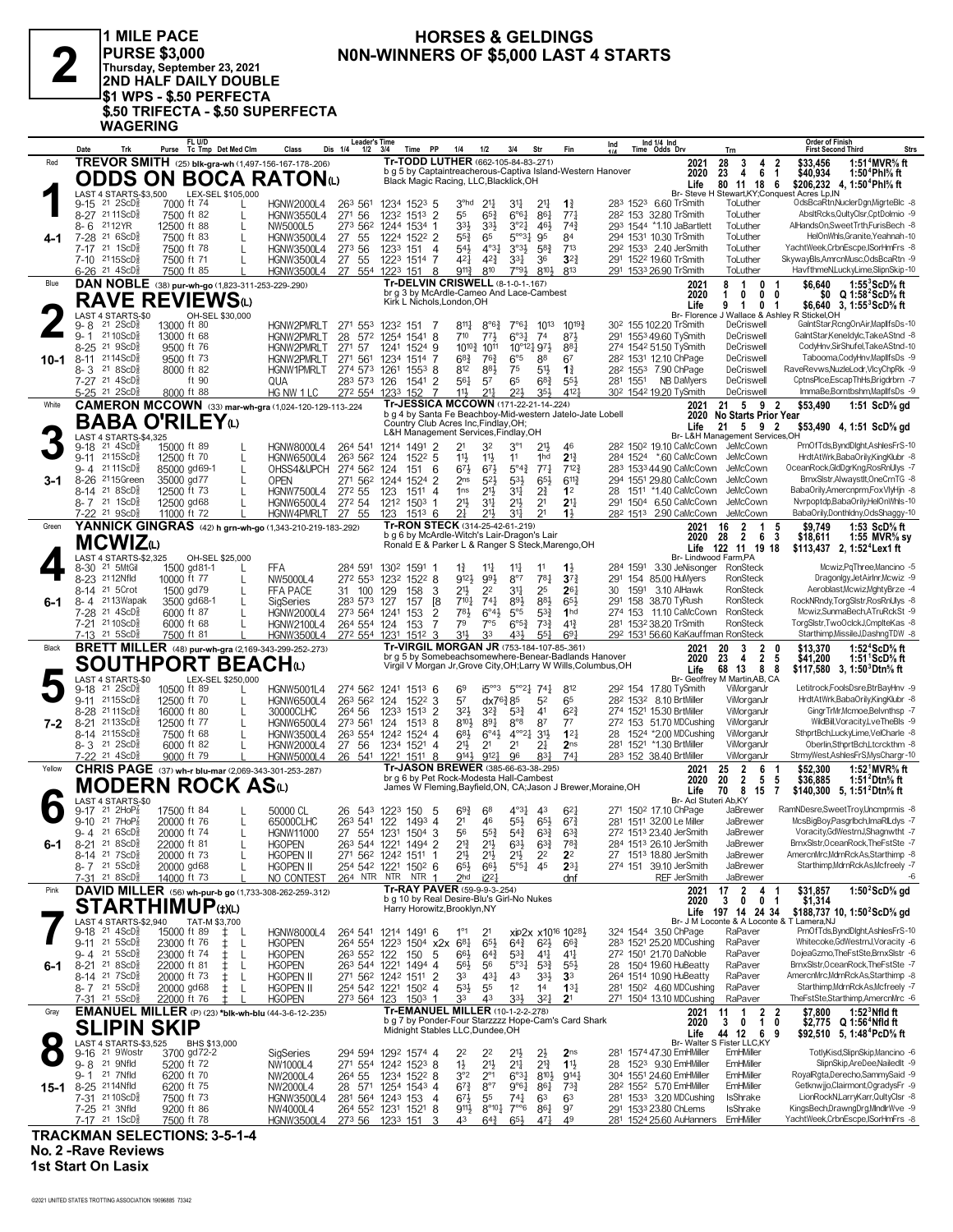| o |  |
|---|--|
| ٠ |  |

1 MILE PACE PURSE \$17,500 2 YEA<br>Thursday, September 23, 2021<br>\$1 WPS - \$.50 PERFECTA<br>\$.50 TRIFECTA - \$.50 SUPERFECTA **WAGERING** 

#### **BUCKEYE STALLION SERIES** 2 YEAR OLD COLTS AND GELDINGS - 2ND DIVISION

|          | Date<br>Trk                                                     | FL U/D<br>Purse Tc Tmp Det Med Clm                            | Class<br>Dis 1/4                         | <b>Leader's Time</b><br>Time PP<br>$1/2$ $3/4$                                                                                                                         | 1/4<br>1/2                                                                                                         | Str<br>3/4                                                                       | Fin                               | Ind                              | Ind $1/4$ Ind<br>Time Odds Drv                      | Trn                                                         | Order of Finish<br>Strs<br><b>First Second Third</b>                   |
|----------|-----------------------------------------------------------------|---------------------------------------------------------------|------------------------------------------|------------------------------------------------------------------------------------------------------------------------------------------------------------------------|--------------------------------------------------------------------------------------------------------------------|----------------------------------------------------------------------------------|-----------------------------------|----------------------------------|-----------------------------------------------------|-------------------------------------------------------------|------------------------------------------------------------------------|
| Red      |                                                                 | <b>RONNIE WRENN JR.</b> (35) blk-mar (1,944-398-337-250-.344) |                                          |                                                                                                                                                                        | Tr-RON POTTER (54-11-12-8-.377)                                                                                    |                                                                                  |                                   |                                  | 2021                                                | 8 3<br>$\overline{1}$<br>0                                  | \$26,638<br>1:53 ScD% ft                                               |
|          | <b>SELF MADE</b>                                                |                                                               |                                          |                                                                                                                                                                        | b g 2 by Fear The Dragon-Arrivista Hanover-Badlands Hanover<br>Last Laugh LLC, Bucyrus, OH                         |                                                                                  |                                   |                                  | 2020                                                | <b>No Starts Prior Year</b>                                 |                                                                        |
|          |                                                                 | LAST 4 STARTS-\$18,854 LEX-SEL \$15,000                       |                                          |                                                                                                                                                                        |                                                                                                                    |                                                                                  |                                   |                                  | Life                                                | 8 3 1 0<br>Br- Frederick W Hertrich III,DE                  | \$26,638 2, 1:53 ScD% ft                                               |
|          | $9-11$ 21 1ScDs                                                 | 17500 ft 80                                                   | BSS <sub>2C</sub>                        | 271 564 1242 1532 4                                                                                                                                                    | 21}<br>$21\frac{1}{2}$                                                                                             | 34<br>$4\frac{1}{2}$                                                             | $1\frac{1}{2}$                    | 284 1532                         | 3.40 AMerrimn                                       | RoPotter                                                    | SelfMade,BarysBers,FlufYeah -8                                         |
|          | 8-30 21 7MtGil                                                  | 5418 gd81-1                                                   | OHFS <sub>2C</sub>                       | 30 <sup>2</sup> 1011 130 <sup>3</sup> 1591 5                                                                                                                           | $3^{31}$<br>$3^{2}$                                                                                                | $2^{\circ}1$<br>2 <sub>ns</sub>                                                  | $2^{3}$                           | 291 1594                         | *.90 TyRush                                         | RoPotter                                                    | AintEsyBn,SelfMade,Hilblyhsp -5                                        |
|          | 2115Urbna<br>8-10                                               | 17500 gd85-1                                                  | BSS <sub>2C</sub>                        | 292 101<br>129<br>$158^2$ 5                                                                                                                                            | $6^{8}\frac{1}{2}$<br>$6^{o3}\frac{1}{2}$                                                                          | $5^{\circ}1^3$<br>$5^{21}$                                                       | $1\frac{3}{4}$                    | 29                               | 158 <sup>2</sup> 2.10 DaNoble                       | RoPotter                                                    | SelfMade, ArtOfRevn=SctnlnRcr= -7                                      |
| 9-5      | 8-7 2111ScD <sup>5</sup><br>7-30 <sup>21</sup> 9Nfld            | 73000 ft 71                                                   | OSF <sub>2C</sub>                        | 271 561<br>1232<br>1521                                                                                                                                                | $8^{\circ}6\frac{3}{4}$<br>8104<br>7                                                                               | $8^{\circ}7\frac{1}{4}$<br>78                                                    | 7104<br>$4^{11}$                  |                                  | 292 1541 30.30 JoSutton<br>5.60 AMacdonald RoPotter | RoPotter                                                    | WstrnRedy,TreCruz,SeasdeJet -9<br>RseRunXcn,SctnlnRcr,HardtStck -9     |
|          | 7-24 <sup>21</sup> 8ScD <sup>3</sup>                            | 7300 ft 70<br>40000 ft 80                                     | OHFS <sub>2C</sub><br>OHSS <sub>2C</sub> | 271 573 1261 1564 8<br>271 564 1244 1532 3                                                                                                                             | $x1^{\circ}12}31\frac{1}{2}$<br>$3^{2}$<br>441                                                                     | 411<br>31<br>7°6<br>731                                                          | 63 <sup>3</sup>                   | 303 157<br>281 1541              | 7.70 BrtMiller                                      | RoPotter                                                    | SlingShck,Trmntor,RosRnXpls -9                                         |
| Blue     |                                                                 | JASON BEATTIE (49) *blk-wh (194-19-26-28-221)                 |                                          |                                                                                                                                                                        | Tr-BOBBIE JO BREWER (153-23-14-18-240)                                                                             |                                                                                  |                                   |                                  | 2021                                                | 20<br>$0\quad 0$                                            | \$0                                                                    |
|          |                                                                 | <b>HILLTOP IMAGE</b>                                          |                                          |                                                                                                                                                                        | gr g 2 by Racing Hill-Sweet Reflections-Rockin Image                                                               |                                                                                  |                                   |                                  | 2020                                                | <b>No Starts Prior Year</b>                                 |                                                                        |
|          |                                                                 |                                                               |                                          |                                                                                                                                                                        | Mary J Thompson, Commercial Point, OH;<br>Dustin W Arledge, Orient, OH                                             |                                                                                  |                                   |                                  | Life                                                | 2000                                                        | \$0                                                                    |
|          | LAST 4 STARTS-\$0<br>9-14 <sup>21</sup> 2Lex1                   | OH-SEL \$16,000<br>ft 80                                      | QUA<br>30                                | 1564 4<br>1001 130                                                                                                                                                     | 661 77                                                                                                             | $7^\circ 64$<br>$7^{14\frac{1}{4}}$                                              | 7151,                             | 283 1594                         | NB JaBeattie                                        | Br- Rebecca L Ewing, OH<br><b>BoBrewer</b>                  | Blnd,LaParka,BelvItLny -7                                              |
|          | 7-31 <sup>21</sup> 5Pike                                        | 4933 gd76-1                                                   | OHFS <sub>2C</sub>                       | 292 1012 1321<br>2014 5x                                                                                                                                               | $5^{13}\frac{1}{4}$ $\times 6^{16}\frac{1}{4}$ $6^{27}\frac{3}{4}$                                                 | 6 <sup>dis</sup>                                                                 | 642                               |                                  | 322 2101 14.50 CIPfeifer                            | DuArledge                                                   | ThelrnThr,VjPandrsa,ZipItRone -6                                       |
|          | 7-12 21 1 Wilm                                                  | 3461 gd82                                                     | OHFS <sub>2C</sub><br>301                | 100 1294 1593 x5x 7x213 7dis                                                                                                                                           |                                                                                                                    | 7dis<br>7dis                                                                     | 7dis                              |                                  | 20.50 AuHanners DuArledge                           |                                                             | MadEyeMdy,Terrnthtr,TomyShlby -7                                       |
| 25-1     |                                                                 |                                                               |                                          |                                                                                                                                                                        |                                                                                                                    |                                                                                  |                                   |                                  |                                                     |                                                             |                                                                        |
| White    |                                                                 |                                                               |                                          |                                                                                                                                                                        | Tr-BRIAN BROWN (319-74-75-46-.411)                                                                                 |                                                                                  |                                   |                                  |                                                     |                                                             |                                                                        |
|          |                                                                 | RYAN STAHL (43) red-yel (1,730-208-211-219-.230)              |                                          |                                                                                                                                                                        | b g 2 by Downbytheseaside-Vivid Shine-Dragon Again                                                                 |                                                                                  |                                   |                                  | 2021<br>2020                                        | 7 <sub>2</sub><br>$\mathbf 0$<br>-3<br>No Starts Prior Year | \$45,517<br>1:54 <sup>4</sup> ScD% ft                                  |
|          |                                                                 | <b>RISENSHINE SEASIDE</b>                                     |                                          |                                                                                                                                                                        | Hutchison Harness LLC, North Ridgeville, OH                                                                        |                                                                                  |                                   |                                  | Life                                                | 7 2 0 3                                                     | \$45,517 2, 1:54 <sup>4</sup> ScD <sup>5</sup> / <sub>8</sub> ft       |
|          | <b>LAST 4 STARTS-\$22,717</b>                                   | OH-SEL \$29,000                                               |                                          |                                                                                                                                                                        |                                                                                                                    |                                                                                  |                                   |                                  |                                                     | Br- Robert Gentile, QC, CA; Frank Gentile, CA               |                                                                        |
|          | 21 10UpSan<br>9-16<br>9-11 2112ScD <sup>5</sup>                 | 4254 gd82-1<br>17500 ft 71                                    | OHFS <sub>2C</sub><br>BSS <sub>2C</sub>  | 30 593<br>130<br>1583 1<br>272 571<br>1252 1544 4                                                                                                                      | $3^{\circ}1$<br>$11\frac{1}{4}$<br>11号<br>$11\frac{1}{2}$                                                          | 11<br>11<br>$11\frac{1}{2}$<br>$11\frac{3}{4}$                                   | $13\frac{3}{4}$<br>1 <sup>1</sup> | 28 <sup>3</sup> 158 <sup>3</sup> | *.40 RyStahl<br>292 1544 *.80 RyStahl               | <b>BrBrown</b><br><b>BrBrown</b>                            | RisnshnSs,SmoknGnsl,OneRcknWs -6<br>RisnshnSs,CowbyCool+RobinsArt+ -9  |
|          | 8-14 21 6Nfld                                                   | 50000 ft 75                                                   | OHSS <sub>2C</sub>                       | 28 571<br>1243 1522 4                                                                                                                                                  | 581<br>$5^{4}$                                                                                                     | $4^{2}\frac{3}{4}$<br>$6^{73}$                                                   | 3 <sub>5</sub>                    |                                  | 281 1532 11.80 RyStahl                              | <b>BrBrown</b>                                              | Trmntor,SpredThFr,RisnshnSs -8                                         |
| 3-1      | 8-7 2111ScD <sup>5</sup>                                        | 73000 ft 71                                                   | OSF <sub>2C</sub>                        | 271 561<br>1232 1521 3                                                                                                                                                 | $1^{\circ}1$<br>$21\frac{1}{2}$                                                                                    | $4^{3}\frac{3}{4}$<br>$4^{3}\frac{3}{4}$                                         | $46\frac{3}{4}$                   |                                  | 292 1533 19.10 RyStahl                              | <b>BrBrown</b>                                              | WstrnRedy,TreCruz,SeasdeJet -9                                         |
|          | 7-24 21 6ScD <sup>§</sup>                                       | 40000 ft 82                                                   | OHSS <sub>2C</sub>                       | 274 561<br>124<br>1513 1                                                                                                                                               | $21\frac{1}{2}$<br>2 <sup>11</sup>                                                                                 | 32<br>26                                                                         | $3^{7}{}_{4}$                     |                                  | 283 153 14.80 RyStahl                               | <b>BrBrown</b>                                              | GulfShors.TreCruz.RisnshnSs-10                                         |
|          | 7-10 2112Nfld                                                   | 40000 ft 73                                                   | OHSS <sub>2C</sub>                       | 274 571 1252 1534 1                                                                                                                                                    | $11\frac{3}{4}$<br>$11\frac{3}{4}$                                                                                 | 1x <sup>2</sup><br>2 <sub>ns</sub>                                               | x2xp62 <sub>1</sub>               | 284 1541 3.10 RyStahl            |                                                     | BrBrown                                                     | BckyeSsde,VntgeCwby+PeblBch+ -8                                        |
| Green    |                                                                 | CHRIS PAGE (37) wh-r blu-mar (2,069-343-301-253-287)          |                                          |                                                                                                                                                                        | Tr-RON BURKE (3,445-677-582-473-.336)<br>b c 2 by Well Said-Mary Mattgalane-Matt's Scooter                         |                                                                                  |                                   |                                  | 2021<br>2020                                        | 30<br>$0\quad 0$                                            | \$0 Q 1:57 Mea % gd                                                    |
|          |                                                                 | <b>MADDOX HANOVER</b>                                         |                                          |                                                                                                                                                                        | Burke Rcg Stb, Frdrcktwn, PA; Weaver Bruscemi, Cnsbrg, PA;                                                         |                                                                                  |                                   |                                  | Life                                                | <b>No Starts Prior Year</b><br>$\bullet$<br>$0\quad 0$<br>3 | \$0 2, Q 1:57 Mea% gd                                                  |
|          | LAST 4 STARTS-\$0                                               | OH-SEL \$40,000                                               |                                          |                                                                                                                                                                        | B Jablonsky, Hnvr, PA; Beasty, Ls Vgs, NV                                                                          |                                                                                  |                                   |                                  |                                                     | Br- Hanover Shoe Farms Inc,PA                               |                                                                        |
|          | 9-13 <sup>21</sup> 1Mea <sup>5</sup>                            | ft 72                                                         | QUA                                      | 284 584 1273 1572 5                                                                                                                                                    | $4^{\circ}6$<br>3 <sup>3</sup>                                                                                     | 3 <sup>3</sup><br>43                                                             | 431                               | 294 158                          | NB DaCharlino                                       | RoBurke                                                     | SasySopha,SeaWitnes,OneEydWnd -6<br>SlingShck.Trmntor.TreCruz -7       |
|          | $8 - 21$<br>$216$ ScD $\frac{1}{2}$<br>8-17 <sup>21</sup> 1Mea៖ | 50000 ft 83<br>ft 73                                          | OSS <sub>2C</sub>                        | 282 57<br>1242 1521 2<br>291 591                                                                                                                                       | 56}<br>$55\frac{1}{2}$<br>56}<br>58                                                                                | $4^{\circ}5^3$ 713 $\frac{1}{2}$<br>$3^{08}\frac{1}{2}$<br>$3^{10}$              | 7221<br>$3^{12}$                  | 292 1581                         | 31 1563 21.20 RonWrennJr<br>NB WMWilder             | RoBurke<br>RoBurke                                          | FriskAlNt, RakinSela, MaddoxHnv -6                                     |
| 12-1     | 7-24 21 6ScD <sup>5</sup>                                       | 40000 ft 82                                                   | QUA<br>OHSS <sub>2C</sub>                | 1271<br>$155^4$ 4<br>274 561<br>124<br>1513                                                                                                                            | $9x^{16}\frac{1}{2}$ 10 <sup>23</sup><br>7                                                                         | x10 <sup>37</sup> 10 <sup>37</sup>                                               | $10^{37}$                         |                                  | 274 1591 25.20 ChPage                               | RoBurke                                                     | GulfShors, TreCruz, RisnshnSs-10                                       |
|          | 7-10 2112Nfld                                                   | 40000 ft 73                                                   | OHSS <sub>2C</sub>                       | 274 571 1252 1534 2                                                                                                                                                    | 431                                                                                                                | x5x <sup>41</sup> <sub>4</sub> 8 <sup>11</sup> }<br>$8^{14}\frac{1}{4}$          | $8^{14\frac{3}{4}}$               |                                  | 291 1564 15.80 WMWilder                             | RoBurke                                                     | BckyeSsde,VntgeCwby+PeblBch+ -8                                        |
|          | $6 - 22$<br>$21.6$ Mea $\frac{5}{8}$                            | gd 58-1                                                       | QUA-2YOC&G                               | 304 1004 1294 1571 6                                                                                                                                                   | 12<br>12 <sup>1</sup>                                                                                              | $12\frac{1}{2}$<br>17                                                            | 110 <sub>7</sub>                  | 272 1571                         | NB ChPage                                           | RoBurke                                                     | MaddoxHnv.WhamrJamrLneWlfJke -6                                        |
| Black    |                                                                 | AARON MERRIMAN (43) go-c red-wh (3,120-568-484-445-.316)      |                                          |                                                                                                                                                                        | Tr-ANETTE LORENTZON (638-106-99-95-302)                                                                            |                                                                                  |                                   |                                  | 2021                                                | 20<br>$0\quad 0$                                            | \$0                                                                    |
|          |                                                                 | LITTLE ENGINE AS                                              |                                          |                                                                                                                                                                        | br g 2 by Racing Hill-Topville Carmelita-Always A Virgin<br>Acl Stuteri Ab, Paris, KY; Anette Lorentzon, Paris, KY |                                                                                  |                                   |                                  | 2020<br>Life                                        | <b>No Starts Prior Year</b><br>2 0 0 0                      | \$0                                                                    |
|          | LAST 4 STARTS-\$0                                               |                                                               |                                          |                                                                                                                                                                        |                                                                                                                    |                                                                                  |                                   |                                  |                                                     | Br- Acl Stuteri Ab & Anette Lorentzon, KY                   |                                                                        |
|          | $9-11$ $2112$ ScD <sup>3</sup>                                  | 17500 ft 71                                                   | BSS <sub>2C</sub>                        | 272 571<br>1252 1544 1                                                                                                                                                 | $5^{7}\frac{1}{2}$<br>$55\frac{3}{4}$                                                                              | 74}<br>531                                                                       | $6^{2}$                           | 29.                              | 1551 14.80 AMerrimn                                 |                                                             | AnLorentzon RisnshnSs,CowbyCool+RobinsArt+ -9                          |
|          | 8-26 <sup>21</sup> 10 ScD <sup>3</sup>                          | 8000 ft 78                                                    | 2YOCGNW1PM                               | 282 581<br>1273 1552 3                                                                                                                                                 | $67\frac{1}{2}$<br>66                                                                                              | $6^{\circ}4^{\frac{3}{4}}$<br>$5x^{3}\frac{1}{2}$                                | x5p64}                            |                                  | 274 1562 4.70 DaNoble                               | AnLorentzon                                                 | CowbyCool,Navigator,RcngLbrty -9                                       |
|          | 8-17 21 2Lex1                                                   | gd78<br>ft 85                                                 | QUA                                      | 284 561 1252 1544 3                                                                                                                                                    | 461<br>46                                                                                                          | 55<br>43                                                                         | 3 <sup>4</sup>                    | 291 1553                         | NB ElDeaton                                         | AnLorentzon                                                 | StyleFrAM,LockBrdge,LitlEngAs -5                                       |
| 12-1     | 8-10 <sup>21</sup> 2Lex1<br>8-3 21 3Lex1                        | ft 73                                                         | QUA<br>QUA                               | 27 544 1241 1514 1<br>282 574 127<br>$155^3$ 5x                                                                                                                        | 526<br>$5$ dis<br>5 <sub>dis</sub>                                                                                 | 4251 4291<br>432<br>5 <sub>dis</sub><br>5 <sub>dis</sub>                         | 4273<br>5 <sub>dis</sub>          | 272 1572                         | NB ElDeaton<br>NB TyShehan                          | AnLorentzon<br>AnLorentzon                                  | HotMsExpr,Tamylfrmt,SwetShnyM -6<br>OdsDelta,Varney,JengshChk -5       |
| Yellow   |                                                                 | DAN NOBLE (38) pur-wh-go (1,823-311-253-229-290)              |                                          |                                                                                                                                                                        | Tr-CHRISTI NOBLE (438-92-77-63-.356)                                                                               |                                                                                  |                                   |                                  | 2021                                                | $\mathbf{7}$<br>$\overline{1}$<br>-3<br>$\mathbf{0}$        | \$4,475 Q 1:57 <sup>4</sup> ScD% ft                                    |
|          |                                                                 | <b>NO WHISTLE BLOWER</b>                                      |                                          |                                                                                                                                                                        | b g 2 by The Panderosa-No Picnic-Badlands Hanover                                                                  |                                                                                  |                                   |                                  | 2020                                                | <b>No Starts Prior Year</b>                                 |                                                                        |
|          |                                                                 |                                                               |                                          |                                                                                                                                                                        | Victor J Gray Sr, Lebanon, OH;<br>Pay Dirt Racing LLC, Liberty Twp, OH                                             |                                                                                  |                                   |                                  | Life                                                | 7<br>0 <sub>1</sub><br>3                                    | \$4,475 2,Q 1:57 <sup>4</sup> ScD <sup>5</sup> % ft                    |
|          | LAST 4 STARTS-\$1,822<br>$21 \t1SCD8$<br>9-11                   | Buck-CL \$8,000<br>17500 ft 80                                | BSS <sub>2C</sub>                        | 271 564 1242 1532 3                                                                                                                                                    | $44\frac{3}{4}$<br>441                                                                                             | $4^{2}\frac{1}{2}$<br>31                                                         | $5^{2}$                           |                                  | Br- Jean Will, OH<br>291 154 19.00 DaNoble          | ChrNoble                                                    | SelfMade,BarysBers,FlufYeah -8                                         |
|          | 9-2 21 8Find                                                    | 4390 gd79-1                                                   | OHFS <sub>2C</sub>                       | 30 <sup>2</sup> 100 <sup>3</sup> 130 <sup>3</sup> 200 <sup>3</sup> 5                                                                                                   | $35\frac{1}{2}$<br>31}                                                                                             | $3^{21}$<br>32                                                                   | 3 <sup>2</sup>                    | 30<br>201                        | NB RyStahl                                          | ChrNoble                                                    | RobinsArt.MoscwMtch.NoWhstIBI -5                                       |
|          | 8-26 <sup>21</sup> 2ScD <sup>5</sup>                            | 8000 ft 83                                                    | 2YOCGNW1PM                               | 283 573 1261<br>15428                                                                                                                                                  | 914 <sup>1</sup><br>9184                                                                                           | $9^{15}$<br>612                                                                  | $6^{15}$                          |                                  | 281 1572 22.40 JoSutton                             | ViGraySr                                                    | OdsCptlsm,DivasDgn,Whatchwgl -9                                        |
| 20-1     | 8-12 <sup>21</sup> 10Urbna                                      | 3511 sy 75-1                                                  | OHFS <sub>2C</sub>                       | 294 100 1291<br>200 6                                                                                                                                                  | 66}<br>$5°3\frac{1}{2}$                                                                                            | $5°3\frac{1}{2}$<br>41                                                           | $3^{2}3$                          |                                  | 304 2003 3.70 RoGillespie                           | ViGraySr                                                    | RcngLbrty,CrusnArte,NoWhstIBI -7                                       |
|          | 8-8 <sup>21</sup> 2Chil                                         | 6422 gd87-1                                                   | OHFS <sub>2C</sub>                       | 284 593 130<br>2003 [7                                                                                                                                                 | 56}<br>$5^{\circ}4^{\circ}$                                                                                        | 3°2<br>$2^{3}\frac{1}{2}$                                                        | $2^{13}$                          |                                  | 303 201 19.20 JeNisonger                            | ViGraySr                                                    | TheIrnThr,NoWhstIBI,MadEyeMdy -8                                       |
| Pink     | 8-3 21 8 Wapak                                                  | 3405 gd72-1                                                   | OHFS <sub>2C</sub>                       | 31 104 135<br>204                                                                                                                                                      | 421<br>361<br>-1<br><b>Tr-KENT SAUNDERS (41-7-4-6-.274)</b>                                                        | $5^{2}$<br>5 <sup>2</sup>                                                        | 3 <sup>2</sup>                    |                                  | 284 2042 4.90 JeNisonger ViGraySr                   | 2 <sub>3</sub>                                              | MadEyeMdy,RocknRege,NoWhstIBI -6                                       |
|          |                                                                 | ROY WILSON (50) *blk-go-gra (49-7-4-4-215)                    |                                          |                                                                                                                                                                        | b g 2 by Art Official-Robin Scoot-I Scoot Hanover                                                                  |                                                                                  |                                   |                                  | 2021                                                | 12 7<br>2020 No Starts Prior Year                           | \$34.896<br>1:55 $3$ ScD $\%$ ft                                       |
|          | <b>ROBIN'S ART</b>                                              |                                                               |                                          |                                                                                                                                                                        | Kent M Saunders, Xenia, OH                                                                                         |                                                                                  |                                   |                                  | Life                                                | 12 7 2 3                                                    | \$34,896 2, 1:55 ${}^{3}$ ScD ${}^{5}$ s ft                            |
|          | LAST 4 STARTS-\$7,755                                           |                                                               |                                          | 272 571 1252 1544 5 46 44 $\frac{1}{2}$ 3 <sup>o</sup> 1 <sup>1</sup> <sub>2</sub> 32 <sup>3</sup> <sub>4</sub> 4p31 <sup>3</sup> <sub>4</sub> 293 1551 10.60 RyWilson |                                                                                                                    |                                                                                  |                                   |                                  |                                                     | Br- Kent M Saunders, OH                                     | RisnshnSs,CowbyCool+RobinsArt+ -9                                      |
|          | 9-11 2112SCD<br>9-2 21 8Find                                    | 17500 ft 71<br>4390 gd79-1                                    | <b>BSS 2C</b><br>OHFS <sub>2C</sub>      | 30 <sup>2</sup> 100 <sup>3</sup> 130 <sup>3</sup> 200 <sup>3</sup> 3                                                                                                   | 2 <sup>1</sup><br>$2\frac{3}{4}$                                                                                   | $2^{3}_{4}$<br>$2^{11}$                                                          | 1 <sub>ns</sub>                   |                                  | 294 2003 NB RyWilson                                | Kesaunders<br>KeSaunders                                    | RobinsArt, MoscwMtch, NoWhstIBI -5                                     |
|          | 8-21 21 7Green                                                  | 3511 gd88-1                                                   | OHFS <sub>2C</sub>                       | 313 1023 1323 2014 3                                                                                                                                                   | 11<br>$11\frac{1}{2}$                                                                                              | $1\frac{1}{2}$<br>$12\frac{1}{2}$                                                | $1\frac{11}{2}$                   |                                  | 291 2014 *.70 RyWilson                              | KeSaunders                                                  | RobinsArt,TomyShlby,FearTheL -7                                        |
| $25 - 1$ | 8-17 <sup>21</sup> 3Troy                                        | 3411 gd82-1                                                   | OHFS <sub>2C</sub>                       | 303 1032 134 2022 5                                                                                                                                                    | 2 <sup>1</sup><br>21                                                                                               | $1^{\circ}$ $\frac{3}{4}$<br>$1\frac{3}{4}$                                      | $12\frac{1}{4}$                   |                                  | 282 2022 *.90 RyWilson                              | KeSaunders                                                  | RobinsArt,SmoknGnsl,MadEyeMdy -6                                       |
|          | 8-10 <sup>21</sup> 9Urbna                                       | 17500 gd85-1                                                  | BSS <sub>2C</sub>                        | 29 100 131<br>202                                                                                                                                                      | $i1^{\circ}1$<br>1 <sup>1</sup><br>$\overline{4}$                                                                  | 2 <sup>1</sup><br>3 <sup>1</sup>                                                 | 2 <sub>nk</sub>                   |                                  | 304 202 *2.10 RyWilson                              | KeSaunders                                                  | Xenia, Robins Art, Gold Vntge - 7                                      |
|          | 8-4 <sup>21</sup> 5Xenia                                        | 6222 gd82-1                                                   | OHFS <sub>20</sub>                       | 303 1023 1321 201                                                                                                                                                      | 46<br>$2^{\circ}2^{\circ}$<br>4                                                                                    | $2^{\circ}2$<br>$34\frac{1}{2}$                                                  | $34\frac{3}{4}$                   | 292 202                          | *.60 RyWilson                                       | KeSaunders                                                  | ArtOfRevn,DirtyHryT,RobinsArt -6                                       |
| Gray     |                                                                 | DAVID MILLER (56) wh-pur-b go (1,733-308-262-259-.312)        |                                          |                                                                                                                                                                        | Tr-BRIAN GEORGES (184-34-33-27-.333)<br>b g 2 by Domethatagain-I Deal In Kisses-American Ideal                     |                                                                                  |                                   |                                  | 2021<br>2020                                        | 15 4 1 3<br><b>No Starts Prior Year</b>                     | 1:59 $4$ Cel gd<br>\$14,841                                            |
|          |                                                                 | WHYDONTUKISSTHIS                                              |                                          |                                                                                                                                                                        | Phillip H Groves, Sidney, OH; Myron D Koester, Sidney, OH                                                          |                                                                                  |                                   |                                  | Life                                                | 15 4 1 3                                                    | \$14,841 2, 1:59 <sup>4</sup> Cel gd                                   |
|          | LAST 4 STARTS-\$3.759<br>$9-16$ 21 6ScD <sup>5</sup>            | <b>Buck-CL \$7,000</b>                                        |                                          |                                                                                                                                                                        |                                                                                                                    |                                                                                  |                                   |                                  |                                                     | Br- Allard Racing Inc, QC, CA                               | CrusnArte, Whydontks, RocknRege -9                                     |
|          | 9-9 2111Knton                                                   | 10000 ft 75<br>3430 gd72                                      | 2YOCGNW1PM<br>OHFS <sub>2C</sub>         | 28 582 1262 1543 4<br>293 103 133 203 2                                                                                                                                | $2^{13}$<br>$21\frac{1}{2}$<br>$3^{012}$<br>$3^{31}$                                                               | 2 <sup>11</sup><br>2 <sup>11</sup><br>$2^{\circ}$ <sub>2</sub><br>2 <sup>1</sup> | $2^3$<br>3 <sup>4</sup>           |                                  | 283 1551 13.80 BrGalliers<br>304 2034 *.80 PiHenry  | <b>BrGeorges</b><br><b>BrGeorges</b>                        | MdIndTerr,ArtOfRevn,Whydontks -6                                       |
|          | 9-2 <sup>21</sup> 2 Find                                        | 4390 gd79-1                                                   | OHFS <sub>2C</sub>                       | 291 1013 1324 2032 5                                                                                                                                                   | $4^{\circ}2^{\frac{3}{4}}$<br>$4^{07}\frac{1}{4}$                                                                  | $2^{\circ}1$<br>3 <sup>1</sup>                                                   | 33 <sub>1</sub>                   | 204<br>31                        | NB TyRush                                           | <b>BrGeorges</b>                                            | BirdMrCon,HighOnRck,Whydontks -6                                       |
| 25-1     | 8-24 <sup>21</sup> 1 Lima                                       | 6447 gd91-2                                                   | OHFS <sub>2C</sub>                       | 293 1003 1312 2011 8                                                                                                                                                   | 612<br>$6^{8}\frac{3}{4}$                                                                                          | $6^{97}\frac{1}{2}$<br>$56\frac{1}{2}$                                           | $5^{10}$                          |                                  | 303 2032 23.70 TyRush                               | <b>BrGeorges</b>                                            | DirtyHryT,TheIrnThr,CrusnArte -8                                       |
|          | 8-21 <sup>21</sup> 7Green                                       | 3511 gd88-1                                                   | OHFS <sub>2C</sub>                       | 313 1023 1323 2014 6                                                                                                                                                   | 66<br>$5^{\circ}4^{\circ}$                                                                                         | $3^{\circ}$ <sup>3</sup><br>5 <sup>4</sup>                                       | $5^{7}\frac{1}{2}$                |                                  | 30 <sup>2</sup> 203 <sup>1</sup> 1.70 JeNisonger    | <b>BrGeorges</b>                                            | RobinsArt,TomyShlby,FearTheL -7                                        |
|          | 8-16 <sup>21</sup> 2Cel                                         | 6409 gd75-1                                                   | OHFS <sub>2C</sub>                       | 291 594 1301 1594 2                                                                                                                                                    | 58<br>3°3                                                                                                          | 1ns<br>1ns                                                                       | $1\frac{3}{4}$                    |                                  | 293 1594 4.70 JoDeLong                              | <b>BrGeorges</b>                                            | Whydontks,SsdeMdttn,DirtyHryT -8                                       |
| Purple   |                                                                 | TIM TETRICK (39) grn-yel-wh (2,050-449-331-280-.354)          |                                          |                                                                                                                                                                        | Tr-VIRGIL MORGAN JR (753-184-107-85-.361)<br>b c 2 by Fear The Dragon-Soggy Britches-Allamerican Ingot             |                                                                                  |                                   |                                  | 2021                                                | 4 1 3 0<br>2020 No Starts Prior Year                        | 1:54 $2$ ScD $\%$ ft<br>\$13,750                                       |
|          |                                                                 | <b>ODDS ON CAPITALISM</b>                                     |                                          |                                                                                                                                                                        | Odds On Racing, Boca Raton, FL                                                                                     |                                                                                  |                                   |                                  | Life                                                | 4 1 3 0                                                     | \$13,750 2, 1:54 <sup>2</sup> ScD <sup>5</sup> / <sub>8</sub> ft       |
|          | LAST 4 STARTS-\$13,750                                          | Buck-CL \$100,000                                             |                                          |                                                                                                                                                                        |                                                                                                                    |                                                                                  |                                   |                                  |                                                     | Br- Emerald Highlands Farm, OH                              |                                                                        |
|          | 9-11 2110ScD <sup>3</sup><br>$9 - 2$ 21 $2$ ScD $\frac{5}{8}$   | 17500 ft 72                                                   | BSS <sub>2C</sub>                        | 26 <sup>2</sup> 551 1234 1533 9<br>271 561 1234 152 3                                                                                                                  | $6^{7}\frac{1}{2}$<br>6 <sup>8</sup><br>43}                                                                        | $6^{\circ}4^{\circ}4^{\circ}2^{\circ}4$                                          | $2^2$<br>2 <sub>nk</sub>          | 292 154                          | 3.20 RonWrennJr ViMorganJr<br>5.20 BrtMiller        | ViMorganJr                                                  | VlctyChps,OdsCptlsm,Budythbke -9<br>MonteMiki, OdsCptIsm, BarysBers -8 |
|          | 8-26 <sup>21</sup> 2ScD <sup>3</sup>                            | 13500 ft 77<br>L<br>8000 ft 83                                | 2YOCGW1N3<br>2YOCGNW1PM                  | 283 573 1261 1542 7                                                                                                                                                    | 44<br>$11\frac{3}{4}$<br>$11\frac{1}{2}$                                                                           | $11\frac{1}{2}$<br>1hd<br>11<br>$11\frac{1}{2}$                                  | $1^{22}$                          | 281 152<br>281 1542              | *.90 BrtMiller                                      | ViMorganJr                                                  | OdsCptlsm,DivasDgn,Whatchwgl -9                                        |
| 2-1      | 8-12 <sup>21</sup> 3ScD <sup>3</sup>                            | 8000 gd77                                                     | CG2YONW1PM                               | 274 583 1273 1554 4                                                                                                                                                    | 45}<br>$45\frac{3}{4}$                                                                                             | $3^{01}\frac{1}{2}$<br>$2^{3}_{4}$                                               | 2 <sub>nk</sub>                   | 28 1554                          | *.80 BrtMiller                                      | ViMorganJr                                                  | VirgnHonr, OdsCptlsm, VjPandrsa -8                                     |
|          | $8 - 3$ 21 $2$ ScD $\frac{5}{8}$                                | ft $82$                                                       | QUA                                      | 291 58 127 155                                                                                                                                                         | $12\frac{1}{2}$<br>$12\frac{1}{2}$<br>$\overline{4}$                                                               | $12\frac{1}{2}$<br>$1\frac{3}{4}$                                                | 2 <sup>1</sup>                    | 281 1551                         | <b>NB BrtMiller</b>                                 | ViMorganJr                                                  | GlowngNTh,OdsCptlsm,NoaBlu -7                                          |
|          | $6 - 7$ 21 8ScD <sup>5</sup>                                    | ft 74                                                         | QUA                                      | 29 100 1284 1563 3                                                                                                                                                     | 710<br>710                                                                                                         | $7^{17}\frac{1}{4}$<br>711                                                       | $7^{18}$                          | 291 2001                         | <b>NB BrtMiller</b>                                 | ViMorganJr                                                  | AmFrntier, Weldvrtsd, TreCruz -8                                       |
|          |                                                                 | TRACKMAN CELECTIONS 4 0.0                                     |                                          |                                                                                                                                                                        |                                                                                                                    |                                                                                  |                                   |                                  |                                                     |                                                             |                                                                        |

**TRACKMAN SELECTIONS: 1-9-3-4 NO. 9 STARTS FROM 2ND TIER**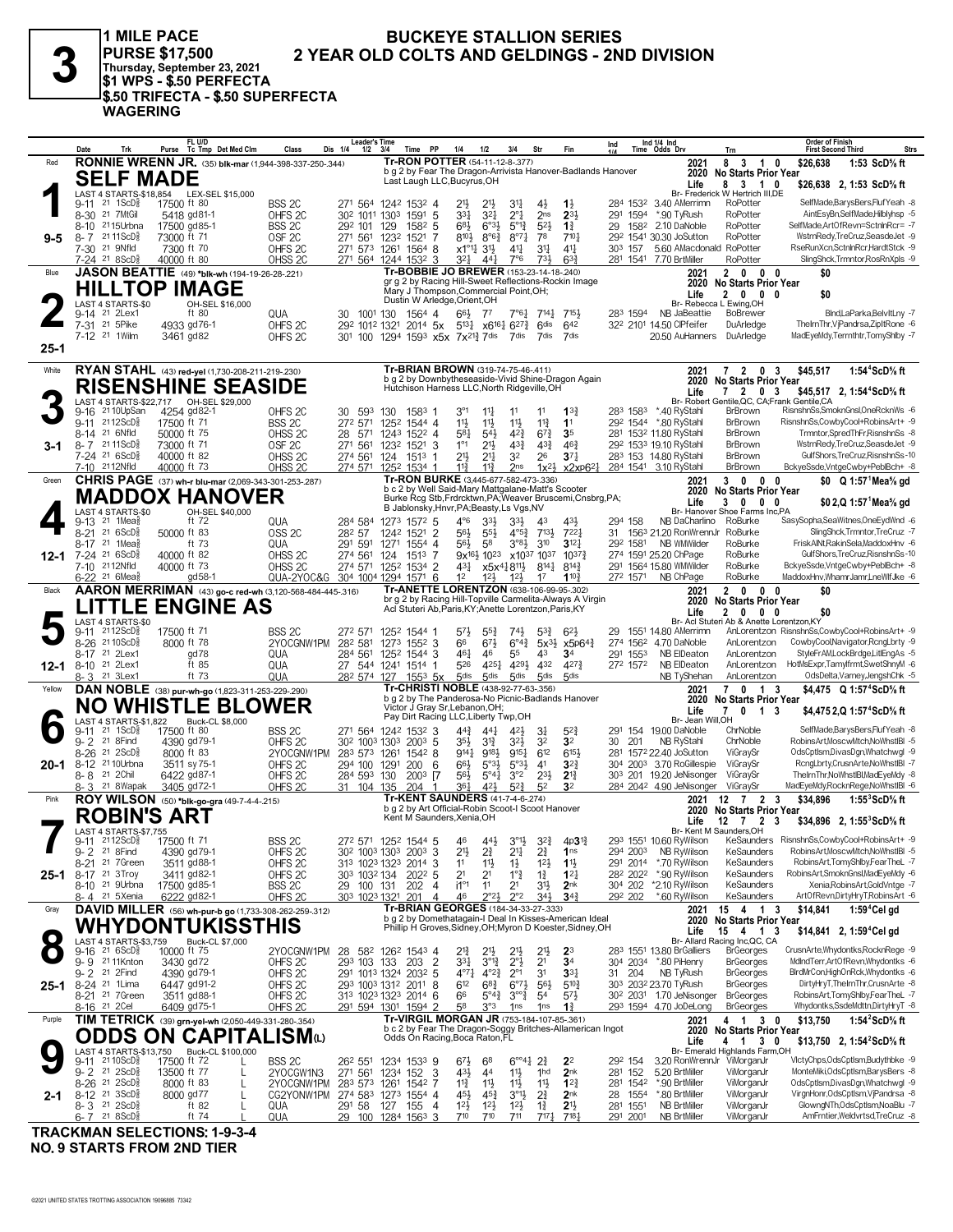

**HALL OF FAME AND MUSEUM AMATEUR RACING SERIES FINAL PURSE \$4,000**<br>
Thursday, September 23, 2021<br>
\$1 WPS - \$.50 PERFECTA **1 MILE TROT \$1 WPS - \$.50 PERFECTA \$.50 TRIFECTA - \$.50 SUPERFECTA WAGERING**

|         | Date                                                                    | Trk               | FL U/D<br>Purse Tc Tmp Det Med Clm                             |                                        | Class                                                            | <b>Leader's Time</b><br>Dis 1/4<br>$1/2$ $3/4$                                              |                                                      | Time PP                                                                                      | 1/4                                | 1/2                                                            | 3/4                                 | Str                               | Fin                                                                             | Ind             |          | Ind 1/4 Ind<br>Time Odds Drv                                          | Trn                                         |                                                         | <b>Order of Finish</b><br><b>First Second Third</b> |                                                                                             | <b>Strs</b> |
|---------|-------------------------------------------------------------------------|-------------------|----------------------------------------------------------------|----------------------------------------|------------------------------------------------------------------|---------------------------------------------------------------------------------------------|------------------------------------------------------|----------------------------------------------------------------------------------------------|------------------------------------|----------------------------------------------------------------|-------------------------------------|-----------------------------------|---------------------------------------------------------------------------------|-----------------|----------|-----------------------------------------------------------------------|---------------------------------------------|---------------------------------------------------------|-----------------------------------------------------|---------------------------------------------------------------------------------------------|-------------|
| Red     |                                                                         |                   | ALESHA BINKLEY (P) (27) *grn-blu-blk (7-3-2-1-.635)            |                                        |                                                                  |                                                                                             |                                                      | Tr-STACEY VAN HUIZEN (157-21-14-18-222)<br>b g 5 by Father Patrick-Avalicious-RC Royalty     |                                    |                                                                |                                     |                                   |                                                                                 |                 |          | 2021<br>2020                                                          | $\overline{2}$<br>14<br>$\overline{2}$<br>0 | 0<br>2<br>$\mathbf 0$<br>0                              | \$11.908                                            | 1:54 $3$ ScD $\%$ sy<br>\$2,920 Q 1:56 PcD % ft                                             |             |
|         |                                                                         |                   | <b>LUCIUS VORENUS</b> ധ                                        |                                        |                                                                  |                                                                                             |                                                      | Stacey M Van Huizen, Blacklick, OH                                                           |                                    |                                                                |                                     |                                   |                                                                                 |                 |          | Life                                                                  | 43<br>8                                     | 5 <sub>5</sub>                                          |                                                     | \$144,583 5, 1:54 $^{\circ}$ ScD $\%$ sy                                                    |             |
|         | LAST 4 STARTS-\$1,500<br>9-19 <sup>21</sup> 3Dela                       |                   | 3000 ft 88                                                     | SHS-HBG \$26,000<br>L                  | GLADA                                                            | 291 591                                                                                     | 1283 1584 4                                          |                                                                                              | $1^{\circ}$                        | 11                                                             | $11\frac{1}{4}$                     | 1 <sup>2</sup>                    | $1^{7}$                                                                         | 301             | 1584     | Br- Crawford Farms LLC,NY<br>2.05 AlBinkley                           | SVanhuizen                                  |                                                         |                                                     | LucisVrns,GonnaFly,PcsAleywy -5                                                             |             |
|         | 9-6 2110Lex1                                                            |                   | 6100 ft 82                                                     | L                                      | NW1600L4                                                         | 29<br>581                                                                                   | 1271                                                 | $155^3$ 9                                                                                    | 32}                                | $4^{2}\frac{3}{4}$                                             | 43                                  | $5^{3}\frac{3}{4}$                | 761,                                                                            | 29              | 1564     | 5.90 AnMccarthy                                                       | SVanhuizen                                  |                                                         |                                                     | KysBarcda,StelSchnr,SkywyClbr-10                                                            |             |
|         | 8-25 <sup>21</sup> 4ScD <sup>3</sup>                                    |                   | 6000 gd76-1                                                    | L                                      | NW2000L4                                                         | 281 574                                                                                     | 1264                                                 | $\overline{2}$<br>156                                                                        | 334                                | 33                                                             | $65\frac{1}{4}$                     | 743                               | $69\frac{3}{4}$                                                                 | 30 <sup>1</sup> | 158      | 8.30 BrtMiller                                                        | SVanhuizen                                  |                                                         |                                                     | CavillHnv,ForADremr,Frontlodr -8<br>MickyZTam,JstAPsngr,ParkhlLnc -7                        |             |
| $3 - 2$ | 8-3 2111ScD <sup>3</sup><br>7-28 <sup>21</sup> 3ScD <sup>5</sup>        |                   | 6000 ft 82<br>7500 ft 87                                       | L                                      | NW2000L4<br>NW3700L4                                             | 28<br>563<br>274 563 126                                                                    | 1261                                                 | 1554<br>-7<br>$155^1$ 8x                                                                     | $3^{\circ}2$<br>9143               | 11<br>981                                                      | 21<br>96}                           | 46<br>76                          | 713<br>$6^{8}$                                                                  | 32<br>293       |          | 1582 *2.10 BrtMiller<br>1564 19.60 TySmith                            | SVanhuizen<br>SVanhuizen                    |                                                         |                                                     | VygeToPrs,PcsAleywy,Frontlodr -9                                                            |             |
|         | $21 \text{ } 4\text{ScD}^5_8$<br>7-16                                   |                   | 12500 ft 73                                                    | L                                      | NW7500L4                                                         | 273 574 1261                                                                                |                                                      | 1544<br>5                                                                                    | $67\frac{3}{4}$                    | $67\frac{1}{4}$                                                | 861                                 | $75\frac{3}{4}$                   | $6^{8}$ <sub>4</sub>                                                            |                 |          | 291 1563 56.10 BrtMiller                                              | SVanhuizen                                  |                                                         |                                                     | SprtOfDeo,ShkeltMry,Dontfrgtl -9                                                            |             |
|         | 7-2 2113ScD <sup>3</sup><br>$6 - 4$ 21 6 Mea <sub>8</sub>               |                   | 12500 ft 68                                                    | L                                      | NW7500L4                                                         | 281 584 127                                                                                 |                                                      | 156<br>7                                                                                     | SCR VET - Sick                     |                                                                |                                     |                                   |                                                                                 |                 |          |                                                                       | SVanhuizen<br>SVanhuizen                    |                                                         |                                                     | Tamar, TeamJesse, DellhSIst -9<br>CnssVctry,StckIrHnv,DPRocket -8                           |             |
| Blue    |                                                                         |                   | 12100 ft 71                                                    |                                        | NW10000L5<br>STEPHEN OLDFORD (63) r blu-o go-wh (69-8-9-15-.261) | 271 553 1242 1542 1                                                                         |                                                      | Tr-TERRY DETERS (60-4-9-12-217)                                                              | 543                                | 56                                                             | $3^{\circ}3$                        |                                   | $5^{3\frac{1}{2}}$ 74 <sup>3</sup>                                              |                 |          | 30 <sup>2</sup> 155 <sup>2</sup> 19.40 BrtMiller<br>2021              | 25<br>0                                     | 3<br>6                                                  | \$15,450                                            |                                                                                             |             |
|         |                                                                         |                   | A ROYAL LINEO                                                  |                                        |                                                                  |                                                                                             |                                                      |                                                                                              |                                    |                                                                |                                     |                                   | ch g 5 by Royalty For Life-Direct Dial-Balanced Image                           |                 |          | 2020                                                                  | 23<br>$\overline{2}$                        | $\overline{2}$<br>6                                     | \$22,945                                            | 1:57 Dtn% ft                                                                                |             |
|         | LAST 4 STARTS-\$1,830                                                   |                   |                                                                |                                        |                                                                  |                                                                                             |                                                      | Oldford Racing LLC, Port Huron, MI                                                           |                                    |                                                                |                                     |                                   |                                                                                 |                 |          | Life                                                                  | 78                                          | 9 9 15                                                  | Br- Robert Mctsh Stbs Inc.ON:M P Kohler.MI          | \$119,992 3, 1:55 <sup>2</sup> Wbsb <sup>7</sup> / <sub>8</sub> ft                          |             |
|         | 9-19 21 1 Dela                                                          |                   | 3000 ft 88                                                     |                                        | GLADA                                                            | 102<br>31                                                                                   | 131                                                  | $201^1$ 4                                                                                    |                                    | 21}                                                            | $2^{11}$                            | 21                                | 2 <sub>ns</sub>                                                                 |                 |          | 30 2011 2.70 StOldford                                                | TeDeters                                    |                                                         |                                                     | Mislibrty, ARoylLine, MyPalMegn+ -6                                                         |             |
|         | 8-12 21 5ScD <sup>5</sup><br>8-3 2111ScD                                |                   | 10000 gd77<br>6000 ft 82                                       | L<br>L                                 | GLADA<br>NW2000L4                                                | 28<br>573<br>28<br>563                                                                      | 1263<br>1261                                         | $1554$ 8<br>$155^{4}$ 6                                                                      | <b>SCR VET - Sick</b><br>64        | 65}                                                            | 63                                  | 66                                | 48                                                                              | 303             |          | 1572 7.50 MDCushing                                                   | TeDeters<br>TeDeters                        |                                                         |                                                     | BldStrtgy,Outburst,PImrsPrde -7<br>MickyZTam,JstAPsngr,ParkhlLnc -7                         |             |
| 4-1     | 7-28 <sup>21</sup> 3ScD                                                 |                   | 7500 ft 87                                                     |                                        | NW3700L4                                                         | 274 563 126                                                                                 |                                                      | 1551 2                                                                                       | 67                                 | $54\frac{3}{4}$                                                | $74\frac{1}{2}$                     | 54                                | $45\frac{3}{4}$                                                                 |                 |          | 293 1562 21.90 MDCushing                                              | TeDeters                                    |                                                         |                                                     | VygeToPrs,PcsAleywy,Frontlodr -9                                                            |             |
|         | $7-23$ 21                                                               | 2ScD <sub>8</sub> | 7500 ft 80                                                     | L                                      | GLADA                                                            | 291 592 1282                                                                                |                                                      | 1574<br>5                                                                                    | $5^{4}$                            | $63\frac{3}{4}$                                                | 65                                  | $64\frac{3}{4}$                   | $65\frac{3}{4}$                                                                 |                 | 293 159  | 4.80 StOldford                                                        | TeDeters                                    |                                                         |                                                     | Wityvile,BckDorMan,QckNBlncd -7                                                             |             |
|         | 21 1Mea<br>7-10<br>7-6 21 8Lex1                                         |                   | 9300 ft 71<br>4700 ft 86                                       | $\blacktriangle$<br>-L<br>$\mathbf{I}$ | GLADA<br>NW2700L4                                                | 28<br>271<br>554                                                                            | 573 1263 1561<br>1234 1532 3                         | 7                                                                                            | 78<br>59}                          | $7^{\circ}7^{\circ}$<br>56                                     | $6^{\circ 5\frac{1}{2}}$<br>461     | $65\frac{1}{2}$<br>443            | 471,<br>$3^{2}3$                                                                | 30<br>29        | 154      | 1573 9.40 StOldford<br>8.60 JaBeattie                                 | TeDeters<br>TeDeters                        |                                                         |                                                     | ShakItLny, Wilbrfrce, TmeOtaJal -8<br>Watayanke, Getin Sers, ARoylLine -7                   |             |
|         | $6-29$ 21 $2ScD_{8}^{5}$                                                |                   | 6000 ft 86                                                     |                                        | NW2000L4                                                         | 27 551                                                                                      | 1243 1552 7                                          |                                                                                              | 813                                | $8^{10}\frac{3}{4}$                                            | $85\frac{1}{4}$                     | $72\frac{1}{2}$                   | $2^{2}$                                                                         |                 |          | 301 1554 51.70 MDCushing                                              | TeDeters                                    |                                                         |                                                     | HaulNDash, ARoylLine, Sndncdmnd -8                                                          |             |
| White   |                                                                         |                   | KELLY WALKER (64) mar-wh-blk (49-7-7-5-256)                    |                                        |                                                                  |                                                                                             |                                                      | Tr-KELLY WALKER (52-7-8-5-.252)<br>b q 6 by Muscle Mass-Marina Grace-Giant Hit               |                                    |                                                                |                                     |                                   |                                                                                 |                 |          | 2021<br>2020                                                          | 17<br>-1                                    | 2<br>$\overline{1}$                                     | \$8,252                                             | $2:002$ Nor ft                                                                              |             |
|         |                                                                         |                   |                                                                |                                        | <b>ABSOLUT UNCERTENTYO</b>                                       |                                                                                             |                                                      | Kelly Walker Stable LLC, Davison, MI                                                         |                                    |                                                                |                                     |                                   |                                                                                 |                 |          | Life                                                                  | 15<br>$\overline{2}$<br>84 11 12            | $\overline{\mathbf{2}}$<br>$\overline{\mathbf{3}}$<br>9 | \$14,148                                            | 1:57 $^{\circ}$ PhI% ft<br>\$88,983 5, 1:57 <sup>1</sup> Phl <sup>5</sup> / <sub>8</sub> ft |             |
|         | LAST 4 STARTS-\$1,116<br>$9 - 17$<br>21 1Nor                            |                   | 4800 ft 79                                                     |                                        | NW1751L4                                                         | 292 592                                                                                     | 1282 1574 6                                          |                                                                                              | 64                                 | 64                                                             | $63\frac{1}{2}$                     | 64                                | 663                                                                             |                 | 30 159   | Br- Barbara J Berger, NY<br>7.00 KWalker                              | KWalker                                     |                                                         |                                                     | WorthAWhs,Kristysgn,NatrlFrcs -6                                                            |             |
|         | $9 - 7$<br>21 1Nfld                                                     |                   | 8200 ft 82                                                     | L                                      | NW3500L4                                                         | 28 574                                                                                      | 127                                                  | 156<br>$\overline{4}$                                                                        | 69                                 | $6^{\circ 5\frac{3}{4}}$                                       | $6^{63}$                            | 510                               | 68                                                                              |                 |          | 291 1573 66.00 KWalker                                                | KWalker                                     |                                                         |                                                     | Jsjsrjsca,SohoBegna,KindClLdy -9                                                            |             |
|         | 8-27 <sup>21</sup> 1Mea                                                 |                   | 9300 ft 82                                                     | L                                      | GLADA                                                            | 284 58                                                                                      | 1271                                                 | $156^2$ 3                                                                                    | 443                                | 45                                                             | 45}                                 | 431                               | $3^{2}3$                                                                        |                 |          | 284 157 50.40 KWalker                                                 | KWalker                                     |                                                         |                                                     | Wilbrfrce,WmbrneHnv,AbsoltUnc -8                                                            |             |
| 6-1     | $8 - 21$<br>21<br>21 2Nfld<br>8-9                                       | 8HOP <sub>8</sub> | 6200 ft 79<br>$5000$ ft 88                                     | L<br>L                                 | nw1000L4<br>NW1000L4                                             | 293 59<br>272 562 1251                                                                      | 128                                                  | 156<br>5<br>1561<br>7                                                                        | $6^{81}$<br>$8^{16}\frac{1}{4}$    | 610<br>8153                                                    | 783<br>$8^{15}$                     | $89\frac{3}{4}$<br>814            | 983<br>$79\frac{3}{4}$                                                          |                 |          | 281 1574 57.50 RiRoach<br>30 1581 49.60 KWalker                       | KWalker<br>KWalker                          |                                                         |                                                     | CindyThGr,DrM,HaulNDash -9<br>Azucar, MrtyDeVie, CntOnBrny -8                               |             |
|         | 7-26 21 3Fwvl                                                           |                   | 2000 gd91-2                                                    |                                        | GLADA                                                            | 1004 131<br>31.                                                                             |                                                      | 203 <sup>2</sup> x <sub>5</sub> x                                                            | $5^{14}$                           | $5^{24}$                                                       | $5$ dis                             | 5 <sub>dis</sub>                  | 5 <sub>dis</sub>                                                                |                 |          | <b>NB KWalker</b>                                                     | KWalker                                     |                                                         |                                                     | LitleJedi,ClscPlytr,ClascRwnd -5                                                            |             |
|         | 7-10 <sup>21</sup> 4Mea <sup>§</sup><br>21 1Crswl<br>7-6                |                   | 9300 ft 71<br>495 gd88-3                                       | L                                      | GLADA<br><b>FFA</b>                                              | 281 572                                                                                     | 1271                                                 | 1572 4                                                                                       | $65\frac{1}{2}$                    | $67\frac{1}{2}$                                                | $66\frac{1}{2}$                     | $67\frac{1}{2}$                   | $5^{7}$                                                                         |                 |          | 30 <sup>2</sup> 1584 *1.90 KWalker<br>NB KWalker                      | KWalker<br>KWalker                          |                                                         |                                                     | Blasco,RevItUpMn,CshForGld -8<br>NatrlFrcs,Santini,DenvrDeal -5                             |             |
| Green   |                                                                         |                   | <b>SHAWN SWEENEY</b> (P) (58) (4-0-0-2-.167)                   |                                        |                                                                  | 31 101                                                                                      | 134                                                  | $2051$ 3<br>Tr-MIKE SWEENEY (186-23-27-22-.244)                                              |                                    |                                                                |                                     |                                   |                                                                                 |                 |          | 2021                                                                  | 29<br>-1                                    | 4<br>6                                                  | \$24,161                                            | 1:59 MVR% gd                                                                                |             |
|         |                                                                         |                   | PC'S ALLEYWAY (t)(L)                                           |                                        |                                                                  |                                                                                             |                                                      | Lemmer Racing, LLC, Rockwood, MI                                                             |                                    |                                                                |                                     |                                   | b g 8 by Lockkeeper-Post Card-Carry The Message                                 |                 |          | 2020                                                                  | 29<br>$\overline{2}$                        | 6<br>$\overline{2}$                                     | \$25,548                                            | 1:57 MVR $\%$ sy                                                                            |             |
|         | LAST 4 STARTS-\$1,550                                                   |                   |                                                                |                                        |                                                                  |                                                                                             |                                                      |                                                                                              |                                    |                                                                |                                     |                                   |                                                                                 |                 |          | Br- Jeff T Lemmer, MI                                                 | Life 200 23 36 28                           |                                                         |                                                     | \$186,585 5, 1:55 <sup>2</sup> PPk <sup>5</sup> / <sub>8</sub> ft                           |             |
|         | 21 3Dela<br>$9 - 19$                                                    |                   | 3000 ft 88                                                     | $^+$                                   | GLADA                                                            | 291 591                                                                                     | 1283 1584 5                                          |                                                                                              | $3^{2}$                            | $5^{3}$                                                        | 43                                  | 431                               | 391                                                                             |                 |          | 312 2003 14.40 ShSweeney MSweeney                                     |                                             |                                                         |                                                     | LucisVrns, GonnaFly, PcsAleywy -5                                                           |             |
|         | 21 6ScD<br>9-8<br>$21 \text{ } 9$ ScD $\frac{5}{8}$<br>$9 - 1$          |                   | 7000 ft 73<br>7000 ft 69                                       | L<br>$^+$<br>L                         | NW2000L4<br>NW2101L4                                             | 272 582 1271<br>281 581                                                                     | 127                                                  | 157<br>2<br>1572 7                                                                           | 33<br>$1\frac{1}{2}$               | $4^{2}\frac{3}{4}$<br>$21\frac{1}{2}$                          | $5^{2}$<br>$3^{2}$                  | 421<br>$2\frac{3}{4}$             | $5^{3}$<br>$3^{21}$                                                             |                 |          | 294 1573 14.00 JerSmith<br>30 <sup>2</sup> 1574 5.00 ChPage           | MSweeney<br>MSweeney                        |                                                         |                                                     | CantabLny, NevrSyUnc, StnbrdgSy-10<br>Frontlodr, TopDollar, PcsAleywy -9                    |             |
| 5-1     | 8-27 21 7 ScD <sup>5</sup>                                              |                   | 9000 ft 85                                                     | L<br>$^+$                              | NW5000L4                                                         | 283 583                                                                                     | 127                                                  | $156^1$ x2x                                                                                  | 813                                | $8^{7\frac{3}{4}}$                                             | 8°6 <sup>3</sup>                    | $8^{3}\frac{3}{4}$                | 87                                                                              |                 |          | 291 1573 22.30 JerSmith                                               | MSweeney                                    |                                                         |                                                     | JesePoper, Matterlei, CantabLny -8                                                          |             |
|         | 8-20 2111ScD <sup>3</sup><br>8-13 2111ScD                               |                   | 9000 ft 76<br>9000 ft 74                                       | L<br>+<br>L<br>$^+$                    | NW5000L4<br>NW5100L4                                             | 28<br>271 563                                                                               | 571 1252<br>1253 156                                 | 1542<br>-1<br>-1                                                                             | 45<br>35}                          | $44\frac{3}{4}$<br>$4^{3}$                                     | 44<br>$64\frac{1}{4}$               | 431<br>$64\frac{3}{4}$            | $45\frac{3}{4}$<br>$6^{11}$                                                     |                 |          | 29 <sup>2</sup> 1553 44.30 DaNoble<br>314 1581 22.60 JerSmith         | MSweeney<br>MSweeney                        |                                                         |                                                     | MvpLuke, Misin Vyge, Ddelncldd -8<br>MrChrmbro, JesePoper, RobinBnks -7                     |             |
|         | $8 - 6$ 21 7 ScD <sup>5</sup>                                           |                   | 9000 ft 81                                                     | L                                      | NW5000L4                                                         | 28 574 1261 155                                                                             |                                                      | 2                                                                                            | 331                                | 33                                                             | 33                                  | 33                                | 3 <sup>4</sup>                                                                  |                 |          | 29 1554 50.60 JerSmith                                                | MSweeney                                    |                                                         |                                                     | Thunder, NorthmdMs, PcsAleywy -9                                                            |             |
|         | 7-28 <sup>21</sup> 3ScD <sup>5</sup>                                    |                   | 7500 ft 87                                                     |                                        | NW3700L4                                                         | 274 563 126                                                                                 |                                                      | 1551<br>5                                                                                    | 21,                                | 211,                                                           | 31                                  | 213                               | $2^{3}$                                                                         |                 |          | 293 1554 20.30 ShBarkerII                                             | MSweeney                                    |                                                         |                                                     | VygeToPrs,PcsAleywy,Frontlodr -9                                                            |             |
| Black   |                                                                         |                   | DARRELL RIDEOUT (P) (48) *blk-gra (12-0-0-0-.000)              |                                        |                                                                  |                                                                                             |                                                      | Tr-CRIST HERSHBERGER (260-32-31-39-.239)<br>b g 10 by Jailhouse Jesse-Two Timer-Andover Hall |                                    |                                                                |                                     |                                   |                                                                                 |                 |          | 2021<br>2020                                                          | 21<br>$\mathbf{1}$<br>25<br>$\overline{1}$  | 3<br>4<br>-1                                            | \$16,772<br>\$14,388                                | $1:583$ Nfld ft<br>1:57 <sup>4</sup> Nfld ft                                                |             |
|         |                                                                         |                   | TIME OUTA JAIL(t)(L)                                           |                                        |                                                                  |                                                                                             |                                                      | George A & Rose Bonomo, Naperville, IL                                                       |                                    |                                                                |                                     |                                   |                                                                                 |                 |          | Br- John A Carver, IL                                                 | Life 215 26 30 26                           |                                                         |                                                     | \$330,937 5, 1:54 HoP % ft                                                                  |             |
|         | LAST 4 STARTS-\$2,640<br>2114Nfld<br>$9 - 19$                           |                   | 10400 ft 69                                                    |                                        | NW5000L4                                                         | 28                                                                                          | 573 1262 1553 3                                      |                                                                                              | $7^{12}\frac{1}{4}$                | $8^{7}_{4}$                                                    | 861                                 | 87                                | 991                                                                             |                 |          | 294 1572 66.90 KuSugg                                                 | CHrshbrgr                                   |                                                         |                                                     | Metmnthhl,NextWmnUp,NobleLgnd -9                                                            |             |
|         | 21 3Nfld<br>8-9                                                         |                   | 9000 ft 88                                                     | L<br>Ť                                 | AMATEUR                                                          | 29                                                                                          | 100 <sup>2</sup> 129 <sup>2</sup> 158 <sup>1</sup> 6 |                                                                                              | $76\frac{3}{4}$                    | 861                                                            | $9^{\circ}15\frac{1}{2}$            | $9^{16}\frac{3}{4}$               | $8^{18}$                                                                        |                 |          | 292 2014 40.60 GeBonomo                                               | CHrshbrgr                                   |                                                         |                                                     | BldStrtgy,Rivrdncng,BigbyRsco -9                                                            |             |
| $9 - 2$ | 21 6Nfld<br>8-4<br>7-23 2111ScD}                                        |                   | $10000$ ft 80<br>12000 ft 73                                   | L<br>$^+$<br>L<br>$^+$                 | NW5000L4<br>15000CLHC                                            | 27 <sup>1</sup><br>27 <sup>1</sup><br>561                                                   | 562 1253 1553<br>1254 1554                           | -5<br>3                                                                                      | $5^{4}$<br>78                      | $54\frac{1}{4}$<br>763                                         | $63\frac{1}{4}$<br>$65\frac{3}{4}$  | $36\frac{1}{2}$<br>53}            | $34\frac{3}{4}$<br>3 <sup>3</sup>                                               |                 |          | 30 <sup>2</sup> 156 <sup>3</sup> 18.70 KuSugg<br>292 1562 8.50 ToHall | CHrshbrgr<br>CHrshbrgr                      |                                                         |                                                     | MakngDrms,EnforcThL,TmeOtaJal -7<br>HomenDry,StardstMm,TmeOtaJal -9                         |             |
|         | $21$ 1Mea $\frac{5}{8}$<br>$7 - 10$                                     |                   | 9300 ft 71                                                     | L<br>$^+$                              | GLADA                                                            | 28<br>573                                                                                   | 1263 1561                                            | 3                                                                                            | 55                                 | $66\frac{3}{4}$                                                | 7°6                                 | 76                                | 36 <sub>1</sub>                                                                 |                 |          | 294 1573 28.70 MiRuvola                                               | CHrshbrgr                                   |                                                         |                                                     | ShakItLny, Wilbrfrce, TmeOtaJal -8                                                          |             |
|         | 7-5 21 10 N fld<br>6-12 <sup>21</sup> 2Mea                              |                   | 8800 ft 89<br>9300 ft 73                                       | L<br>L                                 | AMATEUR<br>15000CL OP                                            | 28<br>57<br>292 582                                                                         | 1271<br>1264 156                                     | 156<br>6                                                                                     | 793<br>33                          | $8^{7}\frac{3}{4}$<br>33}                                      | 7°5 <sub>4</sub><br>$44\frac{1}{2}$ | 87<br>45                          | $6^{8}$<br>38 <sup>1</sup>                                                      |                 |          | 292 1573 31.00 GeBonomo<br>30 1573 24.40 GeBonomo                     | CHrshbrar<br>CHrshbrar                      |                                                         |                                                     | BldStrtgy,Hittffthp,Sass -9<br>HarnessAm,BckDorMan,TmeOtaJal -6                             |             |
|         | 5-29 21 6Nfld                                                           |                   | 8400 ft 53                                                     |                                        | 15000CL OP                                                       | 273 574 1283 1581                                                                           |                                                      |                                                                                              | $67\frac{3}{4}$                    | $7°5\frac{1}{2}$                                               | $5^{\circ 4}$ <sup>3</sup>          | $5^{3}$                           | $34\frac{1}{2}$                                                                 |                 |          | 293 159 16.60 GeBonomo                                                | CHrshbrgr                                   |                                                         |                                                     | SoWishful,BtrCalSal,TmeOtaJal -8                                                            |             |
| Yellow  |                                                                         |                   | <b>JAZMIN ARNOLD</b> (P) (27) *mar-sil (22-4-5-2-.338)         |                                        |                                                                  |                                                                                             |                                                      | Tr-DOYLE BROSS (42-4-5-7-.217)                                                               |                                    |                                                                |                                     |                                   |                                                                                 |                 |          | 2021                                                                  | 25<br>3                                     | 3<br>3                                                  | \$26,230                                            | 1:56 $3$ Mea $\%$ sy                                                                        |             |
|         |                                                                         |                   |                                                                |                                        | <b>MJ'SLIBERTYVALANCE(t)</b>                                     |                                                                                             |                                                      | br g 4 by Wishing Stone-Taveta-Striking Sahbra<br>Doyle L Bross, West Portsmouth, OH         |                                    |                                                                |                                     |                                   |                                                                                 |                 |          | Life                                                                  | 2020 26 1<br>64 6 16 8                      | 73                                                      | \$24.022                                            | 1:57 ScD $\%$ ft<br>\$75,425 4, 1:56 <sup>3</sup> Mea <sup>5</sup> / <sub>8</sub> sy        |             |
|         | LAST 4 STARTS-\$2,050                                                   |                   |                                                                |                                        |                                                                  |                                                                                             |                                                      |                                                                                              |                                    |                                                                |                                     |                                   |                                                                                 |                 |          | Br- Mary Jo Rini-Bross, OH                                            |                                             |                                                         |                                                     |                                                                                             |             |
|         | 9-19 <sup>21</sup> 1Dela<br>$9 - 8$ 21 6 ScD <sup>3</sup>               |                   | 3000 ft 88<br>7000 ft 73                                       | $\pm$                                  | GLADA<br>NW2000L4                                                | 31 102 131<br>272 582 1271 157                                                              |                                                      | 2011 2<br>5                                                                                  | $11\frac{1}{4}$<br>$66\frac{1}{2}$ | 11<br>86                                                       | $11\frac{1}{4}$<br>97               | $1\frac{3}{4}$<br>$65\frac{1}{2}$ | 1 <sub>ns</sub><br>$8^{8}$                                                      | 30              |          | 301 2011 3.90 JaArnold<br>1583 33.60 KaKauffman DoBross               | DoBross                                     |                                                         |                                                     | Mislibrty, ARoylLine, MyPalMegn+ -6<br>CantabLny, NevrSyUnc, StnbrdgSy-10                   |             |
|         | $9 - 3$ 21 6ScD <sup>3</sup>                                            |                   | 14000 ft 73                                                    |                                        | NW4PMRLT                                                         | 28 <sup>2</sup> 584 1274 157                                                                |                                                      | 9                                                                                            |                                    | 10 <sup>13</sup> / <sub>2</sub> 10 <sup>8</sup> / <sub>2</sub> | $10^{8}$                            | 85                                | 981                                                                             | 291             |          | 1583 59.40 KaKauffman DoBross                                         |                                             |                                                         |                                                     | ILikePete,CntOnBrny,WinngMsty-10                                                            |             |
| 12-1    | 8-27 <sup>21</sup> 2ScD <sup>5</sup><br>$8-20$ 21 $2$ ScD $\frac{5}{8}$ |                   | 11000 ft 89<br>11000 ft 87                                     |                                        | NW4PMRLT<br>NW4PMRLT                                             | 272 57<br>273 582 1264 156                                                                  | 1253 1542 2                                          | [10                                                                                          | $5^{5\frac{1}{2}}$<br>68           | $55\frac{3}{4}$<br>87                                          | 56<br>881                           | $5^{4}$<br>$63\frac{3}{4}$        | $55\frac{1}{2}$<br>68                                                           |                 |          | 283 1552 59.70 KaKauffman DoBross<br>291 1573 73.20 BrtMiller         | DoBross                                     |                                                         |                                                     | SmokngJet,Ilkdcpcks,StretGosp -8<br>WinngMsty,SmokngJet,ItsAllMe-10                         |             |
|         | 7-23 2110ScD <sup>3</sup>                                               |                   | 11000 ft 74                                                    |                                        | NW4PMRLT                                                         | 284 58                                                                                      | 1263 1552 8                                          |                                                                                              | $79\frac{1}{4}$                    | $78\frac{1}{2}$                                                | $7^7$                               | $67\frac{1}{4}$                   | $6^{11}\frac{1}{4}$                                                             |                 |          | 293 1573 45.90 BrtMiller                                              | DoBross                                     |                                                         |                                                     | RosRnWhtn,PathOfTtl,ILikePete -9                                                            |             |
|         | 7-14 2110ScD <sup>3</sup>                                               |                   | 6000 ft 78                                                     |                                        | NW2000L4                                                         | 274 574 1254 155                                                                            |                                                      | 2                                                                                            | 46}                                | $55\frac{3}{4}$                                                | $6^{14}\frac{3}{4}$                 | $5^{12}\frac{3}{4}$               | $6^{13}$                                                                        |                 |          | 284 1573 17.90 CaMcCown                                               | DoBross                                     |                                                         |                                                     | Timestorm,ForgtItIm,FathrTime -8                                                            |             |
| Pink    | 7-8 <sup>21</sup> 4Mea                                                  |                   | 9800 sy 70-1<br>LAUREN HARMON (P) (21) *wh-blu (25-1-1-0-.062) |                                        | NW4EXTPM                                                         | 28 582 1273 157                                                                             |                                                      | 9<br>Tr-STACEY VAN HUIZEN (157-21-14-18-222)                                                 | 911                                | $8^{7}\frac{3}{4}$                                             | 971                                 | 96                                | 89                                                                              |                 |          | 294 1584 58.40 WMWilder<br>2021                                       | DoBross<br>10<br>0                          | 0<br>-1                                                 |                                                     | TheGretPg,HesohtHnv,MkSrItCld -9<br>\$2,315 Q 1:55 <sup>1</sup> ScD% ft                     |             |
|         |                                                                         |                   | <b>INSOMNIAC(t)(L)</b>                                         |                                        |                                                                  |                                                                                             |                                                      | b g 9 by Crazed-Catch Some Zs-Self Possessed                                                 |                                    |                                                                |                                     |                                   |                                                                                 |                 |          | 2020                                                                  | 19<br>5                                     | $\overline{2}$<br>$\overline{2}$                        | \$40,995                                            | 1:53 <sup>4</sup> MVR% ft                                                                   |             |
|         | LAST 4 STARTS-\$715                                                     |                   |                                                                |                                        |                                                                  |                                                                                             |                                                      | Paul Douglas Pfeifer, Waverly, OH                                                            |                                    |                                                                |                                     |                                   |                                                                                 |                 |          | Br- Bloodstock Farm&Stables,NJ                                        | Life 158 31 19 16                           |                                                         |                                                     | \$365,477 7, 1:51 MVR% ft                                                                   |             |
|         | 9-19 21 1 Dela                                                          |                   | 3000 ft 88                                                     | $^{+}$<br>L                            | GLADA                                                            | 31 102 131                                                                                  |                                                      | $201^1$ 6                                                                                    | $3^{24}$                           | 3 <sup>3</sup>                                                 | $3^{03}\frac{1}{2}$                 | $3^{2}$                           | $3p43\frac{3}{4}$                                                               |                 |          | 30 <sup>2</sup> 202 3.50 LaHarmon                                     | SVanhuizen                                  |                                                         |                                                     | Mislibrty, ARoylLine, MyPalMegn+ -6                                                         |             |
|         | $9 - 6$ 21 5 ScD <sup>5</sup><br>8-24 <sup>21</sup> 10 Lima             |                   | 6500 ft 77<br>5900 gd87-2                                      | L<br>L                                 | NW1500L4<br>SigSeries                                            | 284 591 1274 1574 2                                                                         |                                                      |                                                                                              | $44\frac{3}{4}$                    | 441                                                            | 3°3 <sub>4</sub>                    | $5^{11}$                          | $5^{17}\frac{3}{4}$<br>30 1013 132 2012 6 SCR JG - Failure to honor declaration |                 |          | 33 2012 15.10 AuHanners                                               | SVanhuizen<br>SVanhuizen                    |                                                         |                                                     | RosRnVndc,Utopia,AllRise -5<br>Workntnbr,TeamJesse,LionImage -6                             |             |
| 25-1    | 7-31 <sup>21</sup> 8Pike                                                |                   | 1500 gd76-1                                                    |                                        | FFA                                                              | 27 <sup>2</sup> 57 1274 2004 4x                                                             |                                                      |                                                                                              | 4 <sup>dis</sup>                   | 4 <sup>dis</sup>                                               | 4dis                                | 439                               | 426                                                                             |                 | 206      | *.05 CIPfeifer                                                        | DuPfeifer                                   |                                                         |                                                     | UncleJoe,UpFntCrbn,MjsHertbr -4                                                             |             |
|         | 7-28 <sup>21</sup> 3ScD <sup>3</sup>                                    |                   | 7500 ft 87                                                     | L                                      | NW3700L4                                                         | 274 563 126                                                                                 |                                                      | 1551<br>-1                                                                                   | $7^\circ 8\frac{1}{2}$             | $8^{\circ}6\frac{1}{2}$                                        | $6^{\circ}3^3$ $87^3$               |                                   | 8123                                                                            |                 | 304 1573 | *.90 JerSmith                                                         | DuPfeifer                                   |                                                         |                                                     | VygeToPrs,PcsAleywy,Frontlodr -9                                                            |             |
|         | 7-20 21 2ScD <sup>5</sup><br>2-21 21 8Nfld                              |                   | ft 88<br>8000 ft 30                                            |                                        | QUA<br>15000CL                                                   | 28 <sup>2</sup> 57 <sup>2</sup> 126 <sup>2</sup> 155 <sup>1</sup> 7<br>283 581 1273 1573 5x |                                                      |                                                                                              | 15<br>$5^{\circ 5}$ <sup>1</sup>   | 15<br>$3^{011}$                                                | 14                                  | 18                                | $1^{10}$<br>$3x^{q}$ 9x <sup>dis</sup> x9x <sup>dis</sup>                       |                 |          | 284 1551 NB JerSmith<br>*1.70 ChLems                                  | DuPfeifer<br>MaChupp                        |                                                         |                                                     | Insomniac,DeweyHall,Fancfllnv -7<br>StardstMm,Ubanji,Bldskhltb -9                           |             |
|         | 2-14 <sup>21</sup> 1Nfld                                                |                   | 8000 ft 25                                                     |                                        | 15000CL                                                          | 281 582 128 1574 1                                                                          |                                                      |                                                                                              | 33                                 | 42}                                                            | 42}                                 | $3^{3}\frac{1}{2}$                | $34\frac{1}{4}$                                                                 |                 |          | 30 1583 13.20 ChLems                                                  | MaChupp                                     |                                                         |                                                     | RckflrLny,TrxsJthro,Insomniac -8                                                            |             |

**TRACKMAN SELECTIONS: 1-2-5-4 Nos.1 & 7 -Van Huizen Trained Entry Uncoupled For Wagering**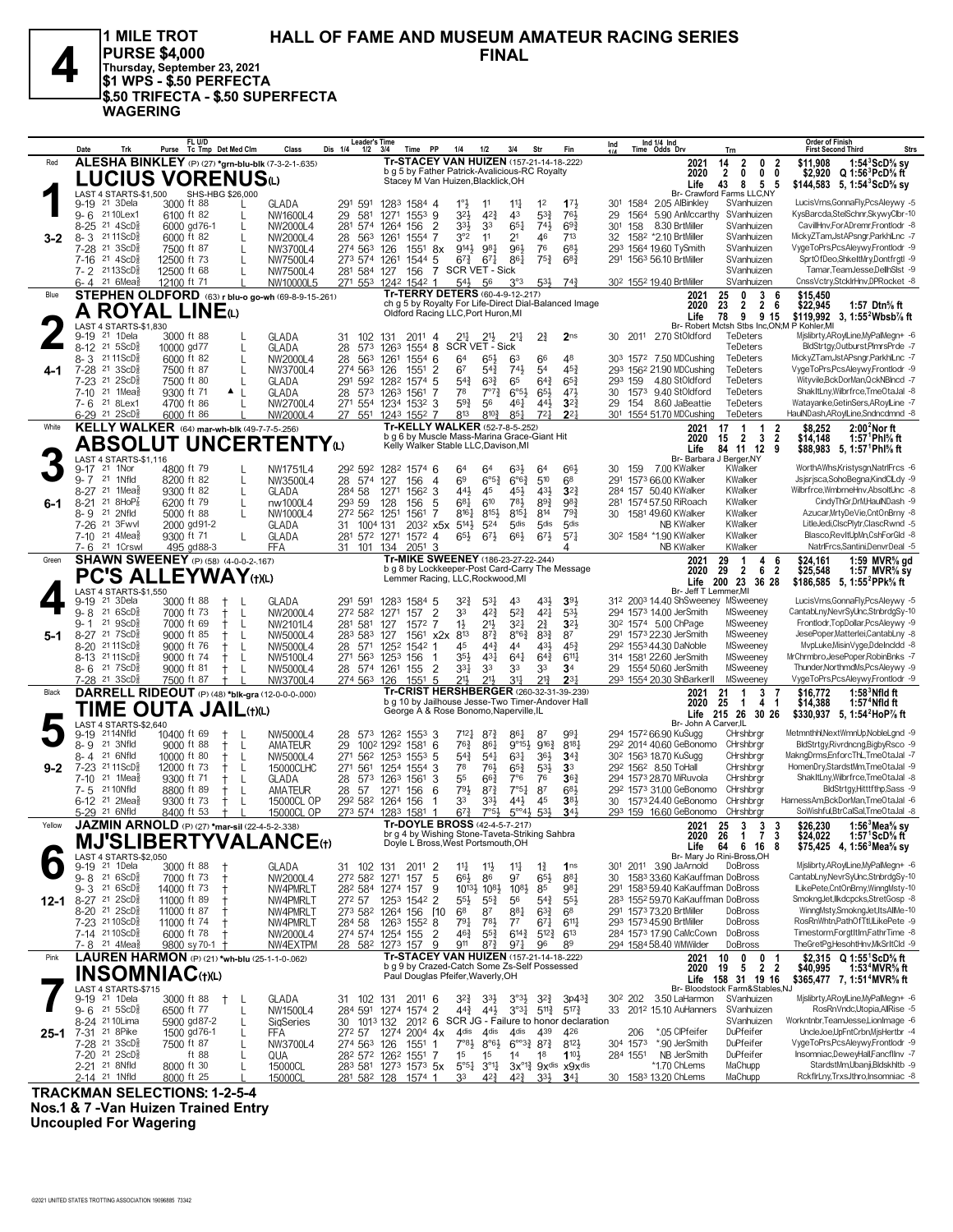1 MILE PACE **BUCKEYE STALLION SERIES I WILE PACE<br>
PURSE \$17,500 2 YEA**<br>
Thursday, September 23, 2021<br>
\$1 WPS - \$.50 PERFECTA<br>
\$.50 TRIFECTA - \$.50 SUPERFECTA<br>
\$.50 PICK 3 (5-6-7) WAGERING 2 YEAR OLD COLTS AND GELDINGS - 3RD DIVISION

|                             | Date                                                        |                                                            |                            | FL U/D                      | Purse Tc Tmp Det Med Clm                                | Class                                                        | <b>Leader's Time</b><br>Dis 1/4<br>$1/2$ $3/4$    |                            | Time PP               |                      | 1/4                              | 1/2                                | 3/4                                                                                         | Str                                        | Fin                                                                                                                          | Ind     |                      | Ind 1/4 Ind<br>Time Odds Drv                             | Trn                                                           | <b>Order of Finish</b><br><b>First Second Third</b> | <b>Strs</b>                                                                    |
|-----------------------------|-------------------------------------------------------------|------------------------------------------------------------|----------------------------|-----------------------------|---------------------------------------------------------|--------------------------------------------------------------|---------------------------------------------------|----------------------------|-----------------------|----------------------|----------------------------------|------------------------------------|---------------------------------------------------------------------------------------------|--------------------------------------------|------------------------------------------------------------------------------------------------------------------------------|---------|----------------------|----------------------------------------------------------|---------------------------------------------------------------|-----------------------------------------------------|--------------------------------------------------------------------------------|
| Red                         |                                                             |                                                            |                            |                             | <b>SCOTT CISCO</b> (42) blk-red-wht (214-27-38-32-.275) |                                                              |                                                   |                            |                       |                      |                                  |                                    | Tr-DAN O'MARA (162-29-16-19-.273)                                                           |                                            | br g 2 by Domethatagain-Fritzie Chic-Always A Virgin                                                                         |         |                      | 2021<br>2020                                             | $12$ 7 0 2<br>No Starts Prior Year                            | \$23,011                                            | 1:53 $2$ ScD $\%$ ft                                                           |
|                             |                                                             |                                                            |                            |                             | WILLYDOITAGAIN                                          |                                                              |                                                   |                            |                       |                      |                                  |                                    | Marjorie L Polhamus, Ludlow Falls, OH                                                       |                                            |                                                                                                                              |         |                      | Life                                                     | $12 \t7 \t0 \t2$                                              |                                                     | \$23,011 2, 1:53 <sup>2</sup> ScD% ft                                          |
|                             |                                                             | LAST 4 STARTS-\$14.231                                     |                            |                             |                                                         |                                                              |                                                   |                            |                       |                      |                                  |                                    |                                                                                             |                                            |                                                                                                                              |         |                      |                                                          | Br- Marjorie L Polhamus, OH                                   |                                                     |                                                                                |
|                             | 9-16                                                        | $21 \, 2$ ScD $\frac{5}{8}$<br>9-9 2121Knton               | 10000 ft 82                | 3430 gd72                   |                                                         | 2YOCGNW1PM<br>OHFS <sub>2C</sub>                             | 28 563 1252 1532 1<br>282 584 1281                |                            | 1594 5                |                      | 4°41,<br>$5^{\circ}4\frac{3}{4}$ | 11,<br>11                          | $11\frac{1}{2}$<br>1 <sup>5</sup>                                                           | 12 <sup>1</sup><br>18                      | $14\frac{1}{2}$<br>1123                                                                                                      | 28      |                      | 153 <sup>2</sup> *1.00 ScCisco<br>313 1594 *1.90 ScCisco | DaOMara<br><b>DaOMara</b>                                     |                                                     | Wilydotgn,TypeAPrsn,RacngMony -8<br>Wilydotgn,EaglOnAHI,Ocenfrntp -6           |
|                             | $9 - 2$                                                     | 21 5 Find                                                  |                            | 4390 gd79-1                 |                                                         | OHFS <sub>2C</sub>                                           | 304 1011 1321                                     |                            | 2014 1                |                      | 321                              | $2^{\circ}1$                       | $2^{\circ}$ ns                                                                              | $1\frac{3}{4}$                             | $13\frac{1}{4}$                                                                                                              |         |                      | 293 2014 NB ScCisco                                      | <b>DaOMara</b>                                                |                                                     | Wilvdotan.RseRunXld.Ocenfrntp -6                                               |
| 3-1                         |                                                             | 8-26 <sup>21</sup> 3Green                                  | 10642 sy 77                |                             |                                                         | 2YR FUT                                                      | 283 594 1292 1592 3<br>293 583 1284 1591 x1x 7dis |                            |                       |                      | 812                              | 6°3<br>7dis                        | 3°2<br>7dis                                                                                 | 31<br>7dis                                 | $1\frac{1}{2}$<br>7dis                                                                                                       |         |                      | 293 1592 3.90 ScCisco<br>4.50 ScCisco                    | <b>DaOMara</b><br><b>DaOMara</b>                              |                                                     | Wilydotgn,SwingVisn,SsdeMdttn -8<br>ThelmThr,SsdeMdttn,Gratified -7            |
|                             | 8-17 21 6Troy                                               | 8-21 <sup>21</sup> 10Green                                 |                            | 3511 gd88-1<br>3411 gd82-1  |                                                         | OHFS <sub>2C</sub><br>OHFS <sub>2C</sub>                     | 291 100 1293 200                                  |                            |                       | х2                   | 593                              | 5°5 <sub>4</sub>                   | $4^{\circ}2\frac{1}{2}$                                                                     | $4^{2}3$                                   | 3 <sup>1</sup>                                                                                                               |         | 301 2001             | 1.30 RoGillespie                                         | DaOMara                                                       |                                                     | TheIrnThr,RseRunXld,Wilydotgn -6                                               |
| Blue                        |                                                             |                                                            |                            |                             | DAN NOBLE (38) pur-wh-go (1,823-311-253-229-290)        |                                                              |                                                   |                            |                       |                      |                                  |                                    | Tr-RANDAL SMITH (260-26-26-34-.199)                                                         |                                            |                                                                                                                              |         |                      | 2021                                                     | $12 \quad 5 \quad 0 \quad 0$                                  | \$18,695                                            | $1:552$ Nfld ft                                                                |
|                             |                                                             |                                                            |                            |                             |                                                         | CROSSWIND SAMMIEധ                                            |                                                   |                            |                       |                      | Jessica A Smith, Xenia, OH       |                                    |                                                                                             |                                            | b c 2 by McArdle-Appealling Sammi-Nobleland Sam                                                                              |         |                      | Life                                                     | 2020 No Starts Prior Year<br>$12 \quad 5 \quad 0 \quad 0$     |                                                     | \$18.695 2. 1:55 <sup>2</sup> Nfld ft                                          |
|                             |                                                             | LAST 4 STARTS-\$2,558                                      |                            |                             |                                                         |                                                              |                                                   |                            |                       |                      |                                  |                                    |                                                                                             |                                            |                                                                                                                              |         |                      |                                                          | Br- Crosswinds Standardbred Farm,OH                           |                                                     |                                                                                |
|                             | 9-11 21 7 ScD <sup>3</sup>                                  | 9-15 21120Wash                                             | 17500 ft 73                | 4776 gd77-1                 | L                                                       | OHFS <sub>2C</sub>                                           | 324 1062 135                                      |                            | 2042 2                |                      | $11\frac{3}{4}$<br>$4^{\circ}4$  | $11\frac{1}{2}$<br>$4^{\circ}3$    | 11<br>5°3                                                                                   | 11                                         | 14 <sup>1</sup>                                                                                                              |         | 292 2042             | *.70 ShBarkerII<br>1574 10.20 ChPresley                  | RndlSmith<br>RndlSmith                                        |                                                     | CrswndSmeLitleDude.Arbin -4<br>Xenia.SctnlnRcr.lliniFble -8                    |
|                             |                                                             | 8-26 21 5Green                                             | 10642 sy 77                |                             |                                                         | BSS <sub>2C</sub><br>2YR FUT                                 | 272 574 1261<br>291 584 1271                      |                            | $155^3$ 4<br>156      | 3                    | 2 <sup>1</sup>                   | 31}                                | $3^{12}$                                                                                    | $8^{73}$<br>$6^{21\frac{3}{4}}$            | 811<br>635                                                                                                                   | 31      |                      | 332 203 14.70 ChPresley                                  | RndlSmith                                                     |                                                     | WstrnRedv.ShaneFlco.RseRunXld -6                                               |
| 5-1                         | 8-17 21 6 Troy                                              |                                                            |                            | 3411 gd82-1                 |                                                         | OHFS <sub>2C</sub>                                           | 291 100                                           | 1293                       | 200                   | 4                    | 21}                              | $21\frac{1}{2}$                    | $2^{\circ}1$                                                                                | 21}                                        | $5^{2}$                                                                                                                      |         |                      | 304 2002 *1.20 ChPresley                                 | RndlSmith                                                     |                                                     | ThelrnThr.RseRunXld.Wilvdotan -6                                               |
|                             | 8-14 <sup>21</sup> 7Nfld<br>$8 - 7$ 21 6 ScD <sup>3</sup>   |                                                            | 73000 gd69                 | 50000 ft 75                 |                                                         | OHSS <sub>2C</sub><br>OSF <sub>2C</sub>                      | 264 561<br>281 57                                 | 124<br>125                 | 1522 [9<br>152        | 3                    | xip42}913}<br>441,               | 45}                                | 9273<br>3°3                                                                                 | 924<br>45                                  | 9391<br>58                                                                                                                   | 28      |                      | 304 2001 22.80 ChPresley<br>1533 57.80 ChPresley         | RndlSmith<br>RndlSmith                                        |                                                     | TreCruz.SlingShck.SeasdeWay -9<br>GulfShors, SlingShck, ShaneFlco -9           |
| White                       |                                                             |                                                            |                            |                             | PETER WRENN (59) tn-br-blk (509-65-66-61-.240)          |                                                              |                                                   |                            |                       |                      |                                  |                                    | Tr-MELANIE WRENN (305-51-39-52-.295)                                                        |                                            |                                                                                                                              |         |                      | 2021                                                     | 2 0 0 0                                                       | \$851                                               |                                                                                |
|                             |                                                             |                                                            |                            |                             |                                                         | ODDS ON HONG KONG                                            |                                                   |                            |                       |                      |                                  |                                    |                                                                                             |                                            | b g 2 by Downbytheseaside-Wicked Little Minx-Rocknroll Hanover                                                               |         |                      | 2020                                                     | No Starts Prior Year                                          |                                                     |                                                                                |
|                             |                                                             | LAST 4 STARTS-\$851                                        |                            |                             | LEX-SEL \$52,000                                        |                                                              |                                                   |                            |                       |                      | Odds On Racing, Boca Raton, FL   |                                    |                                                                                             |                                            |                                                                                                                              |         |                      | Life                                                     | 2000<br>Br- Am Bloodstock Inc,FL                              | \$851                                               |                                                                                |
|                             | $9 - 9$ 21 4HoP $\frac{7}{8}$                               |                                                            | 10000 ft 73                |                             |                                                         | $2yC-nw1$                                                    | 273 574 127                                       |                            | 154 7                 |                      | 916                              | 9154                               | $9^{\circ}11\frac{1}{4}$                                                                    | 9111,                                      | $6^{71}$                                                                                                                     |         |                      | 261 1552 19.00 PeWrenn                                   | MeWrenn                                                       |                                                     | Imalwyscl,JksOnTheM,BlaznMoos-10                                               |
|                             | 8-4                                                         | 8-26 <sup>21</sup> 3Green<br>21 $7HOP_8^7$                 | 10642 sy 77                | ft 69                       |                                                         | 2YR FUT                                                      | 283 594 1292 1592 4<br>29 574 127                 |                            | 1561 2                |                      | 710<br>341                       | 86<br>3 <sup>7</sup>               | $6^{\circ}4$<br>39                                                                          | $55\frac{1}{2}$<br>37                      | 43<br>$3^{7}{}_{4}$                                                                                                          | 294 200 | 284 1573             | 9.60 PeWrenn<br>NB PeWrenn                               | MeWrenn<br>MeWrenn                                            |                                                     | Wilydotgn,SwingVisn,SsdeMdttn -8<br>VirginBoy,Cynosure,OdsHngKng -4            |
| $15 - 1$                    | $7 - 3$                                                     | 21 $4HOP2$                                                 |                            | ft 65                       |                                                         | Qua<br>Qua                                                   | 302 1012 131                                      |                            | 1574 6                |                      | $i6^{11}\frac{3}{4}$             | 6 <sup>8</sup>                     | $6^{8}\frac{3}{4}$                                                                          | 6103                                       | $6^{13}$                                                                                                                     |         | 273 2002             | <b>NB TrTetrick</b>                                      | MeWrenn                                                       |                                                     | LcksOnTme,Titotito,ShardByMe -7                                                |
|                             |                                                             |                                                            |                            |                             |                                                         |                                                              |                                                   |                            |                       |                      |                                  |                                    |                                                                                             |                                            |                                                                                                                              |         |                      |                                                          |                                                               |                                                     |                                                                                |
| Green                       |                                                             |                                                            |                            |                             |                                                         | <b>BRETT MILLER</b> (48) pur-wh-gra (2,169-343-299-252-.273) |                                                   |                            |                       |                      |                                  |                                    | Tr-STACEY VAN HUIZEN (157-21-14-18-222)<br>b g 2 by Western Vintage-Dame Truth-Total Truth  |                                            |                                                                                                                              |         |                      | 2021<br>2020                                             | 80<br>0<br>$\blacksquare$<br>No Starts Prior Year             |                                                     | \$4.400 Q 1:55 <sup>1</sup> M1 ft                                              |
|                             |                                                             | <b>NAVIGATOR</b>                                           |                            |                             |                                                         |                                                              |                                                   |                            |                       |                      | Nancy C Takter, Allentown, NJ    |                                    |                                                                                             |                                            |                                                                                                                              |         |                      | Life                                                     | 80<br>10                                                      |                                                     | \$4,400 2,Q 1:55 <sup>1</sup> M1 ft                                            |
|                             | $9-16$ 21 $2$ ScD $\frac{3}{8}$                             | LAST 4 STARTS-\$2,800                                      | 10000 ft 82                |                             |                                                         | 2YOCGNW1PM                                                   | 28 563 1252 1532 5                                |                            |                       |                      | 55}                              | $55\frac{3}{4}$                    | $3^{01}$                                                                                    | 44                                         | 461                                                                                                                          | 29      |                      | 1543 2.40 AuHanners                                      | Br- Nancy C Takter, NJ<br>SVanhuizen                          |                                                     | Wilvdotan.TvpeAPrsn.RacnaMonv -8                                               |
|                             | 9-11 2110ScD                                                |                                                            | 17500 ft 72                |                             |                                                         | BSS <sub>2C</sub>                                            | 262 551                                           | 1234 1533 2                |                       |                      | x9dis 9dis                       |                                    | <b>gdis</b>                                                                                 | <b>gdis</b>                                | <b>9dis</b>                                                                                                                  |         |                      | 17.60 BrtMiller                                          | SVanhuizen                                                    |                                                     | VlctvChps.OdsCptlsm.Budvthbke -9                                               |
|                             | 9-2 2113ScD <sup>5</sup><br>8-26 2110ScD <sup>5</sup>       |                                                            | 10000 ft 65                | 8000 ft 78                  |                                                         | 2YOCGNW1PM<br>2YOCGNW1PM                                     | 59<br>29<br>282 581                               | 1274 1573 3<br>1273 1552 4 |                       |                      | 571<br>33                        | $5^{\circ}4^{\frac{3}{4}}$<br>443  | $4^{\circ}$ ix <sup>3</sup><br>$2^{\circ}1$                                                 | 8123<br>2 <sup>1</sup>                     | 8p7273<br>$2\frac{1}{2}$                                                                                                     | 343 203 |                      | *.90 BrtMiller<br>273 1552 *.60 BrtMiller                | SVanhuizen<br>SVanhuizen                                      |                                                     | SmoknGnsl, Whatchwgl, OneLstWdy+ -8<br>CowbyCool, Navigator, RcngLbrty -9      |
| 10-1                        | 8-16 <sup>21</sup> 2Lex1                                    |                                                            | 20000 gd76                 |                             |                                                         | <b>KYCOMMSER</b>                                             | 273 564 1251 1533 7                               |                            |                       |                      |                                  | dx4418°81                          | $7^{\circ}6^{\circ}4$                                                                       | $8^{212}_{4}$                              | 8291                                                                                                                         |         |                      | 33 1592 24.00 JoFonseca                                  | NaTakter                                                      |                                                     | Caghtnlnd.DivneRght.Jaberwcky -8                                               |
|                             | 8-2 <sup>21</sup> 5Lex1                                     |                                                            | 20000 ft 78                |                             |                                                         | <b>KYCOMMSER</b>                                             | 282 561                                           | 125                        | 1514 5                |                      | 1hd                              | 33                                 | 431                                                                                         | 45                                         | 463                                                                                                                          |         |                      | 273 1531 10.20 JoFonseca                                 | NaTakter                                                      |                                                     | Boston,Caghtnlnd,WhamrJamr -7                                                  |
| Black                       |                                                             |                                                            |                            |                             |                                                         | CHRIS PAGE (37) wh-r blu-mar (2,069-343-301-253-.287)        |                                                   |                            |                       |                      |                                  |                                    | Tr-RON BURKE (3,445-677-582-473-.336)<br>b g 2 by Downbytheseaside-Dingle Bay-McArdle       |                                            |                                                                                                                              |         |                      | 2021                                                     | 6 1 1 1<br>2020 No Starts Prior Year                          | \$12,595                                            | 1:55 $^1$ Mea $\%$ ft                                                          |
|                             |                                                             |                                                            |                            |                             | <b>BARRY'S BERRIES</b>                                  |                                                              |                                                   |                            |                       |                      |                                  |                                    | Burke Rcg Stb & Weaver Bruscemi, PA;                                                        |                                            |                                                                                                                              |         |                      | Life                                                     | 6 1 1 1                                                       |                                                     | \$12,595 2, 1:55 <sup>1</sup> Mea <sup>5</sup> / <sub>8</sub> ft               |
|                             | 9-11                                                        | LAST 4 STARTS-\$9,195<br>$21 \text{ } 1$ ScD $\frac{5}{8}$ | 17500 ft 80                |                             |                                                         | BSS <sub>2C</sub>                                            | 271 564 1242 1532 8                               |                            |                       |                      | 11支                              | $11\frac{1}{2}$                    | J&T Silva- Purnel&Libby,FL;Knox Services,OH<br>$1\frac{1}{4}$                               | 1hd                                        | 2 <sub>3</sub>                                                                                                               | 29      |                      | 153 <sup>2</sup> *2.10 ChPage                            | Br- Christopher C Coyle, NC; Birnam Wood Farms, FL<br>RoBurke |                                                     | SelfMade,BarysBers,FlufYeah -8                                                 |
|                             | $9 - 2$                                                     | $21 \, 2$ ScD $\frac{5}{8}$                                | 13500 ft 77                |                             |                                                         | 2YOCGW1N3                                                    | 271 561                                           | 1234 152                   |                       | -7                   | 2½                               | $21\frac{1}{4}$                    | $3^{31}$                                                                                    | 3 <sup>1</sup>                             | $3^{2}$                                                                                                                      | 281     |                      | 1523 23.20 ChPage                                        | RoBurke                                                       |                                                     | MonteMiki, OdsCptlsm, BarysBers -8                                             |
|                             | 8-7 2111ScD                                                 |                                                            | 73000 ft 71                |                             |                                                         | OSF <sub>2C</sub>                                            | 271 561                                           | 1232 1521                  |                       | $\overline{2}$       | 43                               | $5^{4}$                            | $6^{\circ 5\frac{1}{2}}$                                                                    | 814                                        | $8^{15\frac{3}{4}}$                                                                                                          | 31      |                      | 1552 13.70 RonWrennJr                                    | RoBurke                                                       |                                                     | WstrnRedy,TreCruz,SeasdeJet -9                                                 |
| 2-1                         | 7-24 21 6ScD <sup>5</sup><br>7-10 21 8Nfld                  |                                                            | 40000 ft 82<br>40000 ft 77 |                             |                                                         | OHSS <sub>2C</sub><br>OHSS <sub>2C</sub>                     | 274 561<br>27 564 1253 1551 8                     | 124                        | 1513                  | 8                    | 711}<br>$8^{13}\frac{3}{4}$      | 791<br>$5^{3}\frac{3}{4}$          | $6^{\circ}5$<br>$64\frac{1}{2}$                                                             | 893<br>$73\frac{3}{4}$                     | $47\frac{3}{4}$<br>$6^{2}$                                                                                                   |         |                      | 281 1531 66.00 DaNoble<br>291 1553 34.90 WMWilder        | RoBurke<br>RoBurke                                            |                                                     | GulfShors, TreCruz, RisnshnSs-10<br>MrNutnNce, The FrIsRI, The MadKng -8       |
|                             | 6-24 <sup>21</sup> 11 Mea <sup>§</sup>                      |                                                            |                            | 6800 ft 74                  |                                                         | NW1EXTPA                                                     | 28 572 1254 1551                                  |                            |                       | -1                   | 43                               | 441                                | $4^{\circ}4\frac{1}{2}$                                                                     | 33                                         | 1 <sup>1</sup>                                                                                                               |         |                      | 283 1551 *2.00 RonWrennJr RoBurke                        |                                                               |                                                     | BarysBers,DancngMch,ImSpongWr -8                                               |
| Yellow                      |                                                             |                                                            |                            |                             |                                                         | RONNIE GILLESPIE (49) *blu-wh (324-80-54-39-380)             |                                                   |                            |                       |                      |                                  |                                    | <b>Tr-TOMMY HOUSEHOLDER (18-4-1-2-290)</b><br>b g 2 by Well Said-Taylors Artist-Real Artist |                                            |                                                                                                                              |         |                      | 2021                                                     | 10 1 0 1                                                      | \$4,743                                             | $2:03$ Rchwd gd                                                                |
|                             |                                                             | TAYLORED WELL                                              |                            |                             |                                                         |                                                              |                                                   |                            |                       |                      |                                  |                                    | Tommy L & Andrea L Householder, Delaware, OH                                                |                                            |                                                                                                                              |         |                      | Life                                                     | 2020 No Starts Prior Year<br>10 1 0 1                         |                                                     | \$4,743 2, 2:03 Rchwd gd                                                       |
|                             | 9-21 21 6DELA                                               | LAST 4 STARTS-\$3,658                                      |                            |                             |                                                         |                                                              |                                                   |                            |                       |                      |                                  |                                    | LINE TO BE ANNOUNCED                                                                        |                                            |                                                                                                                              |         |                      |                                                          | Br- Tommy L Householder, OH<br>ToHuseholderToHuseholder       |                                                     |                                                                                |
|                             | $9 - 16$                                                    | 21 1UpSan                                                  | 5637                       | 4254 gd82-1                 |                                                         | OHFS <sub>2C</sub><br>OHFS <sub>2C</sub>                     | 311 101 1311 2001                                 |                            |                       | $\overline{2}$       | 32                               | $55\frac{3}{4}$                    | 56                                                                                          | $53\frac{1}{2}$                            | $55\frac{3}{4}$                                                                                                              | 29      |                      | 2012 43.60 TiJohnson                                     | ToHuseholder                                                  |                                                     | EaglOnAHI,SctnInRcr,AintEsyBn -5                                               |
|                             | $9 - 5$                                                     | 21 6Rchwd                                                  |                            | 5393 gd73-1                 |                                                         | OHFS <sub>2C</sub>                                           | 282 564 1282 2031                                 |                            |                       | 3                    | $1^\circ \frac{1}{2}$            | 17                                 | $14\frac{1}{2}$                                                                             | 1 <sup>4</sup>                             | 16 <sub>1</sub>                                                                                                              |         |                      | 344 2031 30.50 TiJohnson                                 | ToHuseholder                                                  |                                                     | TaylrdWel,Hilblyhsp,OakieL -4                                                  |
| $25 - 1$                    | 8-24 21 11 Hick                                             | 8-31 <sup>21</sup> 3VnWrt                                  |                            | 5843 gd77-1<br>3779 gd91-1  |                                                         | OHFS <sub>2C</sub><br>OHFS <sub>2C</sub>                     | 292 1001 1301 2002 4<br>314 1031 1334 203         |                            |                       | 3                    | 7°131 78<br>454                  | 57                                 | 78}<br>514                                                                                  | 79<br>593                                  | 516<br>514                                                                                                                   |         |                      | 314 2033 43.60 TiJohnson<br>291 2054 19.50 TiJohnson     | ToHuseholder<br>ToHuseholder                                  |                                                     | MrNutnNce.SsdeMdttn.GeraldJet -7<br>OurHlyTrr,HardtStck,RedVintge -5           |
|                             | 8-4 21 2BwlG                                                |                                                            |                            | 3879 gd81-2                 |                                                         | OHFS <sub>2C</sub>                                           | 301 1003 1313 2013 4                              |                            |                       |                      | 4104                             | $5^{7}$                            | $6^{21}$                                                                                    | 632}                                       | 658                                                                                                                          |         |                      | 372 2131 12.80 JaMerriman RuEarleyIII                    |                                                               |                                                     | LuckOfDgn,RedVintge,DraculDgn -6                                               |
| Pink                        |                                                             |                                                            |                            |                             |                                                         | TREVOR SMITH (25) blk-gra-wh (1,497-156-167-178-206)         |                                                   |                            |                       |                      |                                  |                                    | Tr-BRET SCHWARTZ (181-33-26-31-.319)                                                        |                                            |                                                                                                                              |         |                      | 2021                                                     | 10 0 1 4                                                      |                                                     | \$10.099 Q 1:56 <sup>4</sup> ScD% ft                                           |
|                             |                                                             | <b>FLUFF YEAHH</b>                                         |                            |                             |                                                         |                                                              |                                                   |                            |                       |                      |                                  |                                    |                                                                                             |                                            | br c 2 by Pet Rock-CC Biggirl Bretta-Towner's Big Guy<br>B M Schwartz, Washington C H, OH; W Lee Bean, Sabina, OH;           |         |                      | Life                                                     | 2020 No Starts Prior Year<br>10 0 1 4                         |                                                     | \$10,099 2,Q 1:56 <sup>4</sup> ScD% ft                                         |
|                             |                                                             | LAST 4 STARTS-\$2,508                                      |                            | OH-SEL \$16,000             |                                                         |                                                              |                                                   |                            |                       | N Fulkerson, Washing |                                  |                                    |                                                                                             |                                            |                                                                                                                              |         |                      |                                                          | Br- Midland Acres Inc,OH                                      |                                                     |                                                                                |
|                             | $9-11$ 21 1ScD <sup>3</sup><br>8-31 21 4ScD <sup>5</sup>    |                                                            | 17500 ft 80                | ft 79                       |                                                         | BSS <sub>2C</sub><br>QUA                                     | 271 564 1242 1532 1<br>292 594 1284 1564 2        |                            |                       |                      | 33<br>$5^{8}$                    | 33<br>$5°9\frac{1}{2}$             | $2^{\circ}1$<br>$1^{\circ}1$                                                                | 2 <sub>hd</sub><br>1 <sub>ns</sub>         | 3 <sup>1</sup><br>1 <sub>hd</sub>                                                                                            | 28      | 1564                 | 291 1533 7.00 TrSmith<br>NB TrSmith                      | <b>BrtSchwartz</b><br><b>BrtSchwartz</b>                      |                                                     | SelfMade,BarysBers,FlufYeah -8<br>FlufYeah,UncleRchr,DoWorkSon -6              |
|                             |                                                             | 8-26 <sup>21</sup> 3Green                                  | 10642 sy 77                |                             |                                                         | 2YR FUT                                                      | 283 594 1292 1592 6                               |                            |                       |                      | 2 <sup>1</sup>                   | 3xip <sup>1</sup>                  | 8pu <sup>dis</sup>                                                                          |                                            | dnf                                                                                                                          |         |                      | 9.90 TrSmith                                             | <b>BrtSchwartz</b>                                            |                                                     | Wilydotgn,SwingVisn,SsdeMdttn -8                                               |
| 8-1                         |                                                             | 8-10 <sup>21</sup> 2Urbna<br>8-3 <sup>21</sup> 4Wapak      |                            | 17500 gd85-1<br>3405 gd77-1 |                                                         | BSS <sub>2C</sub>                                            | 301 101 1294 200                                  |                            |                       | $\sqrt{7}$           | 65                               | $1^{\circ}$ $\frac{1}{4}$          |                                                                                             | $x6^{\circ}9\frac{1}{4}$ 710 $\frac{1}{4}$ | 611                                                                                                                          |         |                      | 303 2021 8.40 BrtMiller                                  | <b>BrtSchwartz</b><br><b>BrtSchwartz</b>                      |                                                     | TheMadKng,DirtyHryT,JengshChk -8<br>SsdeMdttn,OneRcknWs,FlufYeah -5            |
|                             | 7-29 21 2ScD <sup>3</sup>                                   |                                                            | 17500 ft 78                |                             |                                                         | OHFS <sub>2C</sub><br><b>BSS 2C</b>                          | 301 101 133<br>271 564 1251 1531 5                |                            | 202 <sup>2</sup> 3x   |                      | 491<br>11                        | 441<br>211                         | $4^{21}$<br>$21\frac{1}{2}$                                                                 | 421<br>$21\frac{1}{2}$                     | $34\frac{1}{4}$<br>2 <sup>1</sup>                                                                                            |         |                      | 294 2031 2.60 AuHanners                                  | 28 1532 6.20 RonWrennJr BrtSchwartz                           |                                                     | Dirge,FlufYeah,Wilydotgn -9                                                    |
| Gray                        |                                                             |                                                            |                            |                             |                                                         | AARON MERRIMAN (43) go-c red-wh (3,120-568-484-445-.316)     |                                                   |                            |                       |                      |                                  |                                    |                                                                                             |                                            | Tr-ANETTE LORENTZON (638-106-99-95-.302)                                                                                     |         |                      | 2021                                                     | 4 1<br>01                                                     | \$8,295                                             | 1:55 ScD% ft                                                                   |
|                             |                                                             |                                                            |                            |                             | <b>BORN TO RUN AS</b>                                   |                                                              |                                                   |                            |                       |                      |                                  |                                    | Anette Lorentzon, Paris, KY; Acl Stuteri Ab, Paris, KY                                      |                                            | br g 2 by Rockin Amadeus-Twincreeks Jewel-Dragon Again                                                                       |         |                      | Life                                                     | 2020 No Starts Prior Year<br>4 1 0 1                          |                                                     |                                                                                |
|                             |                                                             | LAST 4 STARTS-\$8,295                                      |                            |                             |                                                         |                                                              |                                                   |                            |                       |                      |                                  |                                    |                                                                                             |                                            |                                                                                                                              |         |                      |                                                          | Br- Anette Lorentzon & Acl Stuteri Ab,KY                      |                                                     | \$8,295 2, 1:55 ScD% ft                                                        |
|                             | 9-11 21 10 ScD <sup>3</sup><br>$9 - 2$ 21 1ScD <sup>5</sup> |                                                            | 17500 ft 72<br>10000 ft 77 |                             |                                                         | BSS <sub>2C</sub><br>2YOCGNW1PM                              | 26 <sup>2</sup> 551<br>284 58                     | 1234 1533 3<br>1272 155    |                       | $\overline{1}$       | 11물<br>$11\frac{1}{2}$           | $21\frac{1}{2}$<br>$11\frac{1}{2}$ | 3°2<br>$11\frac{1}{4}$                                                                      | $54\frac{1}{4}$<br>11                      | 410}<br>$1\frac{1}{2}$                                                                                                       | 273 155 |                      | 312 1553 11.90 AMerrimn<br>*.70 ChPage                   | AnLorentzon<br>AnLorentzon                                    |                                                     | VlctyChps,OdsCptlsm,Budythbke -9<br>BornTRnAs,RseRunXcn,RcngLbrty -7           |
|                             | 8-25 21 3Nfld                                               |                                                            |                            | 8500 ft 78                  |                                                         | 2YR NW1PM                                                    | 274 573 1264 1553 2                               |                            |                       |                      | 21                               | $2^{13}$                           | 3 <sup>1</sup> }                                                                            | 2 <sup>1</sup>                             | 3 <sup>1</sup>                                                                                                               |         |                      |                                                          | 284 1554 3.80 KaKauffman AnLorentzon                          |                                                     | Cheshrtbr, PrncngQun, BornTRnAs -9                                             |
| 10-1                        | 8-10 <sup>21</sup> 15Urbna                                  |                                                            |                            | 17500 gd85-1                |                                                         | BSS <sub>2C</sub>                                            | 292 101 129                                       |                            | $158^2$ 6             |                      | $7^{10\frac{1}{2}}$              | $74\frac{1}{2}$                    | $7^{\circ}4^3$ 6 <sup>51</sup> / <sub>2</sub>                                               |                                            | $5^{13}$                                                                                                                     |         |                      | 284 1584 13.50 ChPage                                    | AnLorentzon                                                   |                                                     | SelfMade, Art Of Revn=Sctnin Rcr= - 7                                          |
|                             | 8-3 <sup>21</sup> 1Lex1<br>7-27 <sup>21</sup> 3Lex1         |                                                            |                            | ft 73<br>ft 84              |                                                         | QUA<br>QUA                                                   | 281 581 1271 1544 5<br>301 59 127 1541 2          |                            |                       |                      | 11<br>571                        | $1\frac{1}{2}$<br>57               | 31<br>511                                                                                   | 2 <sub>hd</sub><br>49                      | 2 <sup>11</sup><br>$3^{10}$                                                                                                  | 273 155 | 27 1561              | NB ElDeaton<br>NB ElDeaton                               | AnLorentzon                                                   |                                                     | LastBeach,BornTRnAs,Horizon -5<br>AnLorentzon QuenOfScs,Captnfmyh,BornTRnAs -5 |
| Purple                      |                                                             |                                                            |                            |                             |                                                         | <b>SHAWN BARKER II</b> (30) blu-wh-c red (712-65-76-78-.187) |                                                   |                            |                       |                      |                                  |                                    | Tr-CLARENCE FOULK (207-36-45-27-.338)                                                       |                                            |                                                                                                                              |         |                      | 2021                                                     | 9 6 1<br>0                                                    | \$21.422                                            | 1:59 <sup>4</sup> Wdsfd gd                                                     |
|                             |                                                             | <b>GET EXTREME</b>                                         |                            |                             |                                                         |                                                              |                                                   |                            |                       |                      |                                  |                                    |                                                                                             |                                            | b g 2 by Western Vintage-Live The Extreme-Always A Virgin<br>Foulk Stables Inc, Springfield, OH; William A Hartt, Carmel, ME |         |                      |                                                          | 2020 No Starts Prior Year                                     |                                                     |                                                                                |
|                             |                                                             | LAST 4 STARTS-\$13,256 Buck-CL \$18,000                    |                            |                             |                                                         |                                                              |                                                   |                            |                       |                      |                                  |                                    |                                                                                             |                                            |                                                                                                                              |         |                      | Life                                                     | 9 6<br>10<br>Br- Marion Beachy, OH                            |                                                     | \$21,422 2, 1:59 Wdsfd gd                                                      |
|                             |                                                             | 9-15 21140Wash                                             |                            | 4776 gd77-1                 |                                                         | OHFS <sub>2C</sub>                                           | 31 1014 1323 2011 3                               |                            |                       |                      | 11                               | $12\frac{1}{4}$                    | 1hd                                                                                         | 1 <sup>2</sup>                             | $13\frac{1}{4}$                                                                                                              |         | 283 2011             | *.40 ShBarkerII                                          | CIFoulk                                                       |                                                     | GetExtrme, VjPandrsa, CrusnAgan -4                                             |
|                             | 9-6 21 2Mari                                                | 9-11 21 3McCnl                                             |                            | 4896 gd76-1<br>9356 gd79-1  |                                                         | OHFS <sub>2C</sub><br>OHFS <sub>2C</sub>                     | 303 1024 1333 2021<br>312 102 1322 2033 5         |                            |                       | 3                    | 11<br>11                         | $11\frac{1}{2}$<br>12 <sup>1</sup> | 11<br>1 <sup>4</sup>                                                                        | 1 <sup>2</sup><br>1 <sup>7</sup>           | 14 <sup>1</sup><br>$18\frac{1}{4}$                                                                                           |         | 283 2021<br>311 2033 | *.60 ShBarkerII<br>2.70 ShBarkerII                       | CIFoulk<br>CIFoulk                                            |                                                     | GetExtrme, MadEyeMdy, LitleDude -4<br>GetExtrme, VjPandrsa, LitleDude -7       |
| 8-1                         |                                                             | 8-25 21 4Wdsfd                                             |                            | 9356 gd90-2                 |                                                         | OHFS <sub>2C</sub>                                           | 32 1012 1323 1594 1                               |                            |                       |                      | 1 <sup>3</sup>                   | 14                                 | 1 <sup>4</sup>                                                                              | 1 <sup>5</sup>                             | $16\frac{3}{4}$                                                                                                              |         | 271 1594             | NB ShBarkerII                                            | CIFoulk                                                       |                                                     | GetExtrme, VjPandrsa, LitleDude -7                                             |
|                             | 8-19 <sup>21</sup> 2Rksp<br>8-16 <sup>21</sup> 1Zane        |                                                            |                            | 9206 gd78-5<br>4866 gd77-1  |                                                         | OHFS <sub>2C</sub><br>OHFS <sub>2C</sub>                     | 332 1051 135<br>294 1012 133                      |                            | $2054$ 2<br>$202^1$ 6 |                      | 21号<br>1}                        | 1 <sup>2</sup><br>22               | 1 <sup>5</sup><br>$1^{\circ}1$                                                              | 1 <sup>5</sup><br>$12\frac{1}{2}$          | $1^{14\frac{3}{4}}$<br>$16\frac{1}{4}$                                                                                       |         |                      | 304 2054 2.30 ShBarkerll<br>291 2021 5.80 ShBarkerII     | CIFoulk<br>CIFoulk                                            |                                                     | GetExtrme,GatorCub,CruisnRnr -4<br>GetExtrme,LitleDude,TraOnThBc -6            |
| TRACKMAN SELECTIONS 5-1-2-7 |                                                             |                                                            |                            |                             |                                                         |                                                              |                                                   |                            |                       |                      |                                  |                                    |                                                                                             |                                            |                                                                                                                              |         |                      |                                                          |                                                               |                                                     |                                                                                |

TRACKMAN SELECTIONS: 5-1-2-7 **NO. 9 STARTS FROM 2ND TIER**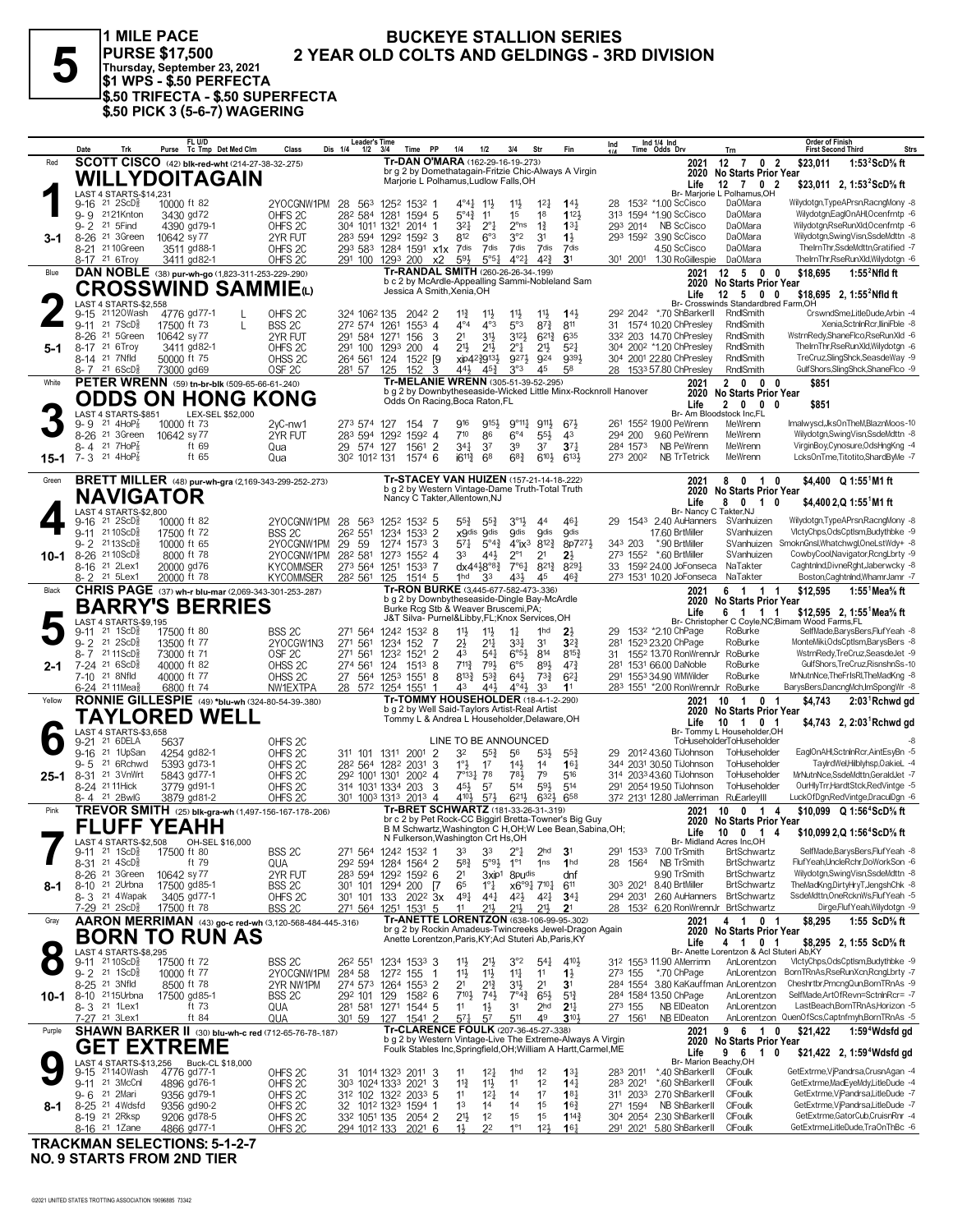

1 MILE TROT PURSE \$45,330<br>Thursday, September 23, 2021<br>\$1 WPS - \$.50 PERFECTA \$.50 TRIFECTA - \$.50 SUPERFECTA **WAGERING** 

#### THE STANDARDBRED 2 YEAR OLD COLTS AND GELDINGS

|          | Date<br>Trk                                                  | FL U/D<br>Tc Tmp Det Med Clm<br>Purse                     | Class                                | <b>Leader's Time</b><br>Dis 1/4<br>$1/2$ $3/4$                              |      | Time PP                                                                                     | 1/4                                                 | 1/2                                                                               | 3/4                                            | Str                                      | Fin                                                               | Ind     |                      | Ind 1/4 Ind<br>Time Odds Drv                                                    | Trn                                                                | <b>Order of Finish</b><br><b>First Second Third</b><br><b>Strs</b>              |
|----------|--------------------------------------------------------------|-----------------------------------------------------------|--------------------------------------|-----------------------------------------------------------------------------|------|---------------------------------------------------------------------------------------------|-----------------------------------------------------|-----------------------------------------------------------------------------------|------------------------------------------------|------------------------------------------|-------------------------------------------------------------------|---------|----------------------|---------------------------------------------------------------------------------|--------------------------------------------------------------------|---------------------------------------------------------------------------------|
| Red      |                                                              | YANNICK GINGRAS (42) h grn-wh-go (1,343-210-219-183-.292) |                                      |                                                                             |      | Tr-RON STECK (314-25-42-61-.219)                                                            |                                                     |                                                                                   |                                                |                                          |                                                                   |         |                      | 2021                                                                            | 5<br>$\overline{1}$<br>$\overline{1}$                              | 0<br>\$51.360<br>1:56 <sup>4</sup> Mea% ft                                      |
|          |                                                              | <b>FIFTYFOUR K</b> (t)                                    |                                      |                                                                             |      | b c 2 by Sebastian K S-Westfiftyfirst-Broadway Hall<br>Here's To Us Stable, Millersport, OH |                                                     |                                                                                   |                                                |                                          |                                                                   |         |                      | 2020<br>Life                                                                    | No Starts Prior Year<br>5 1<br>10                                  | \$51,360 2, 1:56 <sup>4</sup> Mea <sup>5</sup> / <sub>8</sub> ft                |
|          | LAST 4 STARTS-\$45,108                                       |                                                           |                                      |                                                                             |      |                                                                                             |                                                     |                                                                                   |                                                |                                          |                                                                   |         |                      | Br- Garv D Condit.OH                                                            |                                                                    |                                                                                 |
|          | $9 - 3$<br>21 10Mea§                                         | 253000 ft 68                                              | PASS-FINAL                           | 563<br>28                                                                   | 126  | 1552 1                                                                                      | 66}                                                 | 673                                                                               | $6^{95}\frac{1}{2}$                            | 54                                       | x5x <sup>1</sup>                                                  |         |                      | 283 1553 21.60 WMWilder                                                         | RoBurke                                                            | SIP,ParolaHnv,GlblPndmc -8                                                      |
|          | 8-22 21 5PcD <sup>5</sup><br>21 8Mea<br>$8 - 13$             | 77760 sy 74-1 +<br>78160 ft 85                            | PaSS 2yrCG<br>PASS-2YOCG             | 29<br>584<br>282 574                                                        | 1261 | 1264 1552 4<br>$1581$ 5                                                                     | $56\frac{1}{4}$<br>$11\frac{1}{2}$                  | 21}                                                                               | $x5^{14}$ 5dis<br>441                          | $1x^2\frac{1}{2}$                        | 5xdis 5dis                                                        |         |                      | 3.90 JPantaleano RoBurke<br>x1xp3p22 311 TDIS 7.00 JPantaleano RoBurke          |                                                                    | ParolaHnv, Whisk yHnv, Nce Guy Ede -5<br>KhalDrogo+FiftyforK-GngrTrBrd+ -5      |
| $6-5$    | 7-30 <sup>21</sup> 6Mea                                      | 18061 ft 79<br>t                                          | ARDEN2YOCG                           | 28                                                                          |      | 574 1272 1564 1                                                                             | 48                                                  | 46                                                                                | $4^{\circ}2\frac{1}{2}$                        | 42                                       | 1 <sub>hd</sub>                                                   | 29      |                      | 1564 17.40 JPantaleano RoBurke                                                  |                                                                    | FiftyforK, GuidoDi, GngrTrBrd -8                                                |
|          | 7-14 <sup>21</sup> 8Mea <sup>§</sup>                         | 78160 ft 78                                               | PASS-2YOCG                           | 291 592 1284                                                                |      | 157<br>5                                                                                    | 56                                                  | 56                                                                                | 54                                             | 45                                       | 471                                                               |         |                      | 284 1582 18.20 WMWilder                                                         | RoBurke                                                            | SIP, KoshrMhny, Troycen -6                                                      |
|          | 6-29 <sup>21</sup> 1Mea <sup>5</sup>                         | ft $82$<br>ft 70                                          | QUA-2YO                              | 293 592 1293                                                                |      | 159<br>6                                                                                    | 1 <sup>3</sup>                                      | 1 <sup>5</sup>                                                                    | 1 <sup>2</sup>                                 | 14                                       | $15\frac{3}{4}$                                                   | 292 159 |                      | NB DaCharlino                                                                   | RoBurke<br>RoBurke                                                 | FiftyforK,SistrSwel,Selleck -6<br>CrazySprs,DunknDont,DynmteLvr -7              |
|          | 6-15 <sup>21</sup> 1Mea <sup>5</sup><br>6-8 2110Mea          | ft 80                                                     | QUA-2YOC&G<br>QUA-2YOC&G             | 33 1043 1351 2052<br>31 1023 1324 202                                       |      | 3<br>3                                                                                      | 56<br>37                                            | 56<br>22                                                                          | $4^{\circ}2\frac{1}{2}$<br>221                 | $4x^{10}$<br>25                          | 4101<br>27 <sub>7</sub>                                           |         | 314 2072<br>301 2032 | NB WMWilder<br>NB WMWilder                                                      | RoBurke                                                            | SinflSnde,FiftyforK,Shetan -5                                                   |
| Blue     |                                                              | ANDREW MCCARTHY (35) r blu-grn (1,466-273-224-193-.315)   |                                      |                                                                             |      | Tr-NANCY TAKTER (438-80-69-57-.314)                                                         |                                                     |                                                                                   |                                                |                                          |                                                                   |         |                      | 2021                                                                            | 5<br>$\overline{1}$<br>1 1                                         | 1:58 Phl% ft<br>\$23,750                                                        |
|          | <b>PRETENDER</b> (t)                                         |                                                           |                                      |                                                                             |      | b c 2 by Muscle Hill-Maven-Glidemaster                                                      |                                                     |                                                                                   |                                                |                                          | J Fielding, ON; Caviart Fms, Vn, VA; J Mc Clelland, Znsvl, OH;    |         |                      |                                                                                 | 2020 No Starts Prior Year                                          |                                                                                 |
|          |                                                              | LAST 4 STARTS-\$17,900 LEX-SEL \$150,000                  |                                      |                                                                             |      | H Liverman, M Bch, FL                                                                       |                                                     |                                                                                   |                                                |                                          |                                                                   |         |                      | Life                                                                            | 5<br>1 1<br>$\overline{1}$                                         | \$23,750 2, 1:58 Phl% ft<br>Br- J Fielding, ON:H Liverman, FL:J Mc Clelland, OH |
|          | $9 - 11$                                                     | 2110Wbsb <sub>8</sub> 505600 ft 68                        | WM WELLWOO                           | 283 572                                                                     |      | 1253 1542 8                                                                                 | 22                                                  | 33}                                                                               | $x75\frac{1}{2}$                               | 8 <sup>dis</sup>                         | <b><i><u>Rdis</u></i></b>                                         |         |                      | 17.25 YaGingras                                                                 | NaTakter                                                           | KngOfNrth,DulyRsIvd,LetsdoitS-10                                                |
|          | $9 - 2$<br>21 $3Wbsb8$                                       | 23700 ft 59                                               | WM WELLWOO                           | 272 564                                                                     |      | 1263 1543 7                                                                                 | $6^{\circ}11$<br>44                                 | 55 <sup>1</sup>                                                                   | $5^{\circ 5}$ <sup>1</sup>                     | 421                                      | $33\frac{1}{4}$                                                   |         |                      | 273 1551 6.80 AnMccarthy NaTakter<br>283 1544 11.60 JJamieson                   |                                                                    | Periculum,KngOfNrth,Pretender -8<br>TwnArchie,DvrxSlstr+Mercutio+-10            |
| $8 - 5$  | $8 - 26$<br>21 $7Wbsb\frac{7}{8}$<br>21 8M1<br>8-6           | 49379 gd77-1 +<br>40000 ft 81                             | <b>CHAMPLAIN</b><br>GrdnState        | 274 572 1261 1543 8<br>284 584 1281                                         |      | 1562 7                                                                                      | 1 <sup>2</sup>                                      | 3°3<br>$11\frac{1}{4}$                                                            | $2^{\circ}$<br>$11\frac{1}{4}$                 | $2\frac{1}{2}$<br>1 <sup>hd</sup>        | 2p7 <sub>4</sub><br>$2\frac{1}{2}$                                |         |                      | 281 1562 *1.40 YaGingras                                                        | NaTakter<br>NaTakter                                               | HIBalou, Pretender, Abruzzo -8                                                  |
|          | 7-29 21 11 Phis                                              | 11700 ft 80<br>$\mathsf{t}$                               | 2vrCGnw2PM                           | 291 100 129                                                                 |      | 158<br>-3                                                                                   | 43}                                                 | 33                                                                                | $3^{012}$                                      | $2\frac{1}{2}$                           | 1 <sup>1</sup>                                                    | 283 158 |                      | 2.50 JiTakter                                                                   | NaTakter                                                           | Pretender, Simon, Chapheart -7                                                  |
|          | 7-17 21 2M1                                                  | ft 81                                                     | 2yr C&G                              | 292 584 1284 1573 5                                                         |      |                                                                                             | $21\frac{1}{4}$                                     | $21\frac{3}{2}$                                                                   | 211                                            | 211                                      | 2 <sup>1</sup>                                                    |         | 284 1574             | NB JoFonseca NaTakter                                                           |                                                                    | Takato, Pretender, Livnlkrng - 5                                                |
| White    |                                                              | <b>DAN SHETLER</b> (71) mar-gra (76-9-15-7-259)           |                                      |                                                                             |      | Tr-DAN SHETLER (52-9-11-5-.323)                                                             |                                                     |                                                                                   |                                                |                                          | br g 2 by Whom Shall I Fear-Foxy Roxy-Garland Lobell              |         |                      | 2021<br>2020                                                                    | $5 \quad 1$<br>$\overline{1}$<br><b>No Starts Prior Year</b>       | 1:59 $^1$ HoP $\%$ ft<br>$\mathbf 0$<br>\$8.750                                 |
|          |                                                              | <b>FLAT OUT FOXY</b>                                      |                                      |                                                                             |      |                                                                                             |                                                     |                                                                                   |                                                |                                          | Denise L Dennis, Indianapolis, IN; John J Johannsen, Townsend, DE |         |                      | Life                                                                            | 5 1 1                                                              | 0<br>\$8,750 2, 1:59 HoP% ft                                                    |
|          | LAST 4 STARTS-\$8,750<br>21 8HoP $\frac{7}{8}$<br>9-16       | 10000 ft 69                                               |                                      |                                                                             |      |                                                                                             | 681                                                 |                                                                                   | $3^{04}\frac{3}{4}$                            | 334                                      |                                                                   |         |                      | 27 1591 8.40 DShetler                                                           | Br- Nathaniel D Yoder, KY<br><b>DShetler</b>                       | FItOutFxy,MdwbrkMrk,PappsClsA -8                                                |
|          | $9 - 5$ 21 8HoP $\frac{7}{8}$                                | 15000 ft 67                                               | 2vo-nw1<br>ISS-Elig2C                | 293 1004 1311 1591 [10<br>291<br>593 129                                    |      | 1582 [10                                                                                    | $7^{10}$                                            | 5 <sup>7</sup><br>781                                                             | $9x^{10}$                                      | 8161                                     | $1\frac{1}{4}$<br>813                                             | 30      |                      | 201 11.00 DShetler                                                              | JeEdwards                                                          | MagcOfSpd,FashinHal,ChifRngMs -9                                                |
|          | 21 8HoP $_{8}^{\prime}$<br>$8 - 29$                          | 15000 ft 78                                               | ISS-Elig2C                           | 291                                                                         |      | 584 1283 1572 2                                                                             | 563                                                 | 58                                                                                | $5^{\circ 5\frac{3}{4}}$                       | 3 <sup>2</sup>                           | $2\frac{1}{2}$                                                    |         |                      | 273 1572 17.10 DShetler                                                         | JeEdwards                                                          | Ezra,FltOutFxy,EchosGq -9                                                       |
| 6-1      | 21 $9HOP_8^7$<br>$8 - 19$                                    | 10000 ft 75                                               | 2vo-nw1                              | 29 593 1302 1582 8                                                          |      |                                                                                             |                                                     | $10^{18}\frac{1}{4}$ 10 <sup>17</sup> $\frac{1}{2}$ 9 <sup>14</sup> $\frac{1}{4}$ |                                                | 8144                                     | 811                                                               |         |                      | 272 2003 59.80 DShetler                                                         | JeEdwards                                                          | MscleValy, MuscleDan, Muscledvr-10                                              |
|          | 8-12 <sup>21</sup> 7HoP <sub>8</sub><br>8-4 21 4HoP          | 10000 ft 81<br>ft 69                                      | 2vo-nw1<br>Qua                       | 293 593 1294 1584 4<br>292 100 1294 1591 4                                  |      |                                                                                             | $6^{12}$<br>35}                                     | $6^{18}$                                                                          | $6^{17}\frac{1}{4}$<br>$x3x^8$ 434}            | 621<br>448                               | 6193<br>4 <sub>dis</sub>                                          |         |                      | 292 2023 27.80 DShetler<br>NB DShetler                                          | JeEdwards<br>JeEdwards                                             | BridgTVct,Pnngfrgld,MdwbrkMrk -7<br>LihJenHnv,FashinHal,Stuka -5                |
|          | $7-28$ 21 4HoP $\frac{7}{8}$                                 | ft 78                                                     | Qua                                  | 301 101 1321 2011 1                                                         |      |                                                                                             | 5104                                                | 481                                                                               | 481                                            | 481                                      | 4113                                                              |         | 294 2033             | NB DShetler                                                                     | JeEdwards                                                          | RethaBabe,TntLady,CnTttfrdn -6                                                  |
| Green    |                                                              | ANDY MILLER (53) or-wh-blk (771-118-106-108-.276)         |                                      |                                                                             |      | Tr-MIKE MURPHY (63-6-6-10-.201)                                                             |                                                     |                                                                                   |                                                |                                          |                                                                   |         |                      | 2021                                                                            | 13<br>$0 \t1 \t3$                                                  | \$5.485                                                                         |
|          |                                                              | <b>JUST FOR TRIX</b>                                      |                                      |                                                                             |      | b c 2 by Trixton-Falling For Flori-Credit Winner                                            |                                                     |                                                                                   |                                                |                                          | James H Wilson, Fort Wayne, IN; Teri L Jenkins, Fort Wayne, IN    |         |                      | 2020<br>Life                                                                    | No Starts Prior Year<br>13<br>$\mathbf{0}$<br>$\overline{1}$       | -3                                                                              |
|          | LAST 4 STARTS-\$1,315                                        | LEX-SEL \$7,000                                           |                                      |                                                                             |      |                                                                                             |                                                     |                                                                                   |                                                |                                          |                                                                   |         |                      |                                                                                 |                                                                    | \$5,485<br>Br- Kentuckiana Farms LLC,KY;Perry Soderberg,FL                      |
|          | 21 9Lex1<br>9-19                                             | 50000 ft 83                                               | <b>KYCOMMSER</b>                     | 28<br>561                                                                   | 125  | 153<br>6x                                                                                   |                                                     | 10xdis 9dis                                                                       | 8 <sub>dis</sub>                               | 8 <sub>dis</sub>                         | 8 <sub>dis</sub>                                                  |         |                      | 34.00 ToMccarthy MiMurphy                                                       |                                                                    | BranddLny, GldnWalAs, Access-10<br>RyderInTh.GdGIvMsMI.Slav -9                  |
|          | 9-12 21 8Lex1<br>$9 - 5$<br>21 4Lex1                         | 6300 ft 83<br>20000 gd70-4                                | NW1PMRL<br><b>KYCOMMSER</b>          | 282 564 1251<br>291 591                                                     | 1301 | 154<br>6<br>200<br>6                                                                        | $3^{2}\frac{3}{4}$<br>$21\frac{1}{2}$               | $4^{3}\frac{3}{4}$<br>3 <sup>11</sup>                                             | 441<br>911                                     | $5^{7}$<br>9164                          | $5^{7}$<br>9281                                                   |         |                      | 292 1552 48.80 AnMiller<br>331 2053 21.60 JaStiltnerII                          | MiMurphy<br>MiMurphy                                               | Access, Talismano, GoldnGldr-10                                                 |
| $15 - 1$ | 8-23 <sup>21</sup> 5Lex1                                     | 20000 ft 90                                               | <b>KYCOMMSER</b>                     | 272 571                                                                     | 1254 | 154<br>1                                                                                    | 431                                                 | 3 <sup>2</sup>                                                                    | $3^{2^{3}}$                                    | $x4^{20}$                                | 5 <sub>dis</sub>                                                  |         |                      | 34.50 JaStiltnerII                                                              | MiMurphy                                                           | BranddLny,Torrone,UnbetblKm -7                                                  |
|          | 21 4Lex1<br>$8 - 15$                                         | 20000 gd72                                                | <b>KYCOMMSER</b>                     | 294 574 1273                                                                |      | $155^3$ 6                                                                                   | 66                                                  | $6^{7}\frac{3}{4}$                                                                | $74\frac{1}{2}$                                | $6^{8}$ <sub>1</sub>                     | $66\frac{1}{2}$                                                   |         |                      | 28 <sup>2</sup> 1564 45.00 JaStiltnerII                                         | MiMurphy                                                           | Access, Paymaq, Gldn WalAs -8                                                   |
|          | 8-8 2110Lex1<br>8-1 21 1Lex1                                 | 5000 ft 87<br>40000 ft 80                                 | 2YONW1PMRL<br><b>KYCHAMPSER</b>      | 292 571 1272 1563 1<br>284 59 1284 1552 4                                   |      |                                                                                             | 31<br>$55\frac{3}{4}$                               | 44<br>56                                                                          | $63\frac{3}{4}$<br>$65\frac{1}{2}$             | 3 <sup>2</sup><br>$7^{10}$               | $3\frac{1}{2}$<br>$6^{13}\frac{3}{4}$                             |         |                      | 28 <sup>2</sup> 156 <sup>3</sup> 38.10 JaStiltnerII<br>282 1581 28.10 TiTetrick | MiMurphy<br>MiMurphy                                               | CraftBLny+SafrnGirl-JstForTrx -9<br>DobleDcvr, Gigondas+Paymaq+ -7              |
|          |                                                              | 25000 ft 85                                               | 2CGKYPRFIN                           | 293 574 127                                                                 |      | 1571 8x                                                                                     | 7301                                                | $731\frac{1}{4}$                                                                  | 6263                                           | 631                                      | <b>Gdis</b>                                                       |         |                      | 26.30 DwynMinor                                                                 | MiMurphy                                                           | LtleMscle,Joygo,PeksCrckt -8                                                    |
| Black    |                                                              | DEXTER DUNN (32) *red-blk-wh (1,770-342-269-221-.319)     |                                      |                                                                             |      | Tr-NANCY TAKTER (438-80-69-57-.314)                                                         |                                                     |                                                                                   |                                                |                                          |                                                                   |         |                      | 2021                                                                            | 0 <sub>2</sub><br>5<br>$\mathbf{0}$                                | \$5,800 $Q$ 1:57 $3$ M1 ft                                                      |
|          | TAKATO                                                       |                                                           |                                      |                                                                             |      | b c 2 by Father Patrick-Peaceful Kemp-Muscle Hill                                           |                                                     |                                                                                   |                                                |                                          | Black Horse Racing, Lebanon, NJ; John D Fielding, ON;             |         |                      | 2020<br>Life                                                                    | <b>No Starts Prior Year</b><br>5<br>$\mathbf{0}$<br>0 <sub>2</sub> | \$5,800 2,Q 1:57 <sup>3</sup> M1 ft                                             |
|          | LAST 4 STARTS-\$5.800                                        | LEX-SEL \$140,000                                         |                                      |                                                                             |      | Christina Takter, E Windsor, NJ                                                             |                                                     |                                                                                   |                                                |                                          |                                                                   |         |                      |                                                                                 | Br- Steve H Stewart & Kemppi Stable, KY                            |                                                                                 |
|          | 21 6Lex1<br>9-5<br>8-23 <sup>21</sup> 9 Lex1                 | 20000 gd70-4<br>20000 ft 90                               | <b>KYCOMMSER</b>                     | 30 <sup>2</sup> 584<br>28<br>554                                            | 1293 | 1581<br>6<br>$153^4$ 2x                                                                     | $1\frac{3}{4}$<br>$66\frac{3}{4}$                   | $11\frac{3}{4}$<br>67                                                             | 21<br>67                                       | 5181<br>461                              | $5^{31}$<br>36                                                    |         |                      | 344 2043 31.30 DaMiller<br>283 155 26.10 YaGingras                              | NaTakter<br>NaTakter                                               | BranddLny,GldnWalAs,Torrone -8<br>GldnWalAs,Talismano,Takato -7                 |
|          | 21 8Lex1<br>$8 - 15$                                         | 20000 gd72                                                | <b>KYCOMMSER</b><br><b>KYCOMMSER</b> | 284 572 1263                                                                | 125  | $155^3$ 7                                                                                   | 11                                                  | 11                                                                                | 1 <sup>2</sup>                                 | 1 <sup>3</sup>                           | $35\frac{3}{4}$                                                   |         |                      | 301 1564 4.80 YaGingras                                                         | NaTakter                                                           | BrightSdU, Words As We, Takato -9                                               |
| $20 - 1$ | 21 10Lex1<br>8-1                                             | 20000 ft 80                                               | <b>KYCOMMSER</b>                     | 273 562 1262 1543 6ix                                                       |      |                                                                                             | $89\frac{3}{4}$                                     | 7°9                                                                               | $6^{o_{3}}$                                    | 78                                       | $6^{13}\frac{1}{4}$                                               |         | 301 1571             | 7.20 JiTakter                                                                   | NaTakter                                                           | Agimmnto,EasyRider,Senna -8                                                     |
|          | 21 1M1<br>$7 - 23$                                           | 20000 ft 77<br>ft 81                                      | Kndrgarten                           | 274 571 1264 1544 7                                                         |      |                                                                                             | $5^{\circ 5}\frac{1}{2}$                            | $55\frac{1}{4}$                                                                   | $4^{\circ}4$                                   | $4x^{8}$                                 | x6x <sup>21</sup>                                                 | 312 159 | 284 1573             | 7.40 JiTakter                                                                   | NaTakter<br>NaTakter                                               | LetsdoitS, Torrone, Tachyon -8<br>Takato,Pretender,Livnlkrng -5                 |
|          | 7-17 21 2M1<br>6-19 21 7M1                                   | ft 80<br>$\pm$                                            | 2yr C&G<br>2yr C&G                   | 292 584 1284 1573 4<br>30 <sup>2</sup> 59 <sup>2</sup> 127 <sup>3</sup> 155 |      | -1                                                                                          | 14<br>45}                                           | $11\frac{3}{4}$<br>$4^{\circ}4^{\frac{1}{4}}$                                     | $11\frac{1}{4}$<br>$5^{\circ}10^{\frac{3}{4}}$ | 11号<br>$6^{16}\frac{1}{4}$               | 1 <sup>1</sup><br>625                                             | 301 200 |                      | NB JiTakter<br>NB DeDunn                                                        | NaTakter                                                           | KngOfNrth,TestngTst,ClasicHil -6                                                |
|          | 6-12 <sup>21</sup> 7M1                                       | ft 67                                                     | 2vr C&G                              | 294 1001 1312 159                                                           |      |                                                                                             | 341                                                 | $3^{2}\frac{3}{4}$                                                                | $3^{°2}4$                                      | 34                                       | 2 <sup>3</sup>                                                    |         | 274 1593             | NB DeDunn                                                                       | NaTakter                                                           | MajesticJ, Takato, Talismano -6                                                 |
| Yellow   |                                                              | CHRIS PAGE (37) wh-r blu-mar (2,069-343-301-253-.287)     |                                      |                                                                             |      | Tr-WALTER HAYNES JR (477-84-81-58-.311)                                                     |                                                     |                                                                                   |                                                |                                          | b g 2 by Dover Dan-Windsongmusclelady-Muscle Mass                 |         |                      | 2021                                                                            | 11 0<br>- 2                                                        | \$19,788<br>-1                                                                  |
|          | <b>MUSCLE DAN</b>                                            |                                                           |                                      |                                                                             |      | Jeff Fought Racing, Columbus, OH;                                                           |                                                     |                                                                                   |                                                |                                          |                                                                   |         |                      | 2020<br>Life                                                                    | <b>No Starts Prior Year</b><br>11<br>$0 \t2 \t1$                   | \$19,788                                                                        |
|          | LAST 4 STARTS-\$1,400                                        | <b>HOOSIER \$9,500</b>                                    |                                      |                                                                             |      |                                                                                             |                                                     |                                                                                   |                                                |                                          | Brian K Carsey, Connersville, IN; John E Mcgill, Albion, IN       |         |                      |                                                                                 |                                                                    | Br- M Lehman & O Bontrager & J Lengacher Jr, IN; etc.                           |
|          | $9-15$ 21 8HoP <sub>8</sub><br>$9 - 8$<br>21 $9HOP_8^7$      | 66500 ft 68<br>45000 ft 66                                | ISS-2C-LG5<br>ISS-2C-LG4             | 273 563 1271 1552 6<br>28 574 1271 1551 6                                   |      |                                                                                             | x1024 10321 10231 10253 9263<br>$6^{11}\frac{1}{2}$ | $6^{10}\frac{1}{4}$                                                               |                                                | x8x <sup>14</sup> x8x <sup>33</sup> 8dis |                                                                   | 29      |                      | 2004 32.20 BrBates<br>114.20 BrBates                                            | WaHaynesJr<br>WaHaynesJr                                           | YoMister,SwanCaptn,IwontBcAs-10<br>PondAdvnt,SwanCaptn,DjDan -8                 |
|          | 21 $2HOP_8^7$<br>$9 - 1$                                     | 17500 ft 76                                               | 2yC Cond                             | 28 <sup>2</sup> 100 129 <sup>4</sup> 157 <sup>2</sup> 3                     |      |                                                                                             | $56\frac{1}{2}$                                     | $6^{81}$                                                                          | $67\frac{1}{4}$                                | 57                                       | 48                                                                | 274 159 |                      | 3.30 MiOosting                                                                  | WaHaynesJr                                                         | Kaboomski, Swan Harbr, SmtCtySny -6                                             |
| 15-1     | $8-25$ 21 7HoP $\frac{7}{8}$                                 | 45000 ft 83                                               | ISS-2C-LG3                           | 29 584 1272 1544 1                                                          |      |                                                                                             |                                                     | xip8x 832}                                                                        | $8^{38}\%$                                     | $8^{42\frac{3}{4}}$                      | $8^{35\frac{3}{4}}$                                               |         |                      | 264 202 27.70 MiOosting                                                         | WaHaynesJr                                                         | DovrInMtn, YoMister, GustvFlgh -8                                               |
|          | 8-19 21 9HoP <sub>8</sub><br>8-11 21 8 Ind1                  | 10000 ft 75<br>42492 ft 90                                | 2yo-nw1<br>WILFONG                   | 29<br>28                                                                    |      | 593 1302 1582 9<br>582 1273 1564 8                                                          | $11\frac{3}{4}$<br>$5^{5}\frac{1}{2}$               | $11\frac{3}{4}$<br>$56\frac{3}{4}$                                                | $11\frac{3}{4}$<br>$4^{\circ}3$                | $1\frac{1}{4}$<br>3 <sup>1</sup>         | 24<br>2 <sup>1</sup>                                              | 284 157 |                      | 281 1583 *1.00 MiOosting<br>NB JoDeLong                                         | WaHaynesJr<br>WaHaynesJr                                           | MscleValy,MuscleDan,Muscledvr-10<br>SwtBoyBen, MuscleDan, Ezra+ -8              |
|          | 7-30 <sup>21</sup> 9HoP <sub>8</sub>                         | 70490 ft 72                                               | ISS-2C-LG2                           | 281 572 1262 1541 4                                                         |      |                                                                                             | $1^{\circ}$ $\frac{1}{4}$                           | $21\frac{1}{4}$                                                                   | $3^{\circ}3^{\frac{1}{2}}$                     | $3^{7}\frac{1}{4}$                       | $6^{11}\frac{1}{4}$                                               |         |                      | 292 1562 12.00 JoDeLong                                                         | JButnschoen                                                        | DovrInMtn,Kaboomski,StrItRmbo-11                                                |
|          | 7-23 2112HoP <sub>8</sub>                                    | 17500 ft 78                                               | 2yC Cond                             | 28 <sup>2</sup> 58 <sup>3</sup> 128 <sup>2</sup> 157 8                      |      |                                                                                             | $8^{12}\frac{3}{4}$                                 | $7^{12}\frac{1}{4}$                                                               | 881                                            | 761                                      | 643                                                               |         |                      | 274 1574 8.00 JoDeLong                                                          | JButnschoen                                                        | SmtCtySny,MasvePrft,StrltRmbo -8                                                |
| Pink     |                                                              | JOEY PUTNAM (23) r blu-b go-wh (1,037-120-112-122-215)    |                                      |                                                                             |      | Tr-BYRON HOOLEY (24-2-7-8-.356)<br>b g 2 by Dover Dan-Seeking A Dream-Kadabra               |                                                     |                                                                                   |                                                |                                          |                                                                   |         |                      | 2021                                                                            | 12 1 4<br>2020 No Starts Prior Year                                | \$47,477<br>1:57 HoP% ft<br>- 6                                                 |
|          |                                                              | <b>SUMMIT CITY SONNY (t)(L)</b>                           |                                      |                                                                             |      | Summit Pacing Acres LLC, Fort Wayne, IN                                                     |                                                     |                                                                                   |                                                |                                          |                                                                   |         |                      | Life                                                                            | 12 1 4 6                                                           | \$47,477 2, 1:57 HoP% ft                                                        |
|          | LAST 4 STARTS-\$18,120                                       | <b>MICHIANA \$15,000</b>                                  |                                      |                                                                             |      |                                                                                             |                                                     |                                                                                   |                                                |                                          |                                                                   |         |                      |                                                                                 | Br- Freeman Jay Bontrager, IN                                      | DovrInMtn,PondAdvnt,RacerDan -8                                                 |
|          | $9-15$ 2113HoP $\frac{7}{8}$<br>$9 - 8$ 2113HoP <sub>8</sub> | 66000 ft 60<br>$^+$<br>45000 ft 66<br>$^+$<br>L           | ISS-2C-LG5<br>ISS-2C-LG4             | 281 573 127 1542 3<br>272 564 127                                           |      | $155^1$ 8                                                                                   | $3^{3}\frac{3}{4}$<br>$11\frac{3}{4}$               | i3 <sup>7</sup><br>$2^{13}$                                                       | $34$ <sub>2</sub><br>32                        | $3^{7}\frac{1}{2}$<br>$5^{2}$            | 493<br>$34\frac{1}{4}$                                            |         |                      | 28 <sup>2</sup> 1561 59.00 JyDPutnam ByHooley<br>283 156 52.30 JyDPutnam        | <b>ByHooley</b>                                                    | HeadGames,Kaboomski,SmtCtySny -8                                                |
|          | 21 $2HOP_8^7$<br>9-1                                         | 17500 ft 76<br>$^+$<br>L                                  | 2yC Cond                             | 28 <sup>2</sup> 100 1294 1572 1                                             |      |                                                                                             | 2 <sup>1</sup>                                      | $11\frac{1}{2}$                                                                   | 11                                             | $2^{13}$                                 | $3^{3}$                                                           |         |                      | 281 158 *1.00 JyDPutnam                                                         | ByHooley                                                           | Kaboomski,SwanHarbr,SmtCtySny -6                                                |
| $9-1$    | 8-25 <sup>21</sup> 2HoP <sub>8</sub>                         | 44500 ft 83<br>$^+$<br>$\mathbf{I}$                       | ISS-2C-LG3                           | 28 561 126 1542 4                                                           |      |                                                                                             | $3^{21}$                                            | 3 <sup>31</sup>                                                                   | 461                                            | 471                                      | $3^7$                                                             |         |                      | 283 1554 10.00 JyDPutnam                                                        | <b>ByHooley</b>                                                    | PondAdvnt,WordsAsWe,SmtCtySny -7<br>DovrInMtn,BuckNome,SmtCtySny -6             |
|          | $8-18$ 21 7HoP <sub>8</sub><br>8-11 <sup>21</sup> 6 Ind1     | 20000 ft 76<br>22936 ft 90<br>Ť                           | 2yo<br><b>HOOSIER C</b>              | 283 584 1284 1562 3<br>28<br>-58                                            |      | 1272 1562 3                                                                                 | $11\frac{3}{4}$<br>$3^{3}$                          | 21<br>$3^{3}\frac{1}{2}$                                                          | 2 <sup>3</sup><br>$3^{3}\frac{1}{2}$           | 231<br>3 <sup>3</sup>                    | $3^{3}_{4}$<br>35                                                 |         |                      | 274 1571 13.70 JyDPutnam<br>292 1572 NB JyDPutnam                               | ByHooley<br>ByHooley                                               | PondAdvnt,BuckNome,SmtCtySny -7                                                 |
|          | $7-30$ 21 6HoP $\frac{7}{8}$                                 | 66500 ft 77                                               | ISS-2C-LG2                           | 28 582 1274 1551 8                                                          |      |                                                                                             | SCR VET - Sick                                      |                                                                                   |                                                |                                          |                                                                   |         |                      |                                                                                 | <b>ByHooley</b>                                                    | PondAdvnt, YoMister, DjDan-10                                                   |
|          | 7-23 2112HoP <sub>8</sub>                                    | 17500 ft 78                                               | 2yC Cond                             | 28 <sup>2</sup> 583 128 <sup>2</sup> 157                                    |      | 2                                                                                           | 321                                                 | 3 <sup>4</sup>                                                                    | $3^{3}\frac{1}{2}$                             | $4^{2}\frac{1}{2}$ 11                    |                                                                   | 28 157  |                      | 3.70 JyDPutnam                                                                  | ByHooley                                                           | SmtCtySny,MasvePrft,StrltRmbo -8                                                |

TRACKMAN SELECTIONS: 1-2-3-7<br>Nos. 2 & 5 -J. Fielding Owner Entry<br>Uncoupled For Wagering With OSRC Permission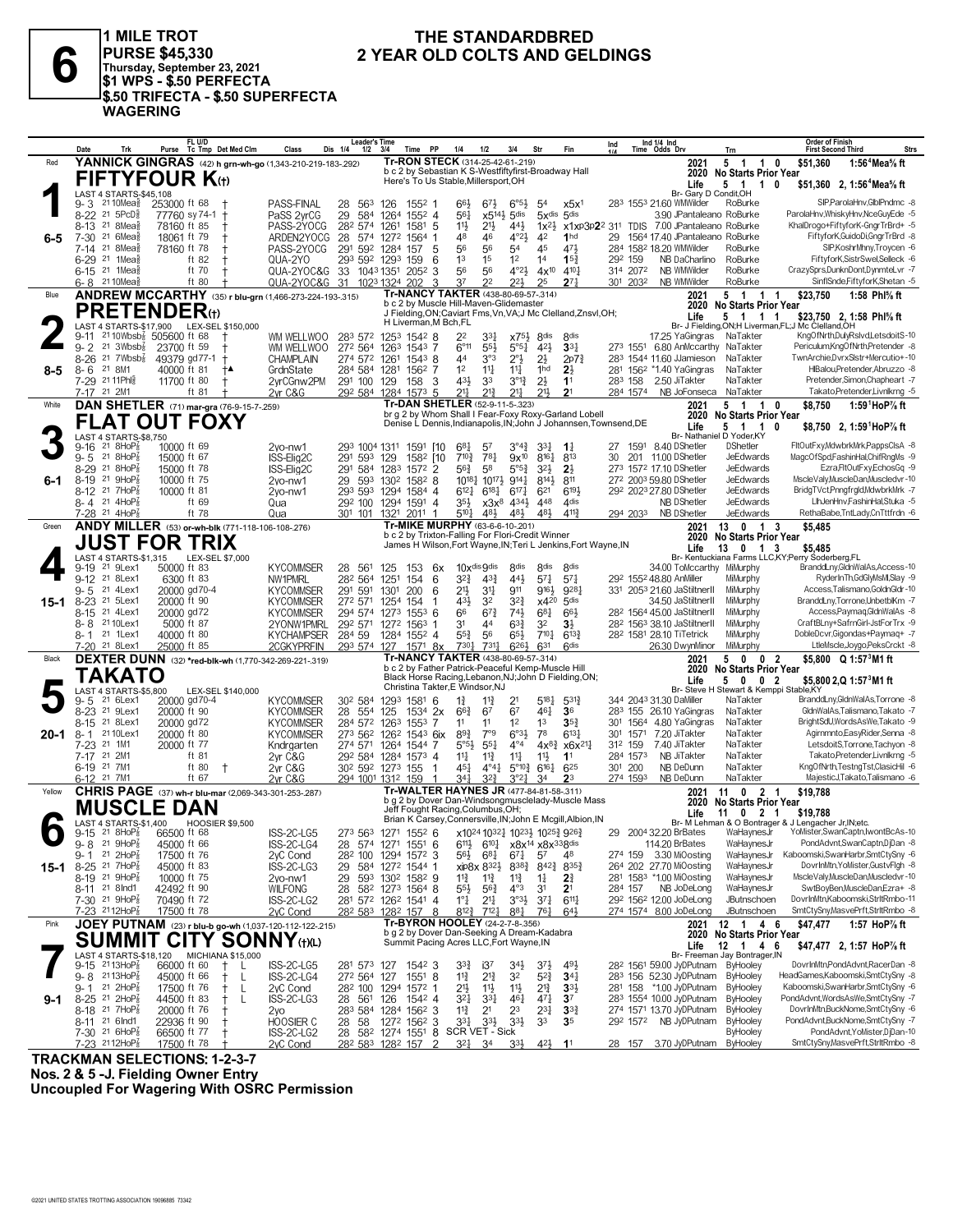

1 MILE PACE PURSE \$17,500<br>Thursday, September 23, 2021<br>\$1 WPS - \$.50 PERFECTA \$.50 TRIFECTA - \$.50 SUPERFECTA **WAGERING** 

#### **BUCKEYE STALLION SERIES** 2 YEAR OLD COLTS AND GELDINGS - 4TH DIVISION

|        | Date             | Trk                                                               | FL U/D<br>Purse Tc Tmp Det Med Clm                                          | Class                                    | <b>Leader's Time</b><br>Dis 1/4<br>$1/2$ $3/4$                            |                 | Time PP                                             | 1/4                                   | 1/2                                | 3/4                                | Str                                   | Fin                                                                                                                     | Ind                 |                      | Ind 1/4 Ind<br>Time Odds Drv                               | Trn                                                              | Order of Finish<br><b>Strs</b><br><b>First Second Third</b>            |
|--------|------------------|-------------------------------------------------------------------|-----------------------------------------------------------------------------|------------------------------------------|---------------------------------------------------------------------------|-----------------|-----------------------------------------------------|---------------------------------------|------------------------------------|------------------------------------|---------------------------------------|-------------------------------------------------------------------------------------------------------------------------|---------------------|----------------------|------------------------------------------------------------|------------------------------------------------------------------|------------------------------------------------------------------------|
| Red    |                  |                                                                   | AARON MERRIMAN (43) go-c red-wh (3,120-568-484-445-.316)                    |                                          |                                                                           |                 | Tr-ANETTE LORENTZON (638-106-99-95-.302)            |                                       |                                    |                                    |                                       |                                                                                                                         |                     |                      | 2021                                                       | 40<br>$0\quad 0$                                                 | \$800                                                                  |
|        |                  |                                                                   | <b>KINGS PARADISE</b>                                                       |                                          |                                                                           |                 | Anette Lorentzon, Paris, KY                         |                                       |                                    |                                    |                                       | b g 2 by Fear The Dragon-Mamas Fallen Angel-Well Said                                                                   |                     |                      | 2020<br>Life                                               | <b>No Starts Prior Year</b><br>4 0 0 0                           | \$800                                                                  |
|        |                  | LAST 4 STARTS-\$800                                               | OH-SEL \$19,000                                                             |                                          |                                                                           |                 |                                                     |                                       |                                    |                                    |                                       |                                                                                                                         |                     |                      | Br- Leeann Carroll,OH                                      |                                                                  |                                                                        |
|        | 9-11             | 217SCDg<br>9-2 2110ScD <sup>3</sup>                               | 17500 ft 73<br>10000 ft 66                                                  | BSS <sub>2C</sub><br>2YOCGNW1PM          | 272 574<br>281 561                                                        | 1261<br>$125^2$ | $155^3$ 3<br>$1543$ 1                               | $5^{4}$<br>$68\frac{1}{4}$            | 541<br>6131                        | $64\frac{1}{2}$<br>$66\frac{3}{4}$ | $5^{21}$<br>$65\frac{1}{4}$           | $6^{2}3$<br>46                                                                                                          | 29                  |                      | 291 1561 29.80 AMerrimn<br>1554 41.50 DaNoble              | AnLorentzon<br>AnLorentzon                                       | Xenia,SctnlnRcr,lliniFble -8<br>SeasdeJet, Noblsnstc, Alabthtwg -8     |
|        | $8 - 26$         | 21 2ScD <sup>3</sup>                                              | 8000 ft 83                                                                  | 2YOCGNW1PM                               | 283 573 1261 1542 6                                                       |                 |                                                     | 711                                   | 714                                | $6^{10}$ <sup>1</sup>              | $7^{13}$                              | 818                                                                                                                     |                     |                      | 294 158 2.60 DaNoble                                       | AnLorentzon                                                      | OdsCptlsm.DivasDgn.Whatchwgl -9                                        |
| 15-1   | 8-10             | 21 4Urbna                                                         | 17500 gd85-1                                                                | BSS 2C                                   | 29 100 1284 1572 1                                                        |                 |                                                     | 56                                    | 63                                 | $78\frac{1}{4}$                    | 763                                   | 67                                                                                                                      |                     |                      | 28 <sup>2</sup> 1584 18.20 DaNoble                         | AnLorentzon                                                      | WstrnDpth,PointPlce,RocknRege -8                                       |
|        |                  | 7-12 21 2Nfld<br>7-6 <sup>21</sup> 2Lex1                          | 17500 sy 76-1<br>ft 86                                                      | BSS <sub>2C</sub><br>QUA                 | 291 581 1271 1561 2 SCR VET - Sick<br>29 562                              |                 | 1243 1532 4                                         | 393                                   | $3^{12}$                           | 314                                | 3164                                  | $2^{10\frac{1}{2}}$                                                                                                     |                     | 28 1552              | NB ElDeaton                                                | AnLorentzon<br>AnLorentzon                                       | SeaLuck, RobinsArt, CowbyCool -7<br>Galinrcks, KngsPrdse, Difrntfrg -4 |
| Blue   |                  |                                                                   | CHRIS PAGE (37) wh-r blu-mar (2,069-343-301-253-.287)                       |                                          |                                                                           |                 | Tr-RON BURKE (3,445-677-582-473-.336)               |                                       |                                    |                                    |                                       |                                                                                                                         |                     |                      | 2021                                                       | 61<br>$0\quad 0$                                                 | \$6,000<br>1:55 ScD% ft                                                |
|        |                  |                                                                   | <b>EMINEM HANOVER</b>                                                       |                                          |                                                                           |                 |                                                     |                                       |                                    |                                    |                                       | b c 2 by Downbytheseaside-Eight Mile Hanover-Western Ideal<br>Burke Rcg Stb, PA; J&T Silva Stbs, NY; Dr M Moschgat, PA; |                     |                      | 2020                                                       | <b>No Starts Prior Year</b>                                      |                                                                        |
|        |                  | LAST 4 STARTS-\$2,000                                             | OH-SEL \$30,000                                                             |                                          |                                                                           |                 | Rich Lombardo Rcg, OH                               |                                       |                                    |                                    |                                       |                                                                                                                         |                     |                      | Life                                                       | 6 1 0 0<br>Br- Hanover Shoe Farms Inc, PA                        | \$6,000 2, 1:55 ScD% ft                                                |
|        |                  | 9-13 <sup>21</sup> 2Mea}                                          | ft 72                                                                       | QUA                                      | 28 571 1254 1544 1                                                        |                 |                                                     | 443                                   | 443                                | $44\frac{1}{2}$                    | 57                                    | 46 <sub>7</sub>                                                                                                         |                     | 293 1561             | NB WMWilder                                                | RoBurke                                                          | BicrneHnv, AlotaChps, PigIron -7                                       |
|        | $8 - 26$<br>8-14 | 21 8ScD<br>21 7Nfld                                               | 9000 ft 81<br>50000 ft 75                                                   | 2YOCGNW1LC<br>OHSS <sub>2C</sub>         | 282 573<br>264 561                                                        | 124             | 1253 154 3<br>$152^2$ 6                             | $3^{21}$<br>$8^{13}\frac{3}{4}$       | 33<br>7°5                          | $2^{012}$<br>$8^{\circ\circ 9}$    | 66}<br>815                            | $6^{14}$<br>821                                                                                                         | 31                  | 157                  | 3.00 ChPage<br>304 1563 19.40 YaGingras                    | RoBurke<br>RoBurke                                               | VntgeCwby,MinkStret,Gratified -8<br>TreCruz, SlingShck, SeasdeWay -9   |
| 6-1    |                  | 8-7 2111ScD <sup>5</sup>                                          | 73000 ft 71                                                                 | OSF <sub>2C</sub>                        | 271 561                                                                   | 1232            | $152^1$ 4                                           | 66}                                   | $75\frac{3}{4}$                    | $7^7$                              | $55\frac{1}{2}$                       | $68\frac{3}{4}$                                                                                                         |                     |                      | 291 154 27.50 WMWilder                                     | RoBurke                                                          | WstrnRedy,TreCruz,SeasdeJet -9                                         |
|        |                  | 7-24 21 2ScD <sup>5</sup>                                         | 40000 ft 85                                                                 | OHSS <sub>2C</sub>                       | 264 56<br>274 572 1244 1524 7                                             | 124             | 152<br>$\overline{1}$                               | 57<br>791                             | 56}<br>78                          | $84\frac{3}{4}$<br>65 <sub>1</sub> | 6 <sup>1</sup> }                      | $55\frac{1}{4}$<br>6 <sup>9</sup>                                                                                       | 28                  |                      | 153 16.60 WMWilder<br>284 1543 27.60 WMWilder              | RoBurke<br>RoBurke                                               | SeasdeWay,ShaneFlco,SeasdeJet -9<br>GulfShors, VictyChps, Spbdgdn -7   |
| White  |                  | 7-10 <sup>21</sup> 5Nfld                                          | 40000 ft 77<br>DAVID MILLER (56) wh-pur-b go (1,733-308-262-259-.312)       | OHSS 2C                                  |                                                                           |                 | Tr-TIMOTHY LANE (196-31-21-26-.262)                 |                                       |                                    |                                    | $67\frac{1}{4}$                       |                                                                                                                         |                     |                      | 2021                                                       | 42<br>90                                                         | \$21,445                                                               |
|        |                  |                                                                   | <b>ROCK THE DRAGON</b>                                                      |                                          |                                                                           |                 |                                                     |                                       |                                    |                                    |                                       | b g 2 by Fear The Dragon-Rockin In Cash-Rocknroll Hanover                                                               |                     |                      | 2020                                                       | <b>No Starts Prior Year</b>                                      |                                                                        |
|        |                  | LAST 4 STARTS-\$10,575                                            |                                                                             |                                          |                                                                           |                 | Milton J Leeman, Columbus, OH                       |                                       |                                    |                                    |                                       | James L Stambaugh, Wauseon, OH; Alan P Keith, Johnstown, OH;                                                            |                     |                      | Life                                                       | 9 0 4 2<br>Br- James L Stambaugh & Alan P Keith, OH              | \$21,445                                                               |
|        | $9 - 11$         | $2113$ ScD $\frac{5}{8}$                                          | 17500 ft 71                                                                 | BSS 2C                                   | 272 58                                                                    | 125             | $1534$ 8                                            | $8°6\frac{1}{4}$                      | $6^{\circ}4^{\frac{1}{4}}$         | $4^{\circ}2^{\frac{3}{4}}$         | 42                                    | 3 <sup>2</sup>                                                                                                          |                     |                      | 283 1541 26.10 BrtMiller                                   | TiLane                                                           | WstrnRedy,Dirge,RckTheDgn -8                                           |
|        | $9 - 2$<br>8-26  | 21 5 ScD <sup>5</sup><br>$21 \, 5$ ScD $\frac{5}{8}$              | 19300 ft 74<br>9000 ft 81                                                   | 2YOCGNW1LC<br>2YOCGNW1LC                 | 272 572<br>274 573 1263                                                   | 1251            | $153^{1}$ 6<br>$154^1$ 5                            | $44\frac{3}{4}$<br>$56\frac{3}{4}$    | 3°2<br>$56\frac{1}{4}$             | $2^{\circ}1\frac{1}{4}$<br>3°2     | $3^{13}$<br>$2^{13}$                  | 2 <sup>2</sup><br>$2^{13}$                                                                                              |                     |                      | 281 1533 32.70 MDCushing<br>273 1543 12.20 MDCushing       | TiLane<br>TiLane                                                 | VictyChps,RckTheDgn,SctninRcr -8<br>VlctyChps,RckTheDgn,NashngHil -8   |
| 8-1    | 8-10             | 2115Urbna                                                         | 17500 gd85-1                                                                | BSS <sub>2C</sub>                        | 292 101                                                                   | 129             | 1582 1                                              | 2 <sup>2</sup>                        | 31}                                | 41                                 | 3 <sup>1</sup>                        | $4^{13}$                                                                                                                |                     |                      | 293 1584 9.70 TrSmith                                      | TiLane                                                           | SelfMade, ArtOfRevn=SctnlnRcr= -7                                      |
|        |                  | $8 - 5$ 2112ScD <sup>5</sup>                                      | 9000 ft 76                                                                  | 2CGNW1LC                                 | 27 571                                                                    | 126             | 155<br>- 6                                          | 45                                    | $54\frac{1}{2}$                    | 74}                                |                                       | im42 32}                                                                                                                |                     |                      | 283 1552 7.00 AMerrimn                                     | TiLane                                                           | NashngHil,SctnlnRcr,RckTheDgn -9                                       |
| Green  |                  | 7-29 <sup>21</sup> 5ScD <sup>3</sup>                              | 17500 ft 78<br><b>BRETT MILLER</b> (48) pur-wh-gra (2,169-343-299-252-.273) | BSS <sub>2C</sub>                        | 27 553 1241 1544 2                                                        |                 | Tr-STEVE CARTER (282-46-61-46-.338)                 | $4^{\circ}3$                          | $11\frac{1}{2}$                    | $1\frac{1}{2}$                     | $12\frac{3}{4}$                       | 2nk                                                                                                                     |                     |                      | 303 1544 2.20 JerSmith<br>2021                             | TiLane<br>8 1<br>3 <sub>2</sub>                                  | FearNoMre, Rck The Dgn, Mdlnd Terr -8<br>\$35,630                      |
|        |                  |                                                                   | <b>SHANE FALCO</b>                                                          |                                          |                                                                           |                 |                                                     |                                       |                                    |                                    |                                       | b g 2 by Racing Hill-Stipple Hanover-Western Hanover                                                                    |                     |                      | 2020                                                       | No Starts Prior Year                                             | $1:56$ Nfld sy                                                         |
|        |                  | LAST 4 STARTS-\$13,920                                            |                                                                             |                                          |                                                                           |                 | Don R Tiger, Canonsburg, PA                         |                                       |                                    |                                    |                                       |                                                                                                                         |                     |                      | Life<br>Br- Don R Tiger, PA                                | 8<br>$\overline{1}$<br>32                                        | $$35,630$ 2, 1:56 <sup>1</sup> Nfld sv                                 |
|        | $9 - 11$         | 21 10 ScD <sup>3</sup>                                            | 17500 ft 72                                                                 | BSS 2C                                   | 26 <sup>2</sup> 551                                                       |                 | 1234 1533 1                                         | 56                                    | 56}                                | $5^{\circ}4$                       | $65\frac{1}{4}$                       | $6^{11}$                                                                                                                |                     |                      | 311 1554 3.20 RyStahl                                      | StCarter                                                         | VlctyChps,OdsCptlsm,Budythbke -9                                       |
|        |                  | 8-26 <sup>21</sup> 5Green                                         | 10642 sy 77                                                                 | 2YR FUT                                  | 291 584                                                                   | 1271            | 156<br>$\overline{\mathbf{2}}$                      | $1^{\circ}1$                          | 2ns                                | $2^{21}$                           | 21}                                   | $2^{4}$                                                                                                                 |                     |                      | 291 1564 2.30 PeWrenn                                      | StCarter                                                         | WstrnRedy,ShaneFlco,RseRunXld -6                                       |
| 5-1    |                  | 8-14 <sup>21</sup> 6Nfld<br>$8 - 7$ 21 6ScD <sup>5</sup>          | 50000 ft 75<br>73000 gd69                                                   | OHSS <sub>2C</sub><br>OSF <sub>2C</sub>  | 28 571<br>281 57                                                          | 125             | 1243 1522 5<br>152<br>-1                            | 33}<br>33                             | $2^{\circ}$ $\frac{3}{4}$<br>34    | $2^{\circ}1\frac{1}{4}$<br>43      | 2 <sup>4</sup><br>33                  | 561<br>34 <sub>3</sub>                                                                                                  |                     |                      | 284 1533 *1.20 BrtMiller<br>271 1524 18.10 BrtMiller       | StCarter<br>StCarter                                             | Trmntor,SpredThFr,RisnshnSs -8<br>GulfShors, SlingShck, ShaneFlco -9   |
|        |                  | 7-24 21 2ScD <sup>5</sup>                                         | 40000 ft 85                                                                 | OHSS <sub>2C</sub>                       | 264 56                                                                    | 124             | 152<br>4                                            | 683                                   | $6^{\circ}6^{\frac{3}{4}}$         | $4^{012}$                          | $3\frac{1}{2}$                        | $2^{2}$                                                                                                                 | 28                  |                      | 152 <sup>2</sup> 11.10 DaNoble                             | StCarter                                                         | SeasdeWay,ShaneFlco,SeasdeJet -9                                       |
|        |                  | 7-12 21 6Nfld                                                     | 17500 sy 76-1<br>KEITH KASH JR (42) r blu-or (1,018-88-102-133-.186)        | BSS <sub>2C</sub>                        | 282 59                                                                    | 1273            | 1561<br>-6<br>Tr-DALTON WALLS (66-22-7-8-.433)      | $1^{\circ}1\frac{1}{2}$               | $11\frac{3}{4}$                    | $12\frac{1}{4}$                    | 12 <sup>1</sup>                       | 12 <sup>1</sup>                                                                                                         |                     | 283 1561             | *.50 AMerrimn                                              | StCarter<br>8 1 1 1                                              | ShaneFlco,LoeOsbrne,RocktRusl -8<br>\$11.906                           |
| Black  |                  |                                                                   | <b>WESTERN DEPTH</b> ω                                                      |                                          |                                                                           |                 |                                                     |                                       |                                    |                                    |                                       | b c 2 by Western Vintage-Depth More Depth-Camluck                                                                       |                     |                      | 2021<br>2020                                               | <b>No Starts Prior Year</b>                                      | 1:57 <sup>2</sup> Urbna gd                                             |
|        |                  |                                                                   | LAST 4 STARTS-\$10,554 OH-SEL \$11,000                                      |                                          |                                                                           |                 | Dalton L Walls, Greenville, OH                      |                                       |                                    |                                    |                                       | Bruce A Soulsby, Powell, OH; Alan F Weisenberg, Hilliard, OH;                                                           |                     |                      | Life<br>Br- Marion Beachy, OH                              | 8<br>1 1 1                                                       | \$11,906 2, 1:57 <sup>2</sup> Urbna gd                                 |
|        | $9 - 11$         | 2112ScD <sup>3</sup>                                              | 17500 ft 71<br>L                                                            | BSS 2C                                   | 272 571                                                                   | 1252            | 15446                                               | $69\frac{1}{4}$                       | $6^{\circ 5\frac{3}{4}}$           | 5°3                                | 751,                                  | 761                                                                                                                     | 30                  | 156                  | 13.00 DaNoble                                              | DaWalls                                                          | RisnshnSs,CowbyCool+RobinsArt+ -9                                      |
|        | $9 - 4$          | 21 6Wseon                                                         | 5518 gd71-1                                                                 | OHFS <sub>2C</sub>                       | 29 594                                                                    | 1302            | 201<br>4                                            | 2 <sup>1</sup>                        | 21}                                | $1^{\circ}$ $\frac{3}{4}$          | 2 <sub>ns</sub>                       | 2 <sup>3</sup>                                                                                                          |                     | 304 2011             | 1.90 RoGillespie                                           | DaWalls                                                          | Budythbke, WstrnDpth, CreksdJhn -6<br>ComndrBob,PointPlce,JaySeasde -7 |
| 25-1   | $8 - 25$         | 21 5Nfld<br>8-10 <sup>21</sup> 4Urbna                             | 8500 ft 78<br>17500 gd85-1<br>L                                             | 2YR NW1PM<br>BSS <sub>2C</sub>           | 272 564 1262 1561<br>29 100                                               |                 | 3<br>1284 1572 5                                    | $1^{\circ}1^{\circ}$<br>11}           | 1 <sup>2</sup><br>$1\frac{1}{2}$   | 1 <sub>ns</sub><br>$1\frac{1}{2}$  | 46<br>$1\frac{3}{4}$                  | $5^{10}$<br>123                                                                                                         |                     | 314 1581<br>283 1572 | *.60 KeKashJr<br>7.00 KeKashJr                             | DaWalls<br>DaWalls                                               | WstrnDpth,PointPlce,RocknRege -8                                       |
|        |                  | 8-4 21 5BwlG                                                      | 3979 gd81-2                                                                 | OHFS <sub>2C</sub>                       | 281 583                                                                   |                 | 1293 2003 3x                                        | 412                                   | $2^{\circ 4}$                      | 25                                 | 28                                    | $3^{11}$                                                                                                                |                     | 32 <sup>2</sup> 203  | 3.10 RoGillespie                                           | DaWalls                                                          | Procrstnt,Surfnthcn,WstrnDpth -7                                       |
|        |                  | 7-29 2111ScD}                                                     | 17500 ft 75                                                                 | BSS <sub>2C</sub>                        | 273 573                                                                   |                 | 1252 1531 2<br>Tr-JEFF NISONGER (160-40-26-26-.394) | 31}                                   | $3^{2}\frac{3}{4}$                 | $4^{\circ}4^{\frac{3}{2}}$         | $3^{8}3$                              | 581                                                                                                                     |                     |                      | 282 1544 22.70 KeKashJr                                    | DaWalls                                                          | WstrnRedy,SeaLuck,PittPanda -9                                         |
| Yellow |                  |                                                                   | DAN NOBLE (38) pur-wh-go (1,823-311-253-229-.290)                           |                                          |                                                                           |                 |                                                     |                                       |                                    |                                    |                                       | b g 2 by Yankee Cruiser-Can't Best My Art-Western Ideal                                                                 |                     |                      | 2021<br>2020                                               | 15 3 4 1<br><b>No Starts Prior Year</b>                          | 1:54 $3$ ScD $\%$ ft<br>\$16,814                                       |
|        |                  |                                                                   | <b>CRUISIN ARTIE</b>                                                        |                                          |                                                                           |                 | Mark S Ater, Grove City, OH                         |                                       |                                    |                                    |                                       |                                                                                                                         |                     |                      | Life<br>Br- Mark S Ater, OH                                | $15 \quad 3$<br>41                                               | \$16,814 2, 1:54 $^{\circ}$ ScD $^{\circ}$ s ft                        |
|        | 9-16             | LAST 4 STARTS-\$6,717<br>216SCD <sub>8</sub>                      | 10000 ft 75                                                                 | 2YOCGNW1PM                               | 28                                                                        |                 | 582 1262 1543 5                                     | $11\frac{3}{4}$                       | $1^{11}$                           | $11\frac{1}{2}$                    | 11                                    | 1 <sup>3</sup>                                                                                                          |                     | 281 1543             | *.40 DaNoble                                               | JeNisonger                                                       | CrusnArte, Whydontks, RocknRege -9                                     |
|        | $9 - 9$          | 2119Knton<br>21 5Find                                             | 3430 gd72                                                                   | OHFS <sub>2C</sub>                       | 291 1014 1313                                                             |                 | $2041$ 4                                            | $6^{o_4}\frac{3}{4}$                  | $5^{\circ}3$                       | 5°2 <sup>3</sup>                   | $3^{13}$                              | 2 <sup>1</sup>                                                                                                          |                     | 321 2041             | 2.90 JeNisonger<br>NB JeNisonger                           | JeNisonger                                                       | BlrdMrCon,CrusnArte,ArtsArsnl -6<br>Wilydotgn,RseRunXld,Ocenfrntp -6   |
| 10-1   | $9 - 2$          | 8-24 <sup>21</sup> 1 Lima                                         | 4390 gd79-1<br>6447 gd91-2                                                  | OHFS <sub>2C</sub><br>OHFS <sub>2C</sub> | 304 1011 1321 2014 2<br>293 1003 1312                                     |                 | 2011<br>$\overline{2}$                              | 451<br>$3^{3}\frac{1}{2}$             | $4^{011}$<br>331                   | $4^{012}$<br>$3^{012}$             | $5^{31}$<br>$3^{21}$                  | 56<br>3 <sub>5</sub>                                                                                                    | 30 <sup>2</sup> 203 | 30 <sup>2</sup> 2021 | 3.20 JeNisonger                                            | JeNisonger<br>JeNisonger                                         | DirtyHryT,TheIrnThr,CrusnArte -8                                       |
|        |                  | 8-16 <sup>21</sup> 6 Cel                                          | 6409 gd75-1                                                                 | OHFS <sub>2C</sub>                       | 293 592 1291 1593 [7                                                      |                 |                                                     | 431                                   | $4^{\circ}2^{\frac{1}{4}}$         | $4^{\circ}2^{\frac{1}{4}}$         | 42 <sub>3</sub>                       | $2\frac{1}{2}$                                                                                                          | 30                  | 1593                 | 8.10 JeNisonger                                            | JeNisonger                                                       | MoscwMtch,CrusnArte,RocknRege -7                                       |
| Pink   |                  | 8-12 <sup>21</sup> 10Urbna                                        | 3511 sy 75-1                                                                | OHFS <sub>2C</sub>                       | 294 100 1291 200                                                          |                 | 3<br>Tr-BRIAN BROWN (319-74-75-46-.411)             | $2^{\circ}1$                          | 2ns                                | 2 <sup>1</sup>                     | 2 <sup>1</sup>                        | $2^{2}$                                                                                                                 | 31                  | 2002                 | *.70 JeNisonger                                            | JeNisonger<br>6 3 2                                              | RcngLbrty,CrusnArte,NoWhstIBI -7                                       |
|        |                  |                                                                   | CAMERON MCCOWN (33) mar-wh-gra (1,024-120-129-113-224                       |                                          |                                                                           |                 |                                                     |                                       |                                    |                                    |                                       | D C Z Dy McArdle-Magestic Blue Chip-Rocknroll Hanover                                                                   |                     |                      | 2021                                                       | 0<br>2020 No Starts Prior Year                                   | \$31,330<br>1:53 <sup>1</sup> ScD% ft                                  |
|        |                  | <b>DIRGE</b>                                                      |                                                                             |                                          |                                                                           |                 | Kirk L & Tonya R Nichols, London, OH                |                                       |                                    |                                    |                                       |                                                                                                                         |                     |                      | Life                                                       | 6 3 2 0<br>Br- Andray Farm & Sergent Stables LLC,PA              | \$31,330 2, 1:53 <sup>1</sup> ScD% ft                                  |
|        |                  | LAST 4 STARTS-\$18,580<br>9-11 2113ScD <sup>3</sup>               | SHS-HBG \$22,000<br>17500 ft 71                                             | BSS 2C                                   | 272 58                                                                    |                 | 125 1534 4                                          | $11\frac{1}{4}$                       | $11\frac{1}{2}$                    | 11                                 | 11                                    | 2 <sub>ns</sub>                                                                                                         |                     |                      | 284 1534 1.30 CaMcCown BrBrown                             |                                                                  | WstrnRedy,Dirge,RckTheDgn -8                                           |
|        |                  | $9 - 2$ 21 $2$ ScD $\frac{5}{8}$<br>8-10 <sup>21</sup> 6Urbna     | 13500 ft 77                                                                 | 2YOCGW1N3                                | 271 561 1234 152 4                                                        |                 |                                                     | 32<br>2 <sup>1</sup>                  | 32}                                | $5^{\circ 6}{}_{4}$                | $5^{3}1$                              | $43\frac{1}{4}$                                                                                                         |                     | 274 1523             | *.50 CaMcCown BrBrown<br>271 1571 *1.30 RonWrennJr BrBrown |                                                                  | MonteMiki, OdsCptlsm, BarysBers -8<br>Gratified,Dirge,SsdeMdttn -8     |
| 3-1    |                  | 7-29 21 2ScD <sup>5</sup>                                         | 17500 gd85-1<br>17500 ft 78                                                 | BSS 2C<br>BSS 2C                         | 293 101 1294 1571<br>271 564 1251 1531 7                                  |                 | $\sqrt{7}$                                          | $2^{\circ}1$                          | $21\frac{1}{2}$<br>$11\frac{1}{2}$ | 2 <sup>11</sup><br>$11\frac{1}{2}$ | 2 <sup>1</sup><br>11                  | 2 <sub>nk</sub><br>1 <sup>1</sup>                                                                                       |                     | 28 1531              | *.70 CaMcCown BrBrown                                      |                                                                  | DirgeFlufYeah.Wilvdotgn -9                                             |
|        |                  | 7-12 <sup>21</sup> 4Nfld                                          | 17500 sy 76-1                                                               | BSS 2C                                   | 28 574 1273 1554 3                                                        |                 |                                                     | 42}                                   | $11\frac{3}{4}$                    | 11号                                | 1 <sup>4</sup>                        | 16 <sub>1</sub>                                                                                                         |                     | 281 1554             | *.20 CaMcCown BrBrown                                      |                                                                  | Dirge, RckTheDgn, BonsTimeL+ -9                                        |
|        |                  | 7-4 2112ScD                                                       | 8000 ft 89                                                                  | CG2YONW1PM                               | 29 581 1263 1551 3                                                        |                 | Tr-KIMBERLY DAILEY (164-20-19-30-.247)              | $47\frac{1}{4}$                       | $4^{08}$ <sub>1</sub>              | 1°3                                | 11                                    | 1 <sup>1</sup>                                                                                                          |                     | 283 1551             | *.60 CaMcCown BrBrown                                      |                                                                  | Dirge, VlctyChps, RobinsArt -7                                         |
| Gray   |                  |                                                                   | TIM TETRICK (39) grn-yel-wh (2,050-449-331-280-.354)                        |                                          |                                                                           |                 |                                                     |                                       |                                    |                                    |                                       | b g 2 by Domethatagain-Urtrynmypatience-American Ideal                                                                  |                     |                      | 2021                                                       | $12 \quad 3$<br>$\overline{1}$<br>4<br>2020 No Starts Prior Year | 1:53 ScD% ft<br>\$22,419                                               |
|        |                  | <b>GRATIFIED</b><br>LAST 4 STARTS-\$2,376                         |                                                                             |                                          |                                                                           |                 | Kimberly A Dailey, Mechanicsburg, OH                |                                       |                                    |                                    |                                       |                                                                                                                         |                     |                      | Life                                                       | Br- Marion Beachy, OH                                            | \$22,419 2, 1:53 ScD% ft                                               |
|        |                  | 9-11 21 10 ScD <sup>3</sup>                                       | Buck-CL \$15,000<br>17500 ft 72                                             | BSS 2C                                   | 262 551                                                                   |                 | 1234 1533 4                                         | $3^{\circ}2\frac{1}{2}$               | $11\frac{1}{2}$                    | 2 <sup>1</sup>                     | $3^{34}$                              | $5^{10}\frac{3}{4}$                                                                                                     |                     |                      | 314 1554 7.50 DaNoble                                      | KiDailey                                                         | VlctyChps,OdsCptlsm,Budythbke -9                                       |
|        |                  | $9 - 2$ 21 5 ScD <sup>3</sup>                                     | 19300 ft 74                                                                 | 2YOCGNW1LC                               | 272 572 1251 1531 8                                                       |                 |                                                     | 811                                   | $8^{\circ}6\frac{1}{2}$            | $8^{\circ 4}$                      | $8^{3}\frac{3}{4}$                    | 86}                                                                                                                     |                     |                      | 28 <sup>2</sup> 154 <sup>2</sup> 11.70 ChPage              | KiDailey                                                         | VictyChps,RckTheDgn,SctninRcr -8                                       |
| 15-1   | $8 - 21$         | 8-26 <sup>21</sup> 8ScD <sup>5</sup><br>21 10Green                | 9000 ft 81<br>3511 gd88-1                                                   | 2YOCGNW1LC<br>OHFS <sub>2C</sub>         | 28 <sup>2</sup> 57 <sup>3</sup> 125 <sup>3</sup> 154<br>293 583 1284 1591 |                 | - 6<br>-2                                           | $1^\circ \frac{1}{2}$<br>$2^{\circ}3$ | $11\frac{1}{2}$<br>1°3             | $11\frac{3}{4}$<br>$2^{\circ}$ ns  | 11<br>3 <sup>2</sup>                  | 3 <sup>1</sup><br>3 <sup>3</sup>                                                                                        |                     |                      | 283 1541 8.60 JerSmith<br>31 1594 *.80 KDSnyder            | KiDailey<br>KiDailey                                             | VntgeCwby,MinkStret,Gratified -8<br>ThelrnThr,SsdeMdttn,Gratified -7   |
|        |                  | 8-10 21 6Urbna                                                    | 17500 gd85-1                                                                | BSS <sub>2C</sub>                        | 293 101 1294 1571 1                                                       |                 |                                                     | 11                                    | $11\frac{1}{2}$                    | $11\frac{1}{2}$                    | 11                                    | 1nk                                                                                                                     |                     |                      | 272 1571 1.40 DaNoble                                      | KiDailey                                                         | Gratified,Dirge,SsdeMdttn -8                                           |
|        |                  | $8 - 5$ 21 $2$ ScD <sup>5</sup>                                   | 9000 ft 85                                                                  | 2CGNW1LC                                 | 264 553 1242 153 8                                                        |                 | Tr-MARK EVERS (149-24-27-15-.295)                   |                                       | $im44\frac{1}{2}44\frac{1}{4}$     | $2^{\circ}$ hd                     | 1 <sup>5</sup>                        | 15 <sup>3</sup>                                                                                                         |                     |                      | 283 153 23.20 DaNoble                                      | KiDailey                                                         | Gratified,RseRunXcn,BntwnJuln-10                                       |
| Purple |                  |                                                                   | JOSH SUTTON (39) c red-r blu-wh (1,596-183-200-176-.221)                    |                                          |                                                                           |                 | b c 2 by Well Said-Velocity Chiplet-Art's Chip      |                                       |                                    |                                    |                                       |                                                                                                                         |                     |                      | 2021<br>2020                                               | 6 3 2 0<br>No Starts Prior Year                                  | 1:53 $^1$ ScD% ft<br>\$34,900                                          |
|        |                  |                                                                   | <b>VELOCITY CHAPS</b>                                                       |                                          |                                                                           |                 | Velocity Standardbreds, Lebanon, OH                 |                                       |                                    |                                    |                                       |                                                                                                                         |                     |                      | Life                                                       | 6 3 2 0<br>Br- Velocity Standardbreds, OH                        | \$34,900 2, 1:53 ScD <sup>5</sup> / <sub>8</sub> ft                    |
|        |                  | LAST 4 STARTS-\$22,900<br>$9-11$ 21 10ScD <sup>5</sup>            | 17500 ft 72                                                                 | BSS 2C                                   | 26 <sup>2</sup> 55 <sup>1</sup> 123 <sup>4</sup> 153 <sup>3</sup> 7       |                 |                                                     | 441                                   | 45                                 | $1^{\circ}1$                       | $1\frac{3}{4}$                        | 1 <sup>2</sup>                                                                                                          |                     |                      | 294 1533 *1.70 JoSutton                                    | MaEvers                                                          | VlctyChps,OdsCptlsm,Budythbke -9                                       |
|        |                  | $9 - 2$ 21 5 ScD <sup>5</sup>                                     | 19300 ft 74                                                                 | 2YOCGNW1LC                               | 272 572 1251 1531 3                                                       |                 |                                                     | 11                                    | $11\frac{3}{4}$                    | $11\frac{1}{4}$                    | 11                                    | 1 <sup>2</sup>                                                                                                          |                     |                      | 28 1531 1.50 JoSutton                                      | MaEvers                                                          | VlctyChps,RckTheDgn,SctnlnRcr -8                                       |
| 5-2    |                  | 8-26 <sup>21</sup> 5ScD <sup>5</sup><br>7-24 21 6ScD <sup>5</sup> | 9000 ft 81<br>40000 ft 82                                                   | 2YOCGNW1LC<br>OHSS 2C                    | 274 573 1263 1541 4<br>274 561 124 1513 3                                 |                 |                                                     | $11\frac{1}{2}$<br>58                 | $11\frac{1}{2}$<br>56              | 11<br>$2^{6}1^{3}$                 | $11\frac{3}{4}$<br>$3^{7}\frac{3}{4}$ | $1\frac{13}{4}$<br>$6^{8}$ <sub>1</sub>                                                                                 |                     |                      | 273 1541 *.60 JoSutton<br>284 1531 35.10 JoSutton          | MaEvers<br>MaEvers                                               | VlctyChps,RckTheDgn,NashngHil -8<br>GulfShors, TreCruz, Risnshn Ss-10  |
|        |                  | 7-10 21 5Nfld                                                     | 40000 ft 77                                                                 | OHSS <sub>2C</sub>                       | 274 572 1244 1524 5                                                       |                 |                                                     | 45                                    | $55\frac{1}{2}$                    | $5^{\circ}4$                       | $55\frac{1}{4}$                       | $2^{51}$                                                                                                                |                     |                      | 281 1534 31.60 JoSutton                                    | MaEvers                                                          | GulfShors, VlctyChps, Spbdgdn -7                                       |
|        |                  | $7 - 4$ 2112ScD <sup>5</sup>                                      | 8000 ft 89                                                                  | CG2YONW1PM 29 581 1263 1551 2            |                                                                           |                 |                                                     | 1 <sup>2</sup>                        | $15\frac{1}{2}$                    | 23                                 | 2 <sup>1</sup>                        | 2 <sup>1</sup>                                                                                                          |                     |                      | 284 1552 3.50 JoSutton                                     | MaEvers                                                          | Dirge, VlctyChps, RobinsArt -7                                         |

**TRACKMAN SELECTIONS: 9-7-4-2 NO. 9 STARTS FROM 2ND TIER**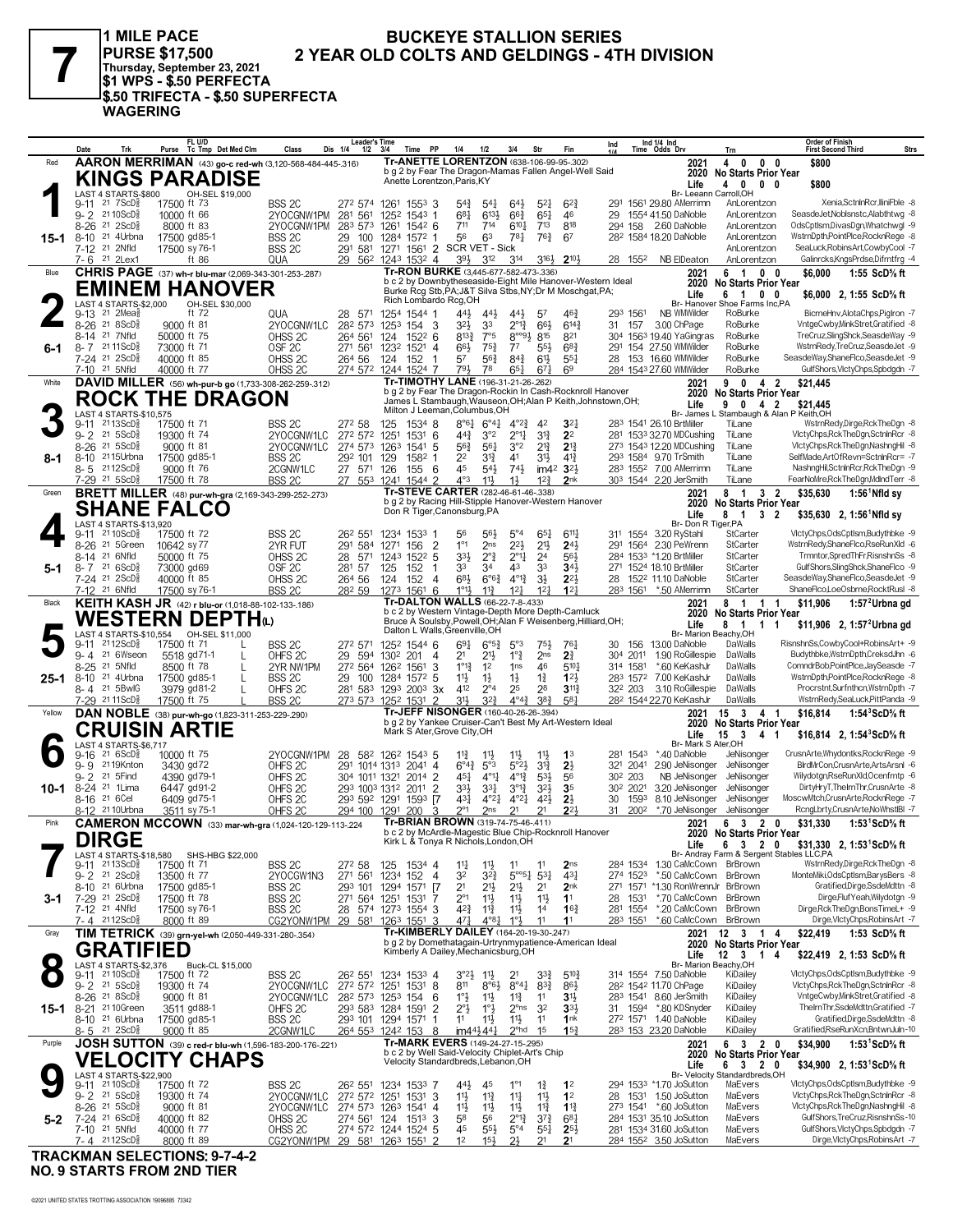**1 MILE TROT \$1 WPS - \$.50 PERFECTA \$.50 TRIFECTA - \$.50 SUPERFECTA \$.50 PICK 5 (8-9-10-11-12) WAGERING**

## **OHIO BREEDERS CHAMPIONSHIP<br>3 YEAR OLD COLTS AND GELDINGS - 1ST DIVISION 3 YEAR OLD COLTS AND GELDINGS - 1ST DIVISION**<br> **8 EXERCITE 23, 2021**<br> **81 WPS - \$.50 PERFECTA**<br> **PURSE \$100,868**<br> **PURSE \$100,868**

|        | Date<br>Trk                                                                  | FL U/D<br>Purse Tc Tmp Det Med Clm                                       | Class                           | <b>Leader's Time</b><br>Dis 1/4<br>$1/2$ $3/4$ | Time PP                                                                                    | 1/4                                              | 1/2                                         | 3/4                                                       | Str                              | Fin                                                           | Ind                 |          | Ind 1/4 Ind<br>Time Odds Drv                                              | Trn                                                           | <b>Order of Finish</b><br><b>Strs</b><br><b>First Second Third</b>                                 |
|--------|------------------------------------------------------------------------------|--------------------------------------------------------------------------|---------------------------------|------------------------------------------------|--------------------------------------------------------------------------------------------|--------------------------------------------------|---------------------------------------------|-----------------------------------------------------------|----------------------------------|---------------------------------------------------------------|---------------------|----------|---------------------------------------------------------------------------|---------------------------------------------------------------|----------------------------------------------------------------------------------------------------|
| Red    |                                                                              | DAVID MILLER (56) wh-pur-b go (1,733-308-262-259-.312)                   |                                 |                                                | Tr-DEBRA GARLAND (46-10-8-5-.350)<br>b g 3 by Uncle Peter-Dream Of Royalty-Yankee Glide    |                                                  |                                             |                                                           |                                  |                                                               |                     |          | 2021                                                                      | 11<br>3<br>1<br>-1<br>6<br>$\overline{1}$<br>1 1              | 1:54 <sup>4</sup> ScD% ft<br>\$61.920                                                              |
|        |                                                                              | PETER'S ROYALTY <sub>(L)</sub>                                           |                                 |                                                |                                                                                            |                                                  |                                             |                                                           |                                  | M A Mc Loughlin, Lancaster, OH; G D Short, Williamsburg, VA;  |                     |          | 2020<br>Life                                                              | 17<br>4 2 2                                                   | \$21,200<br>$2:00^{1}$ ScD% ft<br>\$83,120 3, 1:54 <sup>4</sup> ScD <sup>5</sup> / <sub>8</sub> ft |
|        | LAST 4 STARTS-\$31,840<br>2112Nfld<br>9-5                                    | Buck-CL \$28,000<br>300000 ft 66<br>DL                                   | OHSS 3C FN                      | 273 573                                        | D S Garland, Lancaster, OH<br>1253 1542 x3x 511                                            |                                                  | $55\frac{3}{4}$                             | $5^{7}$                                                   | 55                               | 671                                                           |                     |          | 284 1554 40.50 JoSutton                                                   | Br- Marsh Valley Standardbreds, OH<br>DeGarland               | WinngTckt,Lockbox,Perron -7                                                                        |
|        | 8-14 21 2Nfld                                                                | 50000 ft 75<br>L                                                         | OHSS 3C                         | 274 573                                        | 126 <sup>2</sup> 1541 6                                                                    | $6^{8}$ <sub>4</sub>                             | $67\frac{1}{2}$                             | 66                                                        | $6^{8}$                          | $67\frac{3}{4}$                                               |                     |          | 281 1554 23.50 RonWrennJr DeGarland                                       |                                                               | WinngTckt,Dontfrgtl,StretGosp -6                                                                   |
|        | 8-7 2113ScD<br>$7 - 23$<br>217SCD <sub>8</sub>                               | 57000 ft 70<br>L<br>50000 ft 77<br>L                                     | OSF3C<br>OHSS 3C                | 28 572 1263                                    | 273 574 1262 155<br>1562 2                                                                 | 7<br>66<br>$65\frac{3}{4}$                       | $6^{07}\frac{1}{4}$<br>7°6                  | $6^{o51}$<br>$4^{\circ}3$                                 | $55\frac{3}{4}$<br>$4^{13}$      | $4p35\frac{1}{4}$<br>1nk                                      |                     |          | 283 156 53.60 JoSutton<br>291 1562 4.90 JoSutton                          | DeGarland<br>DeGarland                                        | WinngTckt,Lockbox,PtrsRylty+ -7<br>PtrsRylty,Dontfrgtl,Ilkdcpcks -9                                |
| 4-1    | 21 7 ScD <sup>3</sup><br>7-16                                                | 11000 ft 73<br>L                                                         | NW4PMRLT                        | 283 59                                         | 1271 1553 4                                                                                | $65\frac{3}{4}$                                  | 661                                         | $5^{4}$                                                   | 5 <sup>4</sup>                   | 42}                                                           | 28                  | 156      | 5.50 JoSutton                                                             | DeGarland                                                     | Omyheart,StretGosp,Panzano -7                                                                      |
|        | 7-2 21 1ScD <sup>5</sup>                                                     | 11000 ft 74<br>L                                                         | NW4PMRLT                        |                                                | 28 571 1264 156                                                                            | $\overline{2}$<br>810                            | 8°5                                         | $6^{\circ}4\frac{1}{2}$                                   | 83                               | $63\frac{3}{4}$                                               |                     | 291 1564 | 3.60 JoSutton                                                             | DeGarland                                                     | Lockbox, Omyheart, Perron -8                                                                       |
| Blue   | 6-11 2110ScD                                                                 | 17500 ft 77<br>DEXTER DUNN (32) *red-blk-wh (1,770-342-269-221-.319)     | BSS 3C                          |                                                | 284 581 1264 156<br><b>Tr-DALTON WALLS (66-22-7-8-.433)</b>                                | 1 <sup>o</sup> hd                                | $11\frac{1}{2}$                             | $11\frac{3}{4}$                                           | 1 <sup>3</sup>                   | 12 <sub>1</sub>                                               | 291 156             |          | *.40 JoSutton<br>2021                                                     | DeGarland<br>19 10<br>4<br>2                                  | PtrsRylty,Betmetown,Cellular -9<br>\$61.180<br>1:55 $4$ ScD $\%$ ft                                |
|        |                                                                              | <b>MALIBU KID</b> (t)(L)                                                 |                                 |                                                | b g 3 by Wishing Stone-Malibu Seelster-Holiday Road                                        |                                                  |                                             |                                                           |                                  | Bruce A Soulsby, Powell, OH; Dalton L Walls, Greenville, OH;  |                     |          | 2020                                                                      | $9 \quad 3$<br>$\overline{2}$<br>0                            | \$24,103<br>2:00 Dela ft                                                                           |
|        |                                                                              |                                                                          |                                 |                                                | Alan F Weisenberg, Hilliard, OH                                                            |                                                  |                                             |                                                           |                                  |                                                               |                     |          | Life                                                                      | 28 13<br>6 2<br>Br- Lawrence J Crawford, GA                   | \$85,283 3, 1:55 <sup>4</sup> ScD <sup>5</sup> / <sub>8</sub> ft                                   |
|        | 2116Dela<br>9-19                                                             | 17500 ft 90                                                              | BSS 3C                          |                                                | 283 582 1272 1571 1                                                                        | $5^{\circ}3$                                     | $3^{01}$                                    | $2^{\circ}1$                                              | 11                               | 1 <sup>2</sup>                                                |                     | 294 1571 | 1.50 DaNoble                                                              | DaWalls                                                       | MalibuKid.BlankSpAs.Newsboy -9                                                                     |
|        | 21 2Knton<br>$9 - 9$<br>$21 \ 2$ ScD $\frac{5}{8}$<br>9- 4                   | 5230 gd68<br>L<br>17500 ft 77<br>-L                                      | OHFS 3C<br>BSS 3C               | 281 58                                         | 303 1021 1313 2023 5<br>1264 1554 3                                                        | 45<br>441                                        | 441<br>443                                  | $2^{\circ}1\frac{1}{2}$<br>431                            | $3^{2}\frac{1}{2}$<br>41         | 1 <sup>9</sup><br>$11\frac{1}{2}$                             |                     | 304 2023 | *.40 RoGillespie<br>282 1554 *2.00 DaNoble                                | DaWalls<br>DaWalls                                            | MalibuKid.PotsNPrts.TigerKing -7<br>MalibuKid, Cstyrcrwn, FireCross -7                             |
| 6-1    | $8 - 26$<br>21 10Green                                                       | 7143 gd77<br>L                                                           | 3YR FUT                         |                                                | 303 1013 1313 2003 x4x 522}                                                                |                                                  | $59\frac{1}{4}$                             | $44\frac{3}{4}$                                           | $44\frac{1}{4}$                  | 3 <sup>3</sup>                                                | 283 2011            |          | *1.00 RoGillespie                                                         | DaWalls                                                       | FireCross, MyPalSprk, MalibuKid -6                                                                 |
|        | 21 11 Green<br>8-21<br>8-16 <sup>21</sup> 4 Cel                              | 5230 gd88-1<br>L<br>9934 $gd75-1$ +<br>L                                 | OHFS3C<br>OHFS3C                |                                                | 312 1021 1314 201<br>304 1014 1324 202                                                     | $\overline{2}$<br>11<br>$4^{3}\frac{3}{4}$<br>-1 | 1 <sub>ns</sub><br>42}                      | $1\frac{1}{2}$<br>$2^{\circ}$                             | 11<br>$1\frac{1}{2}$             | 1 <sup>1</sup><br>$13\frac{3}{4}$                             | 291 201             |          | *.70 RoGillespie<br>291 202 *1.30 RoGillespie                             | DaWalls<br>DaWalls                                            | MalibuKid,MyPalSprk,FirwrksFl -7<br>MalibuKid,KnotyPine,BomDynmte -8                               |
|        | 8-7 21 7 ScD <sup>3</sup>                                                    | 57000 gd72                                                               | OSF <sub>3C</sub>               |                                                | 292 59 1273 1562                                                                           | 45 <sup>1</sup>                                  | $5^{\circ}4$                                | $5^{\circ}3^{\frac{3}{4}}$                                | $5^{8}$                          | 45                                                            |                     |          | 29 1572 12.20 RoGillespie DaWalls                                         |                                                               | Dontfrgtl,llkdcpcks,LuckyPlcn -7                                                                   |
| White  |                                                                              | <b>RONNIE WRENN JR.</b> (35) blk-mar (1,944-398-337-250-344)             |                                 |                                                | br g 3 by My MVP-Long Island Tea-Credit Winner                                             |                                                  |                                             |                                                           |                                  | Tr-CHRISTOPHER BEAVER (551-125-85-79-.360)                    |                     |          | 2021                                                                      | 15<br>1<br>3<br>5                                             | \$130.355<br>1:54 Mea% ft                                                                          |
|        | <b>PERRON</b> (t)(L)                                                         |                                                                          |                                 |                                                |                                                                                            |                                                  |                                             |                                                           |                                  | S Stewart, Prs, KY; D Wright, Wxhw, NC; G Wilcoxen, Vlrc, FL; |                     |          | 2020<br>Life                                                              | 2 <sub>1</sub><br>8<br>2<br>23<br>$_{3}$<br>56                | \$203,504<br>1:58 $ScD%$ ft<br>\$333,859 3, 1:54 Mea% ft                                           |
|        | LAST 4 STARTS-\$52,930<br>$2111$ ScD $\frac{3}{8}$<br>9-17                   | 14000 ft 85<br>- L                                                       | NW4PMRLT                        | 274 58                                         | K Doherty, Jfrsnvl, IN<br>1261<br>$155^1$ 3                                                | 211                                              | 2 <sup>1</sup>                              | 31}                                                       | 22                               | 3 <sup>1</sup>                                                | 29                  |          | 155 <sup>2</sup> 3.60 TySmith                                             | Br- S Stewart, KY; Paul Kelley Rcg Stb, FL; etc.<br>ChFBeaver | StretGosp.Panzano.Perron -9                                                                        |
|        | 2112Nfld<br>$9 - 5$                                                          | 300000 ft 66<br>† DL                                                     | OHSS 3C FN                      | 273 573                                        | 1253 1542 4                                                                                | 44                                               | 44                                          | $4^{3}\frac{3}{4}$                                        | 43                               | $34\frac{1}{4}$                                               |                     |          | 284 1551 16.40 RonWrennJr ChFBeaver                                       |                                                               | WinngTcktLockbox.Perron -7                                                                         |
|        | 216SCD <sub>8</sub><br>8-27                                                  | 11000 ft 87<br>ŧ.<br>- L                                                 | NW4PMRLT                        | 283 59                                         | 1272 1562 5                                                                                | 11}                                              | $11\frac{1}{2}$                             | 11                                                        | 1hd                              | 2 <sup>1</sup>                                                |                     |          | 291 1563 5.30 JoSutton                                                    | ChFBeaver                                                     | Lockbox,Perron,ILikePete -8<br>McstndAgn,Perron,Stormfild -7                                       |
| 6-1    | 21 4Nfld<br>8-14<br>8-7 21 7 ScD <sup>3</sup>                                | 50000 ft 75<br>L<br>57000 gd72<br>-L                                     | OHSS 3C<br>OSF3C                | 272 573<br>292 59                              | 156<br>1263<br>1273 1562 4                                                                 | 3 <sup>2</sup><br>4<br>$56\frac{3}{4}$           | 33<br>$3^{°2}\frac{3}{4}$                   | 3 <sup>°1</sup><br>$3^{012}$                              | 3 <sup>1</sup><br>481            | 2 <sup>2</sup><br>$5^{7}$                                     |                     |          | 293 1562 *1.50 RonWrennJr ChFBeaver<br>294 1574 4.20 RonWrennJr ChFBeaver |                                                               | Dontfrgtl,llkdcpcks,LuckyPlcn -7                                                                   |
|        | 7-23 <sup>21</sup> 7ScD <sup>5</sup>                                         | 50000 ft 77<br>$^+$<br>- L                                               | OHSS 3C                         |                                                | 28 572 1263 1562 4                                                                         | $4^{3}\frac{1}{4}$                               | 441                                         | $74\frac{1}{2}$                                           | $6^{2}\frac{3}{4}$               | $5^{2}$                                                       | 293 157             |          | 2.30 RonWrennJr ChFBeaver                                                 |                                                               | PtrsRylty,Dontfrgtl,IIkdcpcks -9                                                                   |
| Green  | 7-16 2111ScD <sup>3</sup>                                                    | 11000 ft 73<br>YANNICK GINGRAS (42) h grn-wh-go (1,343-210-219-183-.292) | NW4PMRLT                        |                                                | 281 573 1262 1562 3x<br><b>Tr-BUCKY TROUTE (18-4-2-2-.321)</b>                             | $44\frac{3}{4}$                                  | $4^{\circ}4^{\circ}$                        | 3°2                                                       | $63\frac{3}{4}$                  | $6p55\frac{3}{4}$                                             |                     |          | 304 1573 *.80 RonWrennJr ChFBeaver<br>2021                                | 17 4 2 2                                                      | MisinVyge,PathOfTtl,BoxCars -7<br>\$40,731<br>1:56 ScD% ft                                         |
|        |                                                                              | <b>DOUBLE DOWN K(t)</b>                                                  |                                 |                                                |                                                                                            |                                                  |                                             |                                                           |                                  | b c 3 by Break The Bank K-Queen Of Lavec-Master Lavec         |                     |          |                                                                           | 2020 No Starts Prior Year                                     |                                                                                                    |
|        |                                                                              |                                                                          |                                 |                                                | Bucky R Troute, Washington C H, OH                                                         |                                                  |                                             |                                                           |                                  |                                                               |                     |          | Life                                                                      | $17 \quad 4 \quad 2 \quad 2$<br>Br- Midland Acres Inc.OH      | \$40,731 3, 1:56 ScD% ft                                                                           |
|        | 2114Dela<br>9-19                                                             | 17500 ft 90                                                              | BSS 3C                          | 292 592                                        | 128<br>1572 1                                                                              | $11\frac{1}{2}$                                  | $1\frac{3}{4}$                              | 11                                                        | 11                               | 1 <sup>1</sup>                                                |                     |          | 292 1572 *1.20 DaNoble                                                    | <b>BuTroute</b>                                               | DubleDown,Cstyrcrwn,ChrgngAhd -7                                                                   |
|        | $21 \text{ } 4$ ScD $\frac{5}{8}$<br>$9 - 10$<br>21 6ScD <sup>5</sup><br>9-3 | 14000 ft 74<br>14000 ft 73                                               | NW4PMRLT<br>NW4PMRLT            | 28 584 1273                                    | 157<br>28 <sup>2</sup> 584 1274 157                                                        | 7<br>1 <sub>ns</sub><br>79<br>5                  | $21\frac{1}{2}$<br>7°5?                     | 3 <sup>1</sup><br>7°51                                    | 41<br>$95\frac{1}{4}$            | 5p42}<br>$8^{7}\frac{3}{4}$                                   |                     |          | 293 1572 21.30 JoSutton<br>294 1583 9.60 MDCushing                        | BuTroute<br><b>BuTroute</b>                                   | Burrow, BNicking, Bst TmeHnv-10<br>ILikePete,CntOnBrny,WinngMsty-10                                |
| 8-1    | 8-24 <sup>21</sup> 1ScD <sup>3</sup>                                         | ft 93                                                                    | QUA                             | 29 58                                          | 127<br>1551                                                                                | 3 <sup>4</sup><br>1                              | $34\frac{1}{2}$                             | $34\frac{1}{2}$                                           | 26                               | 26                                                            |                     | 283 1562 | NB MDCushing                                                              | <b>BuTroute</b>                                               | VangrRPNo,DubleDown,ElmoBltch -3                                                                   |
|        | 21 11 Green<br>$8 - 21$<br>8-14 <sup>21</sup> 4Nfld                          | 5230 gd88-1<br>50000 ft 75                                               | OHFS 3C<br>OHSS 3C              |                                                | 312 1021 1314 201<br>272 573 1263 156                                                      | $5^{71}$<br>6<br>5                               | $2^{\circ}$ ns                              | $2^{\circ}$<br>x7x <sup>25</sup> x7x <sup>dis</sup> x7dis | x2x <sup>1</sup><br>7dis         | 529<br>7dis                                                   |                     |          | 35 2064 3.20 BuTroute<br>3.00 BrtMiller                                   | <b>BuTroute</b><br><b>BuTroute</b>                            | MalibuKid, MyPalSprk, FirwrksFI -7<br>McstndAgn,Perron,Stormfild -7                                |
|        | 8-7 2113ScD <sup>3</sup>                                                     | 57000 ft 70                                                              | OSF <sub>3C</sub>               |                                                | 273 574 1262 155                                                                           | $5^{41}$<br>1                                    | $55\frac{3}{4}$                             | $4^{\circ}3^{\frac{3}{4}}$                                | 34 <sup>1</sup>                  | $5p45\frac{3}{4}$                                             |                     |          | 29 1561 39.90 TySmith                                                     | <b>BuTroute</b>                                               | WinngTckt,Lockbox,PtrsRylty+ -7                                                                    |
| Black  |                                                                              | <b>CHRIS PAGE</b> (37) wh-r blu-mar (2,069-343-301-253-.287)             |                                 |                                                | Tr-RON BURKE (3,445-677-582-473-.336)<br>br g 3 by Wishing Stone-Springaround-Master Glide |                                                  |                                             |                                                           |                                  |                                                               |                     |          | 2021                                                                      | 13<br>$\overline{2}$<br>5<br>4<br>$\overline{7}$<br>3         | \$150,320<br>1:56 ScD% ft                                                                          |
|        | <b>LOCKBOX</b>                                                               |                                                                          |                                 |                                                |                                                                                            |                                                  |                                             |                                                           |                                  | Burke Rcg Stb, PA; Purnel&Libby, FL; J&T Silva Stbs, NY;      |                     |          | 2020<br>Life                                                              | 0<br>-1<br>20 5<br>$5\quad 5$                                 | \$52,200<br>1:55 $^2$ Lex1 ft<br>\$202,520 2, 1:55 Lex1 ft                                         |
|        | 9-5<br>2112Nfld                                                              | LAST 4 STARTS-\$98,750 LEX-SEL \$27,000<br>300000 ft 66<br>D             | OHSS 3C FN                      | 273 573                                        | Weaver Bruscemi, PA<br>1253 1542 5                                                         | 2°1}                                             | $21\frac{1}{4}$                             | 3 <sup>12</sup>                                           | 21                               | $2\frac{3}{4}$                                                |                     |          | <b>Br-Atlantic</b><br>283 1543 4.10 ChPage                                | Trot Inc,FL;Steve H Stewart,KY<br>RoBurke                     | WinngTckt,Lockbox,Perron -7                                                                        |
|        | $216$ ScD <sup>3</sup><br>$8 - 27$                                           | 11000 ft 87                                                              | NW4PMRLT                        | 283 59                                         | 1272 1562 7                                                                                | $8^{10}\frac{1}{2}$                              | $89\frac{3}{4}$                             | $7°5\frac{1}{2}$                                          | 5 <sup>1</sup>                   | 1 <sup>1</sup>                                                |                     | 28 1562  | *.60 ChPage                                                               | RoBurke                                                       | Lockbox,Perron,ILikePete -8                                                                        |
| 2-1    | 21 2Nfld<br>8-14<br>$2113$ ScD $\frac{5}{8}$<br>8-7                          | 50000 ft 75<br>57000 ft 70                                               | OHSS 3C<br>OSF <sub>3C</sub>    | 273 574 1262                                   | 274 573 1262 1541 4<br>155                                                                 | $3^{3}\frac{1}{2}$<br>43<br>3                    | 33<br>$44\frac{1}{4}$                       | $2^{\circ}1$<br>$2^{01}\frac{1}{2}$                       | $3^{2}\frac{1}{2}$<br>$2^{13}$   | 43 <sup>3</sup><br>2 <sup>3</sup>                             | 28 <sup>2</sup> 155 |          | 5.80 ChPage<br>283 1551 13.80 ChPage                                      | RoBurke<br>RoBurke                                            | WinngTckt,Dontfrgtl,StretGosp -6<br>WinngTckt,Lockbox,PtrsRylty+ -7                                |
|        | $21 \text{ } 4\text{ScD}^5_8$<br>7-23                                        | 50000 ft 80                                                              | OHSS 3C                         |                                                | 261 554 1234 1531                                                                          | 5<br>$45\frac{1}{4}$                             | $4^{\circ}3\frac{1}{2}$                     | $2^{2}$                                                   | 2 <sup>2</sup>                   | $2^{4}$                                                       | 30                  |          | 1541 7.60 ChPage                                                          | RoBurke                                                       | WinngTckt,Lockbox,McstndAgn -9                                                                     |
|        | 7-2 <sup>21</sup> 1ScD <sup>5</sup><br>6-18 <sup>21</sup> 9ScD <sup>3</sup>  | 11000 ft 74<br>11000 ft 78                                               | NW4PMRLT<br>NW4PMRLT            |                                                | 28 571 1264 156<br>274 573 1264 1551                                                       | 14<br>8<br>$\mathcal{D}$<br>11                   | 211<br>$11\frac{1}{4}$                      | $3^{13}$<br>11                                            | 3 <sup>1</sup><br>11}            | $1\frac{1}{2}$<br>2 <sup>3</sup>                              | 284 156             |          | 7.40 ChPage<br>283 1552 5.70 ChPage                                       | RoBurke<br>RoBurke                                            | Lockbox.Omvheart.Perron -8<br>KatsLckyD,Lockbox,ILikePete-10                                       |
| Yellow |                                                                              | HUGH BEATTY (65) blu-red-wh (190-22-25-28-.238)                          |                                 |                                                | Tr-HUGH BEATTY (217-25-30-31-240)                                                          |                                                  |                                             |                                                           |                                  |                                                               |                     |          | 2021                                                                      | 13<br>3<br>5<br>-1                                            | \$60,430<br>1:55 $3$ ScD $\%$ ft                                                                   |
|        |                                                                              | ILIKEDECUPCAKESധ                                                         |                                 |                                                | b c 3 by Dejarmbro-ML Cupcake-Master Lavec<br>William Jeff Johnson II, Newark, OH          |                                                  |                                             |                                                           |                                  |                                                               |                     |          | 2020<br>Life                                                              | $\overline{2}$<br>12<br>4<br>3<br>25<br>8 3<br>$\overline{7}$ | \$59,413<br>1:57 <sup>4</sup> Dtn% ft<br>\$119,843 3, 1:55 ${}^3$ ScD ${}^5$ ft                    |
|        | LAST 4 STARTS-\$15,125                                                       |                                                                          |                                 |                                                |                                                                                            |                                                  |                                             |                                                           |                                  |                                                               |                     |          | <b>Br-William</b>                                                         |                                                               | Jeff Johnson II.OH:Douglas W Millard.ON                                                            |
|        | 9-19 <sup>21</sup> 16Dela<br>$9 - 4$ 2113ScD <sup>3</sup>                    | 17500 ft 90<br>17500 gd69-1<br>L                                         | BSS 3C<br>BSS 3C                |                                                | 283 582 1272 1571 4<br>283 583 1282 1573 8                                                 | 421<br>$11\frac{1}{2}$                           | $63\frac{1}{4}$<br>$11\frac{1}{4}$          | $94\frac{1}{4}$<br>11                                     | $76\frac{1}{4}$<br>11            | $56\frac{3}{4}$<br>1nk                                        |                     |          | 30 <sup>2</sup> 158 <sup>3</sup> *1.20 HuBeatty<br>291 1573 *.20 HuBeatty | HuBeatty<br>HuBeatty                                          | MalibuKid,BlankSpAs,Newsboy -9<br>llkdcpcks.MvPalSprk.Newsbov -8                                   |
|        | 8-27 21 2ScD <sup>5</sup>                                                    | 11000 ft 89                                                              | NW4PMRLT                        |                                                | 272 57 1253 1542 4                                                                         | 3 <sup>2</sup>                                   | $3^{2}\frac{3}{4}$                          | 33                                                        | 3 <sup>1</sup>                   | 2 <sub>hd</sub>                                               |                     |          | 281 1542 4.60 HuBeatty                                                    | HuBeatty                                                      | SmoknaJet.llkdcpcks.StretGosp -8                                                                   |
| 25-1   | 8-13 21 1ScD <sup>5</sup><br>$8 - 7$ 21 7 ScD <sup>5</sup> <sub>8</sub>      | 11000 ft 80<br>L<br>57000 gd72<br>L                                      | NW4PMRLT<br>OSF <sub>3C</sub>   | 292 59                                         | 281 581 1263 1553 5<br>1273 1562 5                                                         | $1^{\circ}1$<br>$11\frac{1}{2}$                  | 11<br>$21\frac{1}{2}$                       | $11\frac{1}{4}$<br>$2^{11}$                               | $11\frac{3}{4}$<br>25            | 2 <sup>11</sup><br>2 <sup>3</sup>                             | 291 157             |          | 291 1554 2.10 HuBeatty<br>4.20 HuBeatty                                   | HuBeatty<br>HuBeatty                                          | RosRnWhtn, Ilkdcpcks, Dejarwin -7<br>Dontfrgtl, Ilkdcpcks, LuckyPlcn -7                            |
|        | 7-30 <sup>21</sup> 7ScD <sup>5</sup>                                         | 11000 ft 74<br>L                                                         | NW4PMRLT                        |                                                | 282 574 1263 1561 3 SCR VET - Sick                                                         |                                                  |                                             |                                                           |                                  |                                                               |                     |          |                                                                           | HuBeatty                                                      | ILikePete.SusieD.RizFirstL -6                                                                      |
|        | 7-23 21 7 ScD <sup>3</sup>                                                   | 50000 ft 77                                                              | OHSS 3C                         |                                                | 28 572 1263 1562 6<br><b>Tr-CHARLES VIGNERON (61-4-10-12-222)</b>                          |                                                  |                                             | $5^{\circ}44$ $5^{\circ}44$ $3^{\circ}14$ 21              |                                  | $3\frac{3}{4}$                                                |                     |          | 294 1563 17.80 HuBeatty                                                   | HuBeatty                                                      | PtrsRylty,Dontfrgtl,Ilkdcpcks -9                                                                   |
| Pink   |                                                                              | MIKE WILDER (49) *grn-go-wh (1,003-142-168-158-287)                      |                                 |                                                | b g 3 by Winning Fireworks-Lady Sj-S J's Photo                                             |                                                  |                                             |                                                           |                                  |                                                               |                     |          | 2021<br>2020                                                              | 3<br>14<br>$\mathbf{3}$<br>5<br>10<br>5<br>$\mathbf{0}$<br>1  | \$23,091<br>1:57 $3$ Mea $\%$ ft<br>\$20,562<br>$2:021$ Bucy gd                                    |
|        | <b>NEWSBOY</b><br>LAST 4 STARTS-\$10,849                                     | Buck-CL \$13,000                                                         |                                 |                                                | Cheryl A Vigneron, Williamstown, WV                                                        |                                                  |                                             |                                                           |                                  |                                                               |                     |          | Life<br>Br-Daniel                                                         | 248<br>36                                                     | \$43,653 3, 1:57 Mea % ft<br>Schlabach & Wayne J Schlabach, OH                                     |
|        | 9-19 2116 Dela                                                               | 17500 ft 90                                                              | BSS 3C                          | 283 582                                        | 1272 1571 [9                                                                               | 64                                               | 741                                         | 84                                                        | $65\frac{3}{4}$                  | 35                                                            | 30                  |          | 1581 17.70 WMWilder                                                       | ChVigneron                                                    | MalibuKid,BlankSpAs,Newsboy -9                                                                     |
|        | 9-15 21 8Mea<br>9-10 21 1McCnl                                               | 8900 ft 71<br>4888 fr 74-1                                               | NW2EXTPM<br>OHFS 3C             | 281 59                                         | 128 <sup>2</sup> 1573 8<br>293 594 1311 2013 5                                             | 11}<br>$3^{\circ 5}$                             | $11\frac{1}{2}$<br>35                       | $11\frac{1}{2}$<br>2 <sup>ohd</sup>                       | 11<br>14                         | $12\frac{1}{2}$<br>1103                                       |                     |          | 291 1573 *.40 AMerrimn<br>30 <sup>2</sup> 201 <sup>3</sup> 2.40 AlHawk    | ChVigneron<br>ChVigneron                                      | Newsboy, GhettoBoy, PceOfSusx -8<br>Newsboy,Stormfild,SlewFoot -7                                  |
| 25-1   | $9 - 4$ 2113ScD <sup>5</sup> <sub>8</sub>                                    | 17500 gd69-1                                                             | BSS 3C                          |                                                | 283 583 1282 1573 5                                                                        | 56                                               | $5^{\circ}5$                                | $2^{\circ}1\frac{1}{4}$                                   | $3^{2}$                          | 3 <sup>2</sup>                                                |                     |          | 292 158 32.40 AMerrimn                                                    | ChVigneron                                                    | llkdcpcks, MyPalSprk, Newsboy -8                                                                   |
|        | 8-29 <sup>21</sup> 4Nfld                                                     | 8500 ft 81                                                               | NW1PMCD                         |                                                | 283 59 1284 158                                                                            | $1^{\circ}1\frac{1}{2}$<br>-5                    | 11                                          | $1\frac{3}{4}$                                            | $12\frac{1}{2}$                  | 15 <sup>1</sup>                                               | 291 158             |          | *1.70 RonWrennJr<br>NB AlHawk                                             | ChVianeron                                                    | Newsboy,FinalClas,Sombdyshd -7<br>Checkmate, Naghty Trm, Firwrks FI -6                             |
|        | 8-24 <sup>21</sup> 6Wdsfd<br>8-15 21 5Zane                                   | 4881 gd86-2<br>4813 gd74-1                                               | OHFS 3C<br>OHFS 3C              | 294 593 131                                    | 313 1024 1321 2024 x3<br>$201^1$ 4                                                         | $6^{20}\frac{3}{4}$<br>24                        | $6^{13}\frac{3}{4}$<br>25                   | $6^{14}$<br>$2^{2}$                                       | 510<br>231                       | 516<br>2 <sup>4</sup>                                         | 31 206<br>303 202   |          | 8.10 AlHawk                                                               | ChVigneron<br>ChVigneron                                      | NaghtyTrm,Newsboy,FirwrksFl -5                                                                     |
|        |                                                                              |                                                                          |                                 |                                                | Tr-DEBORAH SWARTZ (179-28-25-25-281)                                                       |                                                  |                                             |                                                           |                                  |                                                               |                     |          | 2021                                                                      | 13<br>3<br>6                                                  | \$100,406<br>1:55 $4$ ScD $\%$ ft                                                                  |
| Gray   |                                                                              | DAN NOBLE (38) pur-wh-go (1,823-311-253-229-.290)                        |                                 |                                                |                                                                                            |                                                  |                                             |                                                           |                                  |                                                               |                     |          |                                                                           |                                                               |                                                                                                    |
|        |                                                                              | <b>DONTFORGETLIT</b>                                                     | TLMAN                           |                                                | b g 3 by Dontyouforgetit-Gutsy Hall-Cash Hall<br>Deborah S Swartz, Spring Valley, OH       |                                                  |                                             |                                                           |                                  |                                                               |                     |          | 2020                                                                      | 3 <sub>2</sub><br>11<br>- 6                                   | \$70,227<br>1:58 $2$ ScD $\%$ ft                                                                   |
|        | LAST 4 STARTS-\$57,307                                                       | Buck-CL \$5,000                                                          |                                 |                                                |                                                                                            |                                                  |                                             |                                                           |                                  |                                                               |                     |          | Life                                                                      | 24 12<br>6<br>-3<br>Br- Elmer Dean Miller, IN                 | \$170,633 3, 1:55 <sup>4</sup> ScD <sup>5</sup> / <sub>8</sub> ft                                  |
|        | 2112Nfld<br>$9 - 5$<br>8-21 <sup>21</sup> 3Green                             | 300000 ft 66<br>D<br>5230 gd88-1                                         | OHSS 3C FN<br>OHFS 3C           |                                                | 273 573 1253 1542 1<br>29 584 1282 1574 4                                                  | 32<br>2 <sup>11</sup>                            | $3^{2}\frac{1}{2}$<br>21‡                   | $2^{012}$<br>2 <sup>1</sup>                               | $3^{24}$<br>$2\frac{3}{4}$       | 56<br>2 <sup>2</sup>                                          |                     |          | 293 1553 11.00 DaNoble<br>293 1581 *.70 JeNisonger                        | DeSwartz<br>DeSwartz                                          | WinngTckt,Lockbox,Perron -7<br>StretGosp,Dontfrgtl,LightnngF -7                                    |
|        | 8-14 21 2Nfld                                                                | 50000 ft 75                                                              | OHSS 3C                         |                                                | 274 573 1262 1541 3                                                                        | 2 <sup>11</sup>                                  | $21\frac{1}{2}$                             | $3^{12}$                                                  | $2^{21}$                         | 2 <sup>11</sup>                                               |                     |          | 273 1542 18.70 DaNoble                                                    | DeSwartz                                                      | WinngTckt,Dontfrgtl,StretGosp -6                                                                   |
| 6-1    | $8 - 7$ 21 7 ScD <sup>5</sup><br>7-30 21 9ScD <sup>5</sup>                   | 57000 gd72<br>12500 ft 73                                                | OSF3C                           | 292 59                                         | 1273 1562 2                                                                                | 2 <sup>11</sup>                                  | $11\frac{1}{2}$                             | 11<br>$65\frac{3}{4}$                                     | 1 <sup>5</sup><br>5 <sup>4</sup> | 1 <sup>3</sup><br>$4^{3}3$                                    |                     |          | 284 1562 *.70 DaNoble<br>284 155 6.80 ChPage                              | DeSwartz<br>DeSwartz                                          | Dontfrgtl,llkdcpcks,LuckyPlcn -7<br>Workntnbr,ContOnCdy,MugshtMan -9                               |
|        | 7-23 <sup>21</sup> 7ScD <sup>3</sup><br>7-16 21 4ScD <sup>3</sup>            | 50000 ft 77<br>12500 ft 73                                               | NW7500L4<br>OHSS 3C<br>NW7500L4 | 28 564 125                                     | 1541 5<br>28 572 1263 1562 5<br>273 574 1261 1544 1                                        | $59\frac{1}{4}$<br>11<br>56 <sub>1</sub>         | $6^{7}\frac{3}{4}$<br>$21\frac{1}{2}$<br>56 | 2 <sup>1</sup><br>$5^{41}$                                | 3 <sup>1</sup><br>$5^{3}$        | 2nk<br>34 <sub>1</sub>                                        |                     |          | 293 1562 *1.30 DaNoble<br>283 1553 5.00 DaNoble                           | DeSwartz<br>DeSwartz                                          | PtrsRylty,Dontfrgtl,IIkdcpcks -9<br>SprtOfDeo,ShkeltMry,Dontfrgtl -9                               |

**TRACKMAN SELECTIONS: 5-1-2-3**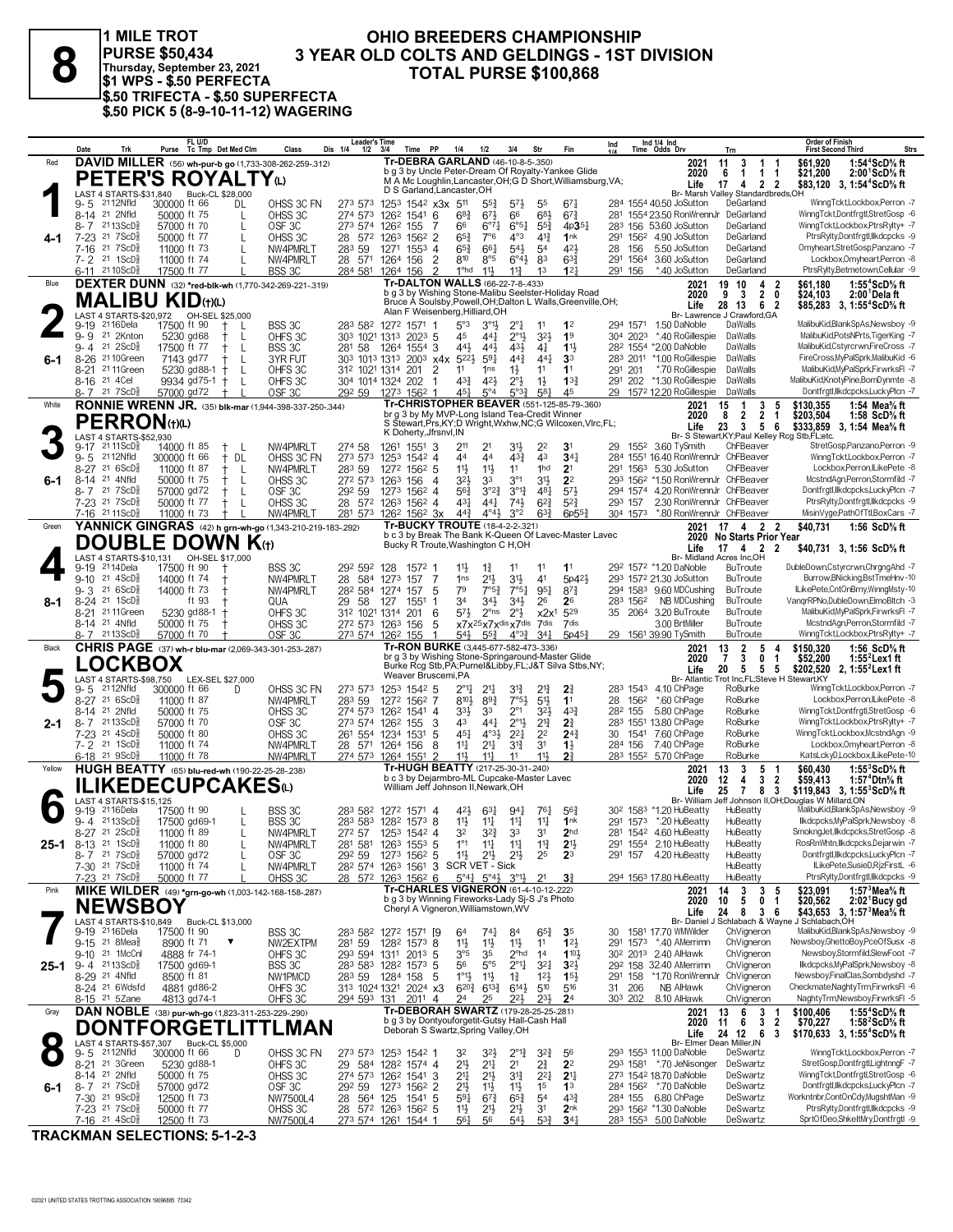

**PURSE \$12,000**<br>
Thursday, September 23, 2021<br> **\$1 WPS - \$.50 PERFECTA 1 MILE PACE \$1 WPS - \$.50 PERFECTA \$.50 TRIFECTA - \$.50 SUPERFECTA WAGERING**

# **SIGNATURE SERIES**

|         | Date             | Trk                                                    | FL U/D<br>Purse Tc Tmp Det Med Clm                                                 |                   | Class                                | Leader's Time<br>Dis 1/4<br>$1/2$ $3/4$                           | Time                                   | <b>PP</b>      | 1/4<br>1/2                                                                           | 3/4                                                       | Str                                                              | Fin                                                         | Ind                    | Ind 1/4 Ind<br>Time Odds Drv                                        | Trn                                                 |                         | Order of Finish<br><b>Strs</b><br><b>First Second Third</b>                                               |
|---------|------------------|--------------------------------------------------------|------------------------------------------------------------------------------------|-------------------|--------------------------------------|-------------------------------------------------------------------|----------------------------------------|----------------|--------------------------------------------------------------------------------------|-----------------------------------------------------------|------------------------------------------------------------------|-------------------------------------------------------------|------------------------|---------------------------------------------------------------------|-----------------------------------------------------|-------------------------|-----------------------------------------------------------------------------------------------------------|
| Red     |                  |                                                        | <b>CAMERON MCCOWN</b> (33) mar-wh-gra (1,024-120-129-113-.224                      |                   |                                      |                                                                   |                                        |                | Tr-KENT WILCOX (48-13-7-7-400)                                                       |                                                           |                                                                  |                                                             |                        | 2021                                                                | 21<br>4<br>4                                        | 5                       | \$13.261<br>1:55 Green gd                                                                                 |
|         |                  |                                                        | <b>WESTERN'S LAST GUN</b>                                                          |                   |                                      |                                                                   |                                        |                | Kent J Wilcox, Hollansburg, OH                                                       |                                                           |                                                                  | gr g 4 by Gunthatwonthewest-Western Touch-Western Hanover   |                        | 2020<br>Life                                                        | $\overline{7}$<br>$\overline{2}$<br>18<br>52 22     | 3<br>8<br>- 8           | 1:53 ${}^{3}$ Dtn ${}^{5}_{8}$ ft<br>\$37,082<br>\$78,788 3, 1:53 ${}^{3}$ Dtn ${}^{5}$ s ft              |
|         |                  | LAST 4 STARTS-\$2,327<br>9-15 2116Mtplr                | 2300 gd71-1                                                                        |                   |                                      |                                                                   |                                        |                |                                                                                      |                                                           |                                                                  |                                                             | - 200<br>30            | Br- Richard H Copp, MI<br>NB HaLeVan                                | KeWilcox                                            |                         | RockNRndy,NightPro,WestrnsLs -6                                                                           |
|         |                  | 8-31 21 8 Vn Wrt                                       | 3125 gd77-1                                                                        |                   | SigSeries<br>SigSeries               | 30<br>292 591                                                     | 100 <sup>2</sup> 1293 159<br>1282 1571 | 5<br>3         | 42<br>$4^{011}$<br>22<br>2 <sup>2</sup>                                              | 32<br>2 <sup>1</sup>                                      | 3 <sup>2</sup><br>2 <sup>1</sup>                                 | 35<br>$24\frac{3}{4}$                                       | 293 1581               | *1.70 HaLeVan                                                       | KeWilcox                                            |                         | TorgSlstr,WestrnsLs,MochOnThR -5                                                                          |
|         |                  | 8-26 2112Green                                         | 1000 gd77                                                                          |                   | INV                                  | 28<br>563 1261                                                    | 1544                                   | -3             | $3^{01}$<br>3°2 <sub>4</sub>                                                         | 2 <sup>1</sup>                                            | $21\frac{1}{2}$                                                  | 3 <sup>3</sup>                                              | 29<br>1552             | *.60 CaMcCown                                                       | KeWilcox                                            |                         | ShersSpdy,DremngDgn,WestrnsLs -5                                                                          |
| 12-1    |                  | 8-21 2112Green<br>8-16 2112Cel                         | 2300 gd88-1<br>3480 gd75-1                                                         |                   | SigSeries<br>SigSeries               | 281 573<br>294 594 1283 1573 3                                    | 126<br>155                             |                | 21<br>31<br>1 <sup>2</sup><br>1 <sup>2</sup>                                         | 2 <sup>1</sup><br>$11\frac{1}{2}$                         | $2\frac{1}{2}$<br>11                                             | $1\frac{13}{4}$<br>$1\frac{3}{4}$                           | 284 155<br>29          | *1.10 ScCisco<br>1573 2.80 CaMcCown                                 | KeWilcox<br>KeWilcox                                |                         | WestrnsLs,FxvRebel,ShersSpdy -7<br>WestrnsLs,Ubuntu,CptnVlcty -6                                          |
|         |                  | 8-12 <sup>21</sup> 9Urbna                              | 2550 sy 75-1                                                                       |                   | SigSeries                            | 283 581 1254 1554 6                                               |                                        |                | 873<br>$8^{7}\frac{1}{2}$                                                            | $7^{11}\frac{3}{4}$                                       | 712                                                              | $6^{12}\frac{3}{4}$                                         | 30 <sup>1</sup>        | 158 <sup>2</sup> 13.50 CaMcCown                                     | KeWilcox                                            |                         | RosRnUlys, BigRicky, PtclrRock -8                                                                         |
| Blue    | 8-4              | 2113Wapak                                              | 3500 gd68-1                                                                        |                   | SigSeries                            | 283 573                                                           | 127<br>157                             | 5              | $68\frac{3}{4}$<br>$5^{2}$<br>Tr-GREG COOK (44-14-9-9-.500)                          | 461                                                       | 44                                                               | 431                                                         |                        | 292 1573 16.00 AuHanners                                            | KeWilcox                                            |                         | RockNRndy,TorgSlstr,RosRnUlys -8<br>\$59.719<br>$1:524$ Nfld ft                                           |
|         |                  |                                                        | JASON MERRIMAN (35) gra-c red-r blu (379-62-56-47-287)<br><b>CATCH ME CONRAD</b> W |                   |                                      |                                                                   |                                        |                | b g 5 by Tellitlikeitis-Envy-Mach Three                                              |                                                           |                                                                  |                                                             |                        | 2021<br>2020                                                        | 35 15<br>6<br>- 6<br>$\overline{2}$<br>28           | 3<br>6                  | \$28,539<br>1:55 Nfld ft                                                                                  |
|         |                  | LAST 4 STARTS-\$4,237                                  |                                                                                    |                   |                                      |                                                                   |                                        |                | Gregory R Cook, Brooklyn, MI                                                         |                                                           |                                                                  |                                                             |                        | Life                                                                | 86 25<br>Br- Michelle Rene Cook, MI                 | 89                      | \$96,881 5, 1:52 <sup>4</sup> Nfld ft                                                                     |
|         |                  | 9-18 <sup>21</sup> 8Nor                                | 8800 ft 70                                                                         |                   | <b>OPEN</b>                          | 271<br>563                                                        | 1264 1552 8                            |                | 9°5 <sup>3</sup><br>$85\frac{1}{4}$                                                  | $7^{\circ}3_{4}^{3}$                                      | $5^{2}$                                                          | 3 <sup>2</sup>                                              |                        | 281 1554 4.90 JaMerriman GrCook                                     |                                                     |                         | LyngInCsh,OgradysFr,CatchMCnr -9                                                                          |
|         |                  | 9-12 <sup>21</sup> 9Nfld<br>9-4 21 8Wseon              | 13000 ft 78<br>4800 gd71-1                                                         | L<br>$\mathbf{I}$ | NW6500L4                             | 27<br>28<br>581                                                   | 552 1223 151<br>129<br>159             | 6<br>1         | 7°81<br>79<br>31<br>31                                                               | 8°9<br>$4^{\circ}1$                                       | 911<br>41}                                                       | 98<br>1nk                                                   | 294 159                | 281 1523 13.60 JaMerriman<br>*1.20 JaMerriman                       | GrCook<br>GrCook                                    |                         | StridOfPr,DarbsIdel,HertIndDn -9<br>CatchMCnr,MochOnThR,Worthabck -5                                      |
| 7-2     |                  | 8-31 21 10 Vn Wrt                                      | 3125 gd77-1                                                                        |                   | FFA<br>SigSeries                     | 284 592 1284 1571                                                 |                                        | 3              | 22<br>31}                                                                            | $3^{12}$                                                  | 2 <sup>1</sup>                                                   | $2^3$                                                       |                        | 283 1574 1.30 JaMerriman                                            | GrCook                                              |                         | VelCharle,CatchMCnr,Headbangr -5                                                                          |
|         |                  | 8-24 2112Hick                                          | 2500 gd91-1                                                                        |                   | SigSeries                            | 312 1022 1322 200                                                 |                                        | 3              | 11<br>11                                                                             | 11                                                        | 11                                                               | $1^{2}$                                                     | 273 200<br>293 1574    | *.50 JaMerriman                                                     | GrCook<br>GrCook                                    |                         | CatchMCnr, TheLstShr, DelaneyR -5                                                                         |
|         | 8-11             | 8-18 <sup>21</sup> 9Npln<br>21 8 Attc                  | 3225 gd82-1<br>3350 sl 82-2                                                        |                   | SigSeries<br>SigSeries               | 29 58<br>294 101                                                  | 128<br>202<br>1323                     | 1573 2<br>- 17 | 32<br>34<br>3 <sup>°1</sup><br>1hd                                                   | $2^{\circ}$ $\frac{3}{4}$<br>$1\frac{3}{4}$               | 2 <sup>1</sup><br>1hd                                            | 2 <sup>1</sup><br>1 <sup>3</sup>                            | 292 202                | *.70 JaMerriman<br>NB JaMerriman                                    | GrCook                                              |                         | TorgSlstr,CatchMCnr,DougsJaxx -7<br>CatchMCnr,HrzHsrhny,OgradysFr -7                                      |
| White   |                  |                                                        | TIM TETRICK (39) grn-yel-wh (2,050-449-331-280-.354)                               |                   |                                      |                                                                   |                                        |                | Tr-PHILLIP GROVES (13-5-1-4-.530)                                                    |                                                           |                                                                  |                                                             |                        | 2021                                                                | $\overline{7}$<br>31                                | 2 4                     | 1:52 $^2$ MVR $\%$ ft<br>\$23,876                                                                         |
|         |                  |                                                        | <b>TOUREG SEELSTER</b> ω                                                           |                   |                                      |                                                                   |                                        |                | b g 8 by Shadow Play-That Day-Camluck                                                |                                                           |                                                                  | Phillip H Groves, Sidney, OH; Myron D Koester, Sidney, OH   |                        | 2020<br>Life                                                        | 29<br>$\overline{7}$<br>160 28 24 17                | 45                      | 1:51 <sup>4</sup> DD% ft<br>\$75,611<br>\$202,775 5, 1:50 <sup>4</sup> Phl <sup>5</sup> / <sub>8</sub> ft |
|         |                  | LAST 4 STARTS-\$3.574                                  |                                                                                    | FOREST \$12,000   |                                      |                                                                   |                                        |                |                                                                                      |                                                           |                                                                  |                                                             |                        |                                                                     | Br- Seelster Farms Inc.ON. CA                       |                         |                                                                                                           |
|         | 9-16<br>$9 - 11$ | 21 3UpSan<br>$21 \, 2$ ScD $\frac{5}{8}$               | 2225 gd82-1<br>18000 ft 80                                                         |                   | <b>SIG SERIES</b><br>30000CLHC       | 584<br>30<br>26<br>55                                             | 1293 1571 2<br>1221 1504               | 3              | 11<br>11<br>431<br>$44\frac{1}{4}$                                                   | 11<br>44                                                  | 1 <sup>2</sup><br>33                                             | $1^{13}$<br>65                                              |                        | 273 1571 3.60 PiHenry<br>284 1514 37.20 TySmith                     | PhGroves<br>PhGroves                                |                         | TorgSlstr,CultIcon,AmercnSch -5<br>Mcmoe,LexsWthVw,LionRockN -7                                           |
|         |                  | 9-4 21 5Cnfld                                          | 7500 ft 72-1                                                                       | L                 | <b>SIGSERIES</b>                     | 281<br>564 1261                                                   |                                        | $155^2$ 2      | 11}<br>2 <sup>2</sup>                                                                | $2^{21}$                                                  | 3 <sup>3</sup>                                                   | 36}                                                         | 30<br>1563             | NB AuHanners                                                        | PhGroves                                            |                         | TotlvKisd.Mancino.TorgSlstr -5                                                                            |
| 2-1     |                  | 8-31 <sup>21</sup> 8 Vn Wrt<br>8-24 21 10 Hick         | 3125 gd77-1<br>2500 gd91-1                                                         |                   | SigSeries<br>SigSeries               | 292 591 1282 1571<br>292 584 1272 156                             |                                        | 4<br>3         | 1 <sup>2</sup><br>1 <sup>2</sup><br>11<br>11                                         | 11<br>11                                                  | 11<br>1 <sup>3</sup>                                             | 14 <sup>3</sup><br>$13\frac{1}{4}$                          | 284 1571<br>283 156    | 2.00 PiHenry<br>4.50 PiHenry                                        | PhGroves<br>PhGroves                                |                         | TorgSlstr,WestrnsLs,MochOnThR -5<br>TorgSlstr, MaxHnv, BerlyBhvn -5                                       |
|         |                  | 8-23 <sup>21</sup> 9Lima                               | 3200 gd79-2                                                                        |                   | SigSeries                            | 28 571 1271 159                                                   |                                        | 3              | 56<br>$55\frac{1}{2}$                                                                | 57                                                        | 65                                                               | 693                                                         | 321 2004               | 4.30 PiHenry                                                        | PhGroves                                            |                         | RockNRndy,Ubuntu,InTroblAg -6                                                                             |
|         |                  | 8-21 2112Green                                         | 2300 gd88-1                                                                        |                   | SigSeries                            | 281 573                                                           | 126<br>155                             | 5              | 78<br>75                                                                             | $6^{\circ 4}$                                             | 65                                                               | 554                                                         | 29 156                 | 6.70 JeNisonger                                                     | PhGroves                                            |                         | WestrnsLs,FxvRebel,ShersSpdy -7                                                                           |
| Green   |                  |                                                        | KOLTIN NOBLE (QF) (17) (9-2-4-1-.506)                                              |                   |                                      |                                                                   |                                        |                | Tr-CHRISTI NOBLE (438-92-77-63-.356)<br>b g 4 by Pet Rock-Provethemwrong-Mach Three  |                                                           |                                                                  |                                                             |                        | 2021<br>2020                                                        | 27<br>5<br>9<br>23<br>$\overline{7}$<br>5           | $\overline{7}$          | $1:543$ Nfld sy<br>\$27,888<br>\$62,635<br>$1:533$ Nfld ft                                                |
|         |                  | UBUNTUധ                                                |                                                                                    |                   |                                      |                                                                   |                                        |                | Norman Rae Racing LLC, Xenia, OH                                                     |                                                           |                                                                  |                                                             |                        | Life                                                                | 60 18 18 10                                         |                         | \$110,515 3, 1:53 <sup>3</sup> Nfld ft                                                                    |
|         |                  | LAST 4 STARTS-\$3,061<br>9-16 <sup>21</sup> 3UpSan     | 2225 gd82-1                                                                        |                   | <b>SIG SERIES</b>                    | 30<br>584                                                         | 1293 1571 5                            |                | 56<br>54}                                                                            | 53                                                        | $5^{4}$                                                          | 581                                                         | 283 1584               | Br- Christi R Noble, OH<br>2.30 KoNoble                             | ChrNoble                                            |                         | TorgSlstr,CultIcon,AmercnSch -5                                                                           |
|         | $9 - 1$          | 21 7Find                                               | 4000 gd75-1                                                                        | L                 | <b>SIGNATURE</b>                     | 294 583                                                           | 1271 1564 2                            |                | 11}<br>$11\frac{1}{2}$                                                               | 1 <sup>3</sup>                                            | 1hd                                                              | 2 <sup>1</sup>                                              | 293 1564               | NB DaNoble                                                          | ChrNoble<br>ChrNoble                                |                         | BigBtyRdy,Ubuntu,RosRnUlys -6<br>RockNRndy,Ubuntu,InTroblAg -6                                            |
| 8-1     | 8-21             | 8-23 <sup>21</sup> 9 Lima<br>2114Green                 | 3200 gd79-2<br>2300 gd88-1                                                         | L                 | SigSeries<br>SigSeries               | 28 571 1271<br>293 591 129                                        | 159                                    | $1573$ 1       | 443<br>44<br>21<br>2 <sup>1</sup>                                                    | $3^{\circ 4}$<br>$2^{\circ}$ ns                           | 2 <sup>2</sup><br>1 <sub>ns</sub>                                | 2 <sup>11</sup><br>$1\frac{3}{4}$                           | 311 1591               | 2.90 KoNoble<br>283 1573 5.30 KoNoble                               | ChrNoble                                            |                         | Ubuntu,PtclrRock,RelRcknRv -7                                                                             |
|         |                  | 8-16 2112Cel                                           | 3480 gd75-1                                                                        |                   | SigSeries                            | 294 594 1283 1573 2                                               |                                        |                | 2 <sup>2</sup><br>2 <sup>2</sup>                                                     | $2^{11}$                                                  | 2 <sup>1</sup>                                                   | 21                                                          | 29                     | 1574 4.30 KoNoble                                                   | ChrNoble                                            |                         | WestrnsLs,Ubuntu,CptnVlcty -6                                                                             |
|         |                  | 8-12 <sup>21</sup> 7Urbna<br>8-5 21 6Xenia             | 2550 sy 75-1                                                                       |                   | SigSeries                            | 28 561 125                                                        | 155                                    | - 17           | 46<br>$3^{°2}\frac{3}{4}$                                                            | $4^{\circ}3\frac{1}{2}$                                   | 46                                                               | 510}                                                        | 312 157                | NTS KoNoble                                                         | ChrNoble                                            |                         | RockNRndy,BigBtyRdy,TorgSlstr -8                                                                          |
|         |                  |                                                        |                                                                                    |                   |                                      |                                                                   |                                        |                |                                                                                      |                                                           | 210                                                              |                                                             |                        |                                                                     |                                                     |                         |                                                                                                           |
| Black   |                  |                                                        | 1600 gd85-1                                                                        |                   | SS                                   | 29 584 1281                                                       | 157                                    | 5              | 561<br>56<br>Tr-RYAN SHAFER (128-7-7-12-116)                                         | $3^{07}$                                                  |                                                                  | 212                                                         |                        | 294 1592 1.50 KoNoble<br>2021                                       | ChrNoble<br>32<br>$\overline{1}$                    | 3                       | Shagnwtht,Ubuntu,BogeyBuds -6<br>\$9,911<br>$1:56^{\circ}$ Nfld ft                                        |
|         |                  |                                                        | <b>CHRIS PAGE</b> (37) wh-r blu-mar (2,069-343-301-253-.287)                       |                   |                                      |                                                                   |                                        |                | R Bradley Shafer, Bluffton, OH                                                       |                                                           |                                                                  | b g 7 by American Ideal-Peaches And Cream-Little Steven     |                        | 2020                                                                | 35<br>$\overline{2}$<br>6                           | -4                      | 1:56 Nfld ft<br>\$13,771                                                                                  |
|         |                  | LAST 4 STARTS-\$1,317                                  | AMERICAN SCHNAPPSധ                                                                 | Morris \$13,000   |                                      |                                                                   |                                        |                |                                                                                      |                                                           |                                                                  |                                                             |                        | Life                                                                | 185 14 30 28                                        |                         | \$147,580 3, 1:53 Dtn % ft<br>Br- Albert C Crawford & Michelle C Crawford, NY                             |
|         | 9-16<br>$9 - 8$  | 21 3UpSan<br>$21 \text{ } 4\text{ScD}^5_8$             | 2225 gd82-1<br>6000 ft 77                                                          | L                 | <b>SIG SERIES</b><br><b>HG6000CL</b> | 30<br>584<br>553                                                  | 1293 1571 3<br>1243 1541               | 6              | 43<br>44<br>79<br>863                                                                | $4^{\circ}2$<br>86                                        | $4^{2}\frac{3}{4}$<br>64                                         | 35<br>42                                                    |                        | 281 1581 15.90 RoGillespie<br>284 1543 16.70 ChPage                 | RyShafer<br>RyShafer                                |                         | TorgSlstr,CultIcon,AmercnSch -5<br>VilleValo,SthrnSwgr,SizeMeUp-10                                        |
|         | $9 - 1$          | 21 7Find                                               | 4000 gd75-1                                                                        |                   | <b>SIGNATURE</b>                     | 27<br>294 583 1271 1564 1                                         |                                        |                | 21}<br>$21\frac{1}{2}$                                                               | 37                                                        | 48                                                               | 4121                                                        | 303 1591               | NB PiHenry                                                          | RyShafer                                            |                         | BigBtyRdy,Ubuntu,RosRnUlys -6                                                                             |
| 25-1    |                  | 8-31 21 10 Vn Wrt                                      | 3125 gd77-1                                                                        |                   | SigSeries                            | 284 592 1284 1571                                                 |                                        | $\overline{2}$ | 33}<br>$5^{2}$                                                                       | $4^{\circ}2^{\frac{3}{4}}$                                | $4^{2}$                                                          | $48\frac{3}{4}$                                             |                        | 293 159 14.20 PiHenry                                               | RyShafer                                            |                         | VelCharle,CatchMCnr,Headbangr -5<br>Headbangr.RosRnUlys.AmercnSch -7                                      |
|         |                  | 8-23 <sup>21</sup> 10 Lima<br>8-18 <sup>21</sup> 9Npln | 3200 gd79-2<br>3225 gd82-1                                                         |                   | SigSeries<br>SigSeries               | 292 591<br>29 58                                                  | 1282 1592 2<br>128 1573 [6             |                | $3^{2}\frac{3}{4}$<br>33<br>43<br>451                                                | 32}<br>42}                                                | $3^{2}$<br>$4^{21}$                                              | 3 <sup>2</sup><br>47                                        | 31                     | 1594 22.70 PiHenry<br>30 <sup>2</sup> 159 28.10 JoGWengerd RyShafer | RyShafer                                            |                         | TorgSlstr,CatchMCnr,DougsJaxx -7                                                                          |
|         |                  | 8-16 2112Cel                                           | 3480 gd75-1                                                                        |                   | SigSeries                            | 294 594 1283 1573 4                                               |                                        |                | $4^{\circ}7$<br>$4^{\circ}7\frac{1}{2}$                                              | 593                                                       | 58                                                               | 591                                                         |                        | 29 1592 13.40 PiHenry                                               | RyShafer                                            |                         | WestrnsLs,Ubuntu,CptnVlcty -6                                                                             |
| Yellow  |                  |                                                        | DAVID MILLER (56) wh-pur-b go (1,733-308-262-259-.312)                             |                   |                                      |                                                                   |                                        |                | Tr-KIMBERLY DAILEY (164-20-19-30-247)                                                |                                                           |                                                                  | ch g 5 by Western Vintage-Alcyon Semalu-Good News Scooter   |                        | 2021<br>2020                                                        | 3<br>38<br>6<br>5<br>34<br>4                        | -8<br>4                 | \$55,339<br>1:52 <sup>4</sup> MVR <sup>5</sup> / <sub>8</sub> gd<br>\$38,683<br>1:51 $3$ ScD $\%$ ft      |
|         |                  |                                                        | ROSE RUN ULYSSESധ                                                                  |                   |                                      |                                                                   |                                        |                | Kimberly A Dailey, Mechanicsburg, OH                                                 |                                                           |                                                                  |                                                             |                        | Life                                                                | 100 12 14 19                                        |                         | \$251,729 4, 1:51 ScD % ft                                                                                |
|         | 9-16             | 21 8UpSan                                              | LAST 4 STARTS-\$11,850 Buck-CL \$19,000<br>2125 gd82-1                             |                   | <b>SIG SERIES</b>                    | 311 593 1294 158                                                  |                                        | -4             | 32)<br>$32\frac{1}{2}$                                                               | 42                                                        | 421                                                              | 42                                                          |                        | 281 1582 10.60 RiDingledine KiDailey                                | Br- Rose Run Farm, OH                               |                         | CptnVlcty,BigBtyRdy,RoanColor -4                                                                          |
|         |                  | $9-11$ 21 6ScD <sup>5</sup>                            | 20000 ft 75                                                                        |                   | <b>HGNW11000</b>                     | 264 543 1214 150                                                  |                                        | 8              | $8^{10\frac{3}{2}}$<br>911                                                           |                                                           | 9°°10 <sup>1</sup> / <sub>4</sub> 74 <sup>1</sup> / <sub>2</sub> | 56                                                          |                        | 272 1511 28.70 DaNoble                                              | KiDailey                                            |                         | BlaznRivr,PrnOfTds,TheFstSte -9                                                                           |
| 7-1     |                  | 9-4 2111ScD∛<br>9-1 21 7Find                           | 85000 gd69-1<br>4000 gd75-1                                                        | L<br>L            | OHSS4&UPCH<br><b>SIGNATURE</b>       | $2/4$ 56 <sup>2</sup> 124<br>294 583 1271 1564 5                  | -151                                   |                | 44<br>$3^{2}\frac{3}{4}$                                                             | $4^{7}\frac{3}{4}$                                        | 3 <sub>2</sub><br>3 <sup>7</sup>                                 | 331<br>$3^{10}\frac{1}{2}$                                  | 30<br>1584             | 271 1514 68.40 IrSmith<br>NB RiDingledine KiDailey                  | KiDailey                                            |                         | OceanRock, GldDgrKng, RosRnUlys -7<br>BigBtyRdy,Ubuntu,RosRnUlys -6                                       |
|         |                  | 8-23 <sup>21</sup> 10 Lima                             | 3200 gd79-2                                                                        | L                 | SigSeries                            | 292 591 1282 1592 1                                               |                                        |                | 11<br>1 <sup>2</sup>                                                                 | $11\frac{1}{4}$                                           | $2\frac{1}{4}$                                                   | 2 <sub>nk</sub>                                             | 31<br>1592             | *.30 DaNoble                                                        | KiDailey                                            |                         | Headbangr, Ros RnUlys, Amercn Sch -7                                                                      |
|         |                  | 8-21 2112Green<br>8-16 2110 Cel                        | 2300 gd88-1<br>3480 gd75-1                                                         |                   | SigSeries<br>SigSeries               | 281 573 126 155 2<br>30 <sup>2</sup> 1014 130 <sup>3</sup> 1574 1 |                                        |                | 11<br>11<br>1 <sup>3</sup><br>11                                                     | 11<br>1 <sup>3</sup>                                      | $1\frac{1}{2}$<br>1 <sup>3</sup>                                 | 42}<br>11                                                   | 293 1553               | 1.90 RiDingledine KiDailey<br>271 1574 4.60 RiDingledine KiDailey   |                                                     |                         | WestrnsLs,FxvRebel,ShersSpdy -7<br>RosRnUlys, Big BtyRdy, TorgSIstr -6                                    |
| Pink    |                  |                                                        | <b>CASE BATESON</b> (QF) (19) (17-5-1-1-346)                                       |                   |                                      |                                                                   |                                        |                | Tr-JASON BREWER (385-66-63-38-.295)                                                  |                                                           |                                                                  |                                                             |                        | 2021                                                                | $\overline{7}$<br>20                                | 3                       | 1:52 $3$ MVR $\%$ ft<br>\$29,025                                                                          |
|         |                  |                                                        | ROCK N RANDY Vധ                                                                    |                   |                                      |                                                                   |                                        |                | b g 5 by Pet Rock-Medoland Riley-Feelin Friskie                                      |                                                           |                                                                  | Stephen C Bateson, Rudolph, OH; Case A Bateson, Moraine, OH |                        | 2020<br>Life                                                        | $\mathbf{3}$<br>$5\phantom{.0}$<br>25<br>83 22 12 6 | $\overline{\mathbf{1}}$ | \$16,952<br>1:54 Dtn <sup>5</sup> / <sub>8</sub> gd                                                       |
|         |                  | LAST 4 STARTS-\$4,225                                  |                                                                                    |                   |                                      |                                                                   |                                        |                |                                                                                      |                                                           |                                                                  |                                                             |                        |                                                                     |                                                     |                         | \$115,089 3, 1:52 $^{\circ}$ MVR $\%$ gd<br>Br- Dr R Hutchison & T Hoovler & Dr R Hutchison, OH           |
|         | $9 - 1$          | 9-15 2116Mtplr<br>21 7 Find                            | 2300 gd71-1<br>4000 gd75-1                                                         | L                 | SigSeries<br><b>SIGNATURE</b>        | 30 100 <sup>2</sup> 129 <sup>3</sup> 159<br>294 583 1271 1564 x3x |                                        | - 1            | 2°1<br>21<br>5 <sup>9</sup><br>54}                                                   | 1°ns<br>5 <sub>dis</sub>                                  | $1\frac{1}{2}$<br>520                                            | $1\frac{11}{2}$<br>5263                                     | 292 159<br>202         | NB CaBateson JaBrewer<br>NB CaBateson                               | JaBrewer                                            |                         | RockNRndyNightPro,WestrnsLs -6<br>BigBtyRdy,Ubuntu,RosRnUlys -6                                           |
|         |                  | 8-23 <sup>21</sup> 9 Lima                              | 3200 gd79-2                                                                        | L                 | SigSeries                            | 28 571 1271                                                       | 159                                    | 6              | $11\frac{1}{4}$<br>$11\frac{1}{4}$                                                   | 1 <sup>2</sup>                                            | 1 <sup>2</sup>                                                   | $1\frac{11}{2}$                                             | 314 159                | *1.80 CaBateson                                                     | JaBrewer                                            |                         | RockNRndy,Ubuntu,InTroblAg -6                                                                             |
| 6-1     |                  | 8-12 <sup>21</sup> 7Urbna<br>8-4 2113Wapak             | 2550 sy 75-1<br>3500 gd68-1                                                        |                   | SigSeries<br>SigSeries               | 28 561 125<br>283 573 127                                         | 155<br>157                             | -1<br>-1       | 1 <sup>2</sup><br>1 <sup>2</sup><br>11号<br>11                                        | 1 <sup>3</sup><br>1 <sup>5</sup>                          | 16<br>1 <sup>2</sup>                                             | $16\frac{3}{4}$<br>$1^{11}$                                 | 30<br>155<br>30<br>157 | 1.40 CaBateson<br>8.50 CaBateson                                    | JaBrewer<br>JaBrewer                                |                         | RockNRndy,BigBtyRdy,TorgSlstr -8<br>RockNRndy,TorgSlstr,RosRnUlys -8                                      |
|         |                  | 7-21 2112WasCH                                         | 5000 gd75-1                                                                        |                   | SigSeries                            | 30 583 1281 1583 6                                                |                                        |                | $4^{\circ}3\frac{1}{2}$<br>11                                                        | 14                                                        | 1 <sup>3</sup>                                                   | $1\frac{3}{4}$                                              |                        | 30 <sup>2</sup> 158 <sup>3</sup> 15.80 CaBateson                    | JaBrewer                                            |                         | RockNRndy,PtclrRock,Ubuntu -8                                                                             |
|         |                  | 7-10 2115ScD <sup>5</sup>                              | 7500 ft 71                                                                         |                   | <b>HGNW3500L4</b>                    | 27<br>55                                                          | 1223 1514 6                            |                | $2^{3}_{4}$<br>$21\frac{1}{2}$                                                       | $2^{13}$                                                  | 24}                                                              | 451                                                         |                        | 294 1524 13.70 MDCushing                                            | JaBrewer                                            |                         | SkywayBls,AmrcnMusc,OdsBcaRtn -9                                                                          |
| Gray    |                  |                                                        | CHRIS PRESLEY (26) grn-or-wh (420-45-35-67-207)                                    |                   |                                      |                                                                   |                                        |                | Tr-RANDAL SMITH (260-26-26-34-.199)<br>b q 5 by Big Bad John-Lima Daydream-Artiscape |                                                           |                                                                  |                                                             |                        | 2021<br>2020                                                        | 7<br>6<br>36<br>8<br>3<br>33                        | -3                      | 1:52 MVR% ft<br>\$64,379<br>\$59,353<br>1:50 <sup>4</sup> Dtn <sup>5</sup> / <sub>8</sub> ft              |
|         |                  |                                                        | <b>BIG BOOTY RUDY</b>                                                              |                   |                                      |                                                                   |                                        |                | Jessica A & Amelia J Smith, Xenia, OH                                                |                                                           |                                                                  |                                                             |                        | Life                                                                | 89 19 18 16                                         |                         | \$153,300 4, 1:50 <sup>4</sup> Dtn <sup>5</sup> / <sub>8</sub> ft                                         |
|         |                  | LAST 4 STARTS-\$5,881<br>9-16 <sup>21</sup> 8UpSan     | 2125 gd82-1                                                                        | OH-SEL \$9,000    | <b>SIG SERIES</b>                    | 311 593 1294 158                                                  |                                        | -3             | 211<br>$21\frac{1}{2}$                                                               | 2 <sup>1</sup>                                            | 2 <sup>1</sup>                                                   | 2 <sub>nk</sub>                                             | 28 158                 | *.70 ChPresley                                                      | Br- Midland Acres Inc,OH<br>RndlSmith               |                         | CptnVlcty,BigBtyRdy,RoanColor -4                                                                          |
|         |                  | 9-16 <sup>21</sup> 9Wostn                              | 3700 gd72-2                                                                        |                   | SigSeries                            | 294 594 1292 1574 3                                               |                                        |                | SCR JG - Failure to honor                                                            |                                                           |                                                                  | declaration                                                 |                        |                                                                     | RndlSmith                                           |                         | TotlyKisd,SlipnSkip,Mancino -6<br>BlaznRivr,PrnOfTds,TheFstSte -9                                         |
| $9 - 2$ |                  | $9-11$ 21 6ScD <sup>5</sup><br>9-1 21 7Find            | 20000 ft 75<br>4000 gd75-1                                                         |                   | <b>HGNW11000</b><br><b>SIGNATURE</b> | 264 543 1214 150<br>294 583 1271 1564 [7                          |                                        | 3              | $56\frac{1}{4}$<br>$56\frac{1}{2}$<br>$3^{2}\frac{3}{4}$<br>$43\frac{1}{2}$          | $4^{\circ}5$<br>23                                        | 421<br>2 <sub>hd</sub>                                           | 41}<br>$1\frac{1}{2}$                                       | 29                     | 273 1502 38.70 ChPresley<br>1564 NB ChPresley                       | RndlSmith<br>RndlSmith                              |                         | BigBtyRdy,Ubuntu,RosRnUlys -6                                                                             |
|         |                  | 8-26 2115Green<br>8-21 <sup>21</sup> 2ScD <sup>3</sup> | 35000 gd77<br>14000 ft 86                                                          |                   | <b>OPEN</b><br>HGNW9000L4            | 271 562 1244 1524 6<br>261 534 1213 150 3                         |                                        |                | 89<br>85<br>$5^{71}$<br>$5^{4}\frac{1}{2}$                                           | $85\frac{3}{4}$<br>$4^{\circ}3\frac{1}{2}$ $4\frac{1}{4}$ | 55                                                               | $5^{11}$<br>2 <sub>hd</sub>                                 | 29<br>274 150          | 155 24.00 ChPresley<br>4.40 ChPage                                  | RndlSmith<br>RndlSmith                              |                         | BrnxSlstr,Alwaystlt,OneCrnTG -8<br>HavfthmeN,BigBtyRdy,OneCrnTG -9                                        |

#### **TRACKMAN SELECTIONS: 3-2-8-7**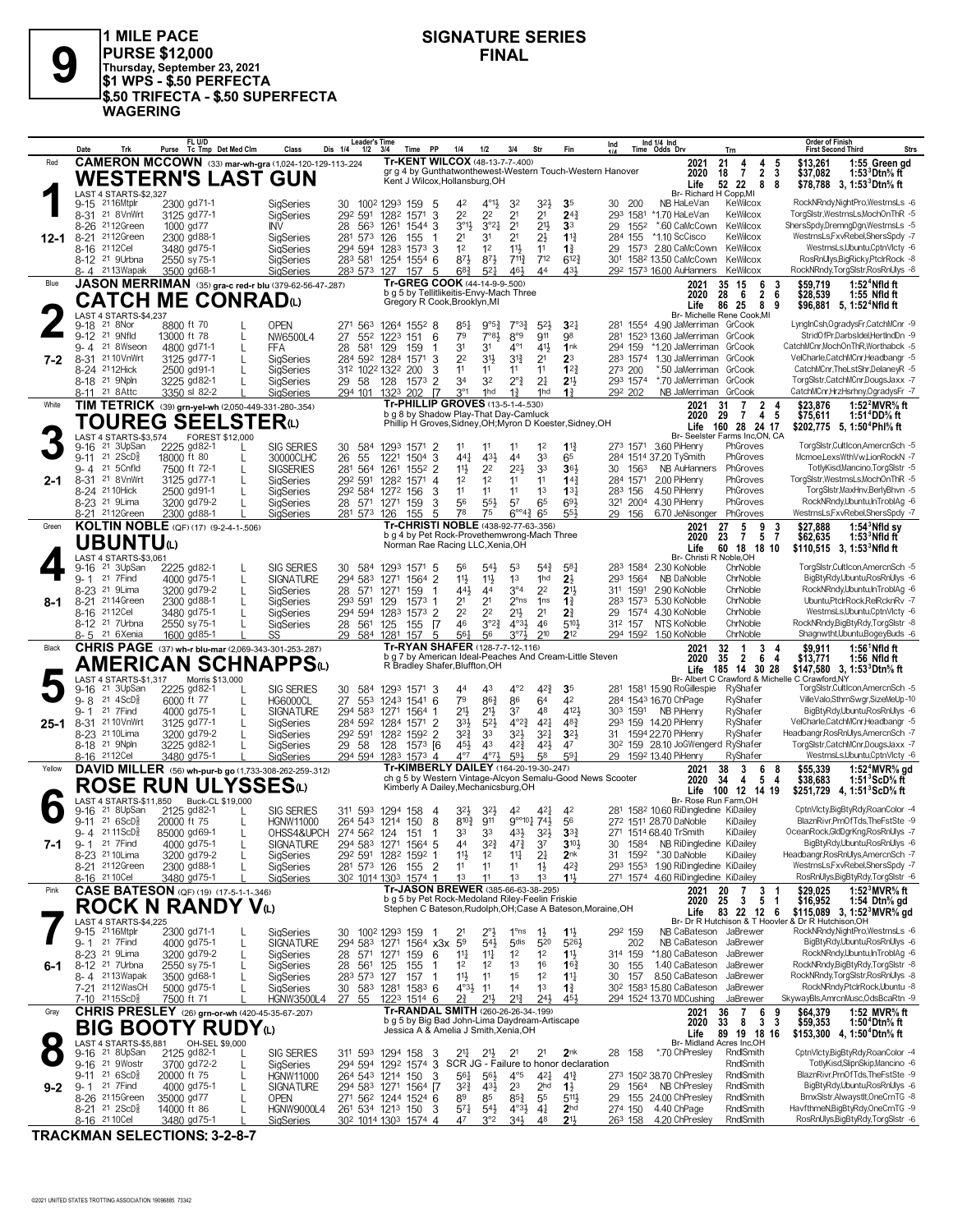

1 MILE PACE<br>PURSE \$54,350<br>Thursday, September 23, 2021<br>\$1 WPS - \$.50 PERFECTA \$.50 TRIFECTA - \$.50 SUPERFECTA **WAGERING** 

#### OHIO BREEDERS CHAMPIONSHIP 3 YEAR OLD COLTS AND GELDINGS - 1ST DIVISION **TOTAL PURSE \$108,700**

|         | Date                                                        | Trk                                                   | FL U/D<br>Purse Tc Tmp Det Med Clm                                | Class<br>Dis 1/4                                                | <b>Leader's Time</b><br>$1/2$ $3/4$ | Time PP                                                         | 1/4                                                                                                      | 1/2                                                                                                | 3/4                                        | Str                                        | Fin                                                               | Ind                           |                      | Ind 1/4 Ind<br>Time Odds Drv                                   | Trn                                          |                                                | <b>Order of Finish</b><br><b>First Second Third</b>                                   | <b>Strs</b>                                |
|---------|-------------------------------------------------------------|-------------------------------------------------------|-------------------------------------------------------------------|-----------------------------------------------------------------|-------------------------------------|-----------------------------------------------------------------|----------------------------------------------------------------------------------------------------------|----------------------------------------------------------------------------------------------------|--------------------------------------------|--------------------------------------------|-------------------------------------------------------------------|-------------------------------|----------------------|----------------------------------------------------------------|----------------------------------------------|------------------------------------------------|---------------------------------------------------------------------------------------|--------------------------------------------|
| Red     |                                                             |                                                       | HANK LE VAN (P) (27) mar-wh-go (268-24-38-38-216)                 |                                                                 |                                     |                                                                 | Tr-HANK LE VAN (252-21-34-34-.203)<br>b g 3 by Well Said-Harmony Oaks Quest-Art's Conquest               |                                                                                                    |                                            |                                            |                                                                   |                               |                      | 2021<br>2020                                                   | 28<br>$\overline{7}$<br>-4<br>21             | 6<br>6<br>4<br>0                               | \$40,809<br>\$32,393                                                                  | 1:54 <sup>4</sup> ScD% ft<br>1:58 Rchwd gd |
|         |                                                             | CALVIN Lω                                             |                                                                   |                                                                 |                                     |                                                                 | Le Van Stables Inc, Woodstock, OH                                                                        |                                                                                                    |                                            |                                            |                                                                   |                               |                      | Life                                                           | 49 11 10                                     | -6                                             | \$73,202 3, 1:54 <sup>4</sup> ScD% ft                                                 |                                            |
|         | 9-20 <sup>21</sup> 3Dela                                    | LAST 4 STARTS-\$6,036                                 | 17500 ft 79                                                       | BSS 3C                                                          |                                     | 273 571 1252 1531 1                                             | 34}                                                                                                      | 32}                                                                                                | 431                                        | 451                                        | $57\frac{1}{4}$                                                   |                               |                      | 283 1543 13.30 HaLeVan                                         | Br- Le Van Stables Inc.OH<br>HaLeVan         |                                                | HrdtAtWrk,RcngOnAir,BarnrdHnv -7                                                      |                                            |
|         | 9-15 2114Mtplr                                              |                                                       | 10035 gd71-1                                                      | OHFS 3C<br>30                                                   | 100 1283                            | 159                                                             | 610<br>- 6                                                                                               | $64\frac{3}{4}$                                                                                    | $64\frac{1}{4}$                            | 35                                         | 3 <sup>2</sup>                                                    | 30                            | 1592                 | NB HaLeVan                                                     | HaLeVan                                      |                                                | ImagineIt,Pulngthst,CalvinL -6                                                        |                                            |
|         | 9- 7                                                        | 21 4Wseon                                             | 5218 gd74-1<br>L                                                  | OHFS 3C                                                         | 294 1002 1293                       | $157^3$ 5                                                       | 481                                                                                                      | 31                                                                                                 | 2}                                         | 11                                         | 13 <sub>1</sub>                                                   | 28                            | 1573                 | *.30 HaLeVan                                                   | HaLeVan                                      |                                                | CalvinL,TugnOnMyH,RedCamo -5                                                          |                                            |
| 20-1    | $9 - 4$<br>$9 - 2$                                          | 21 1Rchwd<br>21 5VnWrt                                | 5393 gd76-1<br>10210 gd75-1                                       | OHFS 3C<br>OHFS 3C                                              |                                     | 294 1004 1291 1571 4<br>293 592 1272 1584 6                     | 441<br>711,                                                                                              | $2^{\circ}$<br>74                                                                                  | $2^{\circ}$<br>41}                         | $2\frac{1}{2}$<br>53                       | $2^{2}$<br>$2\frac{1}{2}$                                         |                               | 282 1574<br>311 1584 | 6.60 HaLeVan<br>5.60 HaLeVan                                   | HaLeVan<br>HaLeVan                           |                                                | SirChrlsO,CalvinL,AtaByChrs -6<br>ImagineIt,CalvinL,RocknArwy -7                      |                                            |
|         | 8-26 <sup>21</sup> 8Hick                                    |                                                       | 9935 gd84-1                                                       | OHFS 3C<br>29 58                                                |                                     | 1273 1561                                                       | 2 <sup>1</sup>                                                                                           | $21\frac{1}{2}$                                                                                    | $21\frac{1}{2}$                            | 2 <sup>1</sup>                             | $13\frac{1}{4}$                                                   |                               | 282 1561             | *.80 HaLeVan                                                   | HaLeVan                                      |                                                | CalvinL,TugnOnMyH,RcngOnAir -5                                                        |                                            |
|         | 8-23 2112Lima                                               |                                                       | 4175 gd75-2                                                       | OHFS3C                                                          | 292 1013 131                        | $200^3$ 2                                                       | 3 <sup>2</sup>                                                                                           | $2^{\circ}1$                                                                                       | $2^{\circ}$ ns                             | 1 <sup>1</sup>                             | 3 <sup>1</sup>                                                    |                               |                      | 294 2004 *1.00 HaLeVan                                         | HaLeVan                                      |                                                | CvrSargnt, RcngRngde, CalvinL -6                                                      |                                            |
| Blue    |                                                             |                                                       | <b>BRETT MILLER</b> (48) pur-wh-gra (2,169-343-299-252-.273)      |                                                                 |                                     |                                                                 | Tr-VIRGIL MORGAN JR (753-184-107-85-.361)<br>b g 3 by Well Said-Canary Island-Somebeachsomewhere         |                                                                                                    |                                            |                                            |                                                                   |                               |                      | 2021<br>2020                                                   | 10 6<br><b>No Starts Prior Year</b>          | 0<br>$\blacksquare$                            | \$37.750                                                                              | 1:50 $2$ ScD $\%$ ft                       |
|         |                                                             |                                                       | <b>GALLANT STAR</b> W                                             |                                                                 |                                     |                                                                 | Carl T Howard, Powell, OH; Larry W Wills, Columbus, OH;<br>Jeffrey D Rector, Orient, OH                  |                                                                                                    |                                            |                                            |                                                                   |                               |                      | Life                                                           | $10 \t6 \t0$                                 | $\overline{\mathbf{1}}$                        | \$37,750 3, 1:50 <sup>2</sup> ScD% ft                                                 |                                            |
|         | $9 - 16$                                                    | LAST 4 STARTS-\$20,875<br>$21 \, 5$ ScD $\frac{3}{2}$ | OH-SEL \$34,000<br>14000 ft 78                                    | HGNW4PMRLT<br>272 56                                            |                                     | 1233 1511 2                                                     | 3°2                                                                                                      | $11\frac{1}{4}$                                                                                    | $1\frac{3}{4}$                             | $11\frac{3}{4}$                            | $1^{2}$                                                           |                               |                      | 273 1511 *1.40 MDCushing                                       | Br- Willow Oak Ranch, TN<br>ViMorganJr       |                                                | GaintStar,AlwysOnTh,JksChamp -8                                                       |                                            |
|         | $9 - 8$ 21 $2$ ScD $\frac{5}{8}$                            |                                                       | 13000 ft 80                                                       | HGNW2PMRLT                                                      | 271 553                             | 1232<br>151                                                     | 11<br>3                                                                                                  | $11\frac{1}{2}$                                                                                    | $12\frac{1}{2}$                            | $15\frac{1}{2}$                            | $17\frac{1}{4}$                                                   | 273 151                       |                      | *.20 BrtMiller                                                 | ViMorganJr                                   |                                                | GaintStar,RcngOnAir,MaplifsDs-10                                                      |                                            |
|         | 9-1                                                         | 21 10 ScD <sup>3</sup>                                | 13000 ft 68<br>L                                                  | HGNW2PMRLT<br>28                                                | 572 1254                            | 1541                                                            | $\overline{2}$<br>45<br>1 <sup>3</sup>                                                                   | $4^{\circ}2^{\frac{3}{2}}$                                                                         | $2o$ hd                                    | 2 <sub>ns</sub>                            | 11,                                                               |                               | 282 1541             | *.20 BrtMiller                                                 | ViMorganJr                                   |                                                | GaintStar,Keneldylc,TakeAStnd -8<br>GaintStar,Bowery,OlveAnthr -5                     |                                            |
| 2-1     | 8-24 <sup>21</sup> 2ScD<br>7-28                             | 21 6Nfld                                              | ft 93<br>17500 ft 83                                              | QUA<br>282 57<br>BSS 3C                                         |                                     | 126<br>154<br>27 552 1232 1513 8                                | 3<br>$89\frac{3}{4}$                                                                                     | 1 <sup>2</sup><br>$8^{71}$                                                                         | $11\frac{3}{4}$<br>$8^{\circ}6\frac{1}{2}$ | $11\frac{3}{4}$<br>$7^{10}$                | 12 <sub>1</sub><br>57                                             | 28 154<br>28 <sup>2</sup> 153 |                      | NB KaKauffman ViMorganJr<br>*2.20 BrtMiller                    | ViMorganJr                                   |                                                | Letstrytw,KingsCrsr,Pulngthst -8                                                      |                                            |
|         | 7-21 21 3ScD <sup>5</sup>                                   |                                                       | 9500 ft 77                                                        | HGNW2PMRLT                                                      | 272 542 122                         | $150^2$ 1                                                       | 33}                                                                                                      | 34}                                                                                                | 3 <sup>3</sup>                             | $3^{11}$                                   | 123                                                               |                               | 274 1502             | 2.80 BrtMiller                                                 | ViMorganJr                                   |                                                | GaintStar,Borntbshm,CodyHnv -8                                                        |                                            |
|         | 7-13 21 1ScD <sup>3</sup>                                   |                                                       | ft 81                                                             | QUA                                                             |                                     | 284 583 1262 1552 3                                             | 211,<br>Tr-CHRISTI NOBLE (438-92-77-63-.356)                                                             | $11\frac{3}{4}$                                                                                    | $11\frac{3}{4}$                            | 11}                                        | 12 <sup>1</sup>                                                   |                               | 29 1552              | <b>NB BrtMiller</b>                                            | ViMorganJr                                   |                                                | GaintStar,MrgrtaNbe,Letsmkthp -5                                                      |                                            |
| White   |                                                             |                                                       | DAN NOBLE (38) pur-wh-go (1,823-311-253-229-.290)                 |                                                                 |                                     |                                                                 | b c 3 by McArdle-Laughing Once More-American Ideal                                                       |                                                                                                    |                                            |                                            |                                                                   |                               |                      | 2021<br>2020                                                   | 11<br>-1<br>8<br>4                           | 3<br>2<br>-1                                   | \$78.435<br>\$113,484                                                                 | 1:52 $^{\circ}$ MVR% sv<br>1:52 Lex1 ft    |
|         |                                                             |                                                       |                                                                   | <b>LAUGHAGAIN HANOVER</b> t                                     |                                     |                                                                 | M J Cimaglio, Lyndhurst, OH; W A Richardson, Aurora, OH;<br>R K Gilmartin, Sagamore HI, OH               |                                                                                                    |                                            |                                            |                                                                   |                               |                      | Life                                                           | 19<br>5                                      | 5 <sub>2</sub>                                 | \$191,919 2, 1:52 Lex1 ft                                                             |                                            |
|         | 9-5                                                         | 21 10Nfld                                             | 300000 ft 72<br>DL                                                | OHSS 3C FN                                                      |                                     | 263 544 1214 1513 1                                             | $4^{3}\frac{3}{4}$                                                                                       | $4^{\circ}3^{\frac{3}{4}}$                                                                         | $4^{3}\frac{1}{4}$                         | 52                                         | $4^{13}$                                                          |                               |                      | 293 152 114.00 YaGingras                                       | Br- Hanover Shoe Farms Inc,PA<br>ChrNoble    |                                                | Borntbshm,CharleMay,OdsShaggy -8                                                      |                                            |
|         | 8-21 2110ScD <sup>5</sup>                                   |                                                       | 50000 ft 81<br>L                                                  | OSS <sub>3C</sub>                                               |                                     | 253 543 1222 1493 4                                             | 671                                                                                                      | $66\frac{1}{2}$                                                                                    | $4^{\circ}3$                               | $55\frac{1}{2}$                            | $6^{8}$ <sub>1</sub>                                              |                               |                      | 281 1511 51.20 TySmith                                         | ChrNoble                                     |                                                | CharleMay.HertOfChw.OdsShaggy -7                                                      |                                            |
| 4-1     | 8-14<br>8-7 2110ScD                                         | $21 \text{ } 4$ ScD $\frac{5}{8}$                     | 20000 ft 78<br>L<br>60700 ft 71                                   | CG3YO OPEN<br>OSF <sub>3C</sub>                                 |                                     | 264 544 1232 152<br>272 573 1252 1514 5                         | $3^{01}$<br>- 7<br>$6^{7}_{4}$                                                                           | $21\frac{1}{2}$<br>$67\frac{3}{4}$                                                                 | 34<br>$5^{\circ}4_{4}^{3}$                 | $5\frac{1}{2}$<br>$56\frac{3}{4}$          | 331<br>583                                                        | 29<br>27                      |                      | 152 <sup>3</sup> 5.00 BrGalliers<br>1532 25.20 TySmith         | ChrNoble<br>ChrNoble                         |                                                | Letstrytw, ThirdEdtn, LaghgnHnv -9<br>CharleMay,HertOfChw,CyclonUnn -7                |                                            |
|         | 7-31 <sup>21</sup> 9Nfld                                    |                                                       | 50000 ft 77                                                       | OHSS 3C                                                         | 261 543 123                         | 1504 2                                                          | 3 <sup>1</sup>                                                                                           | 3 <sup>2</sup>                                                                                     | $5^{3}$                                    | $4^{2}\frac{3}{4}$                         | 5p43}                                                             |                               |                      | 274 1512 6.50 RonWrennJr                                       | ChrNoble                                     |                                                | HertOfChw,CyclonUnn,HrdtAtWrk -8                                                      |                                            |
|         | 7-17 2112ScD <sup>3</sup>                                   |                                                       | 12500 ft 70                                                       | <b>HGNW6500L4</b>                                               | 271 553 1231                        | $151^2$ 4                                                       | 56}                                                                                                      | $2^{\circ}$                                                                                        | $2^{\circ}1\frac{1}{4}$                    | $5^{4}$                                    | $77\frac{3}{4}$                                                   |                               |                      | 293 153 *1.20 RaTharps                                         | ChrNoble                                     |                                                | BeachBoge,Nvrpoptdp,RosRnUlys-10                                                      |                                            |
| Green   | 7-5 21 3ScD <sup>3</sup>                                    |                                                       | ft 87<br>PETER WRENN (59) tn-br-blk (509-65-66-61-.240)           | QUA                                                             |                                     | 28 56 1242 1534 7                                               | $4^{\circ}4^{\frac{3}{4}}$<br>Tr-MELANIE WRENN (305-51-39-52-.295)                                       | 11}                                                                                                | 1 <sup>2</sup>                             | 1 <sup>2</sup>                             | 11 <sup>3</sup>                                                   |                               |                      | 292 1534 NB DaNoble<br>2021                                    | ChrNoble<br>4<br>15                          | 3                                              | LaghgnHnv,Ubuntu,RealVisin -7<br>\$42.180                                             | 1:50 $2$ ScD $\%$ ft                       |
|         |                                                             |                                                       | <b>ODDS ON PICK SIX</b>                                           |                                                                 |                                     |                                                                 | b g 3 by Racing Hill-Beach Party Hill-Somebeachsomewhere<br>Odds On Racing, Boca Raton, FL               |                                                                                                    |                                            |                                            |                                                                   |                               |                      | 2020                                                           | 9<br>$\mathbf{1}$                            | 3<br>-1                                        | \$89,663                                                                              | 1:54 $2$ ScD $\%$ ft                       |
|         |                                                             | LAST 4 STARTS-\$24,000                                | LEX-SEL \$75,000                                                  |                                                                 |                                     |                                                                 |                                                                                                          |                                                                                                    |                                            |                                            |                                                                   |                               |                      | Life<br>Br- Tom Hill.UK                                        | 24<br>5                                      | 6<br>5                                         | \$131,843 3, 1:50 <sup>2</sup> ScD <sup>5</sup> / <sub>8</sub> ft                     |                                            |
|         | 9-20                                                        | 21 9Dela                                              | 17500 ft 81                                                       | BSS 3C                                                          |                                     | 28 572 1253 154                                                 | $1°\frac{3}{4}$<br>-4                                                                                    | 11                                                                                                 | 11                                         | $11\frac{1}{4}$                            | 1 <sup>1</sup>                                                    | 282 154                       |                      | *.60 RonWrennJr MeWrenn                                        |                                              |                                                | OdsPckSix,FelnWstrn,RocknArwy -6                                                      |                                            |
|         | 9-11 21 2HoP<br>8-28 21 1ScD <sup>5</sup>                   |                                                       | ft 69<br>17500 ft 89                                              | Qua<br>28 <sup>2</sup> 56                                       | 271 562 1232                        | 124<br>152<br>1502                                              | $\overline{2}$<br>$3^{3}\frac{3}{4}$<br>$\overline{2}$<br>1 <sup>2</sup>                                 | $3^{4}$<br>$11\frac{1}{2}$                                                                         | 25<br>$12\frac{3}{4}$                      | 2 <sup>4</sup><br>17                       | 2 <sup>4</sup><br>193                                             |                               | 274 1524<br>27 1502  | NB PeWrenn<br>*.40 RonWrennJr MeWrenn                          | MeWrenn                                      |                                                | AlexaSkye, OdsPckSix, AlwysWndy -6<br>OdsPckSix,KnightOnl,BrghtrDys -7                |                                            |
| $5 - 2$ | $8 - 21$                                                    | 21 7HoP                                               | 11000 ft 79                                                       | BSS 3C<br>nw3/4<br>264 55                                       |                                     | 1222<br>151                                                     | $11\frac{3}{4}$<br>3                                                                                     | $11\frac{3}{4}$                                                                                    | $11\frac{3}{4}$                            | $12\frac{1}{2}$                            | $1\frac{1}{4}$                                                    | 283 151                       |                      | 3.30 PeWrenn                                                   | MeWrenn                                      |                                                | OdsPckSix,CakeDaddy,RobrtAgan -5                                                      |                                            |
|         | 8-13 <sup>21</sup> 6HoP                                     |                                                       | 25000 ft 81                                                       | nw2-FNL                                                         | 264 553 124                         | $150^2$ 3                                                       | $3^{2}$                                                                                                  | $43\frac{3}{4}$                                                                                    | $5^{31}$                                   | 6 <sup>2</sup>                             | 5 <sup>2</sup>                                                    |                               |                      | 261 1504 49.70 PeWrenn                                         | MeWrenn                                      |                                                | IkesPnthr,Beterock,PbrStretG-10                                                       |                                            |
|         | 8-5 2114HoP<br>7-31 2113HoP <sub>8</sub>                    |                                                       | 12500 ft 71<br>10500 ft 66                                        | 26 <sup>3</sup> 55<br>nw <sub>2-ser</sub><br>nw2500L4           |                                     | 1233 1522 2<br>263 552 1234 1521 1                              | $4^{2}$<br>$45\frac{3}{4}$                                                                               | 45<br>$55\frac{1}{2}$                                                                              | $5^{3}\frac{3}{4}$<br>$5^{4}$              | 84<br>43                                   | 3 <sup>1</sup><br>533                                             | 28                            |                      | 1522 11.70 PeWrenn<br>281 153 4.40 PeWrenn                     | MeWrenn<br>MeWrenn                           |                                                | SweetOlvr,GoWithJoe,OdsPckSix -9<br>SharkPlay,PaprbckTh,NevrEsyZT -9                  |                                            |
| Black   |                                                             |                                                       | CHRIS PAGE (37) wh-r blu-mar (2,069-343-301-253-.287)             |                                                                 |                                     |                                                                 | Tr-RON BURKE (3,445-677-582-473-.336)                                                                    |                                                                                                    |                                            |                                            |                                                                   |                               |                      | 2021                                                           | 14<br>-1                                     | 3<br>3                                         | \$36,924                                                                              | 1:52 $ScD%$ ft                             |
|         |                                                             |                                                       | I'M SORRY MANധ                                                    |                                                                 |                                     |                                                                 | b g 3 by Mr Apples-Ridge Jumper-Ironridge<br>Burke Rcg Stb LLC, Fredericktown, PA; M E Rowe, Urbana, OH; |                                                                                                    |                                            |                                            |                                                                   |                               |                      | 2020                                                           | 6<br>$\overline{1}$                          | $\overline{2}$<br>$\mathbf{1}$                 | \$59,500<br>1:53 $^2$ Nfld ft                                                         |                                            |
|         |                                                             | LAST 4 STARTS-\$4,475                                 |                                                                   |                                                                 |                                     |                                                                 | Weaver Bruscemi LLC, Canonsburg, PA                                                                      |                                                                                                    |                                            |                                            |                                                                   |                               |                      | Life<br>Br- Matt E                                             | $\overline{2}$<br>20<br>Rowe.OH              | 5<br>4                                         | \$96,424 3, 1:52 ScD <sup>5</sup> / <sub>8</sub> ft                                   |                                            |
|         | 9-5<br>8-27 2112Meas                                        | 21 10 Nfld                                            | 300000 ft 72<br>DL<br>9500 ft 82                                  | OHSS 3C FN                                                      |                                     | 263 544 1214 1513 4                                             | $55\frac{1}{2}$                                                                                          | $5^{\circ}5$                                                                                       |                                            | $6^{\circ}6^{\frac{1}{4}}$ 84 <sup>1</sup> | $85\frac{3}{4}$                                                   |                               |                      | 294 1524 97.70 DaMiller<br>1522 *1.30 RonWrennJr RoBurke       | RoBurke                                      |                                                | Borntbshm,CharleMay,OdsShaggy -8<br>Cantfndbt, Abacus, SocilThrs-10                   |                                            |
|         | 8-21                                                        | 21 5ScD <sup>3</sup>                                  | L<br>50000 ft 83<br>L                                             | NW3EXTPM<br>272 56<br>OSS <sub>3C</sub>                         | 26 <sup>2</sup> 561                 | 1232 1521 7<br>1231<br>152                                      | 11支<br>441,<br>-4                                                                                        | $11\frac{1}{2}$<br>$2^{\circ}$ $\frac{3}{4}$                                                       | $11\frac{1}{2}$<br>$2^{\circ}1\frac{1}{d}$ | $1\frac{1}{2}$<br>$4^{13}$                 | 5 <sup>11</sup><br>$73\frac{1}{7}$                                | 29                            |                      | 291 1523 7.00 ChPage                                           | RoBurke                                      |                                                | Borntbshm, ThirdEdtn, TrulyNble -7                                                    |                                            |
| 6-1     | 8-7 <sup>21</sup> 2ScD                                      |                                                       | 60000 gd68<br>L                                                   | OSF <sub>3C</sub>                                               | 271 554                             | 1514 7<br>1234                                                  | SCR VET - Sick                                                                                           |                                                                                                    |                                            |                                            |                                                                   |                               |                      |                                                                | RoBurke                                      |                                                | OdsShaggy,Borntbshm,HrdtAtWrk -6                                                      |                                            |
|         | 7-31 2112Nfld<br>7-22 <sup>21</sup> 9ScD                    |                                                       | 50000 ft 72<br>11000 ft 72                                        | OHSS 3C<br>HGNW4PMRLT<br>27 55                                  | 26 <sup>2</sup> 54 <sup>1</sup> 123 | 1504 1<br>1513 9<br>123                                         | 2 <sup>2</sup>                                                                                           | 33<br>10 <sup>15</sup> / <sub>2</sub> 10 <sup>11</sup> / <sub>2</sub> 10 <sup>6</sup> <sup>2</sup> | $5^{3}$                                    |                                            | $3ip5\frac{1}{2}$ 3p48<br>$10^{6}\frac{3}{4}$ $10^{5}\frac{3}{4}$ |                               |                      | 283 1522 50.10 GrGrismore<br>28 <sup>2</sup> 1524 17.30 ChPage | RoBurke<br>RoBurke                           |                                                | CharleMay,OdsShaggy,KbMac+ -9<br>BabaOrily,Donthldny,OdsShaggy-10                     |                                            |
|         | 7-15 21 8ScD <sup>3</sup>                                   |                                                       | 11000 ft 78                                                       | HGNW4PMRLT                                                      |                                     | 272 563 1242 152                                                | 43}<br>- 2                                                                                               | 443                                                                                                | $44\frac{1}{4}$                            | 43                                         | $4^{2}$                                                           |                               |                      | 271 1522 6.50 ChPage                                           | RoBurke                                      |                                                | CyclonUnn,SirChrIsO,BabaOrily -9                                                      |                                            |
| Yellow  |                                                             |                                                       |                                                                   | AARON MERRIMAN (43) go-c red-wh (3,120-568-484-445-.316)        |                                     |                                                                 | Tr-STEVEN WALTERS (128-18-19-15-262)<br>b g 3 by Racing Hill-Hello Grin-Grinfromeartoear                 |                                                                                                    |                                            |                                            |                                                                   |                               |                      | 2021                                                           | 17<br>$\overline{1}$                         | $\overline{2}$<br>-3                           | \$13,708                                                                              | 1:51 Mea $\%$ ft                           |
|         |                                                             |                                                       | JACKIE MOONധ                                                      |                                                                 |                                     |                                                                 | Lone Wolf Stable, Pittsburgh, PA                                                                         |                                                                                                    |                                            |                                            |                                                                   |                               |                      | 2020<br>Life                                                   | 3<br>11<br>28<br>$\overline{4}$              | 4<br>$\overline{1}$<br>$\mathbf{3}$<br>- 7     | \$48,254<br>\$61,962 3, 1:51 Mea <sup>5</sup> / <sub>8</sub> ft                       | 1:52 Mea% ft                               |
|         | 9-17 <sup>21</sup> 4Mea                                     | LAST 4 STARTS-\$6,102                                 | OH-SEL \$25,000<br>9800 sy 84-1                                   |                                                                 |                                     | 271 554 1233 1511 8                                             |                                                                                                          |                                                                                                    |                                            |                                            |                                                                   |                               |                      | 273 1521 31.50 AMerrimn                                        | Br- Chester C Miller, OH<br><b>StWalters</b> |                                                | ByfldBech,LaterDuds,AFrsmeHnv -9                                                      |                                            |
|         | 9-4 2111Mea                                                 |                                                       | 9800 ft 72                                                        | W3NW5EXT<br>W3NW5EXT                                            |                                     | 272 561 1231 1504 2                                             | 811<br>33                                                                                                | 87}<br>33                                                                                          | 75}<br>3°3                                 | 76<br>3 <sup>2</sup>                       | $64\frac{3}{4}$<br>$34\frac{1}{4}$                                |                               |                      | 274 1513 22.50 AMerrimn                                        | <b>StWalters</b>                             |                                                | LeonDavid,DigDnyDig,JackeMoon -6                                                      |                                            |
|         |                                                             | 8-28 <sup>21</sup> 6Mea <sup>5</sup>                  | 9800 ft 76<br>$\blacktriangle$                                    | W3NW5EXT                                                        |                                     | 271 561 123 151                                                 | 21}<br>5                                                                                                 | $3°2\frac{1}{2}$                                                                                   | $2^{\circ}1$                               | 2 <sup>1</sup>                             | 3 <sup>4</sup>                                                    |                               |                      | 283 1514 5.60 AMerrimn                                         | <b>StWalters</b>                             |                                                | LeonDavid,LaterDuds,JackeMoon -6                                                      |                                            |
| 15-1    | 8-19 <sup>21</sup> 3 Mea<br>8-14 2113Meas                   |                                                       | 7500 ft 75<br>$\triangle$ $\perp$<br>$\mathbf{v}$ L<br>5400 ft 80 | <b>CDCLM NW9</b><br>NW2500L5PA                                  |                                     | 26 <sup>2</sup> 54 <sup>2</sup> 1214 151<br>273 561 1242 1524 1 | 3<br>$21\frac{1}{2}$<br>$21\frac{1}{2}$                                                                  | $21\frac{1}{2}$<br>2 <sup>2</sup>                                                                  | $1^{\circ}1$<br>2 <sup>2</sup>             | 1 <sup>3</sup><br>2 <sup>1</sup>           | 15 <sub>1</sub><br>3 <sup>1</sup>                                 | 291 151<br>281 153            |                      | *.90 AMerrimn<br>8.10 BrBrcklhrst                              | <b>StWalters</b><br><b>StWalters</b>         |                                                | JackeMoon, Oren, Puzzling -8<br>LovThActn,BringThTh,JackeMoon -8                      |                                            |
|         | $8 - 7$ 21 4Mea <sup>5</sup>                                |                                                       | 8000 ft 80<br>$\mathbf{v}$                                        | NW5050L5<br>264 56                                              |                                     | 1241 1531 1                                                     | 56                                                                                                       | $5^{\circ}$                                                                                        | 76                                         | $75\frac{1}{2}$                            | $6^{2}3$                                                          |                               |                      | 282 1534 31.80 JFIndof                                         | <b>StWalters</b>                             |                                                | BenRockin.DewALtIDn.BerevdHnv -7                                                      |                                            |
|         | 7-24 2114Mea                                                |                                                       | 9800 ft 77                                                        | W3NW5EXT                                                        |                                     | 26 <sup>2</sup> 544 1221 1504 4                                 | 67                                                                                                       | $67\frac{1}{2}$                                                                                    | 912}                                       | <b>O</b> dis                               | 940 <sub>7</sub>                                                  |                               | 342 159              | 6.70 ChShaw                                                    | <b>StWalters</b>                             |                                                | HrdtAtWrk,ElteMchne,LaterDuds -9                                                      |                                            |
| Pink    |                                                             |                                                       | DAVID MILLER (56) wh-pur-b go (1,733-308-262-259-.312)            |                                                                 |                                     |                                                                 | Tr-JIM ARLEDGE JR (300-39-30-34-.223)<br>b g 3 by Domethatagain-It's Ladies Nite-Towner's Big Guy        |                                                                                                    |                                            |                                            |                                                                   |                               |                      | 2021<br>2020                                                   | 0<br>17<br>2<br>11                           | $\overline{1}$<br>$\overline{2}$<br>12         | \$15,840<br>$1:523$ Nfld ft<br>\$61,778                                               |                                            |
|         |                                                             |                                                       |                                                                   | <b>DONTHOLDANYTHINBAK(L)</b>                                    |                                     |                                                                 | Laura L & Paul R Baker, Galloway, OH                                                                     |                                                                                                    |                                            |                                            |                                                                   |                               |                      | Life                                                           | 28<br>2 2 4                                  |                                                | \$77,618 2, 1:52 Nfld ft                                                              |                                            |
|         | $9-16$ <sup>21</sup> 1ScD <sup>5</sup>                      | LAST 4 STARTS-\$8,060                                 | 14000 ft 82                                                       | HGNW4PMRLT                                                      | 26 551                              | 122<br>150 7                                                    | 811                                                                                                      | $7^{7}\frac{3}{4}$                                                                                 | $6^{95}\frac{1}{4}$                        | $5^{4}$                                    | $5^{4}$                                                           |                               |                      | Br-Laural<br>274 1504 7.00 DaNoble                             | Baker & Paul R Baker, OH<br>JiArledgeJr      |                                                | MingoJoel,CyclonUnn,GodOlEthn -8                                                      |                                            |
|         | 9-9 2110ScD <sup>3</sup>                                    |                                                       | 14000 ft 64<br>L                                                  | HGNW4PMRLT                                                      | 272 551 123                         | $151^1$ 1                                                       | 671                                                                                                      | $6^{81}$                                                                                           | $5^{\circ 5^3}$                            | $34\frac{1}{2}$                            | $35\frac{3}{4}$                                                   |                               |                      | 281 1522 2.10 DaNoble                                          | JiArledgeJr                                  |                                                | AlwysOnTh,CodyHnv,Donthldny -9                                                        |                                            |
|         | $9 - 2$<br>8-21 21 5ScD <sup>5</sup>                        | 21 6ScD}                                              | 14000 ft 70<br>L<br>50000 ft 83<br>L                              | HGNW4PMRLT<br>26 <sup>2</sup> 55<br>OSS <sub>3C</sub><br>272 56 |                                     | 1224<br>1514 8<br>1231                                          | $9^{12}$<br>33<br>-1                                                                                     | $9^{7}\frac{3}{4}$<br>431                                                                          | $8°5\frac{1}{4}$<br>$4^{3}\frac{1}{4}$     | $5^{2}$<br>34                              | $3^{2\frac{1}{2}}$<br>$4^{2}\frac{3}{4}$                          |                               |                      | 28 <sup>2</sup> 1521 95.40 JoSutton<br>284 1523 50.50 JoSutton | JiArledgeJr<br>JiArledgeJr                   |                                                | WalknftrM,ImmaBe,Donthldny-10<br>Borntbshm, ThirdEdtn, TrulyNble -7                   |                                            |
| 20-1    | 8-12 <sup>21</sup> 9ScD <sup>3</sup>                        |                                                       | 11000 sy 74-1                                                     | HGNW4PMRLT                                                      | 273 563 124                         | 152<br>1522 2                                                   | $21\frac{1}{2}$                                                                                          | 2 <sup>11</sup>                                                                                    | $3^{13}$                                   | 3 <sup>1</sup>                             | 53                                                                |                               |                      | 283 153 12.30 JoSutton                                         | JiArledgeJr                                  |                                                | RhythmOrR,TarZanDan,Cantfndbt-10                                                      |                                            |
|         | $8 - 5$ 21 7 ScD                                            |                                                       | 11000 ft 83                                                       | HGNW4PMRLT                                                      |                                     | 281 582 1261 154 1                                              | $21\frac{1}{2}$                                                                                          | $21\frac{1}{4}$                                                                                    | 2 <sup>11</sup>                            | 2 <sup>1</sup>                             | $5\frac{3}{4}$                                                    |                               |                      | 274 1541 6.40 JoSutton                                         | JiArledgeJr                                  |                                                | MochOnThR,RhythmOrR,CousnLoue -8                                                      |                                            |
|         | 7-28 <sup>21</sup> 6Nfld                                    |                                                       | 17500 ft 83                                                       | BSS 3C                                                          |                                     | 27 552 1232 1513 2                                              | $2^{\circ}1$<br>Tr-STEVE CARTER (282-46-61-46-.338)                                                      | 11                                                                                                 | 21                                         | 47                                         | 8141                                                              |                               |                      | 31 1542 2.40 RonWrennJr JiArledgeJr                            |                                              |                                                | Letstrytw,KingsCrsr,Pulngthst -8                                                      |                                            |
| Gray    |                                                             |                                                       | <b>DEXTER DUNN</b> (32) *red-blk-wh (1,770-342-269-221-.319)      |                                                                 |                                     |                                                                 | b g 3 by The Panderosa-Fantail Hanover-No Pan Intended                                                   |                                                                                                    |                                            |                                            |                                                                   |                               |                      | 2021<br>2020                                                   | $\overline{2}$<br>16<br>10<br>0              | 3<br>$\overline{\mathbf{2}}$<br>3 <sub>3</sub> | \$41,635<br>\$12,429                                                                  | 1:53 $2$ ScD $\%$ ft                       |
|         |                                                             | LAST 4 STARTS-\$24,000                                | THIRD EDITION©                                                    |                                                                 |                                     |                                                                 | Jeff Fought Racing, Columbus, OH; John E Mcgill, Albion, IN;<br>Brian K Carsey, Connersville, IN         |                                                                                                    |                                            |                                            |                                                                   |                               |                      | Life                                                           | 26 2 6 5                                     |                                                | \$54,064 3, 1:53 $^{\circ}$ ScD $\%$ ft<br>Br- James R Beluscak & Robert K Carson, OH |                                            |
|         | 9-20 <sup>21</sup> 10 Dela                                  |                                                       | 17500 ft 81                                                       | 264 56<br>BSS 3C                                                |                                     | 1233 1523 6                                                     | $7^{14}\frac{1}{2}$                                                                                      | $75\frac{1}{2}$                                                                                    | $74\frac{1}{2}$                            | $64\frac{1}{2}$                            | 67                                                                |                               | 293 154              | 3.80 BrtMiller                                                 | StCarter                                     |                                                | WalknftrM,RosRnWlkr,FlyCharly -7                                                      |                                            |
|         | $9-15$ 21 $9$ ScD <sup>5</sup> <sub>8</sub>                 |                                                       | 13000 ft 66<br>L                                                  | HGNW2PMRLT                                                      |                                     | 272 572 1253 1532 6                                             | 11至                                                                                                      | 11}                                                                                                | $1\frac{1}{2}$                             | 11                                         | 1nk                                                               |                               |                      | 274 1532 *1.50 TrSmith                                         | StCarter                                     |                                                | ThirdEdtn,VlctyGtr,VelMrNcGy -9                                                       |                                            |
| $9-1$   | 8-21 21 5ScD <sup>5</sup><br>$8-14$ 21 $4$ ScD <sup>5</sup> |                                                       | 50000 ft 83<br>L<br>20000 ft 78<br>L                              | OSS <sub>3C</sub><br>272 56<br>CG3YO OPEN                       |                                     | 1231 152<br>264 544 1232 152                                    | $6^{71}$<br>- 5<br>66}<br>-4                                                                             | 671<br>$5^{\circ}4^{\circ}$                                                                        | 65<br>$4^{\circ}1\frac{1}{2}$              | $72\frac{1}{2}$<br>$3\frac{1}{4}$          | 2 <sup>11</sup><br>$2\frac{3}{4}$                                 |                               |                      | 28 1521 7.80 BrtMiller<br>283 1521 19.70 JoSutton              | StCarter<br>StCarter                         |                                                | Borntbshm, ThirdEdtn, TrulyNble -7<br>Letstrytw, ThirdEdtn, LaghgnHnv -9              |                                            |
|         | $8 - 7$ 21 $2$ ScD <sup>5</sup> <sub>8</sub>                |                                                       | 60000 gd68<br>L                                                   | OSF3C                                                           |                                     | 271 554 1234 1514 6                                             | 6 <sup>9</sup>                                                                                           | $6^{81}$                                                                                           | $4^{\circ}3$                               | $5^{31}$                                   | $64\frac{3}{4}$                                                   |                               |                      | 282 1524 22.30 TySmith                                         | StCarter                                     |                                                | OdsShaggy,Borntbshm,HrdtAtWrk -6                                                      |                                            |
|         | 7-31 <sup>21</sup> 9Nfld                                    |                                                       | 50000 ft 77<br>$\mathbf{L}$<br>9500 ft 74                         | OHSS 3C                                                         |                                     | 261 543 123 1504 1                                              | 431<br>710                                                                                               | $5^{3}\frac{3}{4}$<br>791,                                                                         | 7°5                                        | $63\frac{3}{4}$                            | $7$ ip <sup>4<math>3</math></sup> 4p5 <sup>3</sup>                |                               |                      | 272 1512 32.20 BrtMiller                                       | StCarter<br>StCarter                         |                                                | HertOfChw,CyclonUnn,HrdtAtWrk -8<br>JksChamp,FlyCharly,GodOlEthn -7                   |                                            |
|         | 7-21 21 5ScD <sup>3</sup>                                   |                                                       |                                                                   | HGNW2PMRLT                                                      |                                     | 273 562 1244 1531 2                                             |                                                                                                          |                                                                                                    | 66                                         |                                            | $5^{13}$                                                          |                               |                      | 273 1533 2.90 BrtMiller                                        |                                              |                                                |                                                                                       |                                            |

**TRACKMAN SELECTIONS: 2-4-3-5**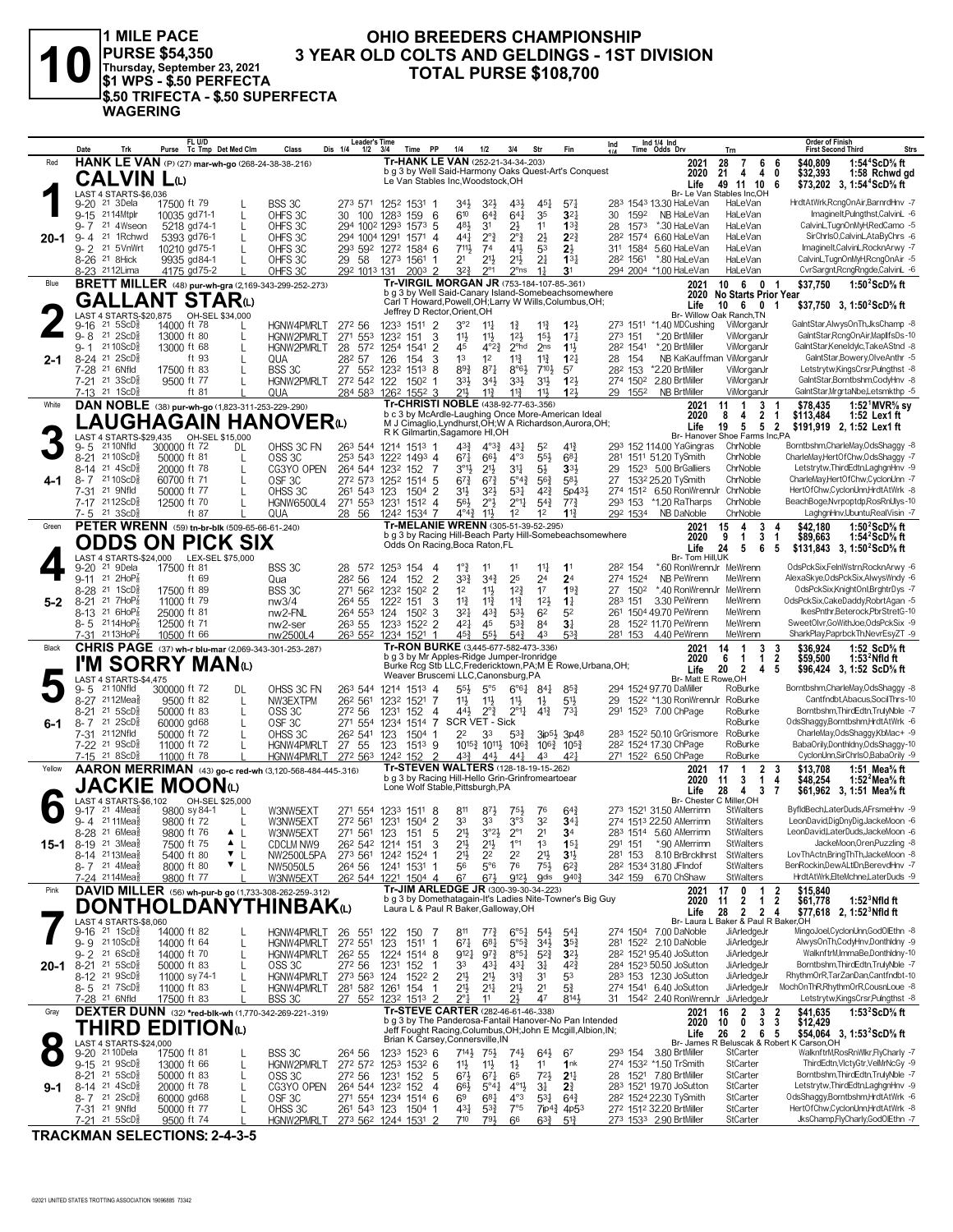|         |                                                                              | 1 MILE TROT<br><b>PURSE \$50,434</b><br>Thursday, September 23, 2021<br><b> \$1 WPS - \$.50 PERFECTA</b> |                                                                                                  |                                                                                     | <b>OHIO BREEDERS CHAMPIONSHIP</b><br>3 YEAR OLD COLTS AND GELDINGS - 2ND DIVISION<br><b>TOTAL PURSE \$100,868</b>                                                                             |                                                                                                               |                                                                                                   |
|---------|------------------------------------------------------------------------------|----------------------------------------------------------------------------------------------------------|--------------------------------------------------------------------------------------------------|-------------------------------------------------------------------------------------|-----------------------------------------------------------------------------------------------------------------------------------------------------------------------------------------------|---------------------------------------------------------------------------------------------------------------|---------------------------------------------------------------------------------------------------|
|         | <b>WAGERING</b>                                                              |                                                                                                          | <sup>I</sup> \$.50 TRIFECTA - \$.50 SUPERFECTA<br>GUARANTEED \$25,000 \$.50 PICK 4 (11-12-13-14) |                                                                                     |                                                                                                                                                                                               |                                                                                                               |                                                                                                   |
|         | Trk<br>Date                                                                  | FL U/D<br>Purse Tc Tmp Det Med Clm                                                                       | Class                                                                                            | <b>Leader's Time</b><br>Dis 1/4<br>$1/2$ $3/4$<br>Time PP                           | 1/4<br>1/2<br>3/4<br>Str<br>Fin                                                                                                                                                               | Ind 1/4 Ind<br>Time Odds Drv<br>Ind<br>Trn                                                                    | <b>Order of Finish</b><br><b>First Second Third</b><br>Strs                                       |
| Red     |                                                                              | TONY HALL (43) brn-go (1,873-320-277-221-292)                                                            |                                                                                                  |                                                                                     | Tr-CRIST HERSHBERGER (260-32-31-39-239)<br>b g 3 by Wishing Stone-Mcmerry Again-Dragon Again                                                                                                  | 19 10 2 2<br>2021<br>2020 No Starts Prior Year                                                                | \$97.739<br>1:56 Nfld ft                                                                          |
|         | LAST 4 STARTS-\$36,295                                                       | <b>MCSTONED AGAIN</b>                                                                                    |                                                                                                  |                                                                                     | Sonia M Vermilye, Painesville, OH                                                                                                                                                             | 19 10 2 2<br>Life<br>Br- Sonia M Vermilve.OH                                                                  | \$97,739 3, 1:56 Nfld ft                                                                          |
|         | 9-20 <sup>21</sup> 3Ashl<br>9-15 21 70Wash                                   | 10096 gd76-1<br>4776 gd71-1                                                                              | OHFS3C<br>OHFS3C                                                                                 | 311 102 1321 2021 6<br>332 1064 137<br>2064 1                                       | 56}<br>31}<br>33<br>1 <sup>1</sup><br>56<br>$3^{011}$<br>46<br>2 <sup>ohd</sup><br>2 <sub>hd</sub><br>1nk                                                                                     | 294 2021 BAR CHrshbrgr<br>CHrshbrgr<br>294 2064 2.30 CHrshbrgr<br>CHrshbrgr                                   | McstndAgn, TheGrtWhD, FrankyBee -6<br>McstndAgn,NaghtyTrm,SpryMistr -5                            |
| 4-1     | 2112Nfld<br>9-5<br>$9 - 2$<br>21 4 Cantn                                     | 300000 ft 66<br>10196 gd72-1                                                                             | D<br>OHSS 3C FN<br>OHFS 3C                                                                       | 273 573 1253 1542 7<br>312 1033 134<br>2044 3                                       | 617<br>673<br>$69\frac{3}{4}$<br>$66\frac{3}{4}$<br>$44\frac{3}{4}$<br>48<br>2 <sub>hd</sub><br>$33\frac{1}{4}$<br>$2^{\circ}1$<br>1nk                                                        | 274 1552 19.50 ToHall<br>CHrshbrgr<br>303 2044 NB CHrshbrgr<br>CHrshbrgr                                      | WinngTckt,Lockbox,Perron -7<br>McstndAgn,AdmirIAls,TrackThAc -6                                   |
|         | 8-23<br>21 5Wlngt<br>8-14 <sup>21</sup> 4Nfld                                | 5398 gd82-1                                                                                              | OHFS3C                                                                                           | 311 1033 1342 2043 3                                                                | 1 <sup>2</sup><br>2 <sub>hd</sub><br>1hd<br>1hd<br>1 <sup>1</sup>                                                                                                                             | 301 2043 BAR CHrshbrgr<br>CHrshbrgr<br>CHrshbrgr                                                              | McstndAgn,OverSix,BabyYoda -5<br>McstndAgn,Perron,Stormfild -7                                    |
|         | 8-10 21 8Ber                                                                 | 50000 ft 75<br>11186 gd85-2                                                                              | OHSS 3C<br>OHFS 3C                                                                               | 272 573 1263 156<br>-6<br>5<br>32 106 135<br>206                                    | 573<br>5°3<br>561<br>$5^{2}$<br>1 <sup>2</sup><br>3°2 <sup>1</sup><br>$4^{\circ}3\frac{1}{2}$<br>2hd<br>1nk<br>47                                                                             | 284 156<br>2.70 ToHall<br>303 206 2.90 CHrshbrgr<br>CHrshbrgr                                                 | McstndAgn,AdmirIAls,Phineas -7                                                                    |
| Blue    |                                                                              | <b>CHARGING AHEAD</b> ⑾                                                                                  | MIKE WILDER (49) *grn-go-wh (1,003-142-168-158-287)                                              |                                                                                     | Tr-MILES WOLLAM (153-10-21-21-187)<br>b g 3 by Full Count-Mona Lisa Spur-Pegasus Spur                                                                                                         | 16 1 4 3<br>2021<br><b>No Starts Prior Year</b><br>2020                                                       | \$19,335<br>1:58 $1$ Mea $\%$ ft                                                                  |
|         | LAST 4 STARTS-\$5,058                                                        | OH-SEL \$50,000                                                                                          |                                                                                                  |                                                                                     | Acadia Farms Inc, Canfield, OH                                                                                                                                                                | Life<br>16 1 4 3<br>Br- Marvin J Raber, OH                                                                    | \$19,335 3, 1:58 Mea % ft                                                                         |
|         | 9-19 2114Dela<br>9-15 <sup>21</sup> 3Wostr                                   | 17500 ft 90<br>9496 sy 65-2 +                                                                            | BSS 3C<br>OHFS 3C                                                                                | 292 592 128<br>1572 2<br>314 1014 1323 2041 1                                       | 32}<br>$5^{2}$<br>$5^{2}$<br>3 <sup>2</sup><br>53<br>$34\frac{1}{2}$<br>$4^{\circ}6\frac{1}{2}$<br>43<br>411<br>3x <sup>5</sup>                                                               | 291 1574 33.30 WMWilder<br>MiWollam<br>323 2062 6.30 KeHolliday<br>MiWollam                                   | DubleDown,Cstyrcrwn,ChrgngAhd -7<br>AdmirIAls,Phineas,FutureMvp -6                                |
|         | $2113$ ScD $\frac{5}{8}$<br>9- 4<br>25-1 8-23 <sup>21</sup> 8 Wingt          | 17500 gd69-1 +<br>5298 gd83-1 +                                                                          | BSS 3C<br>OHFS 3C                                                                                | 283 583 1282 1573 7<br>301 1014 1314 2014 3                                         | $6^\circ 4\frac{1}{2}$<br>$73\frac{3}{4}$<br>79<br>78<br>$5^{3}$<br>2 <sup>1</sup><br>$21\frac{1}{2}$<br>1 <sup>o</sup> hd<br>$21\frac{1}{2}$<br>$2^{2}$                                      | 1581 62.70 BrtMiller<br>MiWollam<br>29<br>30 <sup>2</sup> 2021 2.70 ChLems<br>MiWollam                        | llkdcpcks, MyPalSprk, Newsboy -8<br>AdmirIAls, Chrgng Ahd, AlsSpirit -4                           |
|         | $21.6$ Mea $\frac{5}{8}$<br>8- 6<br>7-30 21 11 Nfld                          | 6800 ft 80<br>$\pm$<br>6400 ft 66                                                                        | NW1EXTPM<br>OHFS 3C                                                                              | 291 594 1283 1581 5<br>283 583 1281 1572 1                                          | 11}<br>$11\frac{1}{2}$<br>1 <sup>3</sup><br>$15\frac{1}{2}$<br>$15\frac{1}{4}$<br>$12\frac{1}{4}$<br>12 <sub>1</sub><br>$xip43\frac{1}{2}x59\frac{1}{2}$<br>$5^{17}\frac{3}{4}$               | 293 1581<br>*.10 ToHall<br>MiWollam<br>321 201 3.20 ToHall<br>MiWollam                                        | ChrgngAhd,Supersun,OneFtInHv -7<br>McstndAgn,VerySmart,Wadadli -6                                 |
|         | 7-23 <sup>21</sup> 4ScD <sup>3</sup>                                         | 50000 ft 80                                                                                              | OHSS 3C                                                                                          | 261 554 1234 1531 1                                                                 | 68<br>$5^{4}$<br>$6^{13}$<br>55<br>$77\frac{1}{2}$                                                                                                                                            | MiWollam<br>31 1554 68.40 TrSmith                                                                             | WinngTckt,Lockbox,McstndAgn -9                                                                    |
| White   |                                                                              | WINNING TICKET $_{\textrm{\tiny{(t)}}}$                                                                  | AARON MERRIMAN (43) go-c red-wh (3,120-568-484-445-.316)                                         |                                                                                     | Tr-CHRISTOPHER BEAVER (551-125-85-79-.360)<br>b g 3 by Triumphant Caviar-Lotto Winner-Credit Winner<br>C Beaver, Rdnr, OH; S Zeehandelar, Wrthngtn, OH; T Homan, Mnvl, OH;                    | 10<br>2021<br>11<br>0<br>0<br>2020<br>8<br>4                                                                  | \$396,996<br>1:53 $1$ ScD $\%$ ft<br>0<br>\$95,047<br>1:55 $3$ ScD $\%$ ft                        |
|         | LAST 4 STARTS-\$260,996                                                      |                                                                                                          | BHS \$4,000                                                                                      | J Burnett, Wimngtn, OH                                                              |                                                                                                                                                                                               | 19 14<br>$\mathbf{0}$<br>Life<br>Br- James W Bender, OH<br>ChFBeaver                                          | \$492,043 3, 1:53 ScD% ft<br>$\overline{1}$<br>Ahundrdlr, InRange, Winng Tckt-10                  |
|         | 9-18 <sup>21</sup> 10Wbsb <sup>7</sup> 479135 ft 64<br>$9 - 5$<br>2112Nfld   | $\mathsf{t}$<br>300000 ft 66<br>$^+$                                                                     | CDN TROT<br>OHSS 3C FN<br>D                                                                      | 263 552 1232 152 10<br>273 573 1253 1542 6                                          | $12\frac{1}{2}$<br>$1\frac{1}{2}$<br>$1\frac{1}{2}$<br>$3^{2}$<br>11}<br>$1^{\circ}$ <sup>2</sup> $\frac{1}{4}$<br>$11\frac{1}{4}$<br>$11\frac{3}{4}$<br>$1\frac{3}{4}$<br>$11\frac{3}{4}$    | 29 152 <sup>2</sup> 6.65 DaMiller<br>ChFBeaver<br>284 1542<br>*.20 AMerrimn                                   | WinngTcktLockbox.Perron -7                                                                        |
| $4 - 5$ | 8-14 21 2Nfld<br>8-7 2113ScD                                                 | 50000 ft 75<br>Ť<br>57000 ft 70<br>t                                                                     | OHSS 3C<br>OSF3C                                                                                 | 274 573 1262 1541<br>2<br>273 574 1262 155<br>5                                     | 14<br>$12\frac{1}{4}$<br>11}<br>11<br>$1^{11}$<br>$2o$ ns<br>11}<br>$11\frac{1}{2}$<br>$11\frac{3}{4}$<br>$1\frac{3}{4}$                                                                      | *.10 AMerrimn<br>ChFBeaver<br>274 1541<br>283 155<br>ChFBeaver<br>*.05 AMerrimn                               | WinngTckt,Dontfrgtl,StretGosp -6<br>WinngTckt,Lockbox,PtrsRylty+ -7                               |
|         | 7-23 <sup>21</sup> 4ScD <sup>5</sup><br>7-9 2114ScD <sup>3</sup>             | 50000 ft 80<br>17000 ft 70<br>$\mathbf t$                                                                | OHSS 3C<br>NW9500L4                                                                              | 261 554 1234 1531<br>6<br>291 59<br>1274 1561<br>-1                                 | $2^{2}$<br>$11\frac{1}{2}$<br>$12\frac{1}{4}$<br>1 <sup>2</sup><br>$14\frac{3}{4}$<br>$11\frac{1}{2}$<br>11}<br>$11\frac{1}{2}$<br>11<br>$1\frac{3}{4}$                                       | 292 1531<br>*.10 AMerrimn<br>ChFBeaver<br>282 1561<br>*1.00 AMerrimn<br>ChFBeaver                             | WinngTckt,Lockbox,McstndAgn -9<br>WinngTckt,KatsLckyD,ContOnCdy -7                                |
|         | 6-22 <sup>21</sup> 5 Dela                                                    | gd 56                                                                                                    | QUA                                                                                              | 303 593 1294 1574 4                                                                 | 112<br>21<br>12 <sup>1</sup><br>$13\frac{1}{2}$<br>1293<br>Tr-SHANE ARSENAULT (60-7-11-6-252)                                                                                                 | ChFBeaver<br>28 1574<br>NB AMerrimn                                                                           | WinngTckt,PcsCruisr,BrodwyExc -5                                                                  |
| Green   |                                                                              |                                                                                                          | <b>SCOTT ZERON</b> (32) r blu-wh-c red (1,802-204-252-243-.236)<br><b>SHOULDAKNOWNBET</b>        | ΈR                                                                                  | b g 3 by Deep Chip-Lexis Electra-Amigo Hall<br>Shane J Arsenault, Freelton, ON, CA                                                                                                            | 2021<br>9<br>0<br>$\overline{1}$<br>2020<br>10<br>3<br>$\overline{1}$                                         | \$6.620 $Q$ 2:01 <sup>3</sup> Hnyr ft<br>0<br>0<br>\$47,988<br>1:57 Wbsb% ft                      |
|         | LAST 4 STARTS-\$4,356<br>9-19 21 10 FlmD                                     | 7110 ft 64                                                                                               |                                                                                                  |                                                                                     | 510}                                                                                                                                                                                          | 3<br>$\overline{2}$<br>Life<br>19<br>Br- Gbw Breeding Farms Inc, OH<br>303 1582 29.55 AuSorrie<br>ShArsenault | 0<br>\$54,608 2, 1:57 Wbsb1/s ft<br>ONartcPrf, Veyron, SebstnRay -9                               |
|         | 21 $3Wbsb8$<br>9- 9                                                          | 16000 ft 59                                                                                              | NW50000LCD<br>NW3R40000L                                                                         | 283 573 127<br>1562 1<br>282 574 1261<br>1543 10                                    | 441<br>$4^{3}\frac{3}{4}$<br>54<br>57<br>10143 1013<br>10 <sup>10</sup> 10 <sup>14</sup><br>1015                                                                                              | 292 157324.15 DoMcnair<br>ShArsenault                                                                         | IglareAm,Rowlen,NoAnglHre-10                                                                      |
| 20-1    | 8-30 21 10 Wbsb <sup>7</sup> <sub>8</sub><br>21 4Nfld<br>8-14                | 15800 ft 71<br>50000 ft 75                                                                               | NW3R45000L<br>OHSS 3C                                                                            | 273 561<br>125<br>1541<br>7<br>272 573 1263<br>156<br>3                             | $8^{12}$<br>$8^{\circ}10$<br>$7°6\frac{1}{2}$<br>$8^{8}\frac{1}{2}$<br>8104<br>$2^{11}$<br>$1^{\circ}$ ns<br>$21\frac{1}{2}$<br>$1\frac{1}{2}$<br>44                                          | 30 1561 55.80 DoMcnair<br>ShArsenault<br>301 1564 27.50 DoMcnair<br>ShArsenault                               | ThePrince,WrweWhspr,Macallan -9<br>McstndAgn,Perron,Stormfild -7                                  |
|         | 8-8 <sup>21</sup> 6GeoD <sup>5</sup><br>7-25 21 2GeoD <sup>5</sup>           | 7680 ft 75<br>6000 ft 78                                                                                 | NW3R39500L<br>NW3150L3CD                                                                         | 282 57<br>1254 1553 4<br>28 573 1254 156<br>-5                                      | $5^{\circ 4}$<br>66<br>$56\frac{3}{4}$<br>66}<br>65}<br>$4^{\circ}2^{\frac{3}{4}}$<br>$67\frac{1}{2}$<br>$4^{\circ}4^{\frac{1}{2}}$<br>$5^{3}$<br>$6^{10}$                                    | 30 <sup>2</sup> 157 21.10 PaMackenzie ShArsenault<br>313 158 27.15 PaMackenzie ShArsenault                    | NoAnglHre,SaintK,OhLina -7<br>BeyndKrns,Sorprese,Bastiano -6                                      |
| Black   | $7-19$ 21 3Wbsb $\frac{1}{8}$                                                | 15800 ft 77                                                                                              | NW3R40000L<br>DAN NOBLE (38) pur-wh-go (1,823-311-253-229-.290)                                  | 27 554 124<br>$152^3$ 8                                                             | 11}<br>211<br>45<br>89<br>817<br>Tr-JIM ARLEDGE JR (300-39-30-34-.223)                                                                                                                        | 31 156 62.45 LoRoy<br>ShArsenault<br>2021<br>17<br>0<br>4                                                     | HvnsdrHnv, Wrwe Whspr, Princsprt -9<br>\$26,421<br>1:57 ScD% ft<br>0                              |
|         | <b>BURROW</b> (t)                                                            |                                                                                                          |                                                                                                  |                                                                                     | b g 3 by Uncle Peter-Just Asking-Inquirer<br>J Jacobs, E Ar, NY; M Mc Loughlin, Lncstr, OH; B Roth, Nw Albny, OH;                                                                             | 2<br>2020<br>4<br>11<br>28<br>8<br>$\overline{2}$<br>Life                                                     | \$62,819<br>1:54 $2$ Lex1 ft<br>0<br>\$89,240 2, 1:54 <sup>2</sup> Lex1 ft<br>0                   |
|         | LAST 4 STARTS-\$17,555<br>9-19 2112Dela                                      | OH-SEL \$20,000<br>17500 ft 90                                                                           | BSS 3C                                                                                           | P Phillips, Sctsdl, AZ<br>281 574 1272 1572 4                                       | 34}<br>$3^{2}\frac{3}{4}$<br>$11\frac{1}{4}$<br>$1\frac{13}{4}$<br>11                                                                                                                         | Br- Double Spring Farm, OH<br>30 1572 3.20 DaNoble<br>JiArledgeJr                                             | Burrow, AdmirIAls, NaghtyTrm -8                                                                   |
|         | $9-10$ 21 $4$ ScD <sup>5</sup> <sub>8</sub>                                  | 14000 ft 74<br>Ť                                                                                         | NW4PMRLT                                                                                         | 28 584 1273 157<br>2                                                                | $5^{4}$<br>$5^{\circ}5$<br>$2^{\circ}$ ns<br>11<br>$1\frac{1}{2}$                                                                                                                             | 292 157 6.70 DaNoble<br>JiArledgeJr                                                                           | Burrow, BNicking, Bst TmeHnv-10<br>NaghtvTrm.DscrtLovr.BlankSpAs -8                               |
| 10-1    | $9 - 4$ 21 3 ScD <sup>3</sup><br>8-24<br>21 8 Lima                           | 17500 ft 77<br>5067 gd87-2 †                                                                             | BSS 3C<br>OHFS 3C                                                                                | 274 581 1261 156<br>$\overline{4}$<br>32 <sup>2</sup> 1041 135 <sup>2</sup> 206 x5x | $21\frac{1}{2}$<br>431<br>443<br>$11\frac{1}{2}$<br>$4^{2}3$<br>5 <sup>dis</sup><br>5 <sup>dis</sup><br>5 <sup>dis</sup><br>4 <sup>dis</sup><br>4 <sub>dis</sub>                              | 294 1563 6.30 DaNoble<br>JiArledgeJr<br>8.80 RoGillespie JiArledgeJr                                          | Wegfrthfr, TigerKing, Lightnng F-5                                                                |
|         | 8-17 <sup>21</sup> 5Troy<br>8-12 <sup>21</sup> 3Urbna                        | $9559$ gd82-1 +<br>5280 gd90-1 +                                                                         | OHFS3C<br>OHFS3C                                                                                 | 312 1012 132 2022 5<br>312 102 132                                                  | $1^\circ$ ns $2^\circ$ ns<br>$2^{\circ}$ hd<br>2 <sub>ns</sub><br>$4\frac{3}{4}$<br>202 x 7 x 7x <sup>16</sup> 7dis 7dis<br>7dis 6dis                                                         | 303 2023 3.10 RoGillespie JiArledgeJr<br>3.90 RoGillespie JiArledgeJr                                         | LightnngF,LepngLgnd,TigerKing -5<br>BomDynmte, MyPalSprk, TigerKing -7                            |
| Yellow  | 8-5 21 3Xenia                                                                | 9659 gd85-1 +                                                                                            | OHFS 3C<br>BRETT MILLER (48) pur-wh-gra (2,169-343-299-252-.273)                                 | 321 1042 135<br>$204^3$ 2                                                           | $2^{\circ}3$<br>$1^{\circ}$<br>$11\frac{1}{2}$<br>43<br>11<br>Tr-VIRGIL MORGAN JR (753-184-107-85-.361)                                                                                       | 293 2043 3.50 RoGillespie JiArledgeJr<br>17<br>6<br>2021                                                      | Burrow, PotsNPrts, FirwrksFI -6<br>\$58.769<br>1:55 $ScD%$ ft                                     |
|         |                                                                              | ${\sf SIREET}$ GOSSIP $\omega$                                                                           |                                                                                                  |                                                                                     | b g 3 by Cash Hall-The Young Princess-Yankee Glide<br>Carl T Howard, Powell, OH; Jesmeral Stable, Scarsdale, NY                                                                               | $\frac{3}{2}$<br>2020<br>- 8<br>4<br>Life<br>25 10                                                            | $\frac{3}{2}$<br>\$171,761<br>1:57 ScD% ft<br>5 <sub>5</sub><br>\$230,530 3, 1:55 ScD% ft         |
|         | LAST 4 STARTS-\$18,335<br>$9-17$ 21 11 ScD <sup>5</sup>                      | <b>Buck-CL \$8,500</b><br>14000 ft 85                                                                    | NW4PMRLT                                                                                         | 274 58<br>1261 1551 9                                                               | 111<br>11<br>$1\frac{3}{4}$<br>1 <sup>2</sup><br>1 <sup>nk</sup>                                                                                                                              | Br- Morrisville Col Fdn Inc,NY<br>29 1551 6.00 JerSmith<br>ViMorganJr                                         | StretGosp,Panzano,Perron -9                                                                       |
|         | 8-27 <sup>21</sup> 2ScD}                                                     | 11000 ft 89                                                                                              | NW4PMRLT<br>L                                                                                    | 272 57<br>1253 1542 6                                                               | $2\frac{1}{2}$<br>$21\frac{1}{4}$<br>2 <sup>11</sup><br>$2\frac{1}{2}$<br>$3\frac{1}{2}$                                                                                                      | 283 1542 *.90 BrtMiller<br>ViMorganJr                                                                         | SmokngJet,Ilkdcpcks,StretGosp -8<br>StretGosp,Dontfrgtl,LightnngF -7                              |
| 5-1     | 8-21 <sup>21</sup> 3Green<br>8-14 <sup>21</sup> 2Nfld                        | 5230 gd88-1<br>50000 ft 75                                                                               | OHFS 3C<br>L<br>OHSS 3C<br>$\mathbf{I}$                                                          | 29 584 1282 1574 1<br>274 573 1262 1541 5                                           | 11}<br>$11\frac{1}{4}$<br>11<br>$1\frac{3}{4}$<br>1 <sup>2</sup><br>$4^{\circ}2\frac{1}{2}$<br>3 <sup>3</sup><br>$5^{71}$<br>56<br>44                                                         | ViMorganJr<br>292 1574 2.00 RaTharps<br>ViMorganJr<br>28 1544 20.70 BrtMiller                                 | WinngTckt,Dontfrgtl,StretGosp -6                                                                  |
|         | 8-7 2113ScD§<br>7-28 <sup>21</sup> 4Sid                                      | 57000 ft 70<br>4980 gd90-1                                                                               | OSF3C<br>L<br>OHFS 3C                                                                            | 273 574 1262 155<br>4<br>32 1023 1341 2034 4                                        | $3^{11}$<br>$3^{2}\frac{3}{4}$<br>ip6 <sup>63</sup> <sub>3p55</sub><br>5 <sup>4</sup><br>11}<br>$1\frac{3}{4}$<br>1 <sup>4</sup><br>110<br>110                                                | 284 156 24.30 BrtMiller<br>ViMorganJr<br>293 2034 *.40 JeNisonger<br>ViMorganJr                               | WinngTckt,Lockbox,PtrsRylty+ -7<br>StretGosp,TigerKing,BigRgnJoe -4                               |
| Pink    | 7-23 21 4ScD <sup>3</sup>                                                    | 50000 ft 80                                                                                              | OHSS 3C<br><b>CHRIS PAGE</b> (37) wh-r blu-mar (2,069-343-301-253-287)                           | 261 554 1234 1531 9                                                                 | $12\frac{1}{4}$<br>211<br>$3^{32}$<br>47<br>8161<br>Tr-DEBORAH DE WOLFE (25-2-4-5-236)                                                                                                        | 314 1562 28.30 BrtMiller<br>ViMorganJr<br>11<br>$\overline{2}$<br>2021                                        | WinngTckt,Lockbox,McstndAgn -9<br>4 0<br>\$16,097<br>$1:584$ Nfld ft                              |
|         |                                                                              | <b>AWSOME PAUL</b> ⑾                                                                                     |                                                                                                  |                                                                                     | b g 3 by My MVP-Awsome Andrea-Awesome Victory<br>Deborah A De Wolfe, Mt Gilead, OH                                                                                                            | 0<br>2020<br>-7<br>0<br>18<br>$\overline{2}$<br>Life<br>41                                                    | \$1,214<br>-1<br>\$17,311 3, 1:58 <sup>4</sup> Nfld ft                                            |
|         | LAST 4 STARTS-\$8,557<br>9-19 <sup>21</sup> 18 Dela                          | 5930 ft 85                                                                                               | OHFS 3C                                                                                          | 293 59<br>129<br>1591 3                                                             | 3 <sup>1</sup> }<br>2 <sub>nk</sub><br>2 <sub>hd</sub><br>23<br>31                                                                                                                            | Br- Deborah A De Wolfe, OH<br>30 1591 5.40 CaMcCown DeDeWolfe                                                 | TalkAtMTr, AwsmePaul, OverSix -6                                                                  |
|         | 9-15 <sup>21</sup> 4UpSan<br>21 3Rchwd                                       | 9485 gd75-1 +                                                                                            | OHFS 3C                                                                                          | 1004 1311<br>2013 2<br>31                                                           | 1 <sup>3</sup><br>$1\frac{11}{2}$<br>11<br>11<br>$1\frac{1}{4}$                                                                                                                               | 30 <sup>2</sup> 201 <sup>3</sup> 7.50 JeNisonger DeDeWolfe<br>32 2051 *1.00 JeNisonger DeDeWolfe              | AwsmePaul,BomDynmte,PcsCruisr -5<br>OverSix, AwsmePaul, PcsCruisr -5                              |
|         | 9-5<br>15-1 8-30 <sup>21</sup> 1MtGil                                        | 9335 gd73-1<br>$\pm$<br>9435 gd81-1<br>-†                                                                | OHFS 3C<br>OHFS 3C                                                                               | 314 101 1331<br>2044 4<br>311 1013 1323 2014 5                                      | $3^{01}\frac{1}{2}$<br>$2^{\circ}$ $\frac{1}{4}$<br>$2^{\circ}$<br>$2\frac{1}{2}$<br>2 <sup>2</sup><br>$x3^{\circ}2$<br>$2^{\circ}$<br>$3^{\circ}1$<br>612<br>63                              | 312 2041 *.40 CaMcCown DeDeWolfe                                                                              | TngoWthMe,PcsCruisr,ThinkngSm -6                                                                  |
|         | 8-26 <sup>21</sup> 6ScD <sup>5</sup><br>8-14 <sup>21</sup> 4Crot             | 9500 ft 81<br>4930 gd79<br>$\mathbf t$                                                                   | NW2PMRLT<br>OHFS 3C                                                                              | 283 571 1263 1561<br>8<br>101 1343 205 x3x 4dis<br>31                               | $9^{12}\frac{1}{2}$<br>$9^{18}\frac{1}{4}$<br>8133<br>$6^{11}$<br>$6^{17}\frac{3}{4}$<br>4181<br>411<br>414<br>$4^{14}\frac{3}{4}$                                                            | 303 1594 65.70 ShBarkerII<br>DeDeWolfe<br>301 2074 *.70 CaMcCown DeDeWolfe                                    | BstTmeHnv,AuntLil,BoujeGirl-10<br>SuperAndy, Track ThAc, BlueJackt -4                             |
| Gray    | 7-25 <sup>21</sup> 4Nfld                                                     | 17500 ft 86                                                                                              | BSS 3C<br>TREVOR SMITH (25) blk-gra-wh (1,497-156-167-178-206)                                   | 28<br>572 127<br>157<br>3                                                           | $4^{21}$<br>$67\frac{1}{2}$<br>6137<br>$3^{°2}\frac{1}{2}$<br>$2^{\circ}3$<br>Tr-CHRISTOPHER BEAVER (551-125-85-79-.360)                                                                      | 323 1593 4.10 AMerrimn<br>DeDeWolfe<br>3<br>3<br>2021<br>14                                                   | MyPalSprk, VerySmart, FinalClas -8<br>1:55 $\mathrm{1}$ ScD $\%$ ft<br>$\overline{2}$<br>\$86.244 |
|         | <b>PANZANO(t)(L)</b>                                                         |                                                                                                          |                                                                                                  |                                                                                     | b g 3 by Coraggioso-Grace N Charlie-SJ's Caviar<br>Spaaaartners, Ballston Spa, NY                                                                                                             | 2020<br>7<br>$\mathbf{1}$<br>-1<br>$\overline{4}$<br>Life<br>21<br>4                                          | $\overline{\mathbf{2}}$<br>\$75,224<br>$1:583$ Nfld ft<br>\$161,468 3, 1:55 ScD % ft<br>-4        |
|         | LAST 4 STARTS-\$6,000<br>$9-17$ 21 11 ScD <sup>5</sup>                       | 14000 ft 85<br>$^+$                                                                                      | NW4PMRLT<br>- L                                                                                  | 274 58<br>1261 1551 4                                                               | 312<br>42<br>2 <sub>nk</sub><br>42<br>43                                                                                                                                                      | Br- Christopher C Coyle, NC<br>28 <sup>2</sup> 1551 6.70 TrSmith<br>ChFBeaver                                 | StretGosp,Panzano,Perron -9                                                                       |
|         | 9-5 2112Nfld<br>8-14 21 4Nfld                                                | 300000 ft 66<br>$\ddagger$                                                                               | DL<br>OHSS 3C FN                                                                                 | 273 573 1253 1542 x2x                                                               | 7dis<br>7dis<br>7dis<br>7dis<br>7dis                                                                                                                                                          | 59.60 BrtMiller<br>ChFBeaver<br>ChFBeaver                                                                     | WinngTckt,Lockbox,Perron -7<br>McstndAgn,Perron,Stormfild -7                                      |
| 9-1     | 8-7 2113ScD <sup>5</sup>                                                     | 50000 ft 75<br>$^+$<br>57000 ft 70<br>$^+$                                                               | OHSS 3C<br>L<br>OSF 3C<br>L                                                                      | 272 573 1263 156<br>7<br>273 574 1262 155<br>6                                      | $11\frac{1}{2}$<br>$2\frac{1}{2}$<br>$55\frac{1}{4}$<br>$11\frac{1}{4}$<br>2 <sub>ns</sub><br>2 <sup>11</sup><br>$3^{2}\frac{1}{2}$<br>ip45 <sup>3</sup> / <sub>2121</sub><br>1 <sub>ns</sub> | 30 <sup>2</sup> 157 4.30 DaNoble<br>ChFBeaver<br>303 1572 37.30 DaNoble                                       | WinngTckt,Lockbox,PtrsRylty+ -7                                                                   |
|         | 7-23 <sup>21</sup> 4ScD <sup>5</sup><br>7-16 <sup>21</sup> 7ScD <sup>5</sup> | 50000 ft 80<br>11000 ft 73<br>$\pm$                                                                      | OHSS 3C<br>NW4PMRLT                                                                              | 261 554 1234 1531<br>7<br>283 59<br>1271 1553 2                                     | $79\frac{1}{2}$<br>$8^{\circ}6^{\frac{3}{4}}$<br>$6^{\circ}6^{\circ}6^{\circ}4$ 57<br>$5^{12}$<br>33<br>33<br>$2^{\circ}$ hd<br>2 <sup>1</sup><br>3 <sup>2</sup>                              | 304 1554 15.80 RonWrennJr ChFBeaver<br>2.00 AMerrimn<br>ChFBeaver<br>284 156                                  | WinngTckt,Lockbox,McstndAgn -9<br>Omyheart,StretGosp,Panzano -7                                   |
|         | 7-2 2113ScD                                                                  | 12500 ft 68<br>$\pm$                                                                                     | NW7500L4                                                                                         | 281 584 127<br>156 7                                                                | 11}<br>$11\frac{1}{2}$<br>3 <sup>1</sup><br>86}<br>$2\frac{3}{4}$                                                                                                                             | ChFBeaver<br>30 1571 3.70 AMerrimn                                                                            | Tamar, TeamJesse, Dellh SIst -9                                                                   |

**TRACKMAN SELECTIONS: 3-1-6-8 Nos. 3 & 8 -Beaver Trained Entry**

**Uncoupled For Wagering**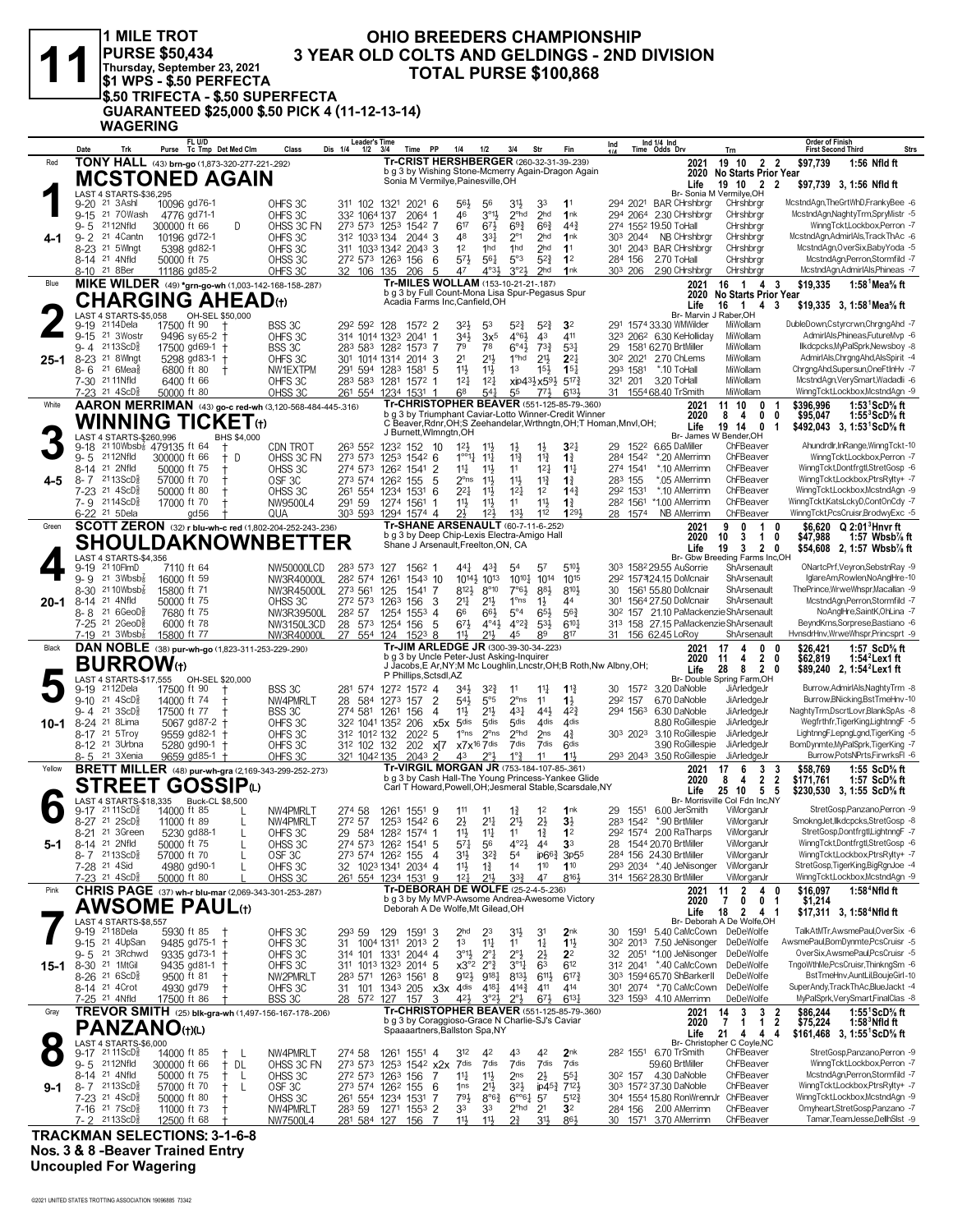

1 MILE PACE<br>
PURSE \$54,350 3 YEA<br>
Thursday, September 23, 2021<br>
\$1 WPS - \$.50 PERFECTA<br>
J\$.50 TRIFECTA - \$.50 SUPERFECTA **WAGERING** 

#### OHIO BREEDERS CHAMPIONSHIP 3 YEAR OLD COLTS AND GELDINGS - 2ND DIVISION **TOTAL PURSE \$108,700**

|          | Date     |                                                                                         |                              | FL U/D<br>Purse Tc Tmp Det Med Clm |         | Class                                                               | <b>Leader's Time</b><br>Dis 1/4<br>1/2                  | 3/4             | <b>PP</b><br>Time                                                               | 1/4                                         | 1/2                                           | 3/4                                     | Str                               | Fin                                                                                                                               | Ind      |                      | Ind 1/4 Ind<br>Time Odds Drv |                                                                            | Trn                                        |                          |                                  | Order of Finish<br><b>First Second Third</b>    |                                                                        | <b>Strs</b> |
|----------|----------|-----------------------------------------------------------------------------------------|------------------------------|------------------------------------|---------|---------------------------------------------------------------------|---------------------------------------------------------|-----------------|---------------------------------------------------------------------------------|---------------------------------------------|-----------------------------------------------|-----------------------------------------|-----------------------------------|-----------------------------------------------------------------------------------------------------------------------------------|----------|----------------------|------------------------------|----------------------------------------------------------------------------|--------------------------------------------|--------------------------|----------------------------------|-------------------------------------------------|------------------------------------------------------------------------|-------------|
| Red      |          |                                                                                         |                              |                                    |         | ANTHONY MACDONALD (44) *n blu-red-wh (366-64-51-53-.3               |                                                         |                 | Tr-LARRY BOROFF (19-1-3-3-193)<br>ro g 3 by Bigrisk-Cg's Gem-Shady Character    |                                             |                                               |                                         |                                   |                                                                                                                                   |          |                      |                              | 2021<br>2020                                                               | 18<br>$\mathbf{1}$<br>11<br>$\overline{1}$ | 3<br>4 <sub>1</sub>      | 3                                | \$13,334<br>\$9,286                             | $1:554$ Nfld ft<br>1:59 Nfld ft                                        |             |
|          |          | <b>RED CAMO</b>                                                                         |                              |                                    |         |                                                                     |                                                         |                 | Larry E & Tyler V Boroff, Tiffin, OH                                            |                                             |                                               |                                         |                                   |                                                                                                                                   |          |                      |                              | Life                                                                       | 29                                         | 2 7 4                    |                                  |                                                 | \$22,620 3, 1:55 <sup>4</sup> Nfld ft                                  |             |
|          |          | LAST 4 STARTS-\$2,577<br>9-16 <sup>21</sup> 9UpSan                                      | 11035 gd82-1                 | OH-SEL \$12,000                    |         | OHFS 3C                                                             | 294 1003 132                                            |                 | $1593$ 6                                                                        | 713                                         | $5^{\circ}2^{\frac{3}{2}}$                    | $4^{\circ}1\frac{1}{4}$                 | $57\frac{1}{4}$                   | 55                                                                                                                                |          |                      |                              | Br- Andy D Burkholder.OH<br>28 <sup>2</sup> 200 <sup>3</sup> 55.10 PiHenry | LaBoroff                                   |                          |                                  |                                                 | ImRckngIt,FelnWstrn,RcngRngde -7                                       |             |
|          |          | 9-7 21 4Wseon                                                                           | 5218 gd74-1                  |                                    |         | OHFS 3C                                                             | 294 1002 1293 1573                                      |                 | 3                                                                               | 36                                          | $1^{\circ}$ ns                                | $1\frac{1}{2}$                          | $3^{11}$                          | 35                                                                                                                                |          |                      |                              | 29 1583 8.50 DeFlowers                                                     | LaBoroff                                   |                          |                                  |                                                 | CalvinL,TugnOnMyH,RedCamo -5                                           |             |
|          |          | 9-2 <sup>21</sup> 5VnWrt                                                                | 10210 gd75-1                 |                                    |         | OHFS 3C                                                             | 293 592 1272 1584                                       |                 | 2                                                                               | 510                                         | 42                                            | 74                                      | 42                                | 714                                                                                                                               |          |                      |                              | 33 <sup>2</sup> 201 <sup>3</sup> 17.50 GrBateson                           | LaBoroff                                   |                          |                                  |                                                 | ImagineIt.CalvinL.RocknArwy -7<br>OdsPckSix,KnightOnl,BrghtrDys -7     |             |
| 25-1     | $8 - 28$ | 21 1ScD <sup>3</sup><br>8-18 <sup>21</sup> 8Npln                                        | 17500 ft 89<br>5218 gd82-1   |                                    |         | BSS 3C<br>OHFS 3C                                                   | 271 562 1232 1502<br>30                                 |                 | 101 1312 1593 3                                                                 | 7103<br>11}                                 | 791<br>2 <sup>1</sup>                         | 66<br>423                               | $5^{7}$<br>$5^{10}\frac{1}{2}$    | 4101<br>$4^{18}\frac{3}{4}$                                                                                                       |          |                      |                              | 274 1522 56.20 TySmith<br>312 2032 4.40 PiHenry                            | LaBoroff<br>LaBoroff                       |                          |                                  |                                                 | DoowrhBov,ProfsrPtr,Stahllee -5                                        |             |
|          |          | 8-13 <sup>21</sup> 8 Crot                                                               | 5367 gd82                    |                                    |         | OHFS 3C                                                             | 311 1012 1312 159                                       |                 | $\overline{2}$                                                                  | 2 <sup>1</sup>                              | 3 <sup>1</sup>                                | 421                                     | 2 <sup>1</sup>                    | 2 <sup>11</sup>                                                                                                                   |          |                      |                              | 272 1591 4.20 DolrvineJr                                                   | LaBoroff                                   |                          |                                  |                                                 | ImRckngIt,RedCamo,DiveBar -5                                           |             |
|          |          | 8-4 21 8BwlG                                                                            | 5218 gd81-2                  |                                    |         | OHFS 3C                                                             | 304 1014 132                                            |                 | 2<br>1594                                                                       | 21                                          | 31                                            | 31                                      | 21                                | $21\frac{1}{2}$                                                                                                                   |          |                      |                              | 274 200 37.90 AMacdonald LaBoroff                                          |                                            |                          |                                  |                                                 | SirChrlsO,RedCamo,WhskiPlyr -5                                         |             |
| Blue     |          |                                                                                         |                              |                                    |         | <b>BRETT MILLER</b> (48) pur-wh-gra (2,169-343-299-252-.273)        |                                                         |                 | Tr-STEVE CARTER (282-46-61-46-.338)                                             |                                             |                                               |                                         |                                   | br g 3 by McArdle-Stipple Hanover-Western Hanover                                                                                 |          |                      |                              | 2021<br>2020                                                               | 14<br>6<br>9 <sub>7</sub>                  | 5<br>$\overline{2}$      | n<br>0                           | \$499,850<br>\$328,627                          | 1:48 $4$ Nfld ft<br>1:50 $2$ ScD $\%$ ft                               |             |
|          |          | <b>CHARLIE MAY</b> W                                                                    |                              |                                    |         |                                                                     |                                                         |                 | Don R Tiger, Canonsburg, PA                                                     |                                             |                                               |                                         |                                   |                                                                                                                                   |          |                      |                              | Life                                                                       | 23 13                                      | $\mathbf{7}$             | 0                                |                                                 | \$828,477 3, 1:48 <sup>4</sup> Nfld ft                                 |             |
|          | 9-5      | LAST 4 STARTS-\$280,350<br>21 10 Nfld                                                   | 300000 ft 72                 |                                    | D       | OHSS 3C FN                                                          | 263 544 1214 1513 2                                     |                 |                                                                                 | 321                                         | $3^{01}$                                      | $1^{\circ}$                             | 21                                | 2 <sub>nk</sub>                                                                                                                   |          | 294 1513             |                              | Br- Don R Tiger, PA<br>*.05 BrtMiller                                      | StCarter                                   |                          |                                  |                                                 | Borntbshm,CharleMay,OdsShaggy -8                                       |             |
|          |          | 8-21 2110ScD <sup>3</sup>                                                               | 50000 ft 81                  |                                    |         | OSS <sub>3</sub> C                                                  | 253 543 1222 1493 6                                     |                 |                                                                                 | 45}                                         | $5^{\circ}5$                                  | $2^{\circ}1$                            | 2 <sub>ns</sub>                   | 1nk                                                                                                                               | 27       | 1493                 |                              | *.05 BrtMiller                                                             | StCarter                                   |                          |                                  |                                                 | CharleMay,HertOfChw,OdsShaggy -7                                       |             |
| $8 - 5$  |          | 8-14 21 10 Nfld<br>8-7 2110ScD <sup>5</sup>                                             | 300000 ft 70<br>60700 ft 71  |                                    | D       | <b>MILSTEIN</b><br>OSF <sub>3C</sub>                                | 26<br>272 573 1252 1514 4                               | 532 1204        | 1484 7                                                                          | 57}<br>11}                                  | $5^{\circ}2^{\frac{3}{4}}$<br>$11\frac{1}{2}$ | $1^{\circ}1$<br>11                      | 1 <sup>5</sup><br>$11\frac{1}{4}$ | $14\frac{3}{4}$<br>$1\frac{11}{4}$                                                                                                | 28       | 26 <sup>2</sup> 1514 |                              | 1484 *1.30 BrtMiller<br>*.10 BrtMiller                                     | StCarter<br>StCarter                       |                          |                                  |                                                 | CharleMay, Myswtbymx, WtrSptsTn -9<br>CharleMay,HertOfChw,CyclonUnn -7 |             |
|          |          | 7-31 2112Nfld                                                                           | 50000 ft 72                  |                                    |         | OHSS 3C                                                             | 26 <sup>2</sup> 541 123                                 |                 | 1504 8                                                                          | $4^{\circ}4^{\circ}$                        | $11\frac{3}{4}$                               | $1\frac{3}{4}$                          | $12\frac{1}{2}$                   | $1\frac{13}{4}$                                                                                                                   |          | 274 1504             |                              | *.05 BrtMiller                                                             | StCarter                                   |                          |                                  |                                                 | CharleMay, OdsShaggy, KbMac+ -9                                        |             |
|          |          | 7-17 21 9M1                                                                             | 700000 gd81-1                |                                    | D       | M Pace F                                                            | 253 532 1213 1483 9                                     |                 |                                                                                 | $7^\circ 4\frac{1}{2}$                      | $4^{01}\frac{1}{2}$                           | x4°°212hd                               |                                   | 1p9nk                                                                                                                             |          |                      |                              | TDIS 14.50 BrtMiller                                                       | StCarter                                   |                          |                                  |                                                 | LawlsShdw+PrfctStng+SthGendry+-10                                      |             |
| White    |          | 7-10 21 6M1                                                                             | 50000 sy 75-2                |                                    | D       | M Pace E<br>HUNTER MYERS (23) k grn-wh-blk (1,979-226-227-254-.221) | 264 561 1232 1492 2                                     |                 | Tr-DAN VENIER (47-7-6-10-.291)                                                  | 321                                         | 3 <sup>2</sup>                                | $2^{\circ}3$                            | $1\frac{1}{2}$                    | 2 <sup>1</sup>                                                                                                                    |          |                      |                              | 26 1492 4.00 BrtMiller<br>2021                                             | StCarter<br>15<br>$\overline{2}$           | $\overline{2}$           | 2                                | \$34,224                                        | Helabalou,CharleMay,ChaseHHnv -7<br>$1:523$ Nfld ft                    |             |
|          |          | <b>KB MAC</b>                                                                           |                              |                                    |         |                                                                     |                                                         |                 | b g 3 by McArdle-Randy's Girl-Yankee Cruiser                                    |                                             |                                               |                                         |                                   |                                                                                                                                   |          |                      |                              | 2020                                                                       | 13<br>5                                    | $\mathbf{3}$             | 4                                | \$46,018                                        | 1:55 $\degree$ ScD $\%$ ft                                             |             |
|          |          | LAST 4 STARTS-\$2,690                                                                   |                              |                                    |         |                                                                     |                                                         |                 | Kenneth B Saunders, Whitehouse, OH;<br>John K Saunders, Castle Rock, CO         |                                             |                                               |                                         |                                   |                                                                                                                                   |          |                      |                              | Life                                                                       | 28                                         | 7 5 6                    |                                  | Br- Kenneth B Saunders, OH; John K Saunders, CO | \$80,242 3, 1:52 <sup>3</sup> Nfld ft                                  |             |
|          |          | 9-12 <sup>21</sup> 9Nfld                                                                | 13000 ft 78                  |                                    |         | NW6500L4                                                            | 27<br>552                                               | 1223 151        | $\overline{4}$                                                                  | $6^{7}\frac{1}{2}$                          | 67                                            | 67                                      | $66\frac{3}{4}$                   | 431                                                                                                                               |          |                      |                              | 273 1513 18.00 ChLems                                                      | DaVenier                                   |                          |                                  |                                                 | StridOfPr,DarbsIdel,HertIndDn -9                                       |             |
|          |          | 9-5 2116Nfld<br>8-29 2116Nfld                                                           | 13000 ft 66<br>12500 ft 74   |                                    |         | NW6500L4                                                            | 27<br>542<br>271                                        | 1213            | 2<br>150<br>1243 1532 1                                                         | 33}<br>321                                  | 35<br>3i <sup>3</sup>                         | 3 <sup>3</sup><br>$2^{\circ}1$          | $44\frac{3}{4}$<br>31}            | $55\frac{3}{4}$<br>421                                                                                                            | 29<br>29 |                      |                              | 1511 24.70 BiDavisJr<br>1534 3.90 HuMyers                                  | DaVenier<br>DaVenier                       |                          |                                  |                                                 | Whitecoke.NoahZTam.UncleRems -9<br>DelryDude,WstrnVctn,MusclsArt -9    |             |
| $25 - 1$ |          | 8-21 21 5ScD <sup>5</sup>                                                               | 50000 ft 83                  |                                    |         | NW6500L4<br>OSS <sub>3C</sub>                                       | 56<br>272 56                                            | 1231            | 152 6                                                                           | 56                                          | $5^{51}$                                      | $5^{\circ}3_{4}^{3}$                    | 6 <sup>2</sup>                    | 63                                                                                                                                |          |                      |                              | 283 1523 21.50 RyStahl                                                     | DaVenier                                   |                          |                                  |                                                 | Borntbshm, ThirdEdtn, TrulyNble -7                                     |             |
|          |          | 8-8 <sup>21</sup> 2Nfld                                                                 | 12500 ft 83                  |                                    |         | NW6500L4                                                            | 271 551                                                 | 1231            | 1513 4                                                                          | $59\frac{3}{4}$                             | $5^{\circ 5\frac{1}{2}}$                      | $4^{\circ}3^{\frac{3}{4}}$              | $3^{11}$                          | 2 <sup>2</sup>                                                                                                                    | 28       |                      |                              | 152 9.20 HuMyers                                                           | DaVenier                                   |                          |                                  |                                                 | AndalAndl.KbMac.DarbsIdel -7                                           |             |
|          |          | 7-31 2112Nfld<br>7-18 <sup>21</sup> 3Nfld                                               | 50000 ft 72<br>11400 ft 83   |                                    |         | OHSS 3C<br>NW5500L4                                                 | 26 <sup>2</sup> 541<br>263 56                           | 123<br>1242 153 | $1504$ 4<br>- 19                                                                | 333<br>31}                                  | $44\frac{1}{2}$<br>211                        | $75\frac{3}{4}$<br>31}                  | 67<br>2 <sup>2</sup>              | 4p3 <sup>83</sup><br>$2^{2}$                                                                                                      |          |                      |                              | 28 <sup>2</sup> 1523 28.90 HuMyers<br>283 1532 8.70 HuMyers                | DaVenier<br>DaVenier                       |                          |                                  |                                                 | CharleMay,OdsShaggy,KbMac+ -9<br>LaRcknSmp,KbMac,BenRockin -9          |             |
| Green    |          |                                                                                         |                              |                                    |         | TIM TETRICK (39) grn-yel-wh (2,050-449-331-280-.354)                |                                                         |                 | Tr-VIRGIL MORGAN JR (753-184-107-85-.361)                                       |                                             |                                               |                                         |                                   |                                                                                                                                   |          |                      |                              | 2021                                                                       | 15 6 2 3                                   |                          |                                  | \$123,155                                       | $1:513$ Nfld ft                                                        |             |
|          |          | <b>ODDS ON SHAGGY</b> W                                                                 |                              |                                    |         |                                                                     |                                                         |                 | b c 3 by Racing Hill-Gro-Pro Bono Best<br>Odds On Racing, Boca Raton, FL        |                                             |                                               |                                         |                                   |                                                                                                                                   |          |                      |                              | 2020                                                                       | <b>No Starts Prior Year</b>                |                          |                                  |                                                 |                                                                        |             |
|          |          | LAST 4 STARTS-\$78,250                                                                  |                              | LEX-SEL \$45,000                   |         |                                                                     |                                                         |                 |                                                                                 |                                             |                                               |                                         |                                   |                                                                                                                                   |          |                      |                              | Life<br>Br- Smith Racing Stable, KY                                        | $15 \quad 6$                               | 2 3                      |                                  |                                                 | \$123,155 3, 1:51 <sup>3</sup> Nfld ft                                 |             |
|          | 9-5      | 21 10Nfld                                                                               | 300000 ft 72                 |                                    | DL      | OHSS 3C FN                                                          | 263 544 1214 1513 3                                     |                 |                                                                                 | $2\frac{1}{2}$                              | $21\frac{1}{4}$                               | 3°2                                     | 31                                | $3\frac{1}{2}$                                                                                                                    |          |                      |                              | 292 1513 75.20 MDCushing                                                   |                                            | ViMorganJr               |                                  |                                                 | Borntbshm,CharleMay,OdsShaggy -8<br>OdsShaggy,Isowntptr,MysChargr -7   |             |
|          |          | 8-28 21 6ScD <sup>5</sup><br>8-21 2110ScD}                                              | 12500 ft 85<br>50000 ft 81   |                                    | L<br>L  | HGNW6500L4<br>OSS <sub>3C</sub>                                     | 27<br>554<br>253 543 1222 1493                          | 1241 1521       | 5<br>3                                                                          | 11<br>$21\frac{1}{2}$                       | $21\frac{1}{4}$<br>32}                        | 2 <sup>11</sup><br>54                   | 2 <sub>hd</sub><br>44             | 1 <sup>3</sup><br>35                                                                                                              |          |                      |                              | 274 1521 *.40 BrtMiller<br>272 1503 14.50 WMWilder                         |                                            | ViMorganJr<br>ViMorganJr |                                  |                                                 | CharleMay,HertOfChw,OdsShaggy -7                                       |             |
| $2 - 1$  |          | $8 - 7$ 21 $2$ ScD <sup>5</sup> <sub>8</sub>                                            | 60000 gd68                   |                                    | L       | OSF <sub>3C</sub>                                                   | 271 554 1234 1514                                       |                 | -2                                                                              | $2^{13}$                                    | $21\frac{1}{2}$                               | $3^{13}$                                | 21                                | $1^{11}$                                                                                                                          |          |                      |                              | 273 1514 *.80 BrtMiller                                                    |                                            | ViMorganJr               |                                  |                                                 | OdsShaggy,Borntbshm,HrdtAtWrk -6                                       |             |
|          |          | 7-31 2112Nfld<br>7-22 <sup>21</sup> 9ScD <sup>3</sup>                                   | 50000 ft 72<br>11000 ft 72   |                                    | L       | OHSS 3C<br>HGNW4PMRLT                                               | 26 <sup>2</sup> 541 123                                 |                 | 1504 3<br>$151^3$ 2                                                             | 1 <sup>2</sup><br>$1^{\circ}$ $\frac{1}{4}$ | $2^{13}$<br>$11\frac{1}{2}$                   | 3 <sup>12</sup><br>11                   | $2^{21}$<br>11                    | $2^{13}$<br>3 <sup>1</sup>                                                                                                        |          | 274 1511<br>284 1514 |                              | 9.90 KuSugg<br>2.20 RonWrennJr                                             | ViMorganJr                                 | ViMorganJr               |                                  |                                                 | CharleMay,OdsShaggy,KbMac+ -9<br>BabaOrily,Donthldny,OdsShaggy-10      |             |
|          |          | $7-14$ 21 5ScD <sup>5</sup>                                                             | 9500 ft 84                   |                                    |         | HGNW2PMRLT                                                          | 27 55<br>26 543 1223 1522 5                             | 123             |                                                                                 | 33                                          | 3°2 <sup>3</sup>                              | $2^{\circ}$ ns                          | 1 <sub>ns</sub>                   | $11\frac{3}{7}$                                                                                                                   |          |                      |                              | 294 1522 *.50 BrtMiller                                                    | ViMorganJr                                 |                          |                                  |                                                 | OdsShaggy,CodyHnv,FlyCharly -8                                         |             |
|          |          |                                                                                         |                              |                                    |         |                                                                     |                                                         |                 |                                                                                 |                                             |                                               |                                         |                                   |                                                                                                                                   |          |                      |                              |                                                                            |                                            |                          |                                  |                                                 |                                                                        |             |
| Black    |          |                                                                                         |                              |                                    |         | AARON MERRIMAN (43) go-c red-wh (3,120-568-484-445-316)             |                                                         |                 | Tr-LARRY FINN (293-29-41-40-.222)                                               |                                             |                                               |                                         |                                   |                                                                                                                                   |          |                      |                              | 2021                                                                       | $\overline{2}$<br>19                       | $\mathbf{0}$             | $\overline{2}$                   | \$19,520                                        | $1:534$ Nfld ft                                                        |             |
|          |          | <b>BARNARD HANOVER</b>                                                                  |                              |                                    |         |                                                                     |                                                         |                 | b g 3 by Well Said-Braggin' Yankee-Dragon's Lair<br>Chad P Slone, Jamestown, OH |                                             |                                               |                                         |                                   |                                                                                                                                   |          |                      |                              | 2020                                                                       | 9<br>$\mathbf{1}$                          | 1 1                      |                                  | \$33,922                                        | 1:57 <sup>4</sup> Nfld ft                                              |             |
|          |          | LAST 4 STARTS-\$4,650                                                                   |                              | OH-SEL \$32,000                    |         |                                                                     |                                                         |                 |                                                                                 |                                             |                                               |                                         |                                   |                                                                                                                                   |          |                      |                              | Life<br>Br- Hanover Shoe Farms Inc,PA                                      | 28<br>$\mathbf{3}$                         | 1 3                      |                                  |                                                 | \$53,442 3, 1:53 <sup>4</sup> Nfld ft                                  |             |
|          | $9 - 20$ | 21 3Dela                                                                                | 17500 ft 79                  |                                    |         | BSS 3C                                                              | 273 571                                                 | 1252 1531       | -5                                                                              | $5^{7}\frac{3}{4}$                          | $4^{\circ}3\frac{1}{2}$                       | 3°3 <sub>7</sub>                        | $55\frac{3}{4}$                   | $35\frac{3}{4}$                                                                                                                   |          |                      |                              | 28 <sup>2</sup> 154 <sup>2</sup> 18.80 AMerrimn                            | LaFinn<br>LaFinn                           |                          |                                  |                                                 | HrdtAtWrk,RcngOnAir,BarnrdHnv -7<br>GodOlEthn, Neyreit, TopRecrut-10   |             |
|          |          | $9 - 8$ 21 $9$ ScD <sup>5</sup> <sub>8</sub><br>8-28 <sup>21</sup> 7ScD <sup>3</sup>    | 9000 ft 73<br>17500 ft 84    |                                    |         | HGNW4CDCL<br>BSS 3C                                                 | 263 553<br>273 561                                      | 1233<br>1234    | 3<br>152<br>153<br>3                                                            | 793<br>45                                   | $8^{\circ}7\frac{3}{4}$<br>45                 | $8^{\circ}7\frac{3}{4}$<br>3°3          | 891<br>421                        | $5^{11}$<br>$3\frac{3}{4}$                                                                                                        |          |                      |                              | 291 1542 17.60 JerSmith<br>284 1531 25.20 JerSmith                         | LaFinn                                     |                          |                                  |                                                 | KingKlubr, Rcknmyshe, BarnrdHnv -8                                     |             |
| $25 - 1$ | $8 - 11$ | 2112ScD $\frac{5}{8}$                                                                   | 8500 ft 73                   |                                    |         | HGNW4CDCL                                                           | 273 562                                                 | 124             | 1531<br>3                                                                       | $66\frac{3}{4}$                             | $5^{\circ}4\frac{1}{2}$                       | $86\frac{3}{4}$                         | $86\frac{3}{4}$                   | 88                                                                                                                                |          |                      |                              | 292 1544 4.10 JerSmith                                                     | LaFinn                                     |                          |                                  |                                                 | AlwysOnTh,EaslyAmsd+ExpresAlT+ -8                                      |             |
|          |          | 8-5 21 7 ScD <sup>3</sup><br>7-28 <sup>21</sup> 8Nfld                                   | 11000 ft 83<br>17500 ft 79   |                                    |         | HGNW4PMRLT<br>BSS 3C                                                | 281 582 1261<br>264 554 1233 1534 5                     |                 | 154<br>5                                                                        | $56\frac{3}{4}$<br>$7^{10}$                 | $4^{\circ}2^3$<br>64                          | $3^{o_2}\frac{1}{2}$<br>$73\frac{3}{4}$ | $73\frac{1}{2}$<br>$6^{13}$       | 84}<br>1 <sub>hd</sub>                                                                                                            |          |                      |                              | 281 1544 14.40 JerSmith<br>292 1534 25.30 AMerrimn                         | LaFinn<br>LaFinn                           |                          |                                  |                                                 | MochOnThR,RhythmOrR,CousnLoue -8<br>BarnrdHnv, WalknftrM, FelnWstrn -9 |             |
|          |          | 7-20 21 1ScD <sup>§</sup>                                                               | 5500 ft 86                   |                                    |         | HGNW2CDCI                                                           | 274 572 1254 1542 [10                                   |                 |                                                                                 | 67                                          | 5°3 <sup>3</sup>                              | $4^{\circ}2\frac{1}{2}$                 | 31                                | 113                                                                                                                               |          |                      |                              | 281 1542 1.80 JerSmith                                                     | LaFinn                                     |                          |                                  |                                                 | BarnrdHnv,Mackysbck,CcOficial-10                                       |             |
| Yellow   |          |                                                                                         |                              |                                    |         | <b>RONNIE WRENN JR.</b> (35) blk-mar (1,944-398-337-250-.344)       |                                                         |                 | Tr-BRIAN BROWN (319-74-75-46-.411)                                              |                                             |                                               |                                         |                                   | b g 3 by Western Vintage-Keladi Blue Chip-Bettor's Delight                                                                        |          |                      |                              | 2021<br>2020                                                               | 13<br>6<br>8                               | -1                       | 0                                | \$65.106                                        | 1:51 Nfld ft                                                           |             |
|          |          | FOUR-STAR FLASHധ                                                                        |                              |                                    |         |                                                                     |                                                         |                 |                                                                                 |                                             |                                               |                                         |                                   | Hutchison Hrns, N Rdgvl, OH; D Wozniak, Prysbrg, OH;                                                                              |          |                      |                              | Life                                                                       | $\overline{2}$<br>21<br>8                  | 0<br>$\mathbf 1$         | $\overline{2}$<br>$\overline{2}$ | \$44,510                                        | $1:513$ Nfld ft<br>\$109,616 3, 1:51 Nfld ft                           |             |
|          | 9-5      | 4 STARTS-\$7,356<br>21 10 Nfld                                                          |                              | OH-SEL \$17,000                    | DL      |                                                                     |                                                         |                 | D Van Dusen, Mdsn, OH; Acadia Fms, Cnfld, OH                                    |                                             |                                               |                                         |                                   |                                                                                                                                   |          |                      |                              | Br- Marion Beachv.OH<br>293 152456.00 RonWrennJr BrBrown                   |                                            |                          |                                  |                                                 | Borntbshm,CharleMay,OdsShaggy -8                                       |             |
|          |          | 8-21 21 5ScD <sup>5</sup>                                                               | 300000 ft 72<br>50000 ft 83  |                                    | L       | OHSS 3C FN<br>OSS <sub>3C</sub>                                     | 263 544 1214 1513 6<br>272 56                           |                 | 1231 152 2                                                                      | $79\frac{1}{4}$<br>$11\frac{1}{2}$          | 763<br>$1\frac{3}{4}$                         | $55\frac{1}{4}$<br>$11\frac{1}{4}$      | 41<br>$1\frac{1}{4}$              | 734<br>52}                                                                                                                        |          |                      |                              | 292 1523 2.40 RonWrennJr BrBrown                                           |                                            |                          |                                  |                                                 | Borntbshm, ThirdEdtn, TrulyNble -7                                     |             |
|          |          | 8-7 2110ScD <sup>5</sup>                                                                | 60700 ft 71                  |                                    |         | OSF <sub>3C</sub>                                                   | 272 573 1252 1514 1                                     |                 |                                                                                 | 21}                                         | $21\frac{1}{2}$                               | 32                                      | 34                                | 46                                                                                                                                |          |                      |                              | 271 153 22.80 RonWrennJr BrBrown                                           |                                            |                          |                                  |                                                 | CharleMav.HertOfChw.CvclonUnn -7                                       |             |
| 7-1      |          | 7-31 <sup>21</sup> 12Nfld<br>7-24 <sup>21</sup> 7ScD <sup>3</sup>                       | 50000 ft 72<br>17000 ft 82   |                                    | L       | OHSS 3C<br><b>HGNW11000</b>                                         | 26 <sup>2</sup> 541 123 1504 6ix<br>264 552 1222 1503 5 |                 |                                                                                 | 942<br>$85\frac{3}{4}$                      | <b>gdis</b><br>961                            | <b>gdis</b><br>1010                     | <b>g</b> dis<br>86                | <b>9p8dis</b><br>86                                                                                                               |          |                      |                              | 30.20 RonWrennJr BrBrown<br>272 1514 13.00 RonWrennJr BrBrown              |                                            |                          |                                  |                                                 | CharleMay,OdsShaggy,KbMac+ -9<br>CntBchTht, Venom, LaRcknSmp-10        |             |
|          |          | $6-19$ 21 5 ScD <sup>5</sup>                                                            | 50000 ft 81                  |                                    |         | OHSS 3C                                                             | 271 562 1234 1513 5                                     |                 |                                                                                 | 11号                                         | 11号                                           | 11                                      | 11                                | $5^{2}\frac{3}{4}$                                                                                                                |          |                      |                              | 28 <sup>2</sup> 152 <sup>1</sup> *1.00 RonWrennJr BrBrown                  |                                            |                          |                                  |                                                 | RckNRpblc,LaghgnHnv,ImSoryMan -9                                       |             |
|          |          | 6-6 2111Nfld                                                                            | 13500 ft 81                  |                                    |         | NW8500L4                                                            | 271 552 1231 151                                        |                 | 3                                                                               | $12\frac{1}{4}$                             | $11\frac{3}{4}$                               | $11\frac{1}{4}$                         | 14                                | 13 <sup>1</sup>                                                                                                                   |          |                      |                              | 274 151 *1.00 RonWrennJr BrBrown                                           |                                            |                          |                                  |                                                 | FrstrFlsh, AmercnTrd, Dragonlgy -8                                     |             |
| Pink     |          |                                                                                         |                              |                                    |         | DAVID MILLER (56) wh-pur-b go (1,733-308-262-259-.312)              |                                                         |                 | Tr-RON POTTER (54-11-12-8-.377)                                                 |                                             |                                               |                                         |                                   | b g 3 by Rockin Amadeus-Can Doit Forever-Stand Forever                                                                            |          |                      |                              | 2021<br>2020                                                               | 3<br>11<br>12<br>5                         | 4<br>$\overline{4}$      | 0                                | \$65,086<br>\$27,947                            | 1:52 ScD% ft<br>1:54 $^3$ Dtn $\%$ ft                                  |             |
|          |          |                                                                                         |                              |                                    |         | <b>CYCLONE UNION JACK</b>                                           |                                                         |                 | Cyclone Stables, Ostrander, OH                                                  |                                             |                                               |                                         |                                   |                                                                                                                                   |          |                      |                              | Life                                                                       | 23<br>8                                    | 8                        | -1                               |                                                 | \$93,033 3, 1:52 ScD% ft                                               |             |
|          |          | LAST 4 STARTS-\$28,284<br>9-16 21 1ScD <sup>5</sup>                                     | 14000 ft 82                  |                                    |         | HGNW4PMRLT                                                          | 26 551 122                                              |                 | 150<br>-8                                                                       | $5^{\circ}6$                                | $5^{\circ 5}$                                 | $4^{o_2}\frac{3}{4}$                    | 34                                | $2^{2}$                                                                                                                           | 28       |                      |                              | Br- Cyclone Stables, OH<br>1503 *1.40 TyRush                               | RoPotter                                   |                          |                                  |                                                 | MingoJoel,CyclonUnn,GodOlEthn -8                                       |             |
|          |          | 9-5 2110Nfld                                                                            | 300000 ft 72                 |                                    | D       | OHSS 3C FN                                                          | 263 544 1214 1513                                       |                 | -7                                                                              | $8^{11}\frac{1}{4}$                         | $89\frac{1}{4}$                               | 87                                      | $73\frac{3}{4}$                   | $5^{2}$                                                                                                                           |          |                      | 284 152 181.30 RyStahl       |                                                                            | RoPotter                                   |                          |                                  |                                                 | Borntbshm,CharleMay,OdsShaggy -8                                       |             |
| $25 - 1$ |          | 8-21 2110ScD}<br>8-7 2110ScD <sup>3</sup>                                               | 50000 ft 81<br>60700 ft 71   |                                    |         | OSS <sub>3C</sub><br>OSF <sub>3C</sub>                              | 253 543 1222 1493 2<br>272 573 1252 1514 2              |                 |                                                                                 | 11}<br>33                                   | $21\frac{1}{4}$<br>33                         | 32<br>$43\frac{3}{4}$                   | 34<br>45                          | 57<br>$34\frac{1}{4}$                                                                                                             |          |                      |                              | 281 151 40.30 RyStahl<br>26 <sup>2</sup> 152 <sup>3</sup> 26.90 RyStahl    | RoPotter<br>RoPotter                       |                          |                                  |                                                 | CharleMay,HertOfChw,OdsShaggy -7<br>CharleMay,HertOfChw,CyclonUnn -7   |             |
|          |          | 7-31 <sup>21</sup> 9Nfld                                                                | 50000 ft 77                  |                                    |         | OHSS 3C                                                             | 261 543 123 1504 3                                      |                 |                                                                                 | 56                                          | $4^{\circ}3$                                  | $2^{\circ}$                             | $2^{11}$                          | 2 <sup>1</sup>                                                                                                                    |          |                      |                              | 274 151 17.00 RyStahl                                                      | RoPotter                                   |                          |                                  |                                                 | HertOfChw.CyclonUnn.HrdtAtWrk -8                                       |             |
|          |          | 7-15 21 8ScD <sup>5</sup><br>$7 - 8$ 2110ScD <sup>3</sup>                               | 11000 ft 78                  |                                    |         | HGNW4PMRLT<br>HGNW4PMRLT                                            | 272 563 1242 152                                        |                 | $\overline{4}$<br>5                                                             | $21\frac{1}{4}$<br>11}                      | $3^{2}\frac{3}{4}$<br>$11\frac{1}{2}$         | 33<br>$11\frac{1}{2}$                   | 31}<br>11                         | $1\frac{1}{2}$<br>21                                                                                                              | 27 152   |                      |                              | 2.90 BrtMiller                                                             | RoPotter<br>RoPotter                       |                          |                                  |                                                 | CyclonUnn,SirChrIsO,BabaOrily -9<br>BabaOrily,CyclonUnn,JhnyRckte -9   |             |
| Gray     |          | DAN NOBLE (38) pur-wh-go (1,823-311-253-229-.290)                                       | 11000 gd75                   |                                    |         |                                                                     | 27 554 1234 151                                         |                 | Tr-RON BURKE (3,445-677-582-473-.336)                                           |                                             |                                               |                                         |                                   |                                                                                                                                   |          |                      |                              | 272 1511 2.50 BrtMiller<br>2021                                            | 5<br>13                                    | 4                        | 0                                | \$148,925                                       | 1:48 <sup>4</sup> ScD% ft                                              |             |
|          |          |                                                                                         |                              |                                    |         |                                                                     |                                                         |                 |                                                                                 |                                             |                                               |                                         |                                   | blk c 3 by Bring On The Beach-Jt's Chewbacca-Four Starzzz Shark<br>Dennis R Owens, Hamilton, OH; Norman Rae Racing LLC, Xenia, OH |          |                      |                              | 2020                                                                       | 5<br>$\overline{7}$                        | $\overline{2}$           | 0                                | \$195,598                                       | 1:51 $1$ ScD $\%$ ft                                                   |             |
|          |          | <b>HEART</b><br>LAST 4 STARTS-\$30,675                                                  | <b>OF</b>                    | OH-SEL \$20,000                    |         | <b>CHEWBACCA</b> (L)                                                |                                                         |                 |                                                                                 |                                             |                                               |                                         |                                   |                                                                                                                                   |          |                      |                              | Life<br>Br-Spring                                                          | 20<br>10<br>Haven Farm,OH                  | 6                        | 0                                |                                                 | $$344,523$ 3, 1:48 <sup>4</sup> ScD <sup>5</sup> / <sub>8</sub> ft     |             |
|          |          | 9-5 21 10 Nfld                                                                          | 300000 ft 72                 |                                    | DL      | OHSS 3C FN                                                          | 263 544 1214 1513 8                                     |                 |                                                                                 | $1^{\circ}$ <sub>2</sub>                    | $11\frac{1}{4}$                               | $2\frac{1}{2}$                          | $1\frac{1}{4}$                    | $6^{2}3$                                                                                                                          |          |                      |                              | 30 <sup>2</sup> 1521 9.00 ChPage                                           | RoBurke                                    |                          |                                  |                                                 | Borntbshm,CharleMay,OdsShaggy -8                                       |             |
|          |          | 8-21 2110ScD <sup>3</sup><br>8-14 21 10 Nfld                                            | 50000 ft 81<br>300000 ft 70  |                                    | L<br>DL | OSS <sub>3</sub> C<br><b>MILSTEIN</b>                               | 253 543 1222 1493 7<br>26                               |                 | 532 1204 1484 [9                                                                | $5^{\circ}5^{\circ}$<br>$45\frac{1}{4}$     | 11<br>$4^{01}\frac{1}{2}$                     | 11<br>x9°22 9183                        | 1 <sub>ns</sub>                   | 2 <sub>nk</sub><br>716                                                                                                            | 264 152  |                      |                              | 271 1493 5.00 DaNoble<br>6.40 DaNoble                                      | RoBurke<br>RoBurke                         |                          |                                  |                                                 | CharleMay,HertOfChw,OdsShaggy -7<br>CharleMay, Myswtbymx, WtrSptsTn -9 |             |
| 7-2      |          | 8-7 2110ScD <sup>3</sup>                                                                | 60700 ft 71                  |                                    | L       | OSF <sub>3C</sub>                                                   | 272 573 1252 1514 7                                     |                 |                                                                                 | 56                                          | 56                                            | $2^{\circ}1$                            | 21                                | 2 <sup>11</sup>                                                                                                                   | 262 152  |                      |                              | 4.80 DaNoble                                                               | RoBurke                                    |                          |                                  |                                                 | CharleMay,HertOfChw,CyclonUnn -7                                       |             |
|          |          | 7-31 <sup>21</sup> 9Nfld                                                                | 50000 ft 77                  |                                    | L       | OHSS 3C                                                             | 261 543 123 1504 6                                      |                 |                                                                                 | $2^{\circ}$                                 | $11\frac{1}{4}$                               | $1\frac{3}{4}$                          | 11                                | 1 <sup>1</sup>                                                                                                                    |          | 274 1504             |                              | *.50 WMWilder                                                              | RoBurke                                    |                          |                                  |                                                 | HertOfChw,CyclonUnn,HrdtAtWrk -8                                       |             |
|          |          | 7-10 <sup>21</sup> 6M1<br>6-25 <sup>21</sup> 8YR<br><b>TRACKMAN SELECTIONS: 2-4-8-6</b> | 50000 sy 75-2<br>40000 ft 75 |                                    | DL      | M Pace E<br><b>MESSENGER</b>                                        | 264 561 1232 1492 4<br>274 56                           |                 | 1234 1504 6                                                                     | $55\frac{1}{4}$<br>791                      | $5^{\circ 5}$ <sup>1</sup><br>$6^{\circ}7$    | $4^{o_2}\frac{1}{2}$<br>$2^{\circ}3$    | $5^{21}$<br>$31\frac{3}{7}$       | $6^{2}\frac{3}{4}$<br>73 <sub>7</sub>                                                                                             | 261 150  | 273 1513             |                              | 7.20 GeBrennan<br>1.55 DaNoble                                             | RoBurke<br>RoBurke                         |                          |                                  |                                                 | Helabalou,CharleMay,ChaseHHnv -7<br>AmrcnCrge,CharleMay,ChaseHHnv -7   |             |

@2021 UNITED STATES TROTTING ASSOCIATION 19096885 73342

No. 2 - Charlie May **1st Start On Lasix**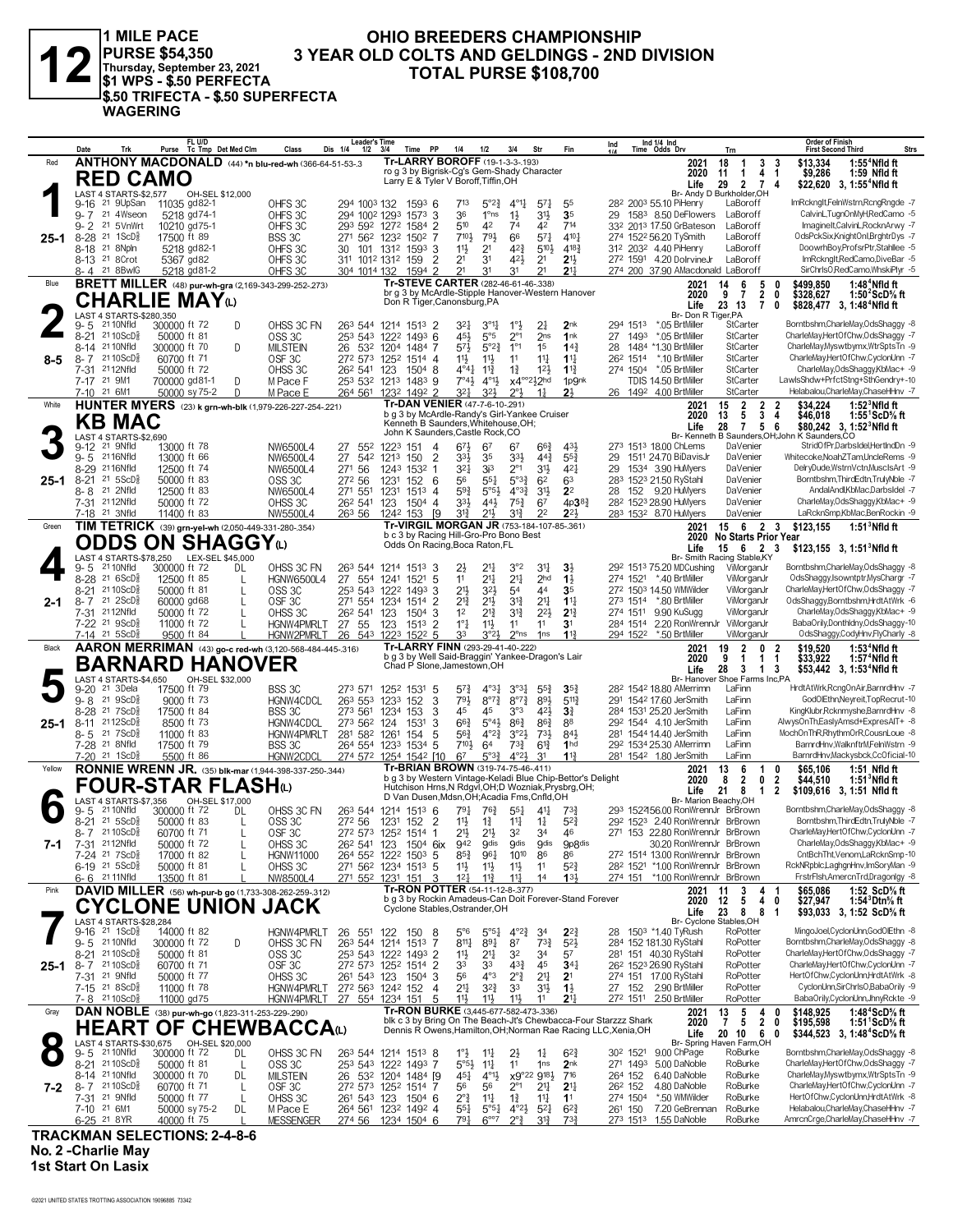

## **THE OLD OAKEN BUCKET**

|        | Trk<br>Date                                                              | FL U/D<br>Purse Tc Tmp Det Med Clm                                                 | Class<br>Dis 1/4                     | <b>Leader's Time</b><br>Time PP<br>$1/2$ $3/4$                         | 1/4<br>1/2<br>3/4                                                                                                  | Str<br>Fin                                                                | Ind 1/4 Ind<br>Ind<br>Time Odds Drv                     | <b>Order of Finish</b><br><b>Strs</b><br><b>First Second Third</b><br>Trn                                                                       |
|--------|--------------------------------------------------------------------------|------------------------------------------------------------------------------------|--------------------------------------|------------------------------------------------------------------------|--------------------------------------------------------------------------------------------------------------------|---------------------------------------------------------------------------|---------------------------------------------------------|-------------------------------------------------------------------------------------------------------------------------------------------------|
| Red    |                                                                          | ANDY MILLER (53) or-wh-blk (771-118-106-108-276)                                   |                                      |                                                                        | Tr-JULIE MILLER (442-103-74-61-.372)<br>b c 3 by Father Patrick-Moonlight In Miami-Muscles Yankee                  |                                                                           | 2021<br>2020                                            | 1:53 <sup>4</sup> Phl% ft<br>2<br>\$118,557<br>11<br>5<br>4<br>3<br>11<br>6<br>$\overline{1}$<br>\$110,229<br>1:56 Mea $\%$ ft                  |
|        |                                                                          | <b>SUNNY CROCKETT</b>                                                              |                                      |                                                                        | Willow Oak Ranch, Rogersville, TN;<br>Andy Miller Stable Inc, Millstone Township, NJ                               |                                                                           | Life                                                    | 22 11 5 5<br>\$228.786 3.1:53 <sup>4</sup> Phl <sup>5</sup> / <sub>8</sub> ft                                                                   |
|        | LAST 4 STARTS-\$30,800<br>21 3Lex1<br>9-20                               | LEX-SEL \$35,000<br>50000 gd75-2                                                   | <b>KYCOMMSER</b>                     | 274 553<br>1244 1533 9                                                 | $4^{\circ}2\frac{1}{2}11\frac{1}{4}$<br>2 <sup>11</sup>                                                            | 2 <sup>2</sup><br>3 <sup>3</sup>                                          | 291 1541 5.70 AnMiller                                  | Br- Marvin Katz & Al J Libfeld &<br>Sam A Goldband, ON<br>PlatinmAs,JulMsclPc,SunyCrckt-10<br>JuMiller                                          |
|        | 21 11 Phis<br>$9 - 5$<br>8-29 21 3Lex1                                   | 40000 ft 74<br>20000 ft 89                                                         | <b>TSS FINAL</b><br><b>KYCOMMSER</b> | 274 571<br>1252 1534 6<br>274 563 1253 1533 5                          | 11号<br>$21\frac{1}{2}$<br>$2^{\circ}1$<br>11<br>14<br>$11\frac{1}{4}$                                              | 11}<br>14 <sub>3</sub><br>$1\frac{3}{4}$<br>3 <sup>2</sup>                | 281 1534 2.10 Twiller<br>2.40 AnMiller<br>282 154       | SunyCrcktPivotal.Believer -8<br>JuMiller<br>JuMiller<br>JulMsclPc,Flemsteen,SunyCrckt -6                                                        |
|        | 8-17 <sup>21</sup> 5Lex1                                                 | 20000 ft 81                                                                        | <b>KYCOMMSER</b>                     | 274 563 1253<br>5<br>155                                               | $11\frac{1}{4}$<br>$11\frac{1}{2}$<br>$11\frac{1}{2}$                                                              | 11}<br>3 <sup>1</sup>                                                     | 293 1551<br>*1.10 AnMiller                              | PlatinmAs,JulMsclPc,SunyCrckt -8<br>JuMiller                                                                                                    |
|        | $8 - 8$<br>21 3Lex1<br>7-23 <sup>21</sup> 10Mea <sup>§</sup>             | 20000 ft 87<br>73853 ft 76<br>▲                                                    | <b>KYCOMMSER</b><br>PASS-3YOCG       | 28 571 1253 1532 8<br>264 563<br>1251<br>1531<br>-4                    | 11}<br>11<br>$11\frac{1}{4}$<br>11}<br>$21\frac{1}{2}$<br>3 <sup>2</sup>                                           | 11<br>2 <sub>nk</sub><br>32}<br>351                                       | 274 1532 *1.20 TyMiller<br>283 1541 4.50 AnMiller       | JuMiller<br>JulMsclPc,SunyCrckt,PlatinmAs -9<br>JuMiller<br>Jujubee,EthanTHnv,SunyCrckt -7                                                      |
|        | 7-13 21 11 Ph<br>6-23 21 2Phil                                           | ft 78<br>20000 ft 74                                                               | Qua<br>TSS 3YrCG                     | 281 573 1274 1554 2<br>283 574 1261 1543 3                             | $2^{11}$<br>33<br>$2^{\circ}1$<br>11}<br>$11\frac{1}{2}$<br>$1\frac{1}{4}$                                         | 193<br>1 <sup>2</sup><br>11<br>$1\frac{1}{2}$                             | 28 1554<br>NB AnMiller<br>282 1543 *.10 AnMiller        | JuMiller<br>SunyCrckt,ElmoBltch,Blowntfth -6<br>JuMiller<br>SunyCrckt,TruflsToo,SpeedAway -7                                                    |
| Blue   |                                                                          | PETER WRENN (59) tn-br-blk (509-65-66-61-240)                                      |                                      |                                                                        | Tr-MELANIE WRENN (305-51-39-52-.295)                                                                               |                                                                           | 2021                                                    | 11<br>5<br>3<br>$\overline{2}$<br>\$161.750<br>1:53 $^2$ HoP $\%$ ft                                                                            |
|        |                                                                          | <b>SWINGFORTHEFENCES</b>                                                           |                                      |                                                                        | b q 3 by Swan For All-Sunday Yankee-Muscles Yankee<br>David H Mc Duffee, Delray Beach, FL;                         |                                                                           | 2020<br>Life                                            | 3<br>$\overline{2}$<br>11<br>3<br>\$131,166<br>1:57 $^1$ HoP $\%$ ft<br>22<br>8<br>6<br>4<br>\$292,916 3, 1:53 HoP% ft                          |
|        | LAST 4 STARTS-\$91,640<br>$2112HoP_8$<br>9-16                            | SHS-HBG \$100,000<br>48500 ft 69                                                   | ISS-3C-LG7                           | 272 571<br>1263 1544 2                                                 | L&L Devisser LLC, Holland, MI<br>$2^{13}$<br>$2^{13}$<br>2 <sup>2</sup>                                            | 21}<br>$11\frac{1}{2}$                                                    | 274 1544 *.60 PeWrenn                                   | Br- Concord Stud Farm LLC.NJ<br>Swgfrfncs,lliniEarl,Bodelicis -7<br>MeWrenn                                                                     |
|        | 21 $7HOP_8^7$<br>$9 - 2$                                                 | 48000 ft 69                                                                        | 28<br>ISS-3C-LG6                     | - 5<br>564<br>126<br>154                                               | $12\frac{1}{4}$<br>$21\frac{1}{2}$<br>2 <sup>2</sup>                                                               | $2\frac{3}{4}$<br>2 <sub>ns</sub>                                         | 273 154<br>1.40 PeWrenn                                 | BrkvwBolt,Swgfrfncs,Brcknrdge -6<br>MeWrenn                                                                                                     |
| 5-2    | $8 - 19$<br>$2114HOP_8^7$<br>8-11 2112 Ind1                              | 95000 ft 75<br>31560 ft 90                                                         | ISS-3C-LG5<br>28<br><b>HRSMN 3YO</b> | 563<br>126<br>1542 7<br>282 582 1273<br>$155^3$ 5                      | $2^{0}\frac{3}{4}$<br>32<br>$4^{\circ}2\frac{1}{2}$<br>$1^\circ \frac{1}{4}$<br>2 <sup>11</sup><br>2 <sup>11</sup> | 2 <sup>2</sup><br>$1^{11}$<br>2 <sup>2</sup><br>2 <sup>1</sup>            | 28 1542 6.60 PeWrenn<br>28<br>1554<br>NB PeWrenn        | Swgfrfncs, PrdtrNPry, IliniEarl-10<br>MeWrenn<br>MeWrenn<br>Brcknrdge,Swgfrfncs,LatinLovr -5                                                    |
|        | $2112HoP_8$<br>7-29<br>21 9HoP<br>$7 - 8$                                | 48000 ft 82<br>48500 ft 73                                                         | ISS-3C-LG4<br>ISS-3C-LG3             | 281 563 1261<br>1533 5<br>273 571 1261<br>3<br>1531                    | $1^{\circ}$ $\frac{3}{4}$<br>$2^{13}$<br>$2^{11}$<br>$1^{\circ}1_{2}^{3}$<br>$1^{2}$<br>$11\frac{3}{4}$            | 43<br>553<br>2 <sup>1</sup><br>3 <sup>4</sup>                             | 1543<br>4.60 PeWrenn<br>28<br>274 154<br>*.50 TrTetrick | MeWrenn<br>BrkvwBolt, Monarch, IliniEarl -6<br>BrkvwBolt,PrdtrNPry,Swgfrfncs -7<br>MeWrenn                                                      |
|        | $6-30$ 21 1HoP $\frac{7}{8}$                                             | gd 72-1                                                                            | Qua                                  | 3<br>292 584 1272 155                                                  | 1 <sup>5</sup><br>17<br>110                                                                                        | $1^{13}$<br>112                                                           | 273 155<br><b>NB TrTetrick</b>                          | Swgfrfncs,ContryGrl,MilkTruck -4<br>MeWrenn                                                                                                     |
| White  | $6 - 18$ 2112HoP <sub>8</sub>                                            | 48000 ft 74<br>DEXTER DUNN (32) *red-blk-wh (1,770-342-269-221-.319)               | ISS-3C-LG2                           | 284 573 1264 1542 3                                                    | $2^{3}_{4}$<br>$11\frac{1}{2}$<br>12 <sup>1</sup><br>Tr-CHUCK SYLVESTER (22-8-2-2-444)                             | $13\frac{3}{4}$<br>1 <sup>3</sup>                                         | 273 1542<br>*.50 PeWrenn<br>2021                        | Swgfrfncs, BlubrdMvr, PrdtrNPry -6<br>MeWrenn<br>1:52 $^3$ Phl $\%$ ft<br>5<br>$\overline{1}$<br>1<br>\$25,430<br>0                             |
|        |                                                                          | ARNOLD N DICKY                                                                     |                                      |                                                                        | b c 3 by Bar Hopping-Kalibrated-Broadway Hall<br>C Sylvester, Din Sprgs, FL; A Stoltzfus, Din Sprgs, FL;           |                                                                           | 2020<br>Life                                            | 10<br>4<br>$\mathbf{1}$<br>0<br>\$152,468<br>1:54 Delaft<br>5<br>15<br>2 0<br>\$177.898 3. 1:52 <sup>3</sup> Phl <sup>5</sup> / <sub>8</sub> ft |
|        | LAST 4 STARTS-\$12.888<br>21 8 YR                                        | SHS-HBG \$17,000                                                                   |                                      | 1252 155<br>-7                                                         | L Goldman, Wshngtn Twp, NJ<br>$7^{10\frac{3}{4}}$                                                                  |                                                                           | 87.50 DeDunn                                            | Br- Concord Stud Farm LLC.NJ<br>JohanPlma,AmbsdrHnv,InRange -8<br>ChSylvester                                                                   |
|        | 7- 2<br>21 7 YR<br>$6 - 25$                                              | 500000 sy 70-2<br>40000 ft 75                                                      | YR TROT<br>YR TROT                   | 282 58<br>281 573<br>-3<br>1263 1541                                   | 7x <sup>121</sup> 8 <sup>30</sup><br>454<br>$4^{\circ}3\frac{1}{2}$<br>45}                                         | 836<br>8 <sub>dis</sub><br>421<br>45                                      | 28 1551 2.30 DeDunn                                     | JohanPlma,AmbsdrHnv,InRange -7<br>ChSylvester                                                                                                   |
| 7-2    | 21 9Ph<br>$6 - 10$<br>$21$ $8PCD\frac{5}{8}$<br>$5 - 31$                 | 14400 ft 82<br>49770 ft 66                                                         | nw <sub>5</sub> PM<br>PaSS 3vrCG     | 271 562 124<br>$152^3$ 3<br>284 574<br>126<br>1534 1                   | $11\frac{3}{4}$<br>45<br>$1^{\circ}1$<br>$4^{3}\frac{3}{4}$<br>45}<br>611                                          | $12\frac{1}{2}$<br>1 <sup>5</sup><br>$6^{12}$<br>$5^{12}$                 | 283 1523 *1.40 ViKirby<br>2.50 DeDunn<br>281 1562       | ArnoldNDc,Gerard,Baldaquin -7<br>ChSylvester<br>ChSylvester<br>CaptnCory,Lepanto,FiftyWays -6                                                   |
|        | 2111Mea $\frac{5}{8}$<br>$5 - 15$                                        | 50169 ft 66                                                                        | PASS-3YOCG                           | 274 562 1252<br>$153^2$ 6                                              | 3°2 <sup>1</sup><br>56<br>55                                                                                       | 11<br>2 <sup>2</sup>                                                      | 28 1534 2.70 DeDunn                                     | ChSylvester<br>JohanPlma.ArnoldNDc.TkeAlCmrs -7<br>ChSylvester<br>DncgndrkM,BeeForevr,BrodwyDon -6                                              |
|        | 5-8<br>21 5M1<br>4-14 <sup>21</sup> 4SGR1                                | ft 55<br>gd70                                                                      | Qua<br>QUA                           | 28 <sup>2</sup> 573 1271 1542 6<br>3<br>294 59<br>129<br>157           | $68\frac{3}{4}$<br>6 <sup>8</sup><br>$5^{\circ}3^{\frac{3}{4}}$<br>$2^{\circ}2$<br>$21\frac{1}{2}$<br>34           | 55<br>$5^{3}\frac{1}{2}$<br>123<br>11                                     | 27 155<br>NB DeDunn<br>274 157<br><b>NB ChNorris</b>    | ArnoldNDc,RoylyRasd,MediaMogl -3<br>ChSylvester                                                                                                 |
| Green  | 10-2 20 5Lex1                                                            | 105100 ft 60<br>AKE SVANSTEDT (62) grn-blk-wh (199-35-22-30-288)                   | <b>BI UFGRASS</b>                    | 1252 1522 4<br>283 571                                                 | 44}<br>$4^{\circ}2$<br>43<br>Tr-AKE SVANSTEDT (362-62-54-51-301)                                                   | 43<br>421                                                                 | 27 1524 *1.60 DeDunn<br>2021                            | ChSylvester<br>DncgndrkM,CtroDeJlo,SthTyrion -8<br>$\overline{2}$<br>$\overline{2}$<br>\$52,625<br>1:52 M1 ft<br>11<br>0                        |
|        |                                                                          | <b>MON AMOUR</b>                                                                   |                                      |                                                                        | b c 3 by Muscle Hill-Mind Meld-Donato Hanover<br>Al J Libfeld, ON; Marvin&Lynn Katz, ON; Sam A Goldband, ON        |                                                                           | 2020                                                    | $\overline{2}$<br>6<br>0<br>0<br>\$33,000<br>1:56 M1 ft                                                                                         |
|        | LAST 4 STARTS-\$7,875                                                    | LEX-SEL \$180,000                                                                  |                                      |                                                                        |                                                                                                                    |                                                                           | Life<br>Br- D Farm LLC,KY                               | $\overline{2}$<br>17<br>4<br>0<br>\$85.625 3.1:52 M1 ft                                                                                         |
|        | $21 \text{ } 2PCD\frac{5}{8}$<br>8-31<br>216PCD <sub>8</sub><br>$8 - 21$ | 13500 ft 76<br>▼<br>200000 ft 79                                                   | nw4PM<br>Beal Con I                  | 273 563<br>1252 154<br>2<br>$\overline{4}$<br>263 551<br>1234 152      | $11\frac{1}{4}$<br>$11\frac{1}{4}$<br>$11\frac{1}{2}$<br>3 <sup>1</sup><br>$2^{11}$                                | $11\frac{1}{2}$<br>1 <sup>6</sup><br>$x3x^1$ $8^{12}$<br>8263             | 283 154<br>332 1572 6.80 AnMiller                       | MonAmour, Red Rdmptn, QuckstHnv -6<br>*.10 AkSvanstdt AkSvanstdt<br>FlyLight,Capstone,MagclMscl -9<br>AkSvanstdt                                |
|        | $7 - 30$<br>21 2M1<br>21 6M1<br>$7 - 24$                                 | 22500 ft 72<br>▼<br>48250 ft 76                                                    | 5u w3-nw7                            | $\overline{2}$<br>274 561<br>1251<br>1531<br>$152^3$ $3x$              | 2 <sup>11</sup><br>1 <sup>o</sup> hd<br>21}<br>723<br>x728<br>7201                                                 | $3^{11}$<br>57<br>727<br>742                                              | 292 1543 6.50 AkSvanstdt<br>304 201 13.10 DeDunn        | AkSvanstdt<br>Sermon, Caruso, DesRdDlcs -7<br>AmbsdrHnv, On AStreak, Venerate -7<br>AkSvanstdt                                                  |
| $3-1$  | 21 7M1<br>$7 - 10$                                                       | 43050 sy 75-2                                                                      | Geers<br>Reynolds<br>28              | 264 563<br>1253<br>-57<br>1252 1521                                    | $8°5\frac{1}{2}$<br>$96\frac{3}{4}$<br>$9^{\circ}7$<br>[11                                                         | 781<br>7104                                                               | 274 1541 27.30 ToMccarthy AkSvanstdt                    | Venerate,Sonfmstry,Locatelli-10                                                                                                                 |
|        | 21 8 YR<br>7- 2<br>6-25 <sup>21</sup> 6YR                                | 500000 sy 70-2<br>40000 ft 75                                                      | YR TROT<br>YR TROT                   | 282 58<br>1252 155<br>4<br>282 57<br>1254 1542 3                       | 451<br>471<br>$5x^6$<br>3 <sup>1</sup><br>$3^{3}\frac{1}{2}$<br>33                                                 | 716<br>7211<br>$21\frac{1}{2}$<br>2 <sup>11</sup>                         | 323 1591 24.75 AnMiller<br>281 1543 8.10 YaGingras      | JohanPlma,AmbsdrHnv,InRange -8<br>AkSvanstdt<br>AkSvanstdt<br>Ahundrdlr, Mon Amour, Ethan THnv -6                                               |
|        | 6-11 <sup>21</sup> 9M1                                                   | 50000 ft 68                                                                        | 3YOC Open                            | 274 553<br>1234 1512 9                                                 | 8104<br>$8°8\frac{1}{2}$<br>76}<br>Tr-DOMENICO CECERE (150-44-20-18-.407)                                          | $77\frac{3}{4}$<br>761                                                    | 273 1523 30.90 ScZeron                                  | AkSvanstdt<br>Sonfmstry,CalePalma+InRange+ -9                                                                                                   |
| Black  |                                                                          | ANDREW MCCARTHY (35) r blu-grn (1,466-273-224-193-.315)<br><b>BOASTER COASTER</b>  |                                      |                                                                        | b c 3 by Trixton-Self Indulgent-Self Possessed                                                                     |                                                                           | 2021<br>2020                                            | $\mathbf{2}$<br>11<br>1<br>\$21,150<br>1:53 Lex1 ft<br>0<br>5<br>$\overline{2}$<br>\$12,800<br>$\mathbf 1$<br>1:56 <sup>4</sup> Lex 1 ft<br>1   |
|        |                                                                          | LAST 4 STARTS-\$12,900 LEX-SEL \$60,000                                            |                                      |                                                                        | Christina Takter, E Windsor, NJ; R A W Equine Inc, ON;<br>Robert J Leblanc, Austin, TX                             |                                                                           | Life                                                    | 4<br>$\overline{2}$<br>\$33,950 3, 1:53 Lex1 ft<br>16<br>-1<br>Br- Steve H Stewart & David W Miller, KY                                         |
|        | 21 3Lex1<br>9-20<br>9-7 21 4Lex1                                         | 50000 gd75-2<br>20000 ft 79                                                        | <b>KYCOMMSER</b><br><b>KYCOMMSER</b> | 274 553<br>1244 1533 7<br>29 563<br>1242 1531 6                        | $1^{\circ}$ $\frac{3}{4}$<br>$4^{2}$<br>$5^{\circ}2^{\frac{3}{4}}$<br>$3°6\frac{1}{2}$<br>441<br>45                | 43}<br>$4^{8}$<br>210<br>$2^{7}$                                          | 294 1551 26.70 YaGingras<br>29 1543 15.90 AnMiller      | PlatinmAs,JulMsclPc,SunyCrckt-10<br>DoCecere<br>DoCecere<br>JulMsclPc.BostrCstr.Simpatico -9                                                    |
|        | 8-29 21 3Lex1                                                            | 20000 ft 89                                                                        | <b>KYCOMMSER</b>                     | 274 563 1253 1533 1                                                    | 5°2 <sup>3</sup><br>$55\frac{1}{2}$<br>55                                                                          | $54\frac{1}{2}$<br>$5^{4}$                                                | 281 1542 5.10 DeDunn<br>2.50 YaGingras                  | DoCecere<br>JulMsclPc,Flemsteen,SunyCrckt -6<br>BostrCstr,Collettes,UncleEd-10                                                                  |
| 25-1   | 8-23 2112Lex1<br>8-8<br>21 4Lex1                                         | 5800 ft 90<br>20000 ft 87                                                          | NW1500<br><b>KYCOMMSER</b><br>281    | 272 553 124<br>153<br>-4<br>563 1253 1543 6                            | 3°2<br>$4^{\circ}3^{\frac{3}{4}}$<br>$4^{3}\frac{3}{4}$<br>741<br>441<br>44                                        | 2 <sup>2</sup><br>$1\frac{1}{2}$<br>$75\frac{3}{4}$<br>$75\frac{3}{4}$    | 283 153<br>292 1554 17.10 ReSeithen                     | DoCecere<br>SpeedAway,Flemsteen,Ethics -9<br>DoCecere                                                                                           |
|        | 7-23 <sup>21</sup> 7PRc <sup>3</sup><br>7-10 21 4M1                      | 15000 ft 79<br>42550 sy 75-2<br>▲                                                  | NW4PMLT<br>28<br>Reynolds<br>27      | 584 128<br>$157^1$ 5x<br>552 1242<br>1514<br>-3                        | 6 <sup>dis</sup><br>6 <sup>dis</sup><br>6 <sup>dis</sup><br>$5^{2}$<br>$5°6\frac{1}{2}$<br>$55\frac{1}{4}$         | 6 <sup>dis</sup><br>6 <sup>dis</sup><br>$8^{15}\frac{1}{4}$<br>8243       | *.30 BrRanger<br>31 156314.40 DoCecere                  | MagicBob,RfIsMLndn,CupckeBos -6<br>DoCecere<br>DoCecere<br>DncgndrkM,TkeAlCmrs,ZnthStrde-10                                                     |
|        | 7-2 2110M1                                                               | 18750 sy 70-2 ▼                                                                    | 3vrC nw2J                            | 28 564 1253 154<br>- 6                                                 | $3^{\circ}2\frac{1}{2}$<br>$3^{2}3$<br>$56\frac{3}{4}$                                                             | $6^{8}$ <sub>4</sub><br>5p48 <sub>4</sub>                                 | 284 1554 17.20 DoCecere                                 | DoCecere<br>TngldLove,RobrtsHnv,SpyBooth+ -9                                                                                                    |
| Yellow |                                                                          | AARON MERRIMAN (43) go-c red-wh (3,120-568-484-445-.316)<br><b>FLEMSTEEN(t)(L)</b> |                                      |                                                                        | Tr-CHRISTOPHER BEAVER (551-125-85-79-360)<br>br g 3 by Explosive Matter-Lost Symbol-Yankee Glide                   |                                                                           |                                                         | 1:54 $3$ Phl $%$ ft<br>2021 14 5<br>5 <sub>2</sub><br>\$72,425<br>0<br>4 5<br>2020 10<br>\$51,382                                               |
|        | LAST 4 STARTS-\$16,598                                                   |                                                                                    |                                      |                                                                        | Bill G Manes, Rockwood, ON, CA; Christopher F Beaver, Radnor, OH                                                   |                                                                           | Life                                                    | 24<br>59<br>$\overline{7}$<br>\$123,807 3, 1:54 <sup>3</sup> Phl <sup>5</sup> / <sub>8</sub> ft<br>Br- James G Wilhite Jr,KY                    |
|        | $9-16$ 21 10 Mea <sub>8</sub><br>9-7 21 4Lex1                            | 31975 ft 66<br>Ť<br>20000 ft 79<br>t                                               | KC-3YOC&G<br>29<br><b>KYCOMMSER</b>  | 28 573 126 1541 5<br>563 1242 1531 x7x 9dis                            | $5^{\circ}4$<br>79<br>78<br><b>gdis</b><br><b>gdis</b>                                                             | 53<br>55<br><b>gdis</b><br><b>gdis</b>                                    | 28 1544 9.40 HuMyers<br>5.70 AMerrimn                   | ChFBeaver<br>PlmvllPrn, WhiskyBlu, Capstone -7<br>JulMsclPc,BostrCstr,Simpatico -9<br>ChFBeaver                                                 |
|        | 8-29 21 3Lex1                                                            | 20000 ft 89<br>$^{\dagger}$                                                        | <b>KYCOMMSER</b>                     | 274 563 1253 1533 6                                                    | $4^{3}\frac{3}{4}$<br>$4^{03}\frac{3}{4}$<br>$2^{\circ}1$                                                          | 2∛<br>2 <sup>1</sup>                                                      | 28 1534 3.80 AMerrimn                                   | JulMsclPc,Flemsteen,SunyCrckt -6<br>ChFBeaver                                                                                                   |
| 10-1   | 8-17 <sup>21</sup> 7Lex1<br>8-8 <sup>21</sup> 4Lex1                      | 20000 ft 81<br>Ť<br>20000 ft 87<br>Ť                                               | <b>KYCOMMSER</b><br><b>KYCOMMSER</b> | -5<br>29 564 126<br>1561<br>281 563 1253 1543 2                        | 2 <sup>1</sup><br>2 <sup>3</sup><br>2 <sup>1</sup><br>56<br>$3^{012}$<br>$5^{41}$                                  | 23<br>1nk<br>$1\frac{1}{2}$<br>2 <sub>ns</sub>                            | 293 1561 *1.30 AMerrimn<br>283 1543 3.40 RaDCrisler     | Flemsteen, The Irshmn, SamdmLfAs -8<br>ChFBeaver<br>SpeedAway,Flemsteen,Ethics -9<br>ChFBeaver                                                  |
|        | 7-23 <sup>21</sup> 6Mea <sup>§</sup><br>7-10 21 10 Mea <sub>8</sub>      | 20000 ft 76<br>$\dagger$ L<br>36995 ft 71<br>$+$ L                                 | TSS-3YOCG                            | 272 58<br>1254 155<br>$\overline{4}$<br>ARDEN3YOCG 273 573 1253 1543 2 | 32<br>$2^{\circ}1$<br>$2^{\circ}1$<br>32<br>33<br>$3^{3}\frac{1}{2}$                                               | 3 <sup>1</sup><br>1 <sub>hd</sub><br>$3^{3}\frac{1}{2}$<br>2 <sup>1</sup> | 2.20 AMerrimn<br>29 155<br>283 1544 9.20 AMerrimn       | Flemsteen, Believer, MistrBnga - 9<br>ChFBeaver<br>ChFBeaver<br>WhiskvBluFlemsteen.Capstone -6                                                  |
|        | 6-23 21 6Ph <sub>1</sub>                                                 | 20000 ft 74<br>$\pm$                                                               | <b>TSS 3YrCG</b>                     | 28 572 1254 1543 5                                                     | $21\frac{3}{4}$<br>2 <sup>2</sup><br>213                                                                           | 31}<br>$1\frac{1}{2}$                                                     | 282 1543 1.80 GNapolitnoJr ChFBeaver                    | Flemsteen,Believer,RobbiePev -6                                                                                                                 |
| Pink   |                                                                          | YANNICK GINGRAS (42) h grn-wh-go (1,343-210-219-183-292)                           |                                      |                                                                        | Tr-DOMENICO CECERE (150-44-20-18-.407)<br>b c 3 by Cantab Hall-Gala Dream-Enjoy Lavec                              |                                                                           | 2021<br>2020                                            | 9<br>$\overline{1}$<br>2 <sub>2</sub><br>\$75,519<br>1:53 <sup>4</sup> M1 ft<br>7<br>$\mathbf{1}$<br>0<br>2<br>\$19,430<br>1:57 $PCD\%$ ft      |
|        | LAST 4 STARTS-\$33,250                                                   | <b>GOODASHIM</b><br>SHS-HBG \$240,000                                              |                                      | C Takter, E Wndsr, NJ                                                  | Greathorse, Hmpdn, MA; R Rudolph, Vnlnd, NJ; D Reid, Brclf Mnr, NY;                                                |                                                                           | Life                                                    | 16<br>$\overline{2}$<br>2 <sub>4</sub><br>\$94,949 3, 1:53 <sup>4</sup> M1 ft<br>Br- Hanover Shoe Farms Inc,PA                                  |
|        | 9-4 2110PcD ₹                                                            | 253000 ft 74                                                                       | PaSS Final                           | 26 <sup>2</sup> 55 <sup>1</sup> 123 <sup>1</sup> 1514 9                | 910<br>$8^{8}$ <sub>4</sub><br>$85\frac{1}{4}$                                                                     | $8^{11}\frac{1}{2}$<br>$85\frac{1}{4}$<br>5p44}                           | 294 154 51.50 AnMiller<br>283 1532 40.25 AnMiller       | Jujubee, JohanPlma, DelaydHnv -9<br>DoCecere<br>SpyBooth,Balenciga+ZnthStrde+ -9<br>DoCecere                                                    |
|        | 8-28 <sup>21</sup> 9VD <sup>6</sup><br>8-20 21 5PRc <sup>5</sup>         | 325000 ft 74<br>15625 ft 79                                                        | ZWEIG<br>27<br>NW4PMLT<br>28         | 563 1241 1523 2<br>572 127 155<br>-7                                   | 3 <sup>2</sup><br>431<br>$5^{31}$<br>$2^{11}$<br>$21\frac{1}{4}$<br>1hd                                            | i5 <sup>4</sup><br>$3^{21}$<br>$45\frac{3}{4}$                            | 29 1561 1.40 BrRanger                                   | NewLegacy,Stevic,CupckeBos -7<br>DoCecere                                                                                                       |
| 6-1    | 8-6 2110M1<br>7-23 <sup>21</sup> 8Mea <sup>§</sup>                       | 50000 ft 81<br>73853 ft 76                                                         | MuscleHill<br>PASS-3YOCG             | 27 56<br>1241 1514 2<br>273 561 1243 1541<br>$\overline{4}$            | $2^{11}$<br>21<br>$21\frac{1}{4}$<br>$3^{21}$<br>33<br>43                                                          | $2^{2^{3}}$<br>$34\frac{1}{4}$<br>42}<br>3 <sup>12</sup>                  | 281 1523 8.30 YaGingras<br>292 1543 2.20 YaGingras      | InRange,ZnthStrde,Goodashim -8<br>DoCecere<br>WhiskyBlu,Capstone,Goodashim -7<br>DoCecere                                                       |
|        | 7-10 21 7M1                                                              | 43050 sy 75-2                                                                      | 28<br>Reynolds                       | 57<br>1252 1521 7                                                      | $5^{\circ}2^{\frac{3}{4}}$<br>$4^{\circ}2^{\frac{1}{4}}$<br>$8^{\circ 5\frac{3}{4}}$                               | $44\frac{1}{2}$<br>$4^{8}$                                                | 281 154 49.30 AnMccarthy DoCecere                       | Venerate,Sonfmstry,Locatelli-10                                                                                                                 |
|        | 6-23 21 8Phls<br>6-4 21 4M1                                              | 73854 ft 74<br>16000 gd70-1                                                        | PASS 3YrCG<br>3yo w1-nw3             | 272 564 1251 1532 1<br>273 564 125 1524 3                              | $3^{3}\frac{1}{2}$<br>33<br>$43\frac{1}{4}$<br>$21\frac{1}{4}$<br>$21\frac{1}{4}$<br>2 <sup>11</sup>               | $3^{2}\frac{1}{2}$<br>$2^{3}$<br>$2^{21}$<br>2 <sup>2</sup>               | 281 154 11.50 YaGingras<br>28 1531 *1.00 YaGingras      | DoCecere<br>TkeAlCmrs,Goodashim,FlyLight -7<br>RtleMyCge,Goodashim,TngldLove -9<br>DoCecere                                                     |

**TRACKMAN SELECTIONS: 2-4-3-1 Nos. 5 & 7 -C. Takter Owner Entry Uncoupled For Wagering With OSRC Permission**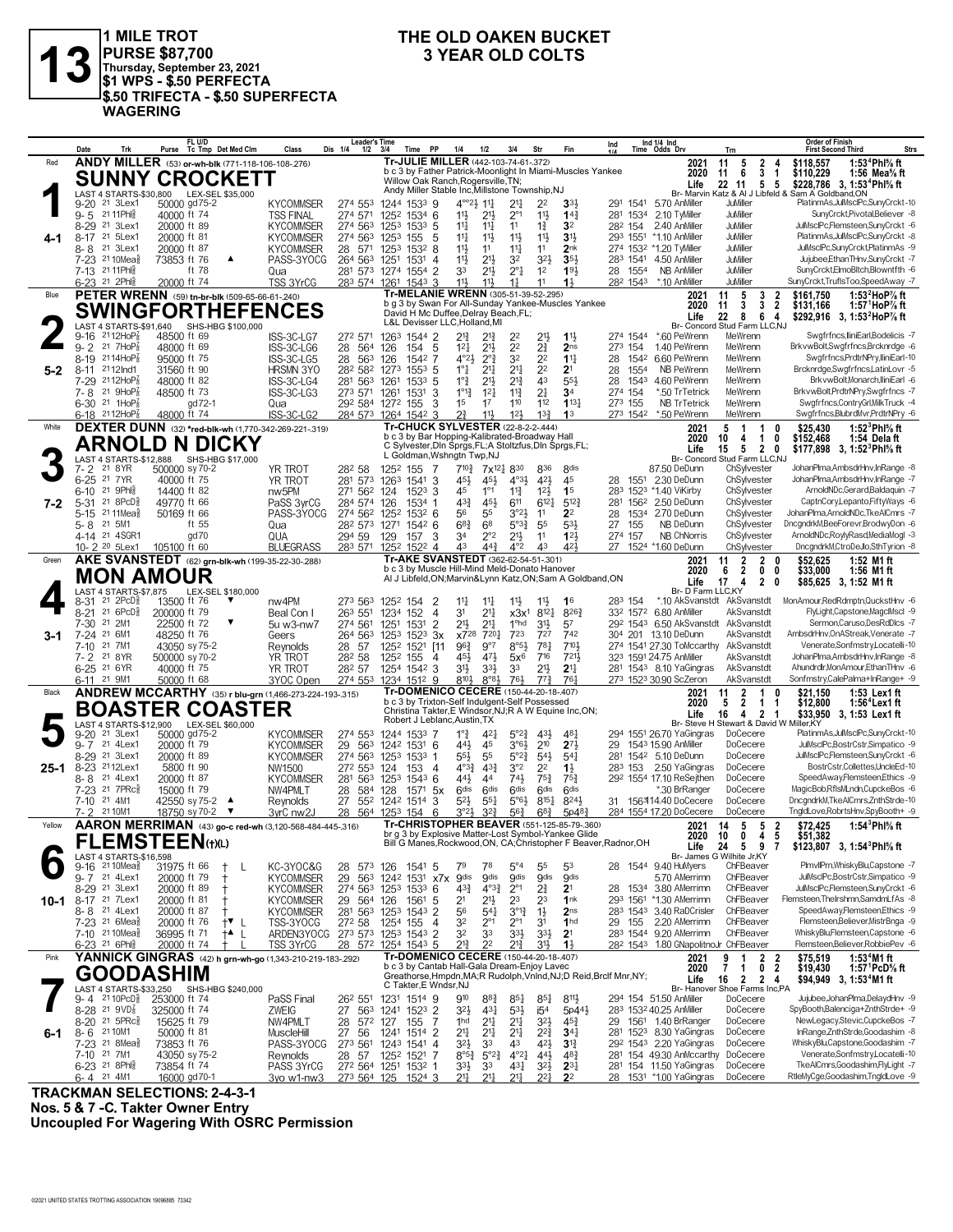

**1** MILE PACE<br>
PURSE \$46,710 2 YEAR OLD COLTS AND GELDINGS<br> **14** Thursday, September 23, 2021<br>
\$1 WPS - \$.50 PERFECTA **PURSE \$46,710 Thursday, September 23, 2021 \$1 WPS - \$.50 PERFECTA \$.50 TRIFECTA - \$.50 SUPERFECTA WAGERING**

# **THE STANDARDBRED<br>2 YEAR OLD COLTS AND GELDINGS**

|          | Date<br>Trk                                                     | FL U/D<br>Purse Tc Tmp Det Med Clm                                  | Class<br>Dis 1/4                           | <b>Leader's Time</b><br>$1/2$ $3/4$<br>Time PP                                                                                   | 1/4<br>1/2                                                                        | 3/4<br>Str                                                                          | Fin                                 | Ind 1/4 Ind<br>Ind<br>Time Odds Drv                             | Trn                                                     | <b>Order of Finish</b><br><b>Strs</b><br><b>First Second Third</b>                     |
|----------|-----------------------------------------------------------------|---------------------------------------------------------------------|--------------------------------------------|----------------------------------------------------------------------------------------------------------------------------------|-----------------------------------------------------------------------------------|-------------------------------------------------------------------------------------|-------------------------------------|-----------------------------------------------------------------|---------------------------------------------------------|----------------------------------------------------------------------------------------|
| Red      |                                                                 | YANNICK GINGRAS (42) h grn-wh-go (1,343-210-219-183-.292)           |                                            | Tr-AKE SVANSTEDT (362-62-54-51-301)                                                                                              |                                                                                   |                                                                                     |                                     | 2021                                                            | 5<br>$\overline{\mathbf{3}}$<br>$0\quad 0$              | 1:52 $^3$ Phl $\%$ ft<br>\$34,200                                                      |
|          |                                                                 | <b>CAPTAIN COWBOY</b>                                               |                                            | b c 2 by Captaintreacherous-Odds On Lassomyhrt-Western Hanover<br>Ake Svanstedt Inc, Wrightstown, NJ; Little E LLC, New York, NY |                                                                                   |                                                                                     |                                     | Life                                                            | 2020 No Starts Prior Year<br>5 3 0 0                    | \$34,200 2, 1:52 <sup>3</sup> Phl <sup>5</sup> / <sub>8</sub> ft                       |
|          |                                                                 | LAST 4 STARTS-\$24,200 SHS-HBG \$80,000                             |                                            |                                                                                                                                  |                                                                                   |                                                                                     |                                     |                                                                 | Br- Frederick W Hertrich III,DE                         |                                                                                        |
|          | 21 5Phl <sub>8</sub><br>9-5                                     | 40000 ft 74                                                         | <b>TSS FINAL</b><br>271 563                | 1233<br>152<br>-6                                                                                                                | 45}<br>- 77                                                                       | $5^{8}$<br>$56\frac{1}{2}$                                                          | $4^{3}$                             | 273 1524 6.30 GNapolitnoJr AkSvanstdt                           |                                                         | HmrngHank,Hecndncnc,LaytonHnv -8                                                       |
|          | 8-27 21 8Mea <sup>5</sup><br>8-15 21 11 PcD <sup>5</sup>        | 20000 ft 82<br>20000 ft 71                                          | TSS-2YOCG<br>TSS 2yrCG<br>274 583 126      | 273 554 1243 1532 6x<br>1534<br>3                                                                                                | x4°3} 1°1}<br>3 <sup>2</sup><br>3 <sup>2</sup>                                    | $11\frac{1}{2}$<br>$1\frac{1}{2}$<br>$2^{\circ}1$<br>31                             | $5^{7}$<br>$1^{11}$                 | 301 1544<br>*.30 YaGingras<br>*.60 YaGingras<br>273 1534        | AkSvanstdt<br>AkSvanstdt                                | GoodDeal,CodeCrckr,PjLou -6<br>CaptnCwby,TwistKnot,MindHuntr -8                        |
| $5 - 2$  | 7-18 2112Phls                                                   | 20000 ft 78                                                         | TSS 2YrCG<br>274 564 1244                  | 1523<br>3                                                                                                                        | 21}<br>2 <sup>2</sup>                                                             | $21\frac{1}{2}$<br>$2\frac{1}{2}$                                                   | $13\frac{1}{4}$                     | 273 1523 *1.00 YaGingras                                        | AkSvanstdt                                              | CaptnCwby,LaytonHnv,GoodDeal -6                                                        |
|          | 7-3 21 1Mea <sup>5</sup>                                        | 20000 ft 71<br>▲                                                    | TSS-2YOCG                                  | 283 574 1261 154<br>2                                                                                                            | $21\frac{1}{2}$<br>$11\frac{1}{2}$                                                | $11\frac{1}{2}$<br>$1\frac{1}{2}$                                                   | 1 <sup>2</sup>                      | 274 154<br>*1.00 YaGingras                                      | AkSvanstdt                                              | CaptnCwby,BstnytHnv,AnvilHnds -7                                                       |
|          | 6-19 2116M1                                                     | ft 80                                                               | 2yr C&G                                    | 30 <sup>2</sup> 594 1273 1551 4                                                                                                  | 44}<br>$4^{3}\frac{3}{4}$                                                         | 44<br>$3^{2^{3}}$                                                                   | 3 <sup>3</sup>                      | 27 1552<br>NB YaGingras                                         | AkSvanstdt                                              | Navigator, Threshold, CaptnCwby -5                                                     |
| Blue     | 6-12 2112M1                                                     | ft 67                                                               | 2yr C&G                                    | 292 591 1274 155<br>5<br>Tr-RON BURKE (3,445-677-582-473-.336)                                                                   | 561<br>56                                                                         | 563<br>56                                                                           | $5^{7}$                             | NB YaGingras<br>273 1563                                        | AkSvanstdt<br>7 <sub>1</sub>                            | AtlasHnv,Foxhunt,CptCook -6<br>1:53 $^2$ Mea $\%$ ft                                   |
|          |                                                                 | <b>CHRIS PAGE</b> (37) wh-r blu-mar (2,069-343-301-253-.287)        |                                            | b g 2 by Sweet Lou-Cut A Deal-Rocknroll Hanover                                                                                  |                                                                                   |                                                                                     |                                     | 2021                                                            | 2 3<br>2020 No Starts Prior Year                        | \$32,708                                                                               |
|          | GOOD DEAL                                                       |                                                                     |                                            | Burke Rcg Stb & Weaver Bruscemi, PA;<br>J&T Silva- Purnel&Libby, FL;L Karr, NJ                                                   |                                                                                   |                                                                                     |                                     | Life                                                            | $1\quad 2$<br>- 3                                       | \$32,708 2, 1:53 <sup>2</sup> Mea <sup>5</sup> / <sub>8</sub> ft                       |
|          | $21.5$ Mea $\frac{5}{8}$<br>9-15                                | LAST 4 STARTS-\$20,050 LEX-SEL \$52,000<br>63750 ft 71              | KC-2YOC&G                                  | 274 572 1243 1523 4                                                                                                              | 56}<br>56                                                                         | 56<br>56}                                                                           | 3 <sup>3</sup>                      | 273 1532 14.40 WMWilder                                         | RoBurke                                                 | Br- Vieux Carre Farms LLC, PA; Linwood M Higgins, ME<br>LousSasin,Birthday,GoodDeal -8 |
|          | $9 - 5$<br>21 5Phlg                                             | 40000 ft 74                                                         | 271 563<br><b>TSS FINAL</b>                | 1233 152<br>-7                                                                                                                   | $7^{\circ}10$<br>$2^{01}\frac{1}{2}$                                              | $7^{\circ}10\frac{1}{2}$<br>8141,                                                   | 822                                 | 304 1562 30.60 JoBongiorno RoBurke                              |                                                         | HmrndHank.Hecndncnc.LavtonHnv -8                                                       |
|          | 8-27 21 8Mea <sup>5</sup>                                       | 20000 ft 82                                                         | TSS-2YOCG                                  | 273 554 1243 1532 2                                                                                                              | $21\frac{1}{2}$<br>33                                                             | 33<br>2}                                                                            | $1\frac{3}{4}$                      | 281 1532 4.00 WMWilder                                          | RoBurke                                                 | GoodDeal,CodeCrckr,PjLou -6                                                            |
| 5-1      | $21 \text{ } 9PCD_8^5$<br>$8 - 15$<br>7-31 2114Meas             | 20000 ft 75<br>21035 ft 70                                          | TSS 2yrCG<br>274 571<br>ARDEN2YOCG         | 1251<br>1533<br>-1<br>28 572 1243 1532 5                                                                                         | 32}<br>3 <sup>2</sup><br>21}<br>3 <sup>1</sup>                                    | 431<br>$4^{2}\frac{3}{4}$<br>2 <sup>1</sup><br>2 <sup>1</sup>                       | $3^{11}$<br>2 <sup>11</sup>         | 1534 4.20 MaKakalev<br>28<br>284 1533 7.10 YaGingras            | RoBurke<br>RoBurke                                      | MyMikiBch,PjLou,GoodDeal -7<br>FourvrBoy,GoodDeal,DrmnOfLou -8                         |
|          | 7-18 2112Phls                                                   | 20000 ft 78                                                         | TSS 2YrCG                                  | 274 564 1244 1523 5                                                                                                              | 11号<br>1 <sup>2</sup>                                                             | $11\frac{1}{2}$<br>$1\frac{1}{2}$                                                   | $35\frac{3}{4}$                     | 29 1534 5.40 DaMiller                                           | RoBurke                                                 | CaptnCwby,LaytonHnv,GoodDeal -6                                                        |
|          | 7-3 21 3Mea                                                     | 20000 ft 71<br>$\blacktriangle$                                     | TSS-2YOCG                                  | 273 58 1261 1542 7                                                                                                               | 3°3<br>33                                                                         | 43<br>33                                                                            | 2nk                                 | 273 1542 14.10 YaGingras                                        | RoBurke                                                 | DrmnOfLou,GoodDeal,Mcdreamer -8                                                        |
| White    |                                                                 | DAVID MILLER (56) wh-pur-b go (1,733-308-262-259-.312)              |                                            | Tr-BRIAN BROWN (319-74-75-46-.411)                                                                                               |                                                                                   |                                                                                     |                                     | 2021                                                            | $\mathbf{1}$<br>0 <sub>1</sub><br>$\mathbf{0}$          | \$900                                                                                  |
|          |                                                                 | <b>BUILDING BOOST</b>                                               |                                            | b c 2 by Always B Miki-Burlesque-Mach Three<br>Wingfield Brothers, Kntn, OH; Caviart Fms, Vn, VA;                                |                                                                                   |                                                                                     |                                     | Life                                                            | 2020 No Starts Prior Year<br>10<br>0 <sub>1</sub>       | \$900                                                                                  |
|          | LAST 4 STARTS-\$900                                             | LEX-SEL \$25,000                                                    |                                            | A Keith, Jhnstwn, OH; J Stambaugh, Wsn, OH                                                                                       |                                                                                   |                                                                                     |                                     |                                                                 | Br- Shaffer&Sons,PA                                     |                                                                                        |
|          | $21$ 4Mea $\frac{5}{8}$<br>$9 - 15$<br>9-6 21 2ScD <sup>5</sup> | 7500 ft 71<br>ft $83$                                               | NW1EXTPA<br>282 581                        | 1254 1532 4                                                                                                                      | $1^{\circ}1\frac{1}{2}$<br>$21\frac{1}{2}$                                        | $43\frac{1}{2}$<br>$3^{3}\frac{1}{2}$                                               | 35 <sub>1</sub>                     | 281 1543<br>2.10 DaPalone                                       | BrBrown<br>NB CaMcCown BrBrown                          | LouksPery,IITakThBt,BldngBost -9<br>WordOut,LynsFrnds,BldngBost -8                     |
|          | 8-31 21 4ScD <sup>5</sup>                                       | ft 79                                                               | QUA<br>QUA                                 | 28 <sup>2</sup> 57 <sup>2</sup> 126 <sup>4</sup> 155 <sup>3</sup> 1<br>292 594 1284 1564 1                                       | $6^{11}\frac{1}{4}$<br>$6^{13}$<br>483<br>36                                      | $5^{\circ}5$<br>$5^{2}$<br>45<br>441                                                | 3 <sup>2</sup><br>$45\frac{1}{4}$   | 281 156<br>NR AuHanners<br>28<br>1574                           | BrBrown                                                 | FlufYeah.UncleRchr.DoWorkSon -6                                                        |
| $10-1$   |                                                                 |                                                                     |                                            |                                                                                                                                  |                                                                                   |                                                                                     |                                     |                                                                 |                                                         |                                                                                        |
|          |                                                                 |                                                                     |                                            |                                                                                                                                  |                                                                                   |                                                                                     |                                     |                                                                 |                                                         |                                                                                        |
| Green    |                                                                 | SCOTT ZERON (32) r blu-wh-c red (1,802-204-252-243-.236)            |                                            | Tr-TODD LUTHER (662-105-84-83-.271)<br>b g 2 by Sweet Lou-Dancewiththebest-Cambest                                               |                                                                                   |                                                                                     |                                     | 2021                                                            | 2 0<br>$0\quad 0$<br>2020 No Starts Prior Year          | \$0                                                                                    |
|          |                                                                 | <b>DANCIN SANCHO</b>                                                |                                            | Black Magic Racing, LLC, Blacklick, OH                                                                                           |                                                                                   |                                                                                     |                                     | Life                                                            | 2 0 0 0                                                 | \$0                                                                                    |
|          | LAST 4 STARTS-\$0<br>21 5Lex1                                   | LEX-SEL \$65,000                                                    |                                            |                                                                                                                                  |                                                                                   |                                                                                     |                                     |                                                                 | Br- Anvil&Lace Farm, KY                                 | SixFtAprt,DangrZone,AnvilHnds-10                                                       |
|          | 9-6<br>21 3Lex1<br>$8 - 2$                                      | 20000 ft 79<br>20000 ft 78                                          | <b>KYCOMMSER</b><br>28<br><b>KYCOMMSER</b> | 56 <sup>2</sup> 1241 152 9<br>6<br>26 <sup>2</sup> 534 1224 151                                                                  | $10^{10}\frac{1}{4}$ 10 <sup>81</sup> / <sub>2</sub><br>$6^{8}\frac{1}{2}$<br>610 | $10^{8}$ 6 <sup>7</sup> <sup>3</sup><br>x7x <sup>13</sup> 7 <sup>25</sup>           | 66<br>$7^{33}\frac{1}{4}$           | 272 1531 91.60 RaDCrisler<br>1573 16,20 ScZeron<br>32           | ToLuther<br>ToLuther                                    | SixFtAprt,DivneRght,RuleOfLaw -7                                                       |
|          | 7-27 21 2ScD <sup>5</sup>                                       | ft 90                                                               | QUA                                        | 28 <sup>2</sup> 571 1264 1544 5                                                                                                  | 493<br>$4^{\circ}12$                                                              | $2^{11}$<br>$2^{11}$                                                                | $2^{2}$                             | <b>NB TrSmith</b><br>281 1551                                   | ToLuther                                                | SixFtAprt.DncnSncho.Noblsnstc -5                                                       |
| $12 - 1$ |                                                                 |                                                                     |                                            |                                                                                                                                  |                                                                                   |                                                                                     |                                     |                                                                 |                                                         |                                                                                        |
| Black    |                                                                 | TIM TETRICK (39) grn-yel-wh (2,050-449-331-280-.354)                |                                            | Tr-BRIAN BROWN (319-74-75-46-411)                                                                                                |                                                                                   |                                                                                     |                                     | 2021                                                            | 60<br>0 <sub>4</sub>                                    | \$13,600 $Q 1:57^{3}$ ScD% ft                                                          |
|          | <b>ANVIL HANDS</b>                                              |                                                                     |                                            | b c 2 by Always B Miki-Cams Macharena-Mach Three                                                                                 |                                                                                   |                                                                                     |                                     | 2020                                                            | <b>No Starts Prior Year</b>                             |                                                                                        |
|          | LAST 4 STARTS-\$8,800                                           |                                                                     |                                            | K Nichols, Lndn, OH; Acadia Fms, Cnfld, OH; J Stambaugh, Wsn, OH;<br>Vip Internet Stb, Psctwy, NJ                                |                                                                                   |                                                                                     |                                     | Life                                                            | $\overline{\mathbf{0}}$<br>0 <sub>4</sub><br>6          | \$13,600 2,Q 1:57 <sup>3</sup> ScD <sup>5</sup> % ft                                   |
|          | 9-19 2110 Lex1                                                  | LEX-SEL \$30,000<br>50000 ft 83                                     | <b>KYCOMMSER</b><br>273 551                | 1231<br>$1504$ 4                                                                                                                 | $55\frac{1}{4}$<br>55                                                             | $5^{\circ}3^{\circ}$<br>431,                                                        | 43                                  | 274 1513 16.10 DeDunn                                           | Br- Anvil&Lace Farm & Steve R Thoke, KY<br>BrBrown      | SixFtAprt,DangrZone,Boston-10                                                          |
|          | 21 5Lex1<br>$9 - 6$                                             | 20000 ft 79                                                         | <b>KYCOMMSER</b><br>28<br>562              | 3<br>152<br>1241                                                                                                                 | 543<br>$4^{\circ}3\frac{1}{4}$                                                    | 3 <sup>2</sup><br>43                                                                | 323                                 | 274 1522 52.00 GeBobbitt                                        | BrBrown                                                 | SixFtAprt,DangrZone,AnvilHnds-10                                                       |
|          | 8-24 <sup>21</sup> 6Lex1<br>21 9Lex1                            | 20000 ft 90                                                         | <b>KYCOMMSER</b>                           | 264 543 1224 1503<br>-1                                                                                                          | $78\frac{3}{4}$<br>$97\frac{1}{4}$                                                | $5^{\circ}3^{\frac{1}{4}}$ $8^{4^{\frac{3}{4}}}$                                    | $63\frac{1}{2}$                     | 274 1511 36.80 TiTetrick<br>273 1524 2.40 TiTetrick             | BrBrown<br>BrBrown                                      | Boston,DangrZone,SixFtAprt-12<br>DangrZone,Jaberwcky,AnvilHnds -7                      |
| 6-1      | $8 - 2$<br>7-18 21 5Phls                                        | 20000 ft 78<br>20000 ft 78                                          | <b>KYCOMMSER</b><br>TSS 2YrCG              | 284 562 1243 152 6<br>271 562 1233 1524<br>2                                                                                     | 331<br>33<br>4 <sup>3</sup><br>45                                                 | $3^{2^{3}}$<br>34<br>$3^{\circ 3}$<br>32                                            | 3 <sup>3</sup><br>3 <sup>12</sup>   | 3.20 TiTetrick<br>29 1531                                       | <b>BrBrown</b>                                          | Vicious, Hecndncnc, Anvil Hnds - 7                                                     |
|          | 7-3 <sup>21</sup> 1Mea <sup>5</sup>                             | 20000 ft 71<br>▲                                                    | TSS-2YOCG                                  | 3<br>283 574 1261 154                                                                                                            | 563<br>$56\frac{1}{2}$                                                            | 43<br>421                                                                           | 3 <sup>3</sup>                      | 274 1543 5.00 TiTetrick                                         | BrBrown                                                 | CaptnCwby,BstnytHnv,AnvilHnds -7                                                       |
|          | $6-28$ 21 7ScD <sup>5</sup>                                     | ft 90                                                               | QUA                                        | 293 1011 1291 1573 3                                                                                                             | $3^{2}$<br>33 <sup>1</sup>                                                        | 1 <sup>o</sup> hd<br>21                                                             | 1nk                                 | 282 1573<br>NB AuHanners                                        | BrBrown                                                 | AnvilHnds, Robins Art, MdInd Terr -7                                                   |
| Yellow   |                                                                 | <b>RONNIE WRENN JR.</b> (35) blk-mar (1,944-398-337-250-.344)       |                                            | Tr-RON BURKE (3,445-677-582-473-.336)<br>b c 2 by Sweet Lou-Breakheart Pass-Western Hero                                         |                                                                                   |                                                                                     |                                     | 2021                                                            | 9<br>$\overline{2}$<br>4 1<br>2020 No Starts Prior Year | \$118,925<br>1:52 Mea% ft                                                              |
|          | <b>BIRTHDAY</b>                                                 |                                                                     |                                            | Burke Racing Stable LLC, Fredericktown, PA;                                                                                      |                                                                                   |                                                                                     |                                     | Life                                                            | 9 2 4 1                                                 | \$118.925 2.1:52 Mea% ft                                                               |
|          | LAST 4 STARTS-\$74,927<br>$9-15$ 21 5Mea $\frac{5}{8}$          | 63750 ft 71                                                         | KC-2YOC&G                                  | Weaver Bruscemi LLC, Canonsburg, PA                                                                                              | 1 <sup>2</sup>                                                                    | $11\frac{1}{2}$<br>1 <sup>2</sup>                                                   | 2 <sub>hd</sub>                     | *.50 RonWrennJr RoBurke<br>1523<br>28                           |                                                         | Br- Burke Racing Stable LLC & Weaver Bruscemi LLC,PA<br>LousSasin,Birthday,GoodDeal -8 |
|          | 9-3 2111Mea                                                     | 254000 ft 68                                                        | PASS-FINAL<br>264 544 1231                 | 274 572 1243 1523 8<br>$152^1$ 4                                                                                                 | $11\frac{1}{2}$<br>2 <sup>11</sup><br>33                                          | 76}<br>$54\frac{1}{2}$                                                              | $5^{13}$                            | 281 1523<br>2.90 RonWrennJr RoBurke                             |                                                         | TruBlLny, Wernmysxs, FourvrBoy -9                                                      |
|          | 8-27 21 10 Mea <sub>8</sub>                                     | 159745 ft 82                                                        | PASS-2YOCG<br>271 561                      | 1234 1513 3                                                                                                                      | 33<br>33                                                                          | 43<br>32                                                                            | 2 <sub>hd</sub>                     | 271 1513 10.20 RonWrennJr RoBurke                               |                                                         | TruBlLny,Birthday,JmsFinltr -7                                                         |
| 9-5      | 21 10 PcD <sup>3</sup><br>8-15                                  | 79429 ft 75                                                         | PaSS 2yrCG<br>271 56                       | 1521<br>1241<br>-1                                                                                                               | $3^{2}\frac{3}{4}$<br>$3^{2}$                                                     | $3^{012}$<br>$3^{13}$                                                               | 4 <sup>1</sup>                      | 274 1522 4.10 MaKakaley                                         | RoBurke                                                 | IDidItMyw,Wernmysxs,TrchrsTom -5                                                       |
|          | $2113$ Mea $\frac{3}{8}$<br>7-31<br>7-18 21 10 Phis             | 21035 ft 70<br>54020 ft 78                                          | 274 563<br>ARDEN2YOCG<br>PASS 2YrCG        | 124<br>152<br>8<br>274 571 1244 1522 6                                                                                           | 11}<br>11}<br>$2^{11}$<br>2 <sup>1</sup>                                          | $11\frac{1}{2}$<br>1 <sup>3</sup><br>$21\frac{1}{2}$<br>$21\frac{1}{2}$             | 1 <sub>hd</sub><br>$2\frac{1}{2}$   | 152<br>6.30 RonWrennJr RoBurke<br>28<br>272 1522 2.50 YaGingras | RoBurke                                                 | Birthday, JmsFinltr, AlTheChps -8<br>IDidItMyw,Birthday,Threshold -6                   |
|          | 7-11 21 8PcD <sup>5</sup>                                       | 30000 ft 76                                                         | <b>PA AllStar</b>                          | 284 582 1264 1532 7                                                                                                              | $11\frac{1}{4}$<br>$11\frac{1}{4}$                                                | $11\frac{3}{4}$<br>11}                                                              | 2 <sub>nk</sub>                     | 263 1532 3.30 YaGingras                                         | RoBurke                                                 | Wernmysxs, Birthday, Dntlktlve -8                                                      |
| Pink     |                                                                 | MIKE WILDER (49) *grn-go-wh (1,003-142-168-158-287)                 |                                            | Tr-DAN ALTMEYER (185-20-39-23-.267)                                                                                              |                                                                                   |                                                                                     |                                     | 2021                                                            | 9 0 3 1                                                 | \$7,041 Q 1:59 <sup>2</sup> Mea <sup>5</sup> / <sub>8</sub> ft                         |
|          | I'LL TAKE                                                       | <b>THE BET</b>                                                      |                                            | br g 2 by Betting Line-Wishesdocometrue-Art Major<br>Diamond Club Rcg, PA; D Wills, OH; B Waiter & Lone Wolf Stb, PA             |                                                                                   |                                                                                     |                                     | Life                                                            | 2020 No Starts Prior Year<br>9 0 3 1                    | \$7,041 2,Q 1:59 <sup>2</sup> Mea <sup>5</sup> / <sub>8</sub> ft                       |
|          | LAST 4 STARTS-\$4,566                                           | LEX-SEL \$25,000                                                    |                                            |                                                                                                                                  |                                                                                   |                                                                                     |                                     |                                                                 | Br- Kentuckiana Farms LLC,KY                            |                                                                                        |
|          | $9-15$ 21 4Mea $\frac{5}{8}$                                    | 7500 ft 71                                                          | NW1EXTPA<br>282 581                        | 1254 1532 2                                                                                                                      | 2 <sup>1</sup><br>$11\frac{1}{2}$                                                 | 21}<br>23                                                                           | $2^{5}$                             | 28 <sup>2</sup> 154 <sup>2</sup> 9.60 WMWilder                  | DaAltmeyer                                              | LouksPery,IITakThBt,BldngBost -9                                                       |
|          | 8-26 <sup>21</sup> 13 Mea<br>8-13 <sup>21</sup> 5Mea            | 6800 ft 80<br>6800 ft 85                                            | 281 57<br>NW1EXTPM<br>NW1EXTPM<br>272 57   | 1251 1552 4<br>1251 1544 x1x                                                                                                     | 2 <sup>11</sup><br>$21\frac{1}{2}$<br><b>g</b> dis<br><b>g</b> dis                | $2^{21}$<br>3 <sup>1</sup><br>8 <sub>dis</sub><br>8 <sub>dis</sub>                  | 3 <sup>11</sup><br>8 <sub>dis</sub> | 30 1553 *1.10 WMWilder<br>*.40 WMWilder                         | DaAltmeyer<br>DaAltmeyer                                | RckdNLodd,DancngMch,IITakThBt -9<br>ShootrHil,FamosShms,RckdNLodd -9                   |
|          | 25-1 8-7 <sup>21</sup> 3Mea                                     | 7500 ft 80<br>▼                                                     | NW1EXTPA<br>28 57                          | 1251<br>153<br>- 6                                                                                                               | 22<br>$21\frac{1}{2}$                                                             | 23<br>2 <sup>11</sup>                                                               | $2^{4^3}$                           | 283 154 2.40 WMWilder                                           | DaAltmeyer                                              | LousSasin, IITakThBt, CptnIncme -7                                                     |
|          | 7-31 2114Meas                                                   | $\blacktriangle$<br>21035 ft 70                                     | ARDEN2YOCG<br>28                           | 572 1243 1532 7                                                                                                                  | 810}<br>$8i^{15}\frac{1}{2}$                                                      | 713<br>$7^{13}\frac{1}{2}$                                                          | $7^{16}$                            | 292 1563 43.30 WMWilder                                         | DaAltmeyer                                              | FourvrBov.GoodDeal.DrmnOfLou -8                                                        |
|          | 7-23 <sup>21</sup> 1Mea <sup>5</sup>                            | ▼<br>7500 ft 76                                                     | NW1EXTPA                                   | 281 581 1263 1543 2<br>271 562 1243 1521 1                                                                                       | 43<br>$44\frac{1}{2}$<br>$5^{31}$<br>55                                           | $4^{\circ}3\frac{1}{2}$<br>$3^{3}\frac{1}{2}$<br>$2^{\circ}3$<br>$4^{3}\frac{3}{4}$ | $43\frac{1}{4}$<br>$7^{10}$         | 28 1551 3.80 WMWilder<br>294 1542 74.10 WMWilder                | DaAltmeyer<br>DaAltmeyer                                | CptTHnv,TresrrDlg,JasprsRvn -8<br>JmsFinltr,AlTheChps,CvrScout -8                      |
| Gray     | 7-11 21 10 PcD <sup>3</sup>                                     | 30000 ft 76<br>TREVOR SMITH (25) blk-gra-wh (1,497-156-167-178-206) | PA AllStar                                 | Tr-TODD LUTHER (662-105-84-83-.271)                                                                                              |                                                                                   |                                                                                     |                                     | 2021                                                            | 6001                                                    | \$6.800 $Q$ 1:56 <sup>3</sup> ScD <sup>5</sup> / <sub>8</sub> ft                       |
|          |                                                                 | <b>AMERICAN FRONTIER</b>                                            |                                            | b c 2 by Somebeachsomewhere-Precious Beauty-Jate Lobell                                                                          |                                                                                   |                                                                                     |                                     |                                                                 | 2020 No Starts Prior Year                               |                                                                                        |
|          | LAST 4 STARTS-\$4,400                                           | LEX-SEL \$110,000                                                   |                                            | Black Magic Racing, LLC, Blacklick, OH                                                                                           |                                                                                   |                                                                                     |                                     | Life                                                            | 6 0 0 1<br>Br- James L Avritt Sr, KY                    | \$6,800 2,Q 1:56 <sup>3</sup> ScD% ft                                                  |
|          | 8-26 <sup>21</sup> 5Green                                       | 10642 sy 77                                                         | 2YR FUT                                    | 291 584 1271 156 3 SCR VET - Sick                                                                                                |                                                                                   |                                                                                     |                                     |                                                                 | ToLuther                                                | WstrnRedy,ShaneFlco,RseRunXld -6                                                       |
|          | 8-24 <sup>21</sup> 6Lex1                                        | 20000 ft 90                                                         | <b>KYCOMMSER</b>                           | 264 543 1224 1503 9                                                                                                              |                                                                                   | 11141 11°91 10°81 12141 12181                                                       |                                     | 294 1542 78.90 RaDCrisler                                       | ToLuther                                                | Boston,DangrZone,SixFtAprt-12                                                          |
|          | 8-16 <sup>21</sup> 3Lex1                                        | 20000 gd76                                                          | <b>KYCOMMSER</b>                           | 283 561 1252 1524 8                                                                                                              | 11号<br>11                                                                         | 11<br>43                                                                            | $6^{16}$                            | 303 156 41.80 ScZeron                                           | ToLuther                                                | SixFtAprt,DangrZone,Boston -8                                                          |
| 20-1     | 8-2 <sup>21</sup> 7Lex1<br>7-18 21 2Phls                        | 40000 ft 78<br>20000 ft 78                                          | 283 57<br><b>KYCHAMPSER</b><br>TSS 2YrCG   | 1243 1503 6<br>273 564 1244 153<br>-5                                                                                            | 66<br>$66\frac{3}{4}$<br>11号<br>2 <sup>11</sup>                                   | $6^{\circ}6^{\frac{1}{4}}$ $6^{7\frac{1}{2}}$<br>31}<br>23                          | 510<br>3 <sup>31</sup>              | 264 1523 53.80 ScZeron<br>283 1533 3.60 WMWilder                | ToLuther<br>ToLuther                                    | IDidItMyw,WestrnEra,Vicious -6<br>HmrngHank, MindHuntr, AmFrntier -6                   |
|          | 7-11 21 6PcD <sup>5</sup>                                       | 30000 ft 76                                                         | PA AllStar<br>272 563 125                  | $\overline{2}$<br>1521                                                                                                           | $43\frac{1}{2}$<br>$4^{3}\frac{3}{4}$                                             | $4^{3}\frac{3}{4}$<br>$4^{2}\frac{1}{2}$                                            | $45\frac{1}{2}$                     | 272 1531 10.10 MaKakaley                                        | ToLuther                                                | MarktBasd,LousBeach,Threshold -8                                                       |
|          | 7-3 <sup>21</sup> 9Mea <sup>5</sup>                             | 55219 ft 71                                                         | PASS-2YOCG 272 563 1244 1521 5             |                                                                                                                                  | 79<br>79                                                                          | $17^{\circ}$ <sup>61</sup> / <sub>2</sub> 6 <sup>71</sup> / <sub>2</sub>            | 7p6 <sup>10}</sup>                  | 281 1541 64.10 ScZeron                                          | ToLuther                                                | IDidItMyw,JmsFinltr,Birthday -9                                                        |

**TRACKMAN SELECTIONS: 6-1-2-5**

**Nos. 2 & 6, 3 & 5 And 4 & 8 -Common Owner Entries Uncoupled For Wagering With OSRC Permission**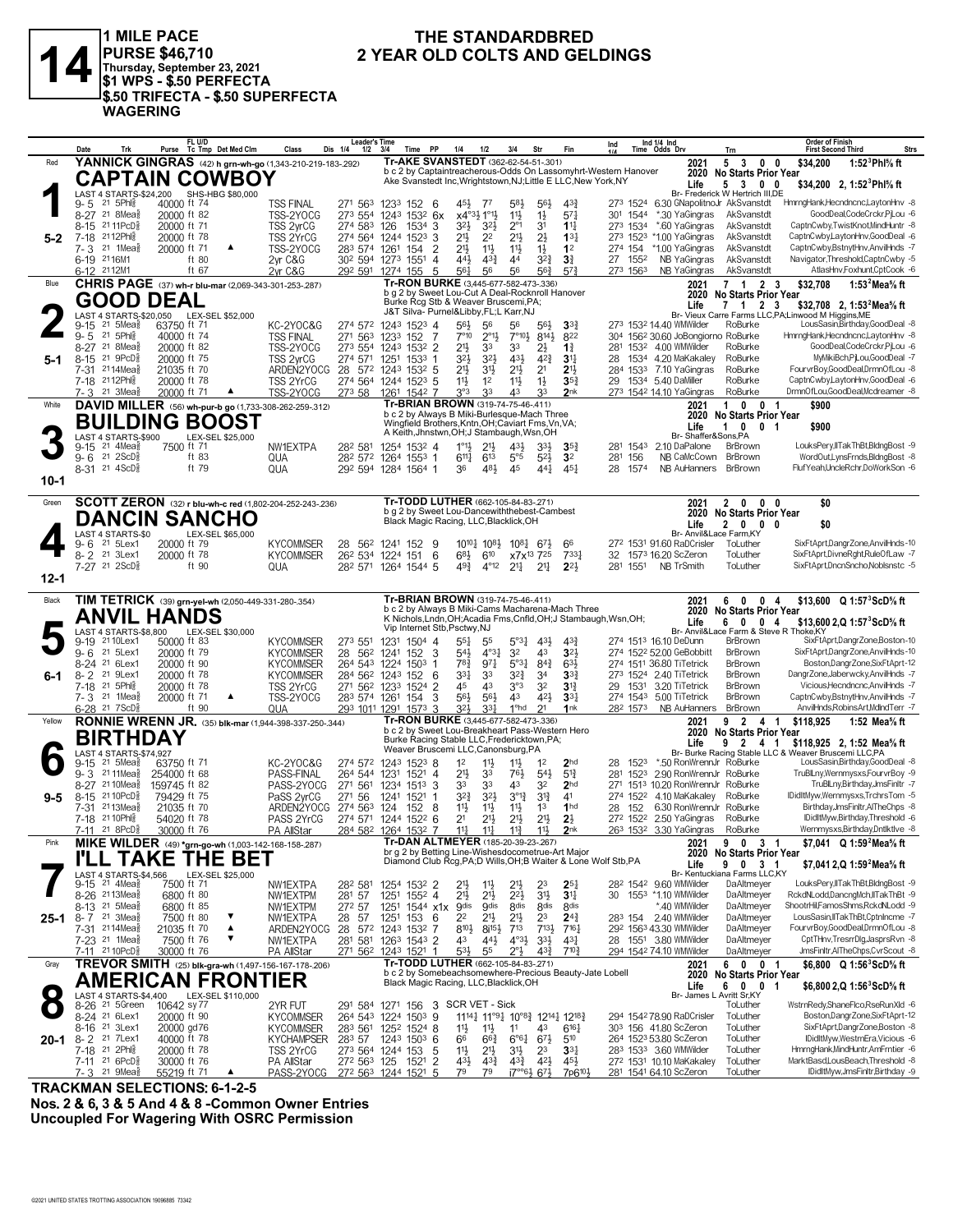

1 MILE PACE<br>PURSE \$132,667<br>Thursday, September 23, 2021<br>\$1 WPS - \$.50 PERFECTA \$.50 TRIFECTA - \$.50 PICK 3 (15-16-17)<br>\$.50 TRIFECTA - \$.50 PICK 3 (15-16-17)

#### OHIO BREEDERS CHAMPIONSHIP 2 YEAR OLD COLTS AND GELDINGS

|          | Date                                 | Trk                                                                   | Purse                       | FL U/D<br>Tc Tmp Det Med Clm            |                   | Class                                                             | <b>Leader's Time</b><br>Dis 1/4<br>$1/2$ $3/4$                                            |                                | Time PP           | 1/4                                                                                                      | 1/2                                                                           | 3/4                                                      | Str                                                   | Fin                                                                                                         | Ind      |                      | Ind 1/4 Ind<br>Time Odds Drv                          | Trn                                                | <b>Order of Finish</b><br><b>First Second Third</b><br>Strs                                                         |
|----------|--------------------------------------|-----------------------------------------------------------------------|-----------------------------|-----------------------------------------|-------------------|-------------------------------------------------------------------|-------------------------------------------------------------------------------------------|--------------------------------|-------------------|----------------------------------------------------------------------------------------------------------|-------------------------------------------------------------------------------|----------------------------------------------------------|-------------------------------------------------------|-------------------------------------------------------------------------------------------------------------|----------|----------------------|-------------------------------------------------------|----------------------------------------------------|---------------------------------------------------------------------------------------------------------------------|
| Red      |                                      |                                                                       |                             |                                         |                   | <b>RONNIE WRENN JR.</b> (35) blk-mar (1,944-398-337-250-.344)     |                                                                                           |                                |                   | Tr-BRIAN BROWN (319-74-75-46-.411)                                                                       |                                                                               |                                                          |                                                       | b c 2 by Downbytheseaside-Western Drag-Dragon Again                                                         |          |                      | 2021                                                  | 5<br>5                                             | $\mathbf 0$<br>\$251.500<br>$\mathbf 0$<br>1:51 $3$ ScD $\%$ ft                                                     |
|          |                                      |                                                                       |                             | <b>GULF SHORES</b>                      |                   |                                                                   |                                                                                           |                                |                   |                                                                                                          |                                                                               |                                                          |                                                       | Country Club Acres, Fndly, OH; Diamond Creek Rcg, WIsvI, PA;                                                |          |                      | Life                                                  |                                                    | 2020 No Starts Prior Year<br>5 5 0 0<br>\$251,500 2, 1:51 ScD % ft                                                  |
|          |                                      | LAST 4 STARTS-\$231.500                                               |                             |                                         | LEX-SEL \$100,000 |                                                                   |                                                                                           |                                |                   | Wingfield Brothers, Kntn, OH                                                                             |                                                                               |                                                          |                                                       |                                                                                                             |          |                      |                                                       |                                                    | Br- J Sbrocco & J Patrick Mclead & W D Walters, OH                                                                  |
|          | $9 - 5$                              | 21 4Nfld<br>8-21 21 3ScD <sup>5</sup>                                 | 300000 ft 75<br>50000 ft 86 |                                         | D                 | OHSS 2C FN<br>OSS <sub>2C</sub>                                   | 26 <sup>2</sup> 56 <sup>3</sup><br>27                                                     | 1242 1521 5<br>562 1243 1524 3 |                   | 22<br>33                                                                                                 | $21\frac{1}{2}$<br>443                                                        | 1°ns<br>$3^{13}$                                         | 14<br>2 <sub>hd</sub>                                 | 1 <sup>4</sup><br>1 <sup>2</sup>                                                                            |          | 274 1521<br>274 1524 |                                                       | *.20 RonWrennJr BrBrown<br>*.05 RonWrennJr BrBrown | GulfShors, Trmntor, SlingShck -8<br>GulfShors,RosRnXpls,VntgeCwby -6                                                |
|          | $8 - 7$                              | 216SCD <sub>8</sub>                                                   | 73000 gd69                  |                                         |                   | OSF <sub>2C</sub>                                                 | 281 57                                                                                    | 125                            | 152               | 6<br>11}                                                                                                 | $11\frac{1}{2}$                                                               | $11\frac{1}{2}$                                          | $11\frac{1}{4}$                                       | $11\frac{1}{2}$                                                                                             | 27       | 152                  |                                                       | *.60 RonWrennJr BrBrown                            | GulfShors, SlingShck, ShaneFlco -9                                                                                  |
| 7-5      | 7-10 <sup>21</sup> 5Nfld             | 7-24 <sup>21</sup> 6ScD <sup>3</sup>                                  | 40000 ft 82<br>40000 ft 77  |                                         |                   | OHSS <sub>2C</sub><br>OHSS <sub>2C</sub>                          | 274 561<br>274 572                                                                        | 124<br>1244 1524 1             | $151^3$ 5         | $11\frac{1}{2}$<br>$2^{\circ}1\frac{1}{4}$                                                               | $11\frac{1}{4}$<br>2 <sup>3</sup>                                             | $11\frac{3}{4}$<br>$21\frac{1}{4}$                       | 16<br>2 <sub>ns</sub>                                 | 16 <sup>1</sup><br>$15\frac{1}{2}$                                                                          |          | 273 1513<br>274 1524 |                                                       | *.05 RonWrennJr BrBrown<br>*.60 RonWrennJr BrBrown | GulfShors, TreCruz, Risnshn Ss-10<br>GulfShors, VictyChps, Spbdgdn -7                                               |
| Blue     |                                      |                                                                       |                             |                                         |                   | AARON MERRIMAN (43) go-c red-wh (3,120-568-484-445-.316)          |                                                                                           |                                |                   |                                                                                                          |                                                                               |                                                          |                                                       | Tr-CHRISTOPHER BEAVER (551-125-85-79-.360)                                                                  |          |                      | 2021                                                  | 9<br>$\overline{1}$                                | \$20,830<br>1:56 <sup>4</sup> Nfld ft<br>41                                                                         |
|          |                                      |                                                                       |                             | <b>ROSE RUN X-CON</b>                   |                   |                                                                   |                                                                                           |                                |                   | b g 2 by McArdle-Stirling Delilah-Art Major                                                              |                                                                               |                                                          |                                                       | C Beaver, Rdnr, OH; D Robinson, Crdngtn, OH; T Homan, Mnvl, OH;                                             |          |                      |                                                       |                                                    | 2020 No Starts Prior Year                                                                                           |
|          |                                      | LAST 4 STARTS-\$7,595                                                 |                             | BHS \$6,500                             |                   |                                                                   |                                                                                           |                                | J Carter, Mrn, OH |                                                                                                          |                                                                               |                                                          |                                                       |                                                                                                             |          |                      | Life                                                  | Br- Rose Run Farm, OH                              | 9 1 4 1<br>\$20,830 2, 1:56 <sup>4</sup> Nfld ft                                                                    |
|          | $9 - 11$                             | 21 10 ScD <sup>5</sup><br>$9 - 2$ 21 1 ScD <sup>3</sup>               | 17500 ft 72                 |                                         |                   | BSS 2C                                                            | 26 <sup>2</sup> 55 <sup>1</sup>                                                           | 1234 1533 8                    |                   | 811                                                                                                      | $8^{11}$                                                                      |                                                          | $7^{\circ}12^{\frac{1}{4}}$ 77 $^{\frac{3}{4}}$       | 717                                                                                                         |          | 272 155              | 304 157 56.50 ShBarkerII<br>1.40 ShBarkerll ChFBeaver | ChFBeaver                                          | VlctyChps,OdsCptlsm,Budythbke -9<br>BornTRnAs,RseRunXcn,RcngLbrty -7                                                |
|          |                                      | 8-26 21 5ScD <sup>5</sup>                                             | 10000 ft 77<br>9000 ft 81   |                                         |                   | 2YOCGNW1PM<br>2YOCGNW1LC                                          | 284 58<br>274 573 1263 1541 8                                                             | 1272 155                       |                   | 21}<br>-5<br>213                                                                                         | $21\frac{1}{2}$<br>$21\frac{1}{2}$                                            | 2 <sup>11</sup><br>2 <sup>1</sup>                        | 2 <sup>1</sup><br>32                                  | $2\frac{1}{2}$<br>45                                                                                        |          |                      | 28 <sup>2</sup> 1551 12.40 ShBarkerII                 | ChFBeaver                                          | VictyChps, RckTheDgn, NashngHil -8                                                                                  |
|          |                                      | 25-1 8-10 2112Urbna                                                   |                             | 17500 gd85-1                            |                   | BSS <sub>2C</sub>                                                 | 29 581 1274 158                                                                           |                                |                   | $1^{\circ}$ $\frac{3}{4}$<br>6                                                                           | $2\frac{1}{2}$                                                                | $1\frac{1}{4}$                                           | 2∛                                                    | 2 <sup>1</sup>                                                                                              |          | 30 <sup>2</sup> 1581 | 5.00 RonWrennJr ChFBeaver                             |                                                    | MovdBythS,RseRunXcn,MrNutnNce -7                                                                                    |
| White    |                                      | 8-5 21 2ScD <sup>3</sup>                                              | 9000 ft 85                  |                                         |                   | 2CGNW1LC<br>CHRIS PAGE (37) wh-r blu-mar (2,069-343-301-253-.287) | 264 553 1242 153                                                                          |                                |                   | $21\frac{1}{2}$<br>$\overline{4}$<br>Tr-RON BURKE (3,445-677-582-473-.336)                               | $11\frac{1}{4}$                                                               | 1hd                                                      | 25                                                    | $2^{5}$                                                                                                     |          | 294 1541             | *.80 AMerrimn<br>2021                                 | ChFBeaver                                          | Gratified,RseRunXcn,BntwnJuln-10<br>7 2 3 1<br>\$134,500<br>1:52 $^2$ Nfld ft                                       |
|          |                                      |                                                                       | TERMINATOR                  |                                         |                   |                                                                   |                                                                                           |                                |                   |                                                                                                          |                                                                               |                                                          |                                                       | b c 2 by Downbytheseaside-Crescent City-Rocknroll Hanover                                                   |          |                      |                                                       |                                                    | 2020 No Starts Prior Year                                                                                           |
|          |                                      | LAST 4 STARTS-\$117.300                                               |                             |                                         | OH-SEL \$70,000   |                                                                   |                                                                                           |                                |                   | Burke Rcg Stb, Frdrcktwn, PA; C Page, Mt Vrn, OH;<br>Knox Services, Mt Vrn, OH; J&T Silva Stbs, Jrch, NY |                                                                               |                                                          |                                                       |                                                                                                             |          |                      | Life                                                  | Br- Diamond Creek Farm LLC,PA                      | 2 3 1<br>\$134,500 2, 1:52 <sup>2</sup> Nfld ft                                                                     |
|          | $9 - 5$                              | 21 4Nfld                                                              | 300000 ft 75                |                                         | D                 | OHSS 2C FN                                                        | 26 <sup>2</sup> 56 <sup>3</sup>                                                           | 1242 1521 3                    |                   | $33\frac{1}{2}$                                                                                          | $3^{2}\frac{3}{4}$                                                            | $3^{12}$                                                 | 2 <sup>4</sup>                                        | 2 <sup>4</sup>                                                                                              |          |                      | 281 153 10.00 ChPage                                  | RoBurke                                            | GulfShors, Trmntor, SlingShck -8                                                                                    |
|          | $8 - 21$<br>8-14 <sup>21</sup> 6Nfld | 21 6ScD <sup>3</sup>                                                  | 50000 ft 83<br>50000 ft 75  |                                         |                   | OSS <sub>2C</sub><br>OHSS <sub>2C</sub>                           | 282 57<br>28 571 1243 1522 3                                                              | 1242 1521                      |                   | 3<br>33<br>$1^{2}$                                                                                       | $11\frac{1}{2}$<br>$1\frac{3}{4}$                                             | 2 <sup>2</sup><br>$11\frac{1}{4}$                        | $2^{13}$<br>1 <sup>4</sup>                            | $2^{2}$<br>$14\frac{1}{4}$                                                                                  |          |                      | 274 1523 2.10 ChPage<br>274 1522 2.40 ChPage          | RoBurke<br>RoBurke                                 | SlingShck,Trmntor,TreCruz -7<br>Trmntor,SpredThFr,RisnshnSs -8                                                      |
| $5-1$    | 8-2 <sup>21</sup> 2Lex1              |                                                                       | 40000 ft 78                 |                                         |                   | <b>KYCHAMPSER</b>                                                 | 28 <sup>2</sup> 554 1241 1501 4                                                           |                                |                   | 32                                                                                                       | 44                                                                            | $im4^{24}$ 48                                            |                                                       | 4p36                                                                                                        |          |                      | 263 1512 17.00 ChPage                                 | RoBurke                                            | PeblBch, Wolftrax, Trmntor+ -7                                                                                      |
|          |                                      | 7-24 21 8ScD <sup>5</sup>                                             | 40000 ft 80                 |                                         |                   | OHSS <sub>2C</sub>                                                | 271 564 1244 1532 6                                                                       |                                |                   | $65\frac{3}{4}$                                                                                          | $6^{o5}\frac{3}{4}$                                                           | $4^{\circ}3$                                             | $4^{2}$                                               | 2 <sup>3</sup>                                                                                              |          |                      | 281 1533 20.10 ChPage                                 | RoBurke                                            | SlingShck,Trmntor,RosRnXpls -9                                                                                      |
| Green    |                                      |                                                                       |                             |                                         |                   | MATT KAKALEY (33) c red-wh-col blu (2,108-273-343-323-.271)       |                                                                                           |                                |                   | Tr-RON POTTER (54-11-12-8-.377)                                                                          |                                                                               |                                                          |                                                       | b g 2 by Western Vintage-Southern Magnolia-Jate Lobell                                                      |          |                      | 2021<br>2020                                          |                                                    | 7 1 1 1<br>\$21,500<br>1:54 ScD% ft<br><b>No Starts Prior Year</b>                                                  |
|          |                                      |                                                                       |                             | <b>VINTAGE COWBOY</b>                   |                   |                                                                   |                                                                                           |                                |                   | Last Laugh LLC, Bucyrus, OH                                                                              |                                                                               |                                                          |                                                       |                                                                                                             |          |                      | Life                                                  | Br- Jane C Glass.KY                                | 7 1 1 1<br>\$21,500 2, 1:54 ScD <sup>5</sup> / <sub>8</sub> ft                                                      |
|          | $9 - 2$                              | $21 \, 5$ ScD $\frac{5}{8}$                                           | 19300 ft 74                 | LAST 4 STARTS-\$10,500 LEX-SEL \$28,000 |                   | 2YOCGNW1LC                                                        | 272 572 1251 1531 1                                                                       |                                |                   | $56\frac{1}{4}$                                                                                          | $5^{\circ}3\frac{1}{4}$                                                       |                                                          | $4^{\circ}2^1$ 73}                                    | 761                                                                                                         |          |                      | 284 1542 *1.10 DaNoble                                | RoPotter                                           | VictyChps,RckTheDgn,SctninRcr -8                                                                                    |
|          |                                      | 8-26 <sup>21</sup> 8ScD <sup>5</sup>                                  | 9000 ft 81                  |                                         |                   | 2YOCGNW1LC                                                        | 282 573 1253 154                                                                          |                                |                   | $55\frac{3}{4}$<br>5                                                                                     | 56                                                                            |                                                          | $5^{\circ}4\frac{1}{2}$ 5 <sup>1</sup> / <sub>2</sub> | 1 <sup>1</sup>                                                                                              |          |                      | 273 154 *.50 DaNoble                                  | RoPotter<br>RoPotter                               | VntgeCwby,MinkStret,Gratified -8<br>GulfShors.RosRnXpls.VntaeCwbv -6                                                |
| $9 - 1$  |                                      | 8-21 21 3ScD <sup>5</sup><br>$8 - 7$ 21 6ScD <sup>5</sup>             | 50000 ft 86<br>73000 gd69   |                                         |                   | OSS <sub>2C</sub><br>OSF <sub>2C</sub>                            | 27 562 1243 1524<br>281 57 125                                                            |                                | 152               | $\overline{2}$<br>$5^{4}$<br>7<br>79                                                                     | $55\frac{3}{4}$<br>$8°9\frac{1}{4}$                                           | $6^{\circ 4}$ <sup>3</sup><br>$7^{\circ}6^{\frac{3}{4}}$ | 3 <sup>11</sup><br>99                                 | $34\frac{1}{4}$<br>912                                                                                      | 28<br>28 |                      | 1533 23.00 DaNoble<br>1542 31.10 JoSutton             | RoPotter                                           | GulfShors, SlingShck, ShaneFlco -9                                                                                  |
|          | 8-2                                  | 21 3Lex1                                                              | 20000 ft 78                 |                                         |                   | <b>KYCOMMSER</b>                                                  | 26 <sup>2</sup> 53 <sup>4</sup> 122 <sup>4</sup> 151                                      |                                |                   | 1 <sup>2</sup><br>3                                                                                      | $11\frac{1}{2}$                                                               | 11}                                                      | 56                                                    | $5^{11}$                                                                                                    |          |                      | 30 <sup>2</sup> 153 <sup>1</sup> 2.80 ChPage          | RoPotter                                           | SixFtAprt,DivneRght,RuleOfLaw -7                                                                                    |
| Black    |                                      |                                                                       |                             |                                         |                   | <b>BRETT MILLER</b> (48) pur-wh-gra (2,169-343-299-252-.273)      |                                                                                           |                                |                   | Tr-STEVE CARTER (282-46-61-46-.338)                                                                      |                                                                               |                                                          |                                                       | b g 2 by Yankee Cruiser-Tre Cress-Towner's Big Guy                                                          |          |                      | 2021<br>2020                                          |                                                    | 7 2 2 1<br>\$78,250<br>1:52 $^2$ Nfld ft<br><b>No Starts Prior Year</b>                                             |
|          |                                      |                                                                       | TRE CRUZω                   |                                         |                   |                                                                   |                                                                                           |                                |                   | J E Mossbarger, Washington C H, OH;                                                                      |                                                                               |                                                          |                                                       | Tko Rcg Stb LLC, Greenfield, IN; A Friedland, Brooklyn, NY                                                  |          |                      | Life                                                  |                                                    | 7 2 2 1<br>\$78,250 2, 1:52 <sup>2</sup> Nfld ft                                                                    |
|          | 9-5                                  | LAST 4 STARTS-\$64,250<br>21 4Nfld                                    | 300000 ft 75                | OH-SEL \$24,000                         | DL                | OHSS 2C FN                                                        | 26 <sup>2</sup> 56 <sup>3</sup> 124 <sup>2</sup> 152 <sup>1</sup> 7                       |                                |                   |                                                                                                          | $7^{12\frac{1}{2}}$ $6^{04\frac{1}{2}}$ $5^{03}$                              |                                                          | 57 <sup>1</sup>                                       | 58 <sup>1</sup>                                                                                             |          |                      | 284 1534 15.60 BrtMiller                              | Br- Midland Acres Inc.OH<br>StCarter               | GulfShors, Trmntor, SlingShck -8                                                                                    |
|          |                                      | 8-21 <sup>21</sup> 6ScD <sup>5</sup>                                  | 50000 ft 83                 |                                         | L                 | OSS <sub>2C</sub>                                                 | 282 57                                                                                    | 1242 1521 5                    |                   | 681                                                                                                      | $6^{\circ}7$                                                                  |                                                          | $6^{\circ 5\frac{3}{2}}$ 34 $\frac{3}{4}$             | 361                                                                                                         |          |                      | 274 1532 1.90 BrtMiller                               | StCarter                                           | SlingShck,Trmntor,TreCruz -7                                                                                        |
| 8-1      | 8-14 <sup>21</sup> 7Nfld             | 8-7 2111ScD <sup>5</sup>                                              | 50000 ft 75<br>73000 ft 71  |                                         | L                 | OHSS <sub>2C</sub><br>OSF <sub>2C</sub>                           | 264 561 124 1522 5<br>271 561 1232 1521 5                                                 |                                |                   | $7^{113}$<br>781                                                                                         | $6^{\circ}4^{\frac{1}{4}}$<br>$6^{\circ}4^{\circ}$                            | $5^{\circ 5}$<br>$3^{012}$                               | 33<br>32                                              | $11\frac{1}{2}$<br>2 <sup>2</sup>                                                                           |          |                      | 272 1522 8.80 BrtMiller<br>284 1523 4.00 BrtMiller    | StCarter<br>StCarter                               | TreCruz, SlingShck, SeasdeWay -9<br>WstrnRedy,TreCruz,SeasdeJet -9                                                  |
|          |                                      | 7-24 21 6ScD <sup>3</sup>                                             | 40000 ft 82                 |                                         |                   | OHSS <sub>2C</sub>                                                | 274 561 124 1513 4                                                                        |                                |                   | 610                                                                                                      | $6^{73}$                                                                      | $4^{\circ}3$                                             | $47\frac{3}{4}$                                       | 261                                                                                                         |          |                      | 281 1524 26.00 BrtMiller                              | StCarter                                           | GulfShors, TreCruz, Risnshn Ss-10                                                                                   |
| Yellow   |                                      |                                                                       |                             |                                         |                   | DAN NOBLE (38) pur-wh-go (1,823-311-253-229-.290)                 |                                                                                           |                                |                   | Tr-CHRISTI NOBLE (438-92-77-63-.356)                                                                     |                                                                               |                                                          |                                                       | b c 2 by Downbytheseaside-Shocking Beauty-Art Major                                                         |          |                      | 2021<br>2020                                          |                                                    | 7 4 2 1<br>\$206,750<br>1:52 Nfld ft<br><b>No Starts Prior Year</b>                                                 |
|          |                                      |                                                                       | <b>SLING SHOCK</b>          |                                         |                   |                                                                   |                                                                                           |                                |                   | R Gilmartin, Sgmr HI, OH                                                                                 |                                                                               |                                                          |                                                       | M Cimaglio, Lyndhrst, OH; W Richardson, Ar, OH; W Salmeri, Ospry, FL;                                       |          |                      | Life                                                  | $\mathbf{7}$                                       | 4 2 1<br>\$206,750 2, 1:52 Nfld ft                                                                                  |
|          | 9-5                                  | 21 4Nfld                                                              | 300000 ft 75                | LAST 4 STARTS-\$91,750 OH-SEL \$60,000  | D                 | OHSS 2C FN                                                        | 26 <sup>2</sup> 56 <sup>3</sup>                                                           | 1242 1521 6                    |                   | $1^{\circ}2$                                                                                             | $11\frac{1}{2}$                                                               | 2 <sub>ns</sub>                                          | 34                                                    | 36,                                                                                                         |          |                      | 29 153 <sup>2</sup> 5.30 DaNoble                      | ChrNoble                                           | Br- W D Walters & J Patrick Mclead & Rtk Rcg LLC, OH<br>GulfShors, Trmntor, SlingShck -8                            |
|          |                                      | 8-21 21 6ScD <sup>5</sup>                                             | 50000 ft 83                 |                                         |                   | OSS <sub>2C</sub>                                                 | 282 57                                                                                    | 1242 1521                      | -1                | $44\frac{3}{4}$                                                                                          | $4^{\circ}4$                                                                  | 1 <sup>2</sup>                                           | $11\frac{3}{4}$                                       | 123                                                                                                         |          |                      | 274 1521 *1.30 DaNoble                                | ChrNoble                                           | SlingShck,Trmntor,TreCruz -7                                                                                        |
| $6 - 1$  | 8-14 21 7Nfld                        | $8 - 7$ 21 6 ScD <sup>3</sup>                                         | 50000 ft 75<br>73000 gd69   |                                         |                   | OHSS <sub>2C</sub><br>OSF <sub>2C</sub>                           | 264 561<br>281 57 125 152 2                                                               | 124                            | 1522 1            | $11\frac{1}{4}$<br>21}                                                                                   | $1\frac{3}{4}$<br>$21\frac{1}{2}$                                             | 1 <sup>3</sup><br>$21\frac{1}{2}$                        | 1 <sup>3</sup><br>$2^{11}$                            | 2 <sup>1</sup><br>2 <sup>11</sup>                                                                           | 27       | 283 1523<br>1521     | *.10 DaNoble<br>2.00 DaNoble                          | ChrNoble<br>ChrNoble                               | TreCruz,SlingShck,SeasdeWay -9<br>GulfShors, SlingShck, ShaneFlco -9                                                |
|          |                                      | 7-24 <sup>21</sup> 8ScD <sup>3</sup>                                  | 40000 ft 80                 |                                         |                   | OHSS <sub>2C</sub>                                                | 271 564 1244 1532 8                                                                       |                                |                   | $4^{\circ}3\frac{1}{4}$                                                                                  | $11\frac{1}{4}$                                                               | $11\frac{1}{2}$                                          | 11}                                                   | $1\frac{3}{4}$                                                                                              |          | 283 1532             | *.10 DaNoble                                          | ChrNoble                                           | SlingShck,Trmntor,RosRnXpls -9                                                                                      |
| Pink     |                                      |                                                                       |                             |                                         |                   | MIKE WILDER (49) *grn-go-wh (1,003-142-168-158-287)               |                                                                                           |                                |                   | Tr-RON BURKE (3,445-677-582-473-.336)                                                                    |                                                                               |                                                          |                                                       | b c 2 by Fear The Dragon-Stonebridge Damsel-Mach Three                                                      |          |                      | 2021<br>2020                                          | 70                                                 | \$13.300 Q 1:55 <sup>4</sup> Mea <sup>5</sup> / <sub>8</sub> ft<br>0 <sub>1</sub>                                   |
|          |                                      |                                                                       |                             |                                         |                   | <b>SPRINGBRIDGE DRAGN</b>                                         |                                                                                           |                                |                   |                                                                                                          |                                                                               |                                                          |                                                       | Burke Rcg Stb & Weaver Bruscemi, PA; W Donovan, FL; J Sbrocco, OH                                           |          |                      | Life                                                  | 70                                                 | <b>No Starts Prior Year</b><br>0 <sub>1</sub><br>\$13,300 2, Q 1:55 <sup>4</sup> Mea <sup>5</sup> / <sub>8</sub> ft |
|          | $9 - 2$                              | LAST 4 STARTS-\$6,500<br>$21.6$ Mea $\frac{5}{8}$                     | 6800 ft 70                  | OH-SEL \$120,000                        |                   | NW1EXTPM                                                          | 281 572 1252 1543 1                                                                       |                                |                   | 33                                                                                                       | 32}                                                                           |                                                          | 323                                                   | 891                                                                                                         |          |                      | 31 156 <sup>2</sup> *.70 DaCharlino                   | RoBurke                                            | Br- Spring Haven Farm, OH; Angie M Stiller, ON, CA<br>FamosShms,LonWlfAmr,KingRoyal -9                              |
|          | $8 - 21$                             | $216SCD\frac{5}{8}$                                                   | 50000 ft 83                 |                                         |                   | OSS <sub>2C</sub>                                                 | 282 57                                                                                    | 1242 1521 7                    |                   | $79\frac{3}{4}$                                                                                          | $7^7$                                                                         | $7^7$                                                    | 683                                                   | 59 <sub>1</sub>                                                                                             |          |                      | 281 154 28.70 WMWilder                                | RoBurke                                            | SlingShck,Trmntor,TreCruz -7                                                                                        |
|          | 8-14 21 7Nfld                        | <b>25-1</b> 8-7 <sup>21</sup> 11 ScD <sup>3</sup>                     | 50000 ft 75<br>73000 ft 71  |                                         |                   | OHSS <sub>2C</sub><br>OSF <sub>2C</sub>                           | 264 561 124 1522 8<br>271 561 1232 1521 6                                                 |                                |                   | $9^{16}\frac{3}{4}$<br>912}                                                                              | 85}<br>983                                                                    | 76}<br>9121                                              | 610<br>$9^{15}$                                       | $46\frac{3}{4}$<br>$9^{21\frac{3}{4}}$                                                                      |          |                      | 283 1534 84.70 WMWilder<br>304 1563 38.70 ChPage      | RoBurke<br>RoBurke                                 | TreCruz.SlingShck.SeasdeWay -9<br>WstrnRedv.TreCruz.SeasdeJet -9                                                    |
|          |                                      | 7-24 21 8ScD <sup>5</sup>                                             | 40000 ft 80                 |                                         |                   | OHSS <sub>2C</sub>                                                | 271 564 1244 1532 2                                                                       |                                |                   |                                                                                                          | $7^{7}\frac{3}{4}$ $8^{06}\frac{3}{4}$ $6^{04}\frac{1}{4}$ $5^{3}\frac{1}{4}$ |                                                          |                                                       | $5^{3}$                                                                                                     |          |                      | 28 <sup>2</sup> 154 43.20 TySmith                     | RoBurke                                            | SlingShck,Trmntor,RosRnXpls -9                                                                                      |
| Gray     |                                      |                                                                       |                             |                                         |                   | TYLER SMITH (28) wh-gra-blk (2,075-263-249-287-.240)              |                                                                                           |                                |                   | <b>Tr-TIMOTHY LANE</b> (196-31-21-26-.262)<br>b g 2 by Downbytheseaside-Jet Wash-Jereme's Jet            |                                                                               |                                                          |                                                       |                                                                                                             |          |                      | 2021                                                  | 9 1                                                | 1:54 $3$ ScD $\%$ ft<br>\$32,870<br>13                                                                              |
|          |                                      |                                                                       | <b>SEASIDE JET</b>          |                                         |                   |                                                                   |                                                                                           |                                |                   |                                                                                                          |                                                                               |                                                          |                                                       | William E Bailosky, Delaware, OH; Timothy E Lane, Marysville, OH;                                           |          |                      | Life                                                  | 2020 No Starts Prior Year                          | 9 1 1 3<br>\$32,870 2, 1:54 $SCD\%$ ft                                                                              |
|          |                                      | LAST 4 STARTS-\$9,060<br>$9-15$ 21 $4ScD\frac{5}{8}$                  | 13000 ft 73                 | LEX-SEL \$50,000                        |                   | HGNW2PMRLT                                                        |                                                                                           |                                |                   | Ernie Malas, Dublin, OH                                                                                  |                                                                               |                                                          |                                                       |                                                                                                             |          |                      | 273 1551 *1.90 TySmith                                | Br- Crawford Farms LLC,NY<br>TiLane                | MapllfsDs,TakeAStnd,SeasdeJet -9                                                                                    |
|          |                                      | 9-2 2110ScD <sup>3</sup>                                              | 10000 ft 66                 |                                         |                   | 2YOCGNW1PM                                                        | 281 58<br>281 561                                                                         | 1252 1543 6                    | 1264 1543 9       | $8^{11}\frac{1}{2}$<br>2 <sup>2</sup>                                                                    | $89\frac{3}{4}$<br>25                                                         | $5^{\circ}4\frac{1}{4}$<br>$11\frac{1}{4}$               | $3^{31}$<br>$12\frac{1}{2}$                           | 3 <sup>3</sup><br>$1^{3}$                                                                                   |          |                      | 291 1543 *.90 TySmith                                 | TiLane                                             | SeasdeJet, Noblsnstc, Alabthtwg -8                                                                                  |
|          |                                      | 8-21 21 3ScD <sup>5</sup>                                             | 50000 ft 86                 |                                         |                   | OSS <sub>2C</sub>                                                 | 27 56 <sup>2</sup> 124 <sup>3</sup> 1524 4                                                |                                |                   | 66}                                                                                                      | $6^{\circ}6^{\frac{3}{2}}$                                                    | $4^{\circ}3\frac{1}{2}$                                  | 64                                                    | $59\frac{3}{4}$                                                                                             |          |                      | 293 1544 19.80 TySmith                                | TiLane                                             | GulfShors, RosRnXpls, VntgeCwby -6                                                                                  |
| $12 - 1$ | 8-14 <sup>21</sup> 6Nfld             | 8-7 2111ScD                                                           | 50000 ft 75<br>73000 ft 71  |                                         |                   | OHSS <sub>2C</sub><br>OSF <sub>2C</sub>                           | 28 571 1243 1522 2<br>271 561 1232 1521 1                                                 |                                |                   | 47<br>$3^{\circ}2$                                                                                       | $4^{\circ}2\frac{1}{2}$<br>$11\frac{1}{2}$                                    | $5^{\circ}3\frac{1}{2}$<br>$2^{13}$                      | $5^{71}$<br>$21\frac{3}{2}$                           | 78<br>34 <sub>1</sub>                                                                                       |          |                      | 284 154 5.40 TySmith<br>291 153 4.30 TySmith          | TiLane<br>TiLane                                   | Trmntor,SpredThFr,RisnshnSs -8<br>WstrnRedy,TreCruz,SeasdeJet -9                                                    |
| Purple   |                                      |                                                                       |                             |                                         |                   | DAVID MILLER (56) wh-pur-b go (1,733-308-262-259-.312)            |                                                                                           |                                |                   | Tr-RON BURKE (3,445-677-582-473-.336)                                                                    |                                                                               |                                                          |                                                       |                                                                                                             |          |                      | 2021                                                  | $7 \quad 1$                                        | \$59,760<br>0 <sub>3</sub><br>1:52 ScD% ft                                                                          |
|          |                                      |                                                                       | <b>SEASIDE WAY</b>          |                                         |                   |                                                                   |                                                                                           |                                |                   |                                                                                                          |                                                                               |                                                          |                                                       | b c 2 by Downbytheseaside-Real Touch-Real Desire<br>Burke Rcg Stb & Weaver Bruscemi, PA; Knox Services, OH; |          |                      | 2020<br>Life                                          | 710                                                | No Starts Prior Year<br>3<br>\$59,760 2, 1:52 ScD <sup>5</sup> / <sub>8</sub> ft                                    |
|          |                                      | LAST 4 STARTS-\$34,000                                                |                             |                                         |                   |                                                                   |                                                                                           |                                |                   | Slaughter Rcg Stb, KY                                                                                    |                                                                               |                                                          |                                                       |                                                                                                             |          |                      |                                                       |                                                    | Br- Knox Services, OH; Slaughter Rcg Stb, KY; R Paver, OH                                                           |
|          | 9-5                                  | 21 4Nfld<br>8-21 21 3ScD <sup>5</sup>                                 | 300000 ft 75<br>50000 ft 86 |                                         | D                 | OHSS 2C FN<br>OSS <sub>2C</sub>                                   | 26 <sup>2</sup> 56 <sup>3</sup> 124 <sup>2</sup> 152 <sup>1</sup> 4<br>27 562 1243 1524 5 |                                |                   | $6^{10\frac{1}{2}}$<br>11号                                                                               | $4^{\circ}3$<br>$21\frac{1}{2}$                                               | $4^{\circ}2$<br>$5^{3}\frac{3}{4}$                       | $46\frac{1}{4}$<br>$4^{2}\frac{1}{2}$                 | 4 <sup>′</sup><br>47                                                                                        |          |                      | 284 1533 35.10 DaMiller<br>284 1541 8.00 ChPage       | RoBurke<br>RoBurke                                 | GulfShors, Trmntor, SlingShck -8<br>GulfShors, RosRnXpls, VntgeCwby -6                                              |
|          | 8-14 21 7Nfld                        |                                                                       | 50000 ft 75                 |                                         |                   | OHSS <sub>2C</sub>                                                | 264 561                                                                                   | 124                            | 1522 4            | $6^{8}$                                                                                                  | $4^{\circ}2^{\frac{3}{4}}$                                                    | $3^{\circ\circ}3\frac{1}{2}$                             | 2 <sup>3</sup>                                        | $3^{2}$                                                                                                     |          |                      | 281 1524 8.60 ChPage                                  | RoBurke                                            | TreCruz,SlingShck,SeasdeWay -9                                                                                      |
| 12-1     |                                      | $8 - 7$ 21 6 ScD <sup>3</sup><br>7-24 <sup>21</sup> 2ScD <sup>3</sup> | 73000 gd69<br>40000 ft 85   |                                         |                   | OSF <sub>2C</sub><br>OHSS <sub>2C</sub>                           | 281 57<br>264 56                                                                          | 125<br>124                     | 152<br>152        | -5<br>$6^{7}\frac{1}{2}$<br>5<br>45}                                                                     | $5^{\circ}7\frac{1}{2}$<br>45}                                                | $5^{\circ}4\frac{1}{2}$<br>$2^{\circ}$ hd                | 763<br>$1\frac{1}{4}$                                 | $7^{10}$<br>12 <sub>3</sub>                                                                                 |          |                      | 281 154 6.50 ChPage<br>28 152 *1.30 ChPage            | RoBurke<br>RoBurke                                 | GulfShors, SlingShck, ShaneFlco -9<br>SeasdeWay,ShaneFlco,SeasdeJet -9                                              |
| Blue-Red |                                      |                                                                       |                             |                                         |                   | YANNICK GINGRAS (42) h grn-wh-go (1,343-210-219-183-.292)         |                                                                                           |                                |                   | Tr-RON BURKE (3,445-677-582-473-.336)                                                                    |                                                                               |                                                          |                                                       |                                                                                                             |          |                      | 2021                                                  | 7 0 2                                              | $\overline{2}$<br>\$32,116                                                                                          |
|          |                                      |                                                                       |                             | <b>ROSE RUN XPLOSION</b>                |                   |                                                                   |                                                                                           |                                |                   | Burke Rcg Stb & Weaver Bruscemi, PA;                                                                     |                                                                               |                                                          |                                                       | b c 2 by Downbytheseaside-Crying Game-Badlands Hanover                                                      |          |                      | 2020<br>Life                                          |                                                    | <b>No Starts Prior Year</b><br>7022<br>\$32,116                                                                     |
|          |                                      | LAST 4 STARTS-\$16,500                                                |                             | LEX-SEL \$35,000                        |                   |                                                                   |                                                                                           |                                |                   | J&T Silva- Purnel&Libby,FL;P Collura,PA                                                                  |                                                                               |                                                          |                                                       |                                                                                                             |          |                      |                                                       | Br- Rose Run Farm, OH                              |                                                                                                                     |
|          | $9 - 5$<br>$8 - 21$                  | 21 4Nfld<br>$21 \text{ } 3ScD\frac{5}{8}$                             | 300000 ft 75<br>50000 ft 86 |                                         | D                 | OHSS 2C FN<br>OSS <sub>2C</sub>                                   | 26 <sup>2</sup> 56 <sup>3</sup> 124 <sup>2</sup> 152 <sup>1</sup> 2<br>27 562 1243 1524 1 |                                |                   | $5^{7}\frac{1}{2}$<br>$4^{\circ}3$                                                                       | 76<br>11                                                                      | $8^{11\frac{3}{4}}$<br>11                                | $8^{11}\frac{1}{2}$<br>1 <sub>hd</sub>                | $69\frac{3}{4}$<br>2 <sup>2</sup>                                                                           |          |                      | 272 1541 34.20 WMWilder<br>283 1531 15.30 WMWilder    | RoBurke<br>RoBurke                                 | GulfShors, Trmntor, SlingShck -8<br>GulfShors,RosRnXpls,VntgeCwby -6                                                |
|          | 8-14 <sup>21</sup> 6Nfld             |                                                                       | 50000 ft 75                 |                                         |                   | OHSS <sub>2C</sub>                                                | 28 571 1243 1522 8                                                                        |                                |                   |                                                                                                          | $8^{12}\frac{1}{4}$ $8^{10}\frac{1}{4}$                                       |                                                          | $7^{\circ}5^{\circ}4$ 45 <sup>3</sup>                 | 45}                                                                                                         |          |                      | 274 1532 22.80 WMWilder                               | RoBurke                                            | Trmntor,SpredThFr,RisnshnSs -8                                                                                      |
| 15-1     |                                      | $8 - 7$ 21 6 ScD <sup>3</sup><br>7-24 21 8 ScD <sup>3</sup>           | 73000 gd69<br>40000 ft 80   |                                         |                   | OSF <sub>2C</sub><br>OHSS <sub>2C</sub>                           | 28 <sup>1</sup> 57 125 152 8<br>271 564 1244 1532 1                                       |                                |                   | $8^{10}\frac{1}{2}$<br>54                                                                                | 79<br>$5^{\circ}41$                                                           | 87<br>$2^{\circ}1\frac{1}{2}$                            | $66\frac{1}{4}$<br>$21\frac{1}{2}$                    | 68<br>3 <sup>3</sup>                                                                                        |          |                      | 271 1533 52.20 WMWilder<br>283 1533 15.30 WMWilder    | RoBurke<br>RoBurke                                 | GulfShors, Sling Shck, Shane Flco -9<br>SlingShck,Trmntor,RosRnXpls -9                                              |
|          |                                      |                                                                       |                             | <b>TRACKMAN SELECTIONS: 1-3-6-5</b>     |                   |                                                                   | Nos. 3, 7, 9 & 10 - Burke/Bruscemi Et Al Owner Entry                                      |                                |                   |                                                                                                          |                                                                               |                                                          |                                                       |                                                                                                             |          |                      |                                                       |                                                    |                                                                                                                     |

**Uncoupled For Wagering With OSRC Permission NOS. 9,10 START FROM 2ND TIER**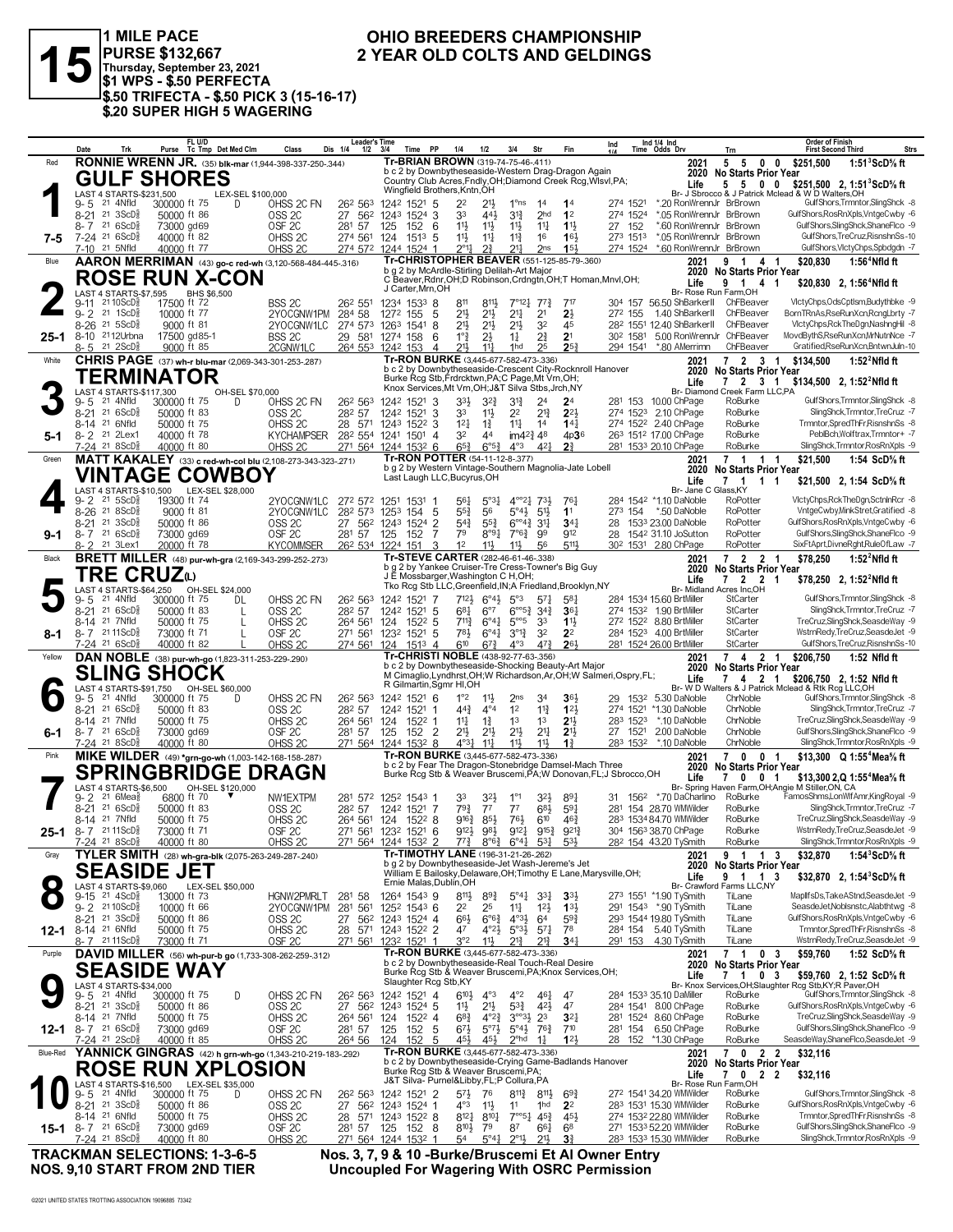|         |                     | <b>11 MILE PACE</b><br><b>PURSE \$132,360</b>                                                                      |                               |                                |                           |                                                                                     |                                                                                |                  |                                   |                                                                                                                                |                                               |                                                 |                                       | THE 76th LITTLE BROWN JUG                                                                                                         |          |                      |                                                                                |                                                                       |                                                                                                                                                            |
|---------|---------------------|--------------------------------------------------------------------------------------------------------------------|-------------------------------|--------------------------------|---------------------------|-------------------------------------------------------------------------------------|--------------------------------------------------------------------------------|------------------|-----------------------------------|--------------------------------------------------------------------------------------------------------------------------------|-----------------------------------------------|-------------------------------------------------|---------------------------------------|-----------------------------------------------------------------------------------------------------------------------------------|----------|----------------------|--------------------------------------------------------------------------------|-----------------------------------------------------------------------|------------------------------------------------------------------------------------------------------------------------------------------------------------|
|         |                     | Thursday, September 23, 2021                                                                                       |                               |                                |                           |                                                                                     |                                                                                |                  |                                   |                                                                                                                                |                                               |                                                 |                                       | <b>TOTAL PURSE \$661,800</b>                                                                                                      |          |                      | <b>3 YEAR OLD COLTS AND GELDINGS - 1ST ELIMINATION</b>                         |                                                                       |                                                                                                                                                            |
|         |                     | <sup>j</sup> \$1 WPS - \$.50 PERFECTA                                                                              |                               |                                |                           | \$1 JUG DAILY DOUBLE (16-17)                                                        |                                                                                |                  |                                   |                                                                                                                                |                                               |                                                 |                                       |                                                                                                                                   |          |                      |                                                                                |                                                                       |                                                                                                                                                            |
|         |                     |                                                                                                                    |                               |                                |                           | \$.50 TRIFECTA - \$.50 SUPERFECTA<br>GUARANTEED \$25,000 \$.50 PICK 4 (16-17-18-19) |                                                                                |                  |                                   |                                                                                                                                |                                               |                                                 |                                       |                                                                                                                                   |          |                      |                                                                                |                                                                       |                                                                                                                                                            |
|         | Date                | Trk                                                                                                                |                               | FL U/D                         | Purse Tc Tmp Det Med Clm  | Class                                                                               | <b>Leader's Time</b><br>Dis 1/4<br>$1/2$ $3/4$                                 |                  | PP<br>Time                        | 1/4                                                                                                                            | 1/2                                           | 3/4                                             | Str                                   | Fin                                                                                                                               | Ind      |                      | Ind 1/4 Ind<br>Time Odds Drv                                                   | Trn                                                                   | Order of Finish<br><b>First Second Third</b><br>Strs                                                                                                       |
| Red     |                     |                                                                                                                    |                               |                                |                           | DAN NOBLE (38) pur-wh-go (1,823-311-253-229-290)                                    |                                                                                |                  |                                   | Tr-CHRISTI NOBLE (438-92-77-63-.356)<br>b g 3 by Big Bad John-Cruzin Angel-Yankee Cruiser                                      |                                               |                                                 |                                       |                                                                                                                                   |          |                      | 2021<br>2020                                                                   | 15<br>3<br>No Starts Prior Year                                       | 4 0<br>\$202,086<br>$1:513$ Nfld ft                                                                                                                        |
|         |                     | LAST 4 STARTS-\$191,600                                                                                            |                               |                                |                           | <b>BORNTOBESHAMELESS</b>                                                            |                                                                                |                  |                                   | Norman Rae Racing LLC, Xenia, OH                                                                                               |                                               |                                                 |                                       | James F Morris, Chillicothe, OH; Dennis R Owens, Hamilton, OH;                                                                    |          |                      | Life<br>Br- George V Green, NJ                                                 | $15 \quad 3 \quad 4 \quad 0$                                          | \$202,086 3, 1:51 <sup>3</sup> Nfld ft                                                                                                                     |
|         | 9-5<br>$8 - 21$     | 21 10Nfld<br>$21 \, 5$ ScD $\frac{5}{8}$                                                                           | 300000 ft 72<br>50000 ft 83   |                                | D                         | OHSS 3C FN<br>OSS <sub>3C</sub>                                                     | 263 544<br>272 56                                                              | 1214<br>1231     | $151^3$ 5<br>152<br>7             | $6^{7}\frac{1}{2}$<br>79                                                                                                       | $6^{o6}\frac{1}{2}$<br>78}                    | $7^{\circ}$ <sup>61</sup> / <sub>2</sub><br>7°5 | $6^{21}$<br>5 <sup>12</sup>           | 1nk<br>$11\frac{1}{4}$                                                                                                            |          |                      | 283 1513 33.90 DaNoble<br>274 152 4.50 DaNoble                                 | ChrNoble<br>ChrNoble                                                  | Borntbshm,CharleMay,OdsShaggy -8<br>Borntbshm, ThirdEdtn, TrulyNble -7                                                                                     |
| $9 - 2$ | $8-14$              | 21 $4$ ScD $\frac{5}{8}$<br>$8 - 7$ 21 $2$ ScD <sup>5</sup> <sub>8</sub>                                           | 20000 ft 78<br>60000 gd68     |                                |                           | CG3YO OPEN<br>OSF <sub>3C</sub>                                                     | 264 544<br>271 554                                                             | 1232 152<br>1234 | 6<br>1514<br>-5                   | 78<br>$5^{71}$                                                                                                                 | 8°6<br>$56\frac{3}{4}$                        | $5^{\circ 12}$<br>$2^{\circ}1$                  | 82<br>$3^{11}$                        | $4^{3}3$<br>2 <sup>11</sup>                                                                                                       | 29<br>28 | 152                  | 1524 11.50 ShBarkerII<br>2.90 DaNoble                                          | ChrNoble<br>ChrNoble                                                  | Letstrytw, ThirdEdtn, LaghgnHnv -9<br>OdsShaggy,Borntbshm,HrdtAtWrk -6                                                                                     |
|         |                     | 7-31 2112Nfld<br>7-21 21 3ScD <sup>5</sup>                                                                         | 50000 ft 72<br>9500 ft 77     |                                |                           | OHSS 3C<br>HGNW2PMRLT                                                               | 26 <sup>2</sup> 541<br>272 542 122                                             | 123              | $150^4$ 2x<br>1502 8              | 834<br>$11\frac{3}{4}$                                                                                                         | 8 <sub>dis</sub><br>$12\frac{1}{2}$           | 8 <sub>dis</sub><br>$11\frac{1}{2}$             | 8 <sub>dis</sub><br>$1\frac{1}{2}$    | 8p9dis<br>$2^{21}$                                                                                                                |          |                      | 18.40 WMWilder<br>284 1504 *1.20 DaNoble                                       | ChrNoble<br>ChrNoble                                                  | CharleMay,OdsShaggy,KbMac+ -9<br>GaintStar,Borntbshm,CodyHnv -8                                                                                            |
|         |                     | $7 - 7$ 21 $4$ ScD <sup>5</sup> <sub>8</sub><br>$6-23$ 21 9ScD <sup>3</sup>                                        | 9500 ft 88<br>19200 ft 72     |                                |                           | HGNW2PMRLT<br>HGNW2FINAL                                                            | 27 553<br>26 <sup>2</sup> 55                                                   | 1221             | 1222 1504 9<br>1501 9             |                                                                                                                                | 1013} 1012}<br>1014 }1010                     | $7^{\circ\circ}9\frac{1}{2}$<br>$10^{8}$        | 673<br>$85\frac{3}{2}$                | 471<br>66                                                                                                                         |          |                      | 28 1521 19.30 DaNoble<br>273 1512 52.60 MDCushing                              | <b>RonSteck</b><br>RonSteck                                           | SirChrlsO,CptnsPlce,CodyHnv-10<br>PowrOfVto,WalknftrM,ImSoryMan-10                                                                                         |
| Blue    |                     | LOU'S PEARLMAN(L)                                                                                                  |                               |                                |                           | YANNICK GINGRAS (42) h grn-wh-go (1,343-210-219-183-.292)                           |                                                                                |                  |                                   | Tr-RON BURKE (3,445-677-582-473-.336)<br>b c 3 by Sweet Lou-Lucy's Pearl-Well Said                                             |                                               |                                                 |                                       | Burke Rcg Stb, Frdrcktwn, PA; Weaver Bruscemi, Cnsbrg, PA;                                                                        |          |                      | 2021<br>2020                                                                   | 12<br>5<br>0<br>11<br>5<br>$\mathbf{1}$                               | \$245,312<br>1:47 <sup>4</sup> M1 ft<br>2<br>\$199,294<br>$1:491$ Lex 1 ft<br>1                                                                            |
|         |                     | LAST 4 STARTS-\$197,425<br>9-17 21 6Meas                                                                           | 41850 sy 84-1                 |                                |                           | KC-3YOC&G                                                                           | 272 553                                                                        |                  | 1234 1504 1                       | E Novak, Bc Rtn, FL; H Taylor, Phidiph, PA<br>33                                                                               | $11\frac{1}{2}$                               | $11\frac{1}{2}$                                 | 1 <sup>2</sup>                        | $1\frac{11}{4}$                                                                                                                   |          | 27 1504              | Life<br>*.60 RonWrennJr RoBurke                                                | 23<br>10<br>$\mathbf{1}$                                              | \$444,606 3, 1:47 <sup>4</sup> M1 ft<br>3<br>Br- Burke Rcg Stb & Weaver Bruscemi, PA;E Novak, FL<br>LousPrImn,EmblzeHnv,Myswtbymx -6                       |
|         | $9 - 4$<br>$8 - 21$ | 2112PcD§<br>$21$ $2PCD85$                                                                                          | 253000 ft 74<br>100000 ft 79  |                                | $\mathbf{I}$<br>L         | PaSS Final<br><b>HemptConll</b>                                                     | 262 543<br>272 544 1213                                                        |                  | 1221 1494 5<br>1484 3             | $2^{\circ}3$<br>$2^{\circ}$                                                                                                    | $11\frac{1}{4}$<br>11                         | $1\frac{1}{2}$<br>$11\frac{1}{4}$               | $11\frac{1}{4}$<br>14                 | $1\frac{13}{4}$<br>1 <sup>9</sup>                                                                                                 |          | 273 1494             | *.60 YaGingras<br>271 1484 *1.30 YaGingras                                     | RoBurke<br>RoBurke                                                    | LousPrImn,BilyClyde,GamblinMo -9<br>LousPrImn,AlwysAMki,Exploit -9                                                                                         |
| $2 - 1$ |                     | 8-14 <sup>21</sup> 6Mea <sup>5</sup><br>7-31 <sup>21</sup> 15Mea                                                   | 12800 ft 80<br>375000 ft 70   |                                | $\mathbf{v}_{\perp}$<br>D | NW11500L5<br>ADIOS-FINL                                                             | 263 541 1221<br>26 541 1211                                                    |                  | $151^2$ 1<br>1484 2               | SCR VET - Sick<br>543                                                                                                          | 57                                            | $4^{\circ}3$                                    | $6^{21}$                              | 63                                                                                                                                |          |                      | 273 1492 10.50 YaGingras                                                       | RoBurke<br>RoBurke                                                    | KRynBlchp, WhosBeter, Captnfbls -5<br>Helabalou.RckvrdHnv.WtrSptsTn -9                                                                                     |
|         |                     | 7-24 2110Mea<br>7-17 2114M1                                                                                        | 25000 ft 77                   | 21000 sy 81-2                  | ▲<br>$\blacktriangle$     | ADIOS-ELIM<br>6u w5-nw8                                                             | 263 542 1212 1482 1<br>273 552 1222 1483 6                                     |                  |                                   | 33<br>$1\frac{3}{4}$                                                                                                           | 54<br>$21\frac{1}{4}$                         | 43<br>3 <sup>12</sup>                           | 34<br>31                              | 341<br>1 <sub>ns</sub>                                                                                                            |          |                      | 271 1491 1.30 YaGingras<br>254 1483 3.70 YaGingras                             | RoBurke<br>RoBurke                                                    | WtrSptsTn,RckyrdHnv,LousPrlmn -8<br>LousPrImn,BilyClyde,Fortify-10                                                                                         |
| White   |                     | 7-10 21 1M1                                                                                                        | 18000 ft 75                   |                                | ▼                         | 3-4 w2-nw5<br>SCOTT ZERON (32) r blu-wh-c red (1,802-204-252-243-236)               | 271 541                                                                        | 121              | 1474 4                            | 2 <sup>11</sup><br>Tr-TONY ALAGNA (672-161-113-87-.376)                                                                        | $3^{2}\frac{3}{4}$                            | 431                                             | $3^{2}$                               | 1 <sub>ns</sub>                                                                                                                   |          |                      | 261 1474 10.50 YaGingras<br>2021                                               | RoBurke<br>3<br>0<br>11                                               | LousPrImn,BilyClyde,AlwysAMki -8<br>1:51 $^4$ YR ft<br>0<br>\$91,000                                                                                       |
|         |                     | LAST 4 STARTS-\$25,200                                                                                             |                               |                                | SHS-HBG \$150,000         | <b>SIMON SAYS HANOVER</b>                                                           |                                                                                |                  |                                   |                                                                                                                                |                                               |                                                 |                                       | b c 3 by Captaintreacherous-Social Scene-American Ideal<br>Riverview Rcg, FL; B Grant, ON; K Jacobs, NY; Plouffe Head& Vj Stb, FL |          |                      | 2020<br>Life                                                                   | 0<br>10<br>4<br>21<br>$\overline{7}$<br>Br- Hanover Shoe Farms Inc,PA | $\boldsymbol{2}$<br>$1:501$ Lex1 ft<br>\$53,737<br>0 <sub>2</sub><br>\$144,737 2, 1:50 <sup>1</sup> Lex1 ft                                                |
|         | $9 - 11$<br>$9 - 4$ | 2111Wbsb <sub>8</sub> 790000 ft 68<br>21 $7Wbsb\overline{s}$                                                       | 40000 ft 68                   |                                |                           | NA CUP<br>NA CUP                                                                    | 273 551<br>27 554                                                              | 122<br>124       | 1493 7<br>1494 5                  | 8 <sup>°</sup> beh<br>$5^{71}$                                                                                                 | $56\frac{1}{2}$                               | pu<br>$76\frac{1}{2}$                           | $67\frac{1}{4}$                       | dnf<br>431                                                                                                                        |          |                      | 68.90 ScZeron<br>251 1502 41.05 ScZeron                                        | ToAlagna<br>ToAlagna                                                  | DsprteMan, PrfctStng, Whichwytt-10<br>PrfctStng, Whichwytt, AbckbtHnv -8                                                                                   |
| 12-1    | $8 - 21$            | $21$ $7PCD85$<br>8-10 <sup>21</sup> 2YR                                                                            | 200000 ft 81<br>24000 ft 80   |                                |                           | HemptCon I<br>CHGNW8PM                                                              | 263 542 1221<br>281 564 1242 1514 3                                            |                  | 1501<br>-8                        | $85\frac{3}{4}$<br>$11\frac{1}{2}$                                                                                             | $8^{\circ}4^{\frac{3}{4}}$<br>$11\frac{1}{2}$ | $8^{\circ\circ_4}$<br>$11\frac{3}{4}$           | $85\frac{3}{4}$<br>1 <sup>3</sup>     | 54<br>$13\frac{3}{4}$                                                                                                             |          |                      | 28 151 15.40 DeDunn<br>272 1514 *.70 ScZeron                                   | ToAlagna<br>ToAlagna                                                  | Whichwytt, Myswtbymx, Gamblin Mo -9<br>SmnSysHnv,IdlArtIry,Gumption -6                                                                                     |
|         | $7 - 17$            | 2114M1<br>7-10 21 8M1                                                                                              |                               | 21000 sy 81-2<br>50000 sy 75-2 | ▼<br>D                    | 6u w5-nw8<br>M Pace E                                                               | 273 552<br>271 561                                                             |                  | 1222 1483 7<br>1233 1491 6        | 10 <sup>8</sup><br>$77\frac{3}{4}$                                                                                             | $97\frac{3}{4}$<br>$77\frac{1}{2}$            | $10^{\circ}8$<br>$77\frac{1}{4}$                | $10^{7}$<br>791                       | 97 <sub>1</sub><br>76                                                                                                             |          |                      | 26 150 17.80 ScZeron<br>25 <sup>2</sup> 150 <sup>2</sup> 45.20 ScZeron         | ToAlagna<br>ToAlagna                                                  | LousPrImn,BilyClyde,Fortify-10<br>SthGendry,LawlsShdw,PrfctStng -7                                                                                         |
|         |                     | 7-2 <sup>21</sup> 9YR<br>6-25 <sup>21</sup> 8YR                                                                    | 500000 sy 70-2<br>40000 ft 75 |                                |                           | <b>MESSENGER</b><br><b>MESSENGER</b>                                                | 27 563<br>274 56                                                               |                  | 1241 1514 1<br>1234 1504 3        | $6^{71}$<br>56                                                                                                                 | $7^{07}\frac{3}{4}$<br>$5°6\frac{1}{2}$       | $6^{\circ}5$<br>$5^{\circ}2^{\frac{3}{4}}$      | 66<br>$53\frac{1}{4}$                 | 45}<br>$4^{13}$                                                                                                                   |          |                      | 273 1524 16.90 ScZeron<br>264 1511 21.40 ScZeron                               | ToAlagna<br>ToAlagna                                                  | AmrcnCrge,CharleMay,ChaseHHnv -8<br>AmrcnCrge,CharleMay,ChaseHHnv -7                                                                                       |
| Green   |                     | MYSWEETBOYMAX                                                                                                      |                               |                                |                           | AARON MERRIMAN (43) go-c red-wh (3,120-568-484-445-.316)                            |                                                                                |                  |                                   | Tr-SAM DE PINTO (64-2-9-13-.177)<br>b c 3 by Sweet Lou-Faster Faster-Bettor's Delight<br>Robert I Horowitz, Basking Ridge, NJ; |                                               |                                                 |                                       |                                                                                                                                   |          |                      | 2021<br>2020                                                                   | 14<br>-1<br>4<br>11<br>3<br>$\mathbf{1}$                              | \$159,502<br>1:52 ${}^4$ PcD ${}^5\! s$ sy<br>4<br>$\overline{2}$<br>\$61,920<br>1:52 <sup>1</sup> Phl% ft                                                 |
|         | $9 - 17$            | LAST 4 STARTS-\$133,022<br>$21.6$ Mea $\frac{5}{8}$                                                                | 41850 sy 84-1                 |                                |                           | KC-3YOC&G                                                                           | 272 553                                                                        |                  | 1234 1504 5                       | Brandon Horowitz, Berkeley Heights, NJ<br>11}                                                                                  | 33                                            | 3°3                                             | 2 <sup>2</sup>                        | 3 <sup>2</sup>                                                                                                                    |          |                      | Life<br>264 1511 7.00 AMerrimn                                                 | 5<br>25<br>4<br>SaDePinto                                             | 6<br>\$221,422 2, 1:52 <sup>1</sup> Phl <sup>5</sup> / <sub>8</sub> ft<br>Br- Robert I Horowitz & Brandon Horowitz, NJ<br>LousPrImn,EmblzeHnv,Myswtbymx -6 |
|         |                     | 9-4 21 1PcD <sup>3</sup><br>8-21 <sup>21</sup> 7PcD <sup>5</sup>                                                   | 50000 ft 71<br>200000 ft 81   |                                |                           | PaSS Cons<br>HemptCon I                                                             | 27 56<br>263 542 1221                                                          |                  | 1233 1504 6<br>$150^1$ 5          | 11<br>$1\frac{1}{2}$                                                                                                           | $21\frac{1}{4}$<br>31                         | 31<br>41                                        | $3^{11}$<br>21}                       | 3 <sup>2</sup><br>$2^{13}$                                                                                                        |          |                      | 272 1511 4.40 DaMiller<br>281 1503 2.80 YaGingras                              | RoHorowitz<br>RoHorowitz                                              | Somwhrnvr, WtrSptsTn, Myswtbymx -7<br>Whichwytt, Myswtbymx, Gamblin Mo -9                                                                                  |
| 6-1     | 7-31                | 8-14 21 10 Nfld<br>2115Mea                                                                                         | 300000 ft 70<br>375000 ft 70  |                                | D<br>D                    | <b>MILSTEIN</b><br>ADIOS-FINL                                                       | 26<br>532<br>26<br>541                                                         | 1204<br>1211     | 1484 6<br>1484 6                  | 714<br>66                                                                                                                      | 7°61<br>68                                    | $5^{\circ 3}$ <sup>1</sup><br>$6^{\circ}5$      | 25<br>7 <sup>3</sup>                  | 24 <sub>4</sub><br>$73\frac{1}{4}$                                                                                                |          |                      | 282 1494 71.90 AMerrimn<br>271 1492 36.20 DaMiller                             | SaDePinto<br>SaDePinto                                                | CharleMay,Myswtbymx,WtrSptsTn -9<br>Helabalou, RckyrdHnv, WtrSptsTn -9                                                                                     |
|         |                     | 7-24 <sup>21</sup> 9Mea <sup>§</sup><br>7-18 2113Phlg                                                              | 25000 ft 77<br>14400 ft 78    |                                | ▲                         | ADIOS-ELIM<br>nw5PM CG                                                              | 254 541<br>27 554 1224 1513 1                                                  | 121              | 1491 4                            | 79<br>11                                                                                                                       | 79<br>$2^{13}$                                | 66<br>43                                        | $5^{31}$<br>33                        | 2 <sup>2</sup><br>1p8dq <sub>4</sub>                                                                                              |          |                      | 272 1493 42.40 DaMiller<br>TDIS 3.30 DaMiller                                  | SaDePinto<br>SaDePinto                                                | Helabalou, Myswtbymx, ChaseHHnv -8<br>StrghtTlk+SerisMiki+CvrLotus+ -8                                                                                     |
| Black   |                     | 7-2 <sup>21</sup> 9YR                                                                                              | 500000 sy 70-2                |                                |                           | <b>MESSENGER</b><br><b>ANDREW MCCARTHY</b> (35) r blu-grn (1,466-273-224-193-.315)  | 27                                                                             |                  | 563 1241 1514 5                   | 79<br>Tr-BRETT PELLING (252-78-40-32-.440)                                                                                     | 6 <sup>7</sup>                                | 75                                              | 551                                   | 661                                                                                                                               |          |                      | 274 153 80.00 JaBartlett<br>2021                                               | SaDePinto<br>12<br>3<br>7                                             | AmrcnCrge,CharleMay,ChaseHHnv -8<br>\$303,235<br>1:49 $^2$ Wbsb $\%$ ft                                                                                    |
|         |                     |                                                                                                                    |                               |                                |                           | WHICHWAYTOTHEBEACH                                                                  |                                                                                |                  |                                   |                                                                                                                                |                                               |                                                 |                                       | b g 3 by Somebeachsomewhere-Swinging Beauty-Art Major<br>Alan J Johnston, Syracuse, NY; John H Craig, North York, ON, CA          |          |                      | 2020<br>Life<br>Br- Steiner                                                    | 8<br>2<br>4<br>20 11<br>5                                             | $\overline{2}$<br>\$117,708<br>1:51 PcD% ft<br>\$420,943 3, 1:49 <sup>2</sup> Wbsb <sup>7</sup> / <sub>8</sub> ft<br>-3                                    |
|         |                     | LAST 4 STARTS-\$231.285<br>$9-11$ <sup>21</sup> 11Wbsb <sup>2</sup> 790000 ft 68<br>$9 - 4$ 21 7Wbsb $\frac{7}{8}$ | 40000 ft 68                   |                                | LEX-SEL \$45,000          | NA CUP<br>NA CUP                                                                    | 273 551<br>27 554 124                                                          | 122              | 1493 5<br>1494 8                  | 32}<br>$11\frac{3}{4}$                                                                                                         | $3^{3}\frac{3}{4}$<br>21号                     | 53<br>$2^{\circ}$ nk                            | 53<br>$1\frac{1}{2}$                  | 3 <sup>11</sup><br>$2\frac{3}{4}$                                                                                                 | 26       | 150                  | 271 1494 8.40 SyFilion<br>4.50 SyFilion                                        | ыоск ⊨агтп.∪н<br><b>BrGPelling</b><br><b>BrGPelling</b>               | DsprteMan, PrfctStng, Whichwytt-10<br>PrfctStng, Whichwytt, AbckbtHnv -8                                                                                   |
| 3-1     |                     | 8-28 <sup>21</sup> 8Wbsb <sub>8</sub><br>8-21 21 7PcD <sup>5</sup>                                                 | 68138 ft 77<br>200000 ft 81   |                                |                           | SOMEBEACH<br>HemptCon I                                                             | 263 552 1231<br>263 542 1221                                                   |                  | 1492 5<br>1501 1                  | 34<br>$2^{\circ}$                                                                                                              | 33<br>1 <sub>hd</sub>                         | $2^{\circ}$ <sub>2</sub><br>$1\frac{3}{4}$      | 1nk<br>11}                            | $1\frac{1}{2}$<br>$1\frac{13}{4}$                                                                                                 |          |                      | 261 1492 *1.05 SyFilion<br>28 1501 *.80 AnMccarthy BrGPelling                  | <b>BrGPelling</b>                                                     | Whichwytt,DsprteMan,PirateHnv -6<br>Whichwytt, Myswtbymx, Gamblin Mo -9                                                                                    |
|         |                     | 8-14 21 1PcD <sup>5</sup><br>7-31 21 11 M1                                                                         | 13000 ft 72<br>78700 ft 73    |                                | ▼<br>▲                    | nw12500L5<br>Geers                                                                  | 272 543 123<br>264 544 1222 149                                                |                  | 1494 1<br>-7                      | 32}<br>$4^{3}\frac{3}{4}$                                                                                                      | $11\frac{1}{4}$<br>44                         | $1\frac{3}{4}$<br>$3^{\circ}1$                  | $1\frac{1}{2}$<br>2 <sup>1</sup>      | 2 <sub>ns</sub><br>2 <sup>2</sup>                                                                                                 |          |                      | 264 1494 *1.10 AnMccarthy<br>264 1492 4.80 AnMccarthy                          | <b>BrGPelling</b><br><b>BrGPelling</b>                                | RckTheDvl,Whichwytt,Sombdytrs -7<br>PrfctStng,Whichwytt,HgldbhBst-10                                                                                       |
|         |                     | 7-24 <sup>21</sup> 6M1<br>7-3 2112M1                                                                               |                               | ft 74<br>18000 gd63-1 ▼        |                           | Qua<br>3-4 w2-nw5                                                                   | 29 57<br>283 564 124                                                           | 1251             | $\overline{c}$<br>151<br>5<br>151 | 32}<br>531                                                                                                                     | 32}<br>$5^{\circ}5^{\frac{3}{2}}$             | 32<br>$5^{03}\frac{3}{4}$                       | 3 <sup>1</sup><br>$41\frac{1}{2}$     | $2\frac{3}{4}$<br>1nk                                                                                                             |          | 253 1511             | NB JaPelling<br>261 151 *1.20 AnMccarthy BrGPelling                            | <b>BrGPelling</b>                                                     | NoLouZing, Whichwytt, ImABigDel -6<br>Whichwytt,BetrTkelt,BilyClyde -8                                                                                     |
| Yellow  |                     | ALWAYS A MIKI                                                                                                      |                               |                                |                           | <b>DEXTER DUNN</b> (32) *red-blk-wh (1,770-342-269-221-.319)                        |                                                                                |                  |                                   | <b>Tr-NANCY TAKTER (438-80-69-57-.314)</b><br>C Takter, E Windsor, NJ; G N Anderberg, SD;                                      |                                               |                                                 |                                       | b c 3 by Always B Miki-Beach Gal-Somebeachsomewhere                                                                               |          |                      | 2021<br>2020                                                                   | 11<br>3<br>1<br>13<br>5<br>$\mathbf{1}$                               | 1:50 <sup>4</sup> Phl% ft<br>\$54,571<br>1:50 $^{2}$ M1 ft<br>\$331,261<br>4                                                                               |
|         |                     | LAST 4 STARTS-\$31.761 LEX-SEL \$40.000<br>9-12 <sup>21</sup> 3Lex1                                                | 8000 ft 83                    |                                |                           | <b>OPEN</b>                                                                         | 263 543                                                                        |                  | 1233 1512 5                       | 56}                                                                                                                            | $5^{\circ}6\frac{1}{4}$                       | $5^{\circ}3\frac{1}{2}$ 43 $\frac{1}{2}$        |                                       | H A Liverman, Miami Bch, FL; Rojan Stbs, Wilmington, DE<br>$1\frac{11}{2}$                                                        |          | 271 1512             | Life<br><b>Br-Sergent</b><br>*.20 DeDunn                                       | 24<br>8 2 5<br>Stables LLC,PA<br>NaTakter                             | \$385,832 2, 1:50 <sup>2</sup> M1 ft<br>AlwysAMki,WfEeyore,KngLilJoe -6                                                                                    |
|         |                     | 9-4 21 9M1<br>8-21 21 2PcD <sup>5</sup>                                                                            | 20000 ft 70<br>100000 ft 79   |                                | ▼                         | nw12500L4<br>HemptConll                                                             | 27 543 123<br>272 544 1213 1484 5                                              |                  | 1501<br>-7                        | $2^{\circ}1\frac{1}{4}$<br>431                                                                                                 | $2^{11}$<br>$4^{3}\frac{3}{4}$                | 3 <sup>11</sup><br>$4^{\circ}2\frac{1}{2}$      | 31}<br>$3^{4}$                        | $72\frac{1}{2}$<br>2 <sup>9</sup>                                                                                                 |          |                      | 272 1503 5.30 MaKakaley<br>283 1503 2.90 DeDunn                                | NaTakter<br>NaTakter                                                  | GeezJoe,GoodRockn,BeeTwoBee-10<br>LousPrImn, AlwysAMki, Exploit -9                                                                                         |
| 10-1    |                     | 8-7 21 5M1<br>7-24 21 10 Mea <sub>8</sub>                                                                          | 276150 ft 88<br>25000 ft 77   |                                | D<br>▲                    | CanePace<br>ADIOS-ELIM                                                              | 26 <sup>2</sup> 534 1213 1481 6<br>263 542 1212 1482 8                         |                  |                                   | 2 <sup>1</sup><br>$6°6\frac{1}{2}$                                                                                             | 32}<br>$4^{\circ}3$                           | $5^{4}$<br>$5°3\frac{1}{2}$                     | $55\frac{1}{4}$<br>48                 | $66\frac{1}{2}$<br>4101                                                                                                           |          |                      | 27 1492 36.20 YaGingras<br>282 1502 46.70 ScZeron                              | NaTakter<br>NaTakter                                                  | RckyrdHnv,PrfctStng,SmaCumLde -7<br>WtrSptsTn,RckyrdHnv,LousPrImn -8                                                                                       |
|         |                     | 7-10 21 1M1<br>6-25 21 8YR                                                                                         | 18000 ft 75<br>40000 ft 75    |                                | ▼                         | 3-4 w2-nw5<br><b>MESSENGER</b>                                                      | 271 541 121 1474 3<br>274 56                                                   |                  | 1234 1504 1                       | 11<br>443                                                                                                                      | $21\frac{1}{4}$<br>45}                        | $2^{11}$<br>$64\frac{1}{4}$                     | 2 <sup>11</sup><br>$64\frac{3}{4}$    | 3 <sup>1</sup><br>$63\frac{1}{2}$                                                                                                 |          |                      | 264 148 4.50 DeDunn<br>264 1512 14.30 DeDunn                                   | NaTakter<br>NaTakter                                                  | LousPrImn, BilyClyde, AlwysAMki -8<br>AmrcnCrge,CharleMay,ChaseHHnv -7                                                                                     |
| Pink    |                     | 6-13 21 6Ph                                                                                                        | 15300 ft 76                   |                                |                           | 5-7PMCG<br>JOE BONGIORNO (28) mar-gra-wh (1,451-262-220-196-.310)                   | 263 56                                                                         |                  | 1224 1504 1                       | $1^{\circ}1\frac{1}{2}$                                                                                                        | $11\frac{1}{2}$                               | 211,                                            | 21}                                   | 1nk<br>Tr-JENNIFER BONGIORNO (852-206-140-116-.378)                                                                               |          |                      | 274 1504 1.80 DeDunn<br>2021                                                   | NaTakter<br>13<br>5<br>4                                              | AlwysAMki,TruLou,ExamnrHnv -6<br>1:49 $4$ TgDn $%$ ft<br>\$226,563<br>- 1                                                                                  |
|         |                     | <b>TOWN GOSSIP</b>                                                                                                 |                               |                                |                           |                                                                                     |                                                                                |                  |                                   | b g 3 by American Ideal-Flibbertigibbet-Albert Albert<br>Robert M Weinstein, Bellmore, NY                                      |                                               |                                                 |                                       |                                                                                                                                   |          |                      | 2020<br>Life<br>Br- Winbak Farm, MD                                            | $\overline{7}$<br>$\mathbf{2}$<br>40<br>20<br>7<br>8                  | \$155,445<br>1:56 Stga gd<br>\$382,008 3, 1:49 <sup>4</sup> TgDn <sup>5</sup> / <sub>8</sub> ft<br>-1                                                      |
|         |                     | LAST 4 STARTS-\$134,975<br>9-10 21 9YR<br>8-29 <sup>21</sup> 7 TgDn <sup>3</sup>                                   | 200000 ft 70<br>104000 ft 77  |                                | LEX-SEL \$25,000          | <b>NYSS FINAL</b><br>EBC 3YO CP                                                     | 271 562 1233 1513 4<br>271 542 122 1494 1                                      |                  |                                   | 22‡<br>1 <sub>ns</sub>                                                                                                         | 22<br>2 <sup>11</sup>                         | 21}<br>$2^{11}$                                 | 21}<br>3½                             | 2 <sup>2</sup><br>$1\frac{3}{4}$                                                                                                  |          |                      | 281 152 *1.05 JoBongiorno JeBongiorno<br>273 1494 1.95 JoBongiorno JeBongiorno |                                                                       | IIDrinkTT,TownGosip,KingJmsEx -7<br>TownGosip,SthPetyr,MajorBean -6                                                                                        |
| 8-1     |                     | 8-20 $^{21}$ 9VD $\frac{7}{8}$<br>8-13 <sup>21</sup> 3YR                                                           | 56000 ft 81<br>75900 ft 92    |                                |                           | <b>NYSS</b><br><b>NYSS</b>                                                          | 261 543 123<br>271 553 1233                                                    |                  | 150<br>- 5<br>1512 3              | 56<br>1 <sup>2</sup>                                                                                                           | 56<br>$11\frac{3}{4}$                         | $3^{012}$<br>$1\frac{1}{2}$                     | 2 <sup>1</sup><br>11                  | 2 <sup>1</sup><br>2 <sub>hd</sub>                                                                                                 |          | 264 1501<br>274 1512 | 2.05 ByDobson JeBongiorno<br>*.55 JoBongiorno JeBongiorno                      |                                                                       | Natameri, TownGosip, SthPetyr -6<br>Natameri, TownGosip, SthPetyr -6                                                                                       |
|         |                     | 7-28 <sup>21</sup> 7Btva<br>7-14 21 11 Stga                                                                        | 55000 ft 77<br>77300 gd82-1   |                                |                           | <b>NYSS</b><br><b>NYSS</b>                                                          | 273 56<br>271 562 1231 1511 2                                                  | 1241             | 1522 4                            | $1^{\circ}1$<br>2 <sup>11</sup>                                                                                                | $11\frac{1}{4}$<br>$21\frac{1}{2}$            | $11\frac{1}{2}$<br>$3^{12}$                     | $12\frac{1}{2}$<br>$2^{1\frac{1}{2}}$ | $12\frac{1}{4}$<br>$1\frac{3}{4}$                                                                                                 |          | 273 1511             | 281 1522 *.75 JoBongiorno JeBongiorno<br>3.20 JoBongiorno JeBongiorno          |                                                                       | TownGosip,Mullinax,MajorBean -5<br>TownGosip,SthPetyr,IIDrinkTT -7                                                                                         |
|         |                     | 6-29 21 4YR<br>$6-10$ 21 $QP \cap \frac{5}{6}$                                                                     | 20000 ft 88<br>11200 ft 85    |                                |                           | CHGNW4PM<br>m/110005                                                                | 28 <sup>2</sup> 57 <sup>2</sup> 125 <sup>2</sup> 1524 8<br>272 544 1221 1502 6 |                  |                                   | $1^{\circ}1$<br>643                                                                                                            | $12\frac{3}{4}$<br>661                        | 1 <sup>4</sup><br>$\Lambda$ <sup>o</sup> 21     | $12\frac{1}{2}$<br>641                | $1^{2}$<br>521                                                                                                                    |          |                      | 272 1524 2.05 JoBongiorno JeBongiorno<br>281 1504 1010 laBartlett leBongiorno  |                                                                       | TownGosip,KysNolan,SportyDgn -8<br>BabsDigMe OliesZtam Tokdyfdpr -9                                                                                        |

TRACKMAN SELECTIONS: 2-5-1-4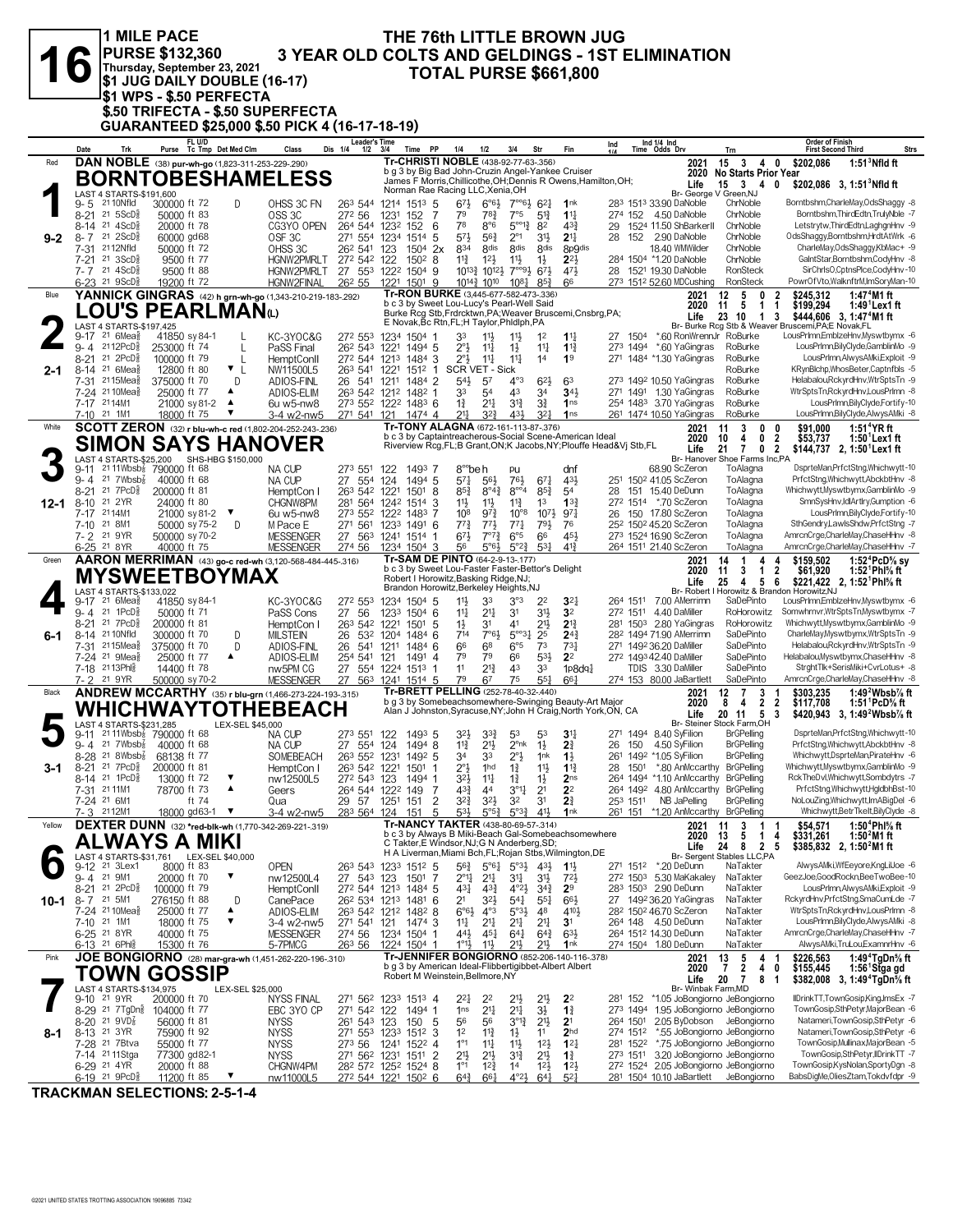

**PURSE \$132,360 Thursday, September 23, 2021 2ND HALF JUG DAILY DOUBLE \$1 WPS - \$.50 PERFECTA \$.50 TRIFECTA WAGERING**

## **THE 76th LITTLE BROWN JUG<br>3 YEAR OLD COLTS AND GELDINGS - 2ND ELIMINATION 1** MILE PACE THE 76th LITTLE BROWN JUG<br>
PURSE \$132,360 3 YEAR OLD COLTS AND GELDINGS - 2ND ELIMINATION<br>
INDIRALF JUG DAILY DOUBLE TOTAL PURSE \$661,800

|        | Date<br>Trk                                                                                       | FL U/D<br>Purse Tc Tmp Det Med Clm                                            | Class<br>Dis 1/4                                      | <b>Leader's Time</b><br>$1/2$ $3/4$<br>PP<br>Time                               | 1/4<br>1/2                                                                                                     | 3/4<br>Str                                                                         | Fin                                | Ind                    | Ind 1/4 Ind<br>Time Odds Drv                                 | Trn                                                                     | <b>Order of Finish</b><br><b>Strs</b><br><b>First Second Third</b>                                      |
|--------|---------------------------------------------------------------------------------------------------|-------------------------------------------------------------------------------|-------------------------------------------------------|---------------------------------------------------------------------------------|----------------------------------------------------------------------------------------------------------------|------------------------------------------------------------------------------------|------------------------------------|------------------------|--------------------------------------------------------------|-------------------------------------------------------------------------|---------------------------------------------------------------------------------------------------------|
| Red    |                                                                                                   | <b>DEXTER DUNN</b> (32) *red-blk-wh (1,770-342-269-221-319)                   |                                                       |                                                                                 | Tr-TONY ALAGNA (672-161-113-87-.376)<br>b c 3 by Captaintreacherous-Romantic Moment-American Ideal             |                                                                                    |                                    |                        | 2021                                                         | 2<br>14<br>4                                                            | $1:481M1$ ft<br>3<br>\$327.394                                                                          |
|        |                                                                                                   | <b>ROCKYROAD HANOVER</b>                                                      |                                                       |                                                                                 | Riverview Rcg, FL; B Grant, ON; K Jacobs, NY; Plouffe Head& Vj Stb, FL                                         |                                                                                    |                                    |                        | 2020<br>Life                                                 | 3<br>1<br>0<br>0<br>5<br>$\overline{2}$<br>-3<br>17                     | 1:53 <sup>1</sup> Phl <sup>5</sup> / <sub>8</sub> ft<br>\$5,610<br>\$333,004 3, 1:48 <sup>1</sup> M1 ft |
|        | LAST 4 STARTS-\$176,453<br>9-11                                                                   | SHS-HBG \$65,000<br>2111Wbsb <sup>7</sup> 790000 ft 68                        | <b>NA CUP</b><br>273 551                              | 14939<br>122                                                                    | 22<br>21                                                                                                       | 31}<br>41}                                                                         | $5^{2}$                            |                        | 28 1501 19.00 DeDunn                                         | Br- Hanover Shoe Farms Inc,PA<br>ToAlagna                               | DsprteMan,PrfctStng,Whichwytt-10                                                                        |
|        | $9 - 4$ 21 6Wbsb <sup>7</sup> / <sub>8</sub>                                                      | 40000 ft 68                                                                   | NA CUP                                                | 273 563 1224<br>149<br>-5                                                       | $11\frac{1}{2}$<br>$11\frac{3}{4}$                                                                             | 1nk<br>1nk                                                                         | 3 <sup>1</sup>                     | 262 1491               | 3.15 DeDunn                                                  | ToAlagna                                                                | BuldogHnv,DsprteMan,RckyrdHnv -6                                                                        |
|        | 21 11 PcD <sup>3</sup><br>$8 - 21$                                                                | 300000 ft 81                                                                  | 252 54<br>Hempt                                       | 1212<br>$148^2$ 6                                                               | $6^{\circ}4$<br>$67\frac{3}{4}$<br>$4^{03}\frac{3}{4}$                                                         | $5^{\circ\circ}3$<br>$66\frac{1}{2}$                                               | $66\frac{3}{4}$                    | 274 1494               | 4.60 DeDunn                                                  | ToAlagna                                                                | LawlsShdw,PrfctStng,Helabalou -8<br>RckyrdHnv,PrfctStng,SmaCumLde -7                                    |
| 7-2    | 8-7 21 5M1<br>7-31 <sup>21</sup> 15Mea}                                                           | 276150 ft 88<br>D<br>375000 ft 70<br>D                                        | CanePace<br>ADIOS-FINL                                | 26 <sup>2</sup> 534 1213<br>1481<br>2<br>1484<br>26 541 1211                    | 421<br>3 <sup>1</sup><br>34                                                                                    | $2^{\circ}1\frac{1}{4}$<br>2 <sup>1</sup><br>3 <sup>1</sup><br>54                  | $1\frac{3}{4}$<br>2 <sup>11</sup>  | 262 1481<br>27<br>149  | 3.40 DeDunn<br>4.90 DeDunn                                   | ToAlagna<br>ToAlagna                                                    | Helabalou, RckyrdHnv, WtrSptsTn -9                                                                      |
|        | 7-24 <sup>21</sup> 10 Mea <sup>5</sup>                                                            | 25000 ft 77                                                                   | ADIOS-ELIM                                            | 263 542 1212 1482 5                                                             | 21}<br>32                                                                                                      | $21\frac{1}{2}$<br>2 <sup>2</sup>                                                  | 2 <sup>1</sup>                     | 27                     | 1483 *1.10 DeDunn                                            | ToAlagna                                                                | WtrSptsTn,RckyrdHnv,LousPrImn -8                                                                        |
|        | 7-17 21 9M1<br>21 6M1<br>7-10                                                                     | 700000 gd81-1<br>D<br>50000 sy 75-2<br>D                                      | M Pace F<br>M Pace E                                  | 253 532 1213<br>$1483$ 6<br>264 561 1232 1492 5                                 | $8^{\circ}6$<br>$6^{\circ}2\frac{1}{2}$<br>$66\frac{1}{2}$<br>$6^{o6}\frac{3}{4}$                              | $1 \times 9^{\circ}8$ 814<br>$63\frac{1}{2}$<br>$6^{04}\frac{3}{4}$                | 8p727<br>$5^{2}3$                  | 253 150                | 304 154 11.60 DeDunn<br>8.70 DeDunn                          | ToAlagna<br>ToAlagna                                                    | LawlsShdw+PrfctStng+SthGendry+-10<br>Helabalou,CharleMay,ChaseHHnv -7                                   |
|        | 6-26 <sup>21</sup> 10 Mea <sub>8</sub> 148332 ft 80                                               | ▲                                                                             | PASS-3YOCG                                            | 261 551 1222 1494 6                                                             | 21}<br>21}                                                                                                     | 32<br>2 <sup>1</sup>                                                               | 1p5 <sup>1</sup>                   |                        | TDIS 11.20 DeDunn                                            | ToAlagna                                                                | PrfctStng+SthGendry+LousPrlmn+ -9                                                                       |
| Blue   |                                                                                                   | MATT KAKALEY (33) c red-wh-col blu (2,108-273-343-323-.271)                   |                                                       |                                                                                 | Tr-TRAVIS ALEXANDER (386-62-63-54-298)<br>b c 3 by American Ideal-Nota Fool Bluechip-Art Major                 |                                                                                    |                                    |                        | 2021<br>2020                                                 | 5<br>10<br>0<br>7<br>0<br>8<br>0                                        | \$352,246<br>1:49 ${}^4$ PcD ${}^5\!\!{\scriptstyle\rm S}$ ft<br>0<br>\$180,258<br>1:51 TgDn% ft        |
|        |                                                                                                   | <b>AMERICAN COURAGE</b>                                                       |                                                       |                                                                                 | Fiddler's Creek Stables LLC, Naples, FL                                                                        |                                                                                    |                                    |                        | Life                                                         | 18<br>12<br>0<br>0                                                      | \$532,504<br>3, 1:49 <sup>4</sup> PcD% ft                                                               |
|        | <b>LAST 4 STARTS-\$52.871</b><br>21 7 YR<br>9-13                                                  | 48000 ft 78                                                                   | OPEN HDP                                              | 272 564 1242 152<br>6                                                           | $5^{\circ}10\frac{1}{2}$ 56                                                                                    | $5^{\circ}5$<br>53                                                                 | 42}                                |                        | 27 152 <sup>2</sup> 5.20 MaKakaley                           | Br- Fiddler's Creek Stables LLC,FL<br>TrAlexander                       | Funathbch,BrnxSlstr,WsrnFame -6                                                                         |
|        | 9-11 2110PcD                                                                                      | 19300 ft 73                                                                   | nw22500L5                                             | 5<br>26 <sup>2</sup> 544 122<br>149                                             | SCR JG - Trainer Entry Error                                                                                   |                                                                                    |                                    |                        |                                                              | TrAlexander                                                             | SthOzzi,Sandbtwnm,CvrdBrdge -5                                                                          |
|        | 8-29 <sup>21</sup> 7TgDn៖<br>21 11 PcD <sup>5</sup><br>$8 - 21$                                   | 104000 ft 77<br>$\mathbf{L}$<br>300000 ft 81<br>L                             | EBC 3YO CP<br>252 54<br>Hempt                         | 271 542 122<br>$1494$ 3<br>1482 5<br>1212                                       | $2^{\circ}$ ns $11\frac{1}{4}$<br>SCR VET - Sick                                                               | $11\frac{1}{4}$<br>$1\frac{1}{4}$                                                  | 42}                                | 281 1501               | *.55 MaKakaley                                               | <b>TrAlexander</b><br>TrAlexander                                       | TownGosip,SthPetyr,MajorBean -6<br>LawlsShdw,PrfctStng,Helabalou -8                                     |
| 6-1    | 21 2 YR<br>8-13                                                                                   | 75900 ft 92<br>L                                                              | <b>NYSS</b>                                           | 273 562 1243<br>152<br>$\overline{2}$                                           | $11\frac{1}{4}$<br>$11\frac{1}{2}$                                                                             | $11\frac{1}{2}$<br>1 <sup>2</sup>                                                  | $11\frac{1}{4}$                    | 272 152                | *.05 MaKakaley                                               | TrAlexander                                                             | AmrcnCrge, Mullinax, HidenAssn -6                                                                       |
|        | 21 5M1<br>8-7<br>21 1M1                                                                           | 276150 ft 88<br>DL                                                            | CanePace                                              | 7<br>26 <sup>2</sup> 534 1213<br>1481                                           | $1^{\circ}1$<br>$21\frac{1}{4}$<br>$3^{\circ}1$                                                                | $3^{21}$<br>$65\frac{1}{2}$                                                        | $7^{14}$                           | 151<br>29              | 5.00 MaKakaley                                               | TrAlexander                                                             | RckyrdHnv,PrfctStng,SmaCumLde -7<br>AmrcnCrge,WesDelght,ThinkbgDr -9                                    |
|        | 7-31<br>21 9M1<br>7-17                                                                            | ft 66<br>L<br>D<br>700000 gd81-1                                              | Qua<br>M Pace F                                       | 28 <sup>2</sup> 564 125 <sup>2</sup> 152 <sup>2</sup> 6<br>253 532 1213 1483 10 | $11\frac{1}{4}$<br>$10^{97}\frac{1}{2}$ 9°5                                                                    | $11\frac{1}{4}$<br>11<br>$18^{\circ}6\frac{3}{4}$<br>79                            | $1\frac{11}{2}$<br>7p613}          | 27<br>1522<br>281      | NB MaKakaley<br>1511 14.30 MaKakaley                         | <b>TrAlexander</b><br>TrAlexander                                       | awlsShdw+PrfctStng+SthGendry+-10                                                                        |
|        | 21 8M1<br>7-10                                                                                    | 50000 sy 75-2<br>D                                                            | M Pace E                                              | 271 561 1233 1491                                                               | 44<br>44                                                                                                       | 43}<br>45}                                                                         | 421                                | 251 1493               | 1.80 MaKakaley                                               | TrAlexander                                                             | SthGendry,LawlsShdw,PrfctStng -7                                                                        |
| White  |                                                                                                   | TIM TETRICK (39) grn-yel-wh (2,050-449-331-280-.354)                          |                                                       |                                                                                 | Tr-CHRIS RYDER (312-46-52-44-.287)<br>b c 3 by American Ideal-Margarita Monday-Ponder                          |                                                                                    |                                    |                        | 2021<br>2020                                                 | 13<br>5<br>4<br>-1<br>5<br>$\overline{\mathbf{2}}$<br>$\mathbf{1}$<br>0 | \$268,335<br>1:50 $2$ TgDn $%$ ft<br>\$61,154<br>1:53 $4$ TgDn $\%$ ft                                  |
|        |                                                                                                   | <b>DRINK TO THAT</b>                                                          |                                                       | Oompa's Fm, Crmrdg, NJ                                                          | C Henderson, Chcg, IL; L Minowitz, Grnwch, CT; R Mondillo, Dlwr, OH;                                           |                                                                                    |                                    |                        | Life                                                         | 6<br>18<br>6<br>-1                                                      | \$329,489 3, 1:50 <sup>2</sup> TgDn <sup>5</sup> / <sub>8</sub> ft                                      |
|        | LAST 4 STARTS-\$158,072<br>9-10 21 9YR                                                            | LEX-SEL \$75,000<br>200000 ft 70                                              | <b>NYSS FINAL</b><br>271 562                          | 1233 1513 2                                                                     | $12\frac{1}{4}$<br>1 <sup>2</sup>                                                                              | 11号<br>11}                                                                         | 1 <sup>2</sup>                     | 28<br>1513             | Br- Winbak Farm, MD<br>3.20 DaMiller                         | ChRyder                                                                 | IIDrinkTT,TownGosip,KingJmsEx -7                                                                        |
|        | 21 5TgDng<br>$8 - 29$                                                                             | 104000 ft 77                                                                  | EBC 3YO CP                                            | 263 542 1221<br>$150^2$ 1                                                       | 433<br>41,                                                                                                     | $1^{\circ}$<br>$2\frac{1}{2}$                                                      | $1\frac{1}{2}$                     | 281 1502               | 1.95 DaMiller                                                | ChRyder                                                                 | IIDrinkTT.Natameri.Mullinax -5                                                                          |
| 4-1    | 21 11 PcD <sup>5</sup><br>$8 - 21$<br>21 3YR<br>$8 - 13$                                          | 300000 ft 81<br>75900 ft 92                                                   | 25 <sup>2</sup> 54<br>Hempt<br><b>NYSS</b><br>271 553 | 1482 7<br>1212<br>1233<br>$151^2$ 5                                             | 791<br>75<br>561<br>58                                                                                         | $7^{\circ}4^{\frac{3}{4}}$<br>$77\frac{3}{4}$<br>421<br>$4^{\circ}2^{\frac{1}{4}}$ | 7 <sup>7</sup><br>$4\frac{3}{4}$   |                        | 272 149447.40 ToMccarthy<br>273 1513 7.10 JiMarohnJr         | ChRyder<br>ChRyder                                                      | LawlsShdw,PrfctStng,Helabalou -8<br>Natameri, TownGosip, SthPetyr -6                                    |
|        | 21 4Btva<br>7-28                                                                                  | 55000 ft 77                                                                   | <b>NYSS</b><br>271                                    | 562 1251<br>$1534$ 5                                                            | 11<br>$11\frac{1}{2}$                                                                                          | 11号<br>$1\frac{1}{2}$                                                              | 2}                                 | 283 1534               | *.45 JiMorrillJr                                             | ChRyder                                                                 | KingJmsEx,IIDrinkTT,BotleRckt -5                                                                        |
|        | 7-14 21 11 Stga<br>7- 2 21 9YR                                                                    | 77300 gd82-1<br>500000 sy 70-2                                                | <b>NYSS</b><br>271<br><b>MESSENGER</b><br>27          | 562<br>6<br>1231<br>1511<br>$\overline{2}$<br>563<br>1241<br>1514               | 3°3<br>3°23<br>323<br>33                                                                                       | $2^{01}\frac{1}{2}$<br>$45\frac{3}{4}$<br>431<br>53}                               | $3^{7}$<br>56                      |                        | 292 1524 *1.40 MaKakaley<br>281 153 15.10 DeDunn             | ChRyder<br>ChRyder                                                      | TownGosip,SthPetyr,IIDrinkTT -7<br>AmrcnCrge,CharleMay,ChaseHHnv -8                                     |
|        | 6-25 21 9YR                                                                                       | 40000 ft 75                                                                   | <b>MESSENGER</b>                                      | 281 562 1241 1513<br>-5                                                         | 11}<br>1 <sup>2</sup>                                                                                          | $11\frac{1}{2}$<br>1 <sub>ns</sub>                                                 | 2 <sup>11</sup>                    |                        | 273 1514 4.30 DeDunn                                         | ChRyder                                                                 | AbckbtHnv,IIDrinkTT,HgldbhBst -8                                                                        |
|        | 6-9 21 2BR                                                                                        | 56000 ft 80                                                                   | <b>NYSS</b>                                           | 273 553 124<br>$153^1$ 6                                                        | つ?<br>11<br>Tr-JENNIFER BONGIORNO (852-206-140-116-.378)                                                       | 15<br>12                                                                           | 15 <sub>7</sub>                    | 291 1531               | *.25 JiMorrillJr                                             | ChRyder                                                                 | IIDrinkTT,BotleRckt,KingJmsEx -6                                                                        |
| Green  |                                                                                                   | JOE BONGIORNO (28) mar-gra-wh (1,451-262-220-196-.310)<br><b>WATER SPORTS</b> | <b>TEEN</b>                                           |                                                                                 | b c 3 by Somebeachsomewhere-Posey Tina-Camluck                                                                 |                                                                                    |                                    |                        | 2021<br>2020                                                 | 20<br>8<br>3<br>4<br>$\mathbf{1}$<br>8<br>$\mathbf{1}$<br>-1            | \$180.161<br>1:48 $^2$ Mea $\%$ ft<br>\$9,384<br>1:53 ${}^{3}$ PcD ${}^{5}$ sft                         |
|        | LAST 4 STARTS-\$91,465                                                                            |                                                                               |                                                       |                                                                                 | Joshua Jay Graber, Quincy, MI                                                                                  |                                                                                    |                                    |                        | Life<br>Br- Robert J Key, PA                                 | 28<br>9<br>5<br>-4                                                      | \$189,545 3, 1:48 Mea % ft                                                                              |
|        | 21 10 PcD<br>$9 - 11$                                                                             | 19300 ft 73                                                                   | nw22500L5                                             | 26 <sup>2</sup> 544 122<br>149<br>2                                             | 55<br>55                                                                                                       | $43\frac{1}{2}$<br>54                                                              | 56                                 | 272 1501               | 4.80 GNapolitnoJr JeBongiorno                                |                                                                         | SthOzzi,Sandbtwnm,CvrdBrdge -5                                                                          |
|        | 21 1 PcD<br>$9 - 4$<br>8-14 21 10 Nfld                                                            | 50000 ft 71<br>L<br>300000 ft 70<br>DL                                        | 27<br>56<br>PaSS Cons<br><b>MILSTEIN</b><br>26        | 1504 4<br>1233<br>532 1204<br>1484 2                                            | 32}<br>$11\frac{1}{4}$<br>$2^{\circ}1_{2}^{3}$<br>$1\frac{1}{4}$                                               | $1\frac{1}{2}$<br>$1\frac{1}{2}$<br>$35\frac{1}{4}$<br>21                          | 2 <sup>11</sup><br>$3^{71}$        | 272 151<br>291 1501    | *.20 JoBongiorno JeBongiorno<br>1.70 JoBongiorno JeBongiorno |                                                                         | Somwhrnvr, Wtr Spts Tn, Myswtbymx -7<br>CharleMay, Myswtbymx, WtrSptsTn -9                              |
| 8-1    | 2115Mea<br>7-31                                                                                   | 375000 ft 70<br>DL                                                            | ADIOS-FINL<br>26<br>541                               | 1484 4<br>1211                                                                  | $2^{\circ}3$<br>11                                                                                             | 11<br>$1\frac{1}{2}$                                                               | $3^{11}$                           | 274 149                | *.90 JoBongiorno JeBongiorno                                 |                                                                         | Helabalou, RckyrdHnv, WtrSptsTn -9                                                                      |
|        | 7-24 <sup>21</sup> 10 Mea <sup>5</sup><br>7-13 21 7 YR                                            | 25000 ft 77<br>▲ L<br>22000 ft 72                                             | ADIOS-ELIM<br>CHGNW6PM                                | 263 542 1212 1482 3<br>274 564 1244<br>1521<br>3                                | 11}<br>11<br>$11\frac{3}{4}$<br>$11\frac{3}{4}$                                                                | 11}<br>1 <sup>2</sup><br>$11\frac{3}{4}$<br>$11\frac{1}{2}$                        | 1 <sup>1</sup><br>1 <sup>2</sup>   | 27<br>1482<br>272 1521 | 4.10 JoBongiorno JeBongiorno<br>*.15 JoBongiorno JeBongiorno |                                                                         | WtrSptsTn,RckyrdHnv,LousPrImn -8<br>WtrSptsTn,CrunchHnv,DeanBHnv -8                                     |
|        | 21 8 YR<br>7-6                                                                                    | 22000 sy 85-2                                                                 | CHGNW6PM                                              | 27 554 1232<br>151                                                              | 11}<br>$11\frac{1}{2}$                                                                                         | $11\frac{1}{2}$<br>$11\frac{1}{2}$                                                 | 1 <sup>2</sup>                     | 273 151                | 3.85 JoStratton                                              | JeBongiorno                                                             | WtrSptsTn,CrunchHnv,Gmblngtrr -7                                                                        |
|        | 6-19 2114ScD <sup>3</sup><br>5-30 <sup>21</sup> 14Phl <sup>5</sup>                                | 12500 ft 75<br>L<br>76729 sy 50-2                                             | <b>HGNW6500L4</b><br>PASS 3YrCG                       | 26 <sup>2</sup> 554 1231 1511 6<br>274 564 1234 151<br>3                        | $67\frac{1}{4}$<br>$5^{\circ}3^{\frac{3}{4}}$<br>68<br>673                                                     | $4^{\circ}3$<br>$4^{11}$<br>6°6<br>76                                              | 1dh <sub>2</sub><br>781            |                        | 272 1511 7.90 TrSmith<br>273 1523 65.60 ScZeron              | ToLuther<br>ToLuther                                                    | CntBchTht=WtrSptsTn=Ltcrckthm -7<br>SthGendry,Helabalou,BilyClyde -7                                    |
| Black  |                                                                                                   | YANNICK GINGRAS (42) h grn-wh-go (1,343-210-219-183-.292)                     |                                                       |                                                                                 | Tr-RON BURKE (3,445-677-582-473-.336)                                                                          |                                                                                    |                                    |                        | 2021                                                         | 9<br>3<br>1                                                             | \$24.450<br>1:51 Mea% sy                                                                                |
|        |                                                                                                   | <b>BAYFIELD BEACH</b> t                                                       |                                                       |                                                                                 | b g 3 by Somebeachsomewhere-Db Blue Chip-Art Major<br>Burke Rcg Stb & Weaver Bruscemi, PA; J&T Silva Stbs, NY; |                                                                                    |                                    |                        | 2020<br>Life                                                 | 3<br>13<br>1<br>4<br>22<br>4<br>5<br>4                                  | 1:52 <sup>4</sup> Phl <sup>5</sup> / <sub>8</sub> ft<br>\$260,326<br>\$284,776 3, 1:51 Mea % sy         |
|        | LAST 4 STARTS-\$7,900                                                                             | SHS-HBG \$105,000                                                             |                                                       | Rich Lombardo Rcg, OH                                                           |                                                                                                                |                                                                                    |                                    |                        |                                                              | Br- Schooner Ii Stable, NS, CA                                          |                                                                                                         |
|        | $21$ 4Mea $\frac{2}{3}$<br>$9 - 17$<br>21 4Ph<br>$9 - 7$                                          | $\mathbf{v}_{\perp}$<br>9800 sy 84-1<br>ft 74                                 | W3NW5EXT<br>271 554<br>292 583<br>Qua                 | 1233<br>$151^1$ 2<br>$152^3$ 5<br>126                                           | 33<br>$1^{\circ}1\frac{1}{2}$<br>1 <sup>2</sup><br>1 <sup>2</sup>                                              | $11\frac{1}{2}$<br>11}<br>110<br>17                                                | 1 <sub>hd</sub><br>1143            | 273 1511<br>263 1523   | *.30 RonWrennJr RoBurke<br>NB YaGingras                      | RoBurke                                                                 | ByfldBech,LaterDuds,AFrsmeHnv -9<br>ByfldBech,GabysGirl,WhtAbtDvd -6                                    |
|        | 21 1PcD<br>$9 - 4$                                                                                | 50000 ft 71<br>L                                                              | PaSS Cons<br>27<br>56                                 | $1504$ 3<br>1233                                                                | SCR VET - Sick                                                                                                 |                                                                                    |                                    |                        |                                                              | RoBurke                                                                 | Somwhrnvr, WtrSptsTn, Myswtbymx -7                                                                      |
|        | 12-1 8-14 2110Nfld<br>7-24 2110Mea <sup>5</sup>                                                   | 300000 ft 70<br>DL<br>25000 ft 77<br>▲                                        | <b>MILSTEIN</b><br>26<br>ADIOS-ELIM                   | 532<br>1204 1484 5<br>263 542 1212 1482 6                                       | 321<br>$2^{\circ}1$<br>$8^{10}$<br>88                                                                          | 711,<br>$4^{\circ}3\frac{1}{4}$<br>$86\frac{1}{2}$<br>711                          | 8164<br>617                        | 303 152                | 8.60 YaGingras<br>291 1514 35.60 DaMiller                    | RoBurke<br>NaTakter                                                     | CharleMay,Myswtbymx,WtrSptsTn -9<br>WtrSptsTn,RckyrdHnv,LousPrlmn -8                                    |
|        | 7-10<br>21 1M1                                                                                    | 18000 ft 75                                                                   | 3-4 w2-nw5<br>271 541                                 | 121<br>1474 5                                                                   | 42}                                                                                                            | $3^{93}\frac{1}{2}$<br>$44\frac{1}{4}$                                             | $66\frac{1}{4}$                    |                        | 27 <sup>2</sup> 149 *1.40 DaMiller                           | NaTakter                                                                | LousPrimn,BilyClyde,AlwysAMki -8                                                                        |
|        | 6-26 <sup>21</sup> 5M1                                                                            | ▼<br>18000 ft 77<br>L                                                         | 3-4yw2-nw5<br>26 <sup>3</sup> 55                      | 1224 1491 8                                                                     | 11<br>21‡                                                                                                      | 34<br>$3^{13}$                                                                     | 2 <sub>hd</sub>                    |                        | 261 1491 18.70 DaMiller                                      | NaTakter                                                                | CaptnKirk,ByfldBech,RouserHnv-10<br>SthGendry,SavMADnc,ByfldBech -6                                     |
|        | 6-19 21 1M1<br>5-16 2112PcD}                                                                      | ft 80<br>20000 ft 60                                                          | 271 55<br>Qua<br>272 561<br><u>TSS 3yrCG</u>          | 123 1493 3<br>124<br>$151^3$ 6                                                  | $34\frac{1}{2}$<br>$3^{2}\frac{1}{2}$<br>$54\frac{1}{4}$<br>$5^{\circ}41$                                      | $3^{31}$<br>$3^{3}$<br>$5^{\circ}2^{\frac{3}{4}}$<br>$64\frac{1}{2}$               | 3 <sup>1</sup><br>$65\frac{1}{4}$  |                        | 261 1494 NB DeDunn<br>28 1523 3.40 DeDunn                    | NaTakter<br><b>BrBrown</b>                                              | AlwysBSwt,EmblzeHnv,Louie -9                                                                            |
| Yellow |                                                                                                   | DAVID MILLER (56) wh-pur-b go (1,733-308-262-259-.312)                        |                                                       |                                                                                 | Tr-JOE HOLLOWAY (68-14-14-5-.345)                                                                              |                                                                                    |                                    |                        | 2021                                                         | 10<br>4<br>5<br>-1                                                      | \$651,633<br>1:48 M1 ft                                                                                 |
|        |                                                                                                   | <b>PERFECT STING</b>                                                          |                                                       |                                                                                 | b c 3 by Always B Miki-Shebestingin-Bettor's Delight<br>Brittany Farms LLC, Versailles, KY;                    |                                                                                    |                                    |                        | 2020<br>Life                                                 | 10<br>0<br>0<br>10<br>5 <sub>1</sub><br>20 14                           | \$534,300<br>1:49 $^2$ Lex1 ft<br>\$1,185,933 3, 1:48 <sup>1</sup> M1 ft                                |
|        | LAST 4 STARTS-\$344,356                                                                           |                                                                               |                                                       |                                                                                 | Val D'Or Farms, Spring Lake, NJ                                                                                |                                                                                    |                                    |                        |                                                              |                                                                         | Br- Brittany Farms LLC, KY; Val D'Or Farms, NJ                                                          |
|        | 9-11 <sup>21</sup> 11Wbsb <sup>7</sup> 790000 ft 68<br>$9 - 4$ 21 7Wbsb <sup>7</sup> <sub>8</sub> | 40000 ft 68                                                                   | NA CUP<br>NA CUP                                      | 273 551 122 1493 3<br>27 554 124<br>1494 6                                      | 44}<br>$4^{\circ}4$<br>33}<br>$11\frac{1}{2}$                                                                  | $2^{\circ}$<br>2 <sup>nk</sup><br>$2\frac{1}{2}$<br>1nk                            | $2\frac{3}{4}$<br>$1\frac{3}{4}$   |                        | 274 1494 3.30 DaMiller<br>254 1494 *.50 DaMiller             | JoHolloway<br>JoHolloway                                                | DsprteMan, PrfctStng, Whichwytt-10<br>PrfctStna.Whichwytt.AbckbtHnv -8                                  |
|        | 21 11 PcD $\frac{5}{8}$<br>$8 - 21$                                                               | 300000 ft 81                                                                  | Hempt                                                 | 25 <sup>2</sup> 54 121 <sup>2</sup> 148 <sup>2</sup> 4                          | 21,<br>$21\frac{1}{4}$                                                                                         | $21\frac{1}{2}$<br>$2^{13}$                                                        | 2 <sub>ns</sub>                    |                        | 264 1482 *1.30 DaMiller                                      | JoHolloway                                                              | LawlsShdw,PrfctStng,Helabalou -8                                                                        |
| 2-1    | 8-7 21 5M1<br>7-31 21 11 M1                                                                       | 276150 ft 88<br>D<br>78700 ft 73                                              | CanePace<br>Geers                                     | 26 <sup>2</sup> 534 1213 1481 4<br>8<br>264 544 1222 149                        | $3^{°2}\frac{1}{4}$<br>$11\frac{1}{4}$<br>55<br>$5^{5}\frac{1}{2}$                                             | $11\frac{1}{4}$<br>11<br>5°3<br>32                                                 | 21<br>1 <sup>2</sup>               | 149<br>26              | 264 1482 *.60 DaMiller<br>*.20 DaMiller                      | JoHolloway<br>JoHolloway                                                | RckyrdHnv,PrfctStng,SmaCumLde -7<br>PrfctStng,Whichwytt,HgldbhBst-10                                    |
|        | 7-17 21 9M1                                                                                       | 700000 gd81-1<br>D                                                            | M Pace F                                              | 253 532 1213 1483 1                                                             | 3 <sup>1</sup><br>$1\frac{3}{4}$                                                                               | $11\frac{1}{4}$<br>1 <sup>hd</sup>                                                 | $3p2\frac{1}{2}$                   |                        | 27 1483 *1.40 DaMiller                                       | JoHolloway                                                              | LawlsShdw+PrfctStng+SthGendry+-10                                                                       |
|        | 7-10 21 8M1<br>$6-26$ 2110Mea $\frac{5}{8}$                                                       | 50000 sy 75-2<br>D<br>148332 ft 80<br>▲                                       | M Pace E<br>PASS-3YOCG                                | 271 561 1233 1491 5<br>261 551 1222 1494 7                                      | 32}<br>$3^{2}\frac{3}{4}$<br>11号<br>11}                                                                        | $3^{2}\frac{1}{2}$<br>3 <sup>31</sup><br>11<br>11                                  | $3\frac{1}{2}$<br>$2p1\frac{1}{2}$ |                        | 251 1491 *1.00 DaMiller<br>272 1494 *.40 DaMiller            | JoHolloway<br>JoHolloway                                                | SthGendry,LawlsShdw,PrfctStng -7<br>PrfctStng+SthGendry+LousPrlmn+ -9                                   |
|        | 6-19 21 11M1                                                                                      | 17500 ft 81                                                                   | nw12500L5                                             | 27 542 1214 1481 5                                                              | 1°3<br>3 <sup>11</sup>                                                                                         | 2 <sub>hd</sub><br>2 <sub>hd</sub>                                                 | 1 <sub>hd</sub>                    |                        | 26 <sup>2</sup> 1481 *.50 DaMiller                           | JoHolloway                                                              | PrfctStng,ShakThtHs,CvrdBrdge -8                                                                        |

**TRACKMAN SELECTIONS: 6-1-3-2**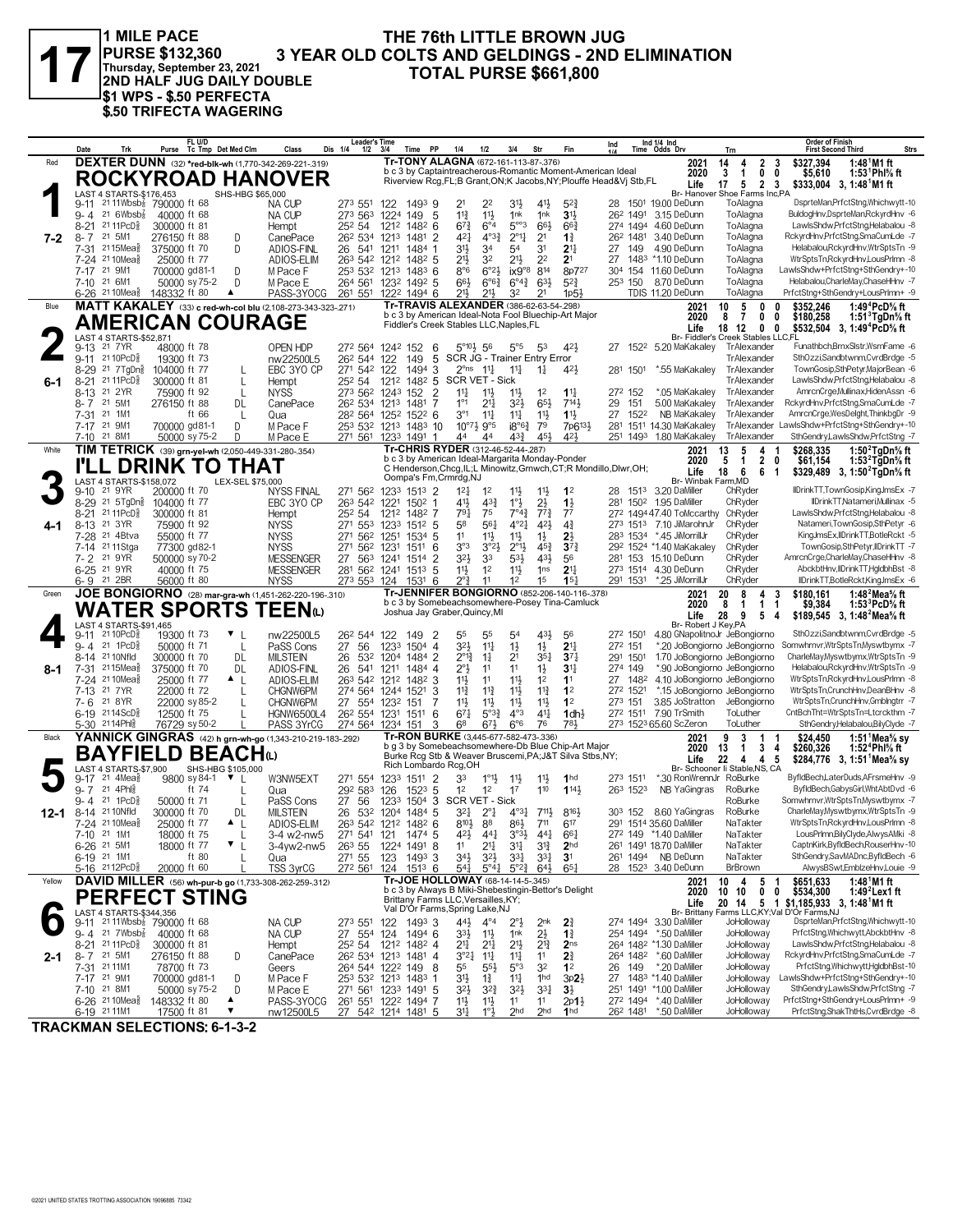

1 MILE PACE<br>|PURSE \$96,520<br>|Thursday, September 23, 2021<br>|\$1 WPS - \$.50 PERFECTA \$.50 TRIFECTA - \$.50 SUPERFECTA **WAGERING** 

#### OHIO BREEDERS CHAMPIONSHIP **3 YEAR OLD FILLIES**

|                                     | Date                                                              | Trk                                                |                                                                   | FL U/D<br>Purse Tc Tmp Det Med Clm |         | Class                                                              | <b>Leader's Time</b><br>Dis 1/4<br>$1/2$ $3/4$        |                       | PP<br>Time                                          | 1/4                                                                                                | 1/2                                      | 3/4                                        | Str                                    | Fin                               | Ind                                                                |                     | Ind 1/4 Ind<br>Time Odds Drv                                                        | Trn                                                              | <b>Order of Finish</b><br>Strs<br><b>First Second Third</b>                                                                        |
|-------------------------------------|-------------------------------------------------------------------|----------------------------------------------------|-------------------------------------------------------------------|------------------------------------|---------|--------------------------------------------------------------------|-------------------------------------------------------|-----------------------|-----------------------------------------------------|----------------------------------------------------------------------------------------------------|------------------------------------------|--------------------------------------------|----------------------------------------|-----------------------------------|--------------------------------------------------------------------|---------------------|-------------------------------------------------------------------------------------|------------------------------------------------------------------|------------------------------------------------------------------------------------------------------------------------------------|
| Red                                 |                                                                   |                                                    |                                                                   |                                    |         | <b>BRETT MILLER</b> (48) pur-wh-gra (2,169-343-299-252-.273)       |                                                       |                       |                                                     | Tr-DAN O'MARA (162-29-16-19-.273)<br>b f 3 by Rockin Amadeus-Fritzie Chic-Always A Virgin          |                                          |                                            |                                        |                                   |                                                                    |                     | 2021                                                                                | 20<br>$\overline{2}$<br>6                                        | 1:54 $^2$ Nfld ft<br>\$45.851<br>4                                                                                                 |
|                                     |                                                                   |                                                    | <b>RAINY DAY CHIC</b>                                             |                                    |         |                                                                    |                                                       |                       |                                                     | Marjorie L Polhamus, Ludlow Falls, OH                                                              |                                          |                                            |                                        |                                   |                                                                    |                     | 2020<br>Life                                                                        | 3<br>10<br>6<br>30 12 5                                          | \$166,660<br>1:54 <sup>1</sup> ScD% ft<br>-1<br>\$212,511 2, 1:54 ScD % ft<br>-5                                                   |
|                                     | 9-16                                                              | LAST 4 STARTS-\$3,085<br>$21 \text{ } 4\text{ScD}$ | 14000 ft 82                                                       |                                    |         | <b>FMNW4PMRLT</b>                                                  | 27 562 1233 1504 [10 331]                             |                       |                                                     |                                                                                                    | 33                                       | 3 <sup>3</sup>                             | 56                                     | 612                               |                                                                    |                     | 29 1531 15.70 ScCisco                                                               | Br- Marjorie L Polhamus, OH<br>DaOMara                           | Oakwdnbll, McKella, JenasTonc -9                                                                                                   |
|                                     | 9-11 21 11 Ho <sup>2</sup> <sub>8</sub>                           |                                                    | 12500 ft 77                                                       |                                    |         | FMnw5500L4                                                         | 264 544 1233                                          |                       | 1513                                                | 5 SCR JG - Late for Paddock                                                                        |                                          |                                            |                                        |                                   |                                                                    |                     |                                                                                     | DaOMara                                                          | WstrnSira,GypsyMrlt,CultIcon -7                                                                                                    |
|                                     | 9-5                                                               | 21 6Nfld                                           | 300000 ft 72                                                      |                                    | D       | OHSS 3F FN                                                         | 264 55                                                | 123                   | $150^2$ 4                                           | 55}                                                                                                | 53                                       | $5^{31}$                                   | 49                                     | $6^{10}$                          |                                                                    |                     | 284 1522 36.20 AMerrimn                                                             | DaOMara                                                          | Smothstns,ScrmnDemn,SumerToch -8<br>DisrnoHil.NoraTova=WstrnRose= -6                                                               |
| 12-1                                | 9-1<br>8-24 <sup>21</sup> 6Lima                                   | 21 6 Find                                          | 5666 gd75-1                                                       | 5604 gd88-2                        |         | OHFS 3F<br>OHFS 3F                                                 | 28 <sup>2</sup> 100 1294 1593 2<br>294 102 1322 202 3 |                       |                                                     | 321<br>$11\frac{3}{4}$                                                                             | $2^{\circ}$ <sub>4</sub><br>11           | $2^{\circ}1$<br>$11\frac{1}{2}$            | 64<br>11}                              | $55\frac{1}{2}$<br>$1\frac{3}{4}$ |                                                                    | 303 2003<br>293 202 | NB ScCisco<br>*.40 ScCisco                                                          | <b>DaOMara</b><br>DaOMara                                        | RnyDayChc,SthrnPnda,McscuseMe -5                                                                                                   |
|                                     | 8-20 <sup>21</sup> 3ScD <sup>5</sup>                              |                                                    | 50000 ft 87                                                       |                                    |         | OSS 3F                                                             | 26 55                                                 | 123                   | 1522 2                                              | 45}                                                                                                | 44 <sup>1</sup>                          | 6°3                                        | 62                                     | 6p533                             |                                                                    |                     | 292 153 18.40 BrtMiller                                                             | <b>DaOMara</b>                                                   | DragnsLck,SheKnwsIt,SumerToch -8                                                                                                   |
| Blue                                |                                                                   |                                                    |                                                                   |                                    |         | DEXTER DUNN (32) *red-blk-wh (1,770-342-269-221-.319)              |                                                       |                       |                                                     | Tr-VIRGIL MORGAN JR (753-184-107-85-.361)<br>b f 3 by Racing Hill-Unsolved Mystery-Western Hanover |                                          |                                            |                                        |                                   |                                                                    |                     | 2021<br>2020                                                                        | 14<br>2<br>3<br>$\overline{1}$<br>$\overline{7}$<br>$\mathbf{0}$ | 1:51 $3$ ScD $\%$ ft<br>\$43,555<br>-1<br>\$12,535<br>1:53 Lex1 ft<br>-1                                                           |
|                                     |                                                                   |                                                    | <b>BABS JANSEN</b>                                                |                                    |         |                                                                    |                                                       |                       |                                                     | Virgil V Morgan Jr, Grv Cty, OH                                                                    |                                          |                                            |                                        |                                   | Carl T Howard, Powell, OH; Bottom Line Racing LLC, Boca Raton, FL; |                     | Life                                                                                | 21<br>3<br>3                                                     | \$56,090<br>2<br>3, 1:51 <sup>3</sup> ScD% ft                                                                                      |
|                                     | 9-17                                                              | LAST 4 STARTS-\$5,800<br>$21 \space 3SCD\$         | 10500 ft 85                                                       | OH-SEL \$22,000                    |         | <b>FMNW5000L4</b>                                                  | 261 551                                               |                       | 1223 1513 4                                         | 43}                                                                                                | $5^{\circ}3\frac{1}{2}$                  | $4^{\circ}2$                               | 2}                                     | $1^{2}$                           |                                                                    |                     | 283 1513 4.40 TySmith                                                               | Br- Ron P Salcedo, TN<br>ViMorganJr                              | BabsJansn,ApleSoozy,CamraLady -7                                                                                                   |
|                                     | $9 - 5$                                                           | 21 6Nfld                                           | 300000 ft 72                                                      |                                    | D       | OHSS 3F FN                                                         | 264 55                                                | 123                   | $150^2$ 5                                           | $67\frac{1}{4}$                                                                                    | 6°3                                      | $6^{003\frac{3}{4}}$                       | $59\frac{1}{4}$                        | 712                               |                                                                    |                     |                                                                                     |                                                                  | 29 1524 91.90 KaKauffman KaKauffman Smothstns, ScrmnDemn, SumerToch -8                                                             |
| 7-2                                 | 8-26 <sup>21</sup> 4ScD}<br>$8 - 20$                              | 21 7 ScD <sup>3</sup>                              | 11000 ft 83<br>50000 ft 81                                        |                                    |         | <b>FMNW4PMRLT</b><br>OSS 3F                                        | 273 56<br>274 57                                      | 1234 1514<br>1242 152 |                                                     | 331<br>3<br>79<br>7                                                                                | $3^{01}$<br>79                           | $2^{\circ}1\frac{1}{4}$<br>$75\frac{1}{4}$ | 31}<br>$63\frac{1}{4}$                 | $5^{4}$<br>$75\frac{3}{4}$        |                                                                    |                     | 283 1523 5.40 RaTharps                                                              | KaKauffman                                                       | ScrmnDemn, McKella, Tiny BtOfS -9<br>274 1531 25.70 KaKauffman KaKauffman Smothstns,LveHerWid,ScrmnDemn -7                         |
|                                     | 8-6 2112ScD                                                       |                                                    | 57500 ft 76                                                       |                                    |         | OSF <sub>3F</sub>                                                  | 273 562 1243 1513 5                                   |                       |                                                     | 561                                                                                                | $55\frac{3}{4}$                          | $4^{\circ}1\frac{3}{4}$                    | $5^{31}$                               | $5^{4}$                           |                                                                    |                     |                                                                                     | 272 1522 13.90 KaKauffman KaKauffman                             | Smothstns,DragnsLck,LveHerWld -7                                                                                                   |
| White                               | 7-29 21 4ScD <sup>5</sup>                                         |                                                    | 11000 ft 78                                                       |                                    |         | FMNW4PMRLT<br>TIM TETRICK (39) grn-yel-wh (2,050-449-331-280-.354) | 272 563 1233 1522 4                                   |                       |                                                     | 11}<br>Tr-CLARENCE FOULK (207-36-45-27-.338)                                                       | $11\frac{1}{2}$                          | 11                                         | 11                                     | $6^{11}$                          |                                                                    |                     | 2021                                                                                | 29 1523 *.80 KaKauffman KaKauffman<br>19<br>4                    | JenasTonc, VelctyLdy, CrusnThrT -9<br>\$64,334<br>6                                                                                |
|                                     |                                                                   |                                                    | <b>SHE KNOWS IT ALL</b> ω                                         |                                    |         |                                                                    |                                                       |                       |                                                     | b f 3 by Racing Hill-Cat Cora-Jenna's Beach Boy                                                    |                                          |                                            |                                        |                                   |                                                                    |                     | 2020                                                                                | 9<br>1                                                           | 0 <sub>4</sub><br>\$63,116<br>$1:54^1$ Nfld ft                                                                                     |
|                                     |                                                                   |                                                    | LAST 4 STARTS-\$28,650 OH-SEL \$51,000                            |                                    |         |                                                                    |                                                       |                       |                                                     | Foulk Stables Inc, Springfield, OH;<br>Triple D Stables Inc, Jamesburg, NJ                         |                                          |                                            |                                        |                                   |                                                                    |                     | Life                                                                                | 28<br>$\mathbf{1}$<br>Br- Gbw Breeding Farms Inc,OH              | \$127,450 2, 1:54 <sup>1</sup> Nfld ft<br>4 10                                                                                     |
|                                     | 9-16                                                              | $21 \text{ } 7$ ScD $\frac{3}{8}$                  | 13000 ft 74                                                       |                                    | L       | <b>FMNW2PMRLT</b>                                                  | 282 564                                               |                       | 1244 1532 8                                         | 810}                                                                                               | $8^{10}$                                 | $7^{\circ}$ <sup>7</sup> }                 | 747                                    | 64 <sup>1</sup>                   | 28                                                                 |                     | 1541 3.90 AuHanners                                                                 | JiArledgeJr                                                      | RcknrlShl,RacngGlry,NebbleHnv-10                                                                                                   |
|                                     | $9 - 5$<br>$8 - 26$                                               | 21 6Nfld<br>$21 \text{ } 1$ ScD $\frac{5}{8}$      | 300000 ft 72<br>9500 ft 84                                        |                                    | DL<br>L | OHSS 3F FN<br>FMNW2PMRLT                                           | 264 55<br>281 563 125                                 | 123                   | $150^2$ 7<br>153                                    | $8^{11}\frac{3}{4}$<br>11}<br>- 8                                                                  | $8^{4^{3}_{4}}$<br>$2^{11}$              | 85<br>3 <sup>2</sup>                       | $7^{10\frac{3}{4}}$<br>31              | $5^{10}$<br>$4^{13}$              |                                                                    |                     | 28 <sup>2</sup> 152 <sup>2</sup> 68.40 RyStahl<br>28 153 <sup>2</sup> 5.20 JerSmith | JiArledgeJr<br>JiArledgeJr                                       | Smothstns, ScrmnDemn, SumerToch -8<br>OneFnAnd,RufOnLrn,OdsBuckys -9                                                               |
| $25 - 1$                            | 8-20 21 3ScD <sup>5</sup>                                         |                                                    | 50000 ft 87                                                       |                                    | L       | OSS 3F                                                             | 26<br>55                                              | 123                   | 1522 3                                              | 21}                                                                                                | $21\frac{1}{4}$                          | 3 <sup>11</sup>                            | 41                                     | 2 <sup>3</sup>                    |                                                                    |                     |                                                                                     | 292 1523 54.00 KaKauffman JiArledgeJr                            | DragnsLck,SheKnwsIt,SumerToch -8                                                                                                   |
|                                     | 8-12 2110ScD <sup>5</sup><br>$8 - 6$ 21 3 ScD <sup>3</sup>        |                                                    | 9500 sy 74-1<br>57500 ft 87                                       |                                    |         | FMNW2PMRLT<br>OSF 3F                                               | 27 554 1241 1541<br>271 562 1232 1513 2               |                       |                                                     | $2^{\circ}$ hd<br>7<br>21}                                                                         | $11\frac{3}{4}$<br>$21\frac{1}{2}$       | $11\frac{1}{2}$<br>$2^{11}$                | 11<br>$31\frac{1}{4}$                  | 3 <sup>1</sup><br>431             |                                                                    |                     | 301 1542 *.50 BrtMiller                                                             | JiArledgeJr<br>283 1521 22.30 RonWrennJr JiArledgeJr             | LadyScnst, OneFnAnd, SheKnwsIt -7<br>SumerToch,DisrnoHil,JenasTonc -7                                                              |
| Green                               |                                                                   |                                                    |                                                                   |                                    |         | CHRIS PAGE (37) wh-r blu-mar (2,069-343-301-253-.287)              |                                                       |                       |                                                     | Tr-RON BURKE (3,445-677-582-473-.336)                                                              |                                          |                                            |                                        |                                   |                                                                    |                     | 2021                                                                                | 5<br>11<br>1                                                     | $\overline{\mathbf{2}}$<br>1:51 $^2$ Mea $\%$ ft<br>\$170,860                                                                      |
|                                     |                                                                   |                                                    | <b>SUMMER TOUCH</b>                                               |                                    |         |                                                                    |                                                       |                       |                                                     | b f 3 by Well Said-Real Touch-Real Desire                                                          |                                          |                                            |                                        |                                   | Burke Rcg Stb, PA; Knox Services, OH; Slaughter Rcg Stb, KY;       |                     | 2020<br>Life                                                                        | 7<br>6<br>$\mathbf{1}$<br>$\overline{2}$<br>18<br>11             | 0<br>\$285,550<br>1:51 <sup>+</sup> Nfld ft<br>$\overline{2}$<br>\$456,410 3, 1:51 <sup>2</sup> Mea <sup>5</sup> / <sub>8</sub> ft |
|                                     |                                                                   | LAST 4 STARTS-\$70,750                             |                                                                   |                                    |         |                                                                    |                                                       |                       |                                                     | Weaver Bruscemi, PA                                                                                |                                          |                                            |                                        |                                   |                                                                    |                     |                                                                                     |                                                                  | Br- Knox Services, OH; Slaughter Rcg Stb, KY; R Paver, OH                                                                          |
|                                     | $9 - 5$<br>8-20                                                   | 21 6Nfld<br>$21 \text{ 3ScD}$                      | 300000 ft 72<br>50000 ft 87                                       |                                    | D       | OHSS 3F FN<br>OSS 3F                                               | 264 55<br>26<br>-55                                   | 123<br>123            | $150^2$ 2<br>1522 7                                 | 1,<br>$56\frac{3}{4}$                                                                              | $1\frac{1}{4}$<br>$5^{\circ 5^3}$        | $1\frac{1}{2}$<br>$2^{\circ}$ hd           | 26<br>3hd                              | 3 <sup>81</sup><br>3 <sup>1</sup> |                                                                    | 29 152<br>293 1523  | 2.70 ChPage<br>*.30 ChPage                                                          | RoBurke<br>RoBurke                                               | Smothstns, ScrmnDemn, SumerToch -8<br>DragnsLck,SheKnwsIt,SumerToch -8                                                             |
|                                     | 8- 6                                                              | $21 \, 3$ ScD $\frac{5}{8}$                        | 57500 ft 87                                                       |                                    |         | OSF <sub>3F</sub>                                                  | 271 562 1232 1513 4                                   |                       |                                                     | 11}                                                                                                | $11\frac{1}{2}$                          | $11\frac{1}{4}$                            | 11                                     | $1^{11}$                          |                                                                    |                     | 281 1513 *.10 ChPage                                                                | RoBurke                                                          | SumerToch,DisrnoHil,JenasTonc -7                                                                                                   |
| 2-1                                 | 7-31<br>7-16 21 10 ScD <sup>5</sup>                               | $2112$ Mea $\frac{5}{8}$                           | 106745 ft 70<br>50000 ft 73                                       |                                    |         | ADIOO VOLO<br>OHSS 3F                                              | 27 54<br>26 <sup>2</sup> 55                           |                       | 1212 1494 8<br>1223 1512 5                          | 771<br>43                                                                                          | 891<br>44                                | 89<br>$2^{\circ}$ ns                       | 811<br>2 <sup>1</sup>                  | $9^{16}$<br>1 <sup>3</sup>        | 30                                                                 |                     | 1531 12.30 RonWrennJr<br>284 1512 *.50 ChPage                                       | RoBurke<br>RoBurke                                               | BluDmndEy,BeachCrzy,DarbyHnv -9<br>SumerToch,LveHerWld,WallSaid -6                                                                 |
|                                     | 7-4 21 5HoP <sub>8</sub>                                          |                                                    | 110000 ft 86                                                      |                                    | D       | Nadia                                                              | 254 54                                                |                       | 1221 1491 4                                         | $66\frac{3}{4}$                                                                                    | $6^{8}$                                  | $4^{o}2^{3}$                               | -55                                    | $5^{7}$                           |                                                                    |                     | 28 1504 7.60 ChPage                                                                 | RoBurke                                                          | HotMsExpr,GraceHill,BluDmndEy -6                                                                                                   |
| Black                               |                                                                   |                                                    | <b>SCOTT CISCO</b> (42) blk-red-wht (214-27-38-32-.275)           |                                    |         |                                                                    |                                                       |                       |                                                     | Tr-DAN O'MARA (162-29-16-19-.273)<br>br f 3 by Mr Apples-Sidewalk Sleeper-Jate Lobell              |                                          |                                            |                                        |                                   |                                                                    |                     | 2021                                                                                | 19<br>4<br>4                                                     | \$19.077 Q 1:54 HoP% ft<br>-1                                                                                                      |
|                                     |                                                                   |                                                    | <b>APPLE SOOZY</b>                                                |                                    |         |                                                                    |                                                       |                       |                                                     | Marjorie L Polhamus, Ludlow Falls, OH                                                              |                                          |                                            |                                        |                                   |                                                                    |                     | 2020<br>Life                                                                        | 3<br>11<br>$\overline{7}$<br>30 11 7 2                           | \$67,997<br>1:53 $\,^{\circ}$ Nfld ft<br>-1<br>\$87,074 2, 1:53 Nfld ft                                                            |
|                                     | 9-17                                                              | LAST 4 STARTS-\$6,091<br>21 3ScD <sup>3</sup>      | 10500 ft 85                                                       |                                    |         | <b>FMNW5000L4</b>                                                  | 261 551                                               |                       | 1223 1513 5                                         | 66}                                                                                                | $7^\circ 4\frac{1}{2}$                   | $6^{\circ}3$                               | 54                                     | $2^{2}$                           |                                                                    |                     | 284 152 34.50 ScCisco                                                               | Br- Marjorie L Polhamus, OH<br>DaOMara                           | BabsJansn,ApleSoozy,CamraLady -7                                                                                                   |
|                                     | $9 - 9$                                                           | 21 9Knton                                          | 5466 gd72                                                         |                                    |         | OHFS 3F                                                            | 28 592 1284 1583 4                                    |                       |                                                     | 591                                                                                                | $4^{\circ}3$                             | $2^{\circ}$ ns                             | $11\frac{1}{2}$                        | $1^{2}$                           |                                                                    |                     | 294 1583 *1.40 ScCisco                                                              | DaOMara                                                          | ApleSoozy,SophsCndy,Gucci -5                                                                                                       |
| $12 - 1$                            | 9-1<br>8-24 <sup>21</sup> 4Lima                                   | 21 4Find                                           | 5666 gd75-1<br>5604 gd88-2                                        |                                    |         | OHFS 3F<br>OHFS 3F                                                 | 281 1003 1311<br>30                                   | 1011 1304 2001        | 2011 2                                              | 7221<br>56<br>-4                                                                                   | $6^{\circ}6^{\circ}4$<br>x5 <sup>3</sup> | $4^{3}\frac{3}{4}$<br>5 <sub>dis</sub>     | $5^{21}$<br>5 <sub>dis</sub>           | $4\frac{3}{4}$<br>538}            |                                                                    | 208                 | 292 2012 NB ScCisco<br>4.30 ScCisco                                                 | <b>DaOMara</b><br><b>DaOMara</b>                                 | Gucci,SadlUpNCr,PalOMnHnv -7<br>WstrnRose,LovlyMnro,PalOMnHnv -5                                                                   |
|                                     | 8-21 <sup>21</sup> 6Green                                         |                                                    | 3911 gd88-1                                                       |                                    |         | OHFS 3F                                                            | 293 592 1272 1562 4                                   |                       |                                                     | 44                                                                                                 | 43                                       | $4^{\circ}3$                               | 3 <sup>3</sup>                         | 2 <sup>11</sup>                   |                                                                    |                     | 283 1563 4.20 ScCisco                                                               | <b>DaOMara</b>                                                   | DisrnoHil,ApleSoozy,NoraTova -5                                                                                                    |
| Yellow                              | 8-17 <sup>21</sup> 1Troy                                          |                                                    | 5466 gd82-1                                                       |                                    |         | OHFS 3F                                                            | 292 101 1312 1593 5                                   |                       |                                                     | 431<br>Tr-DANIELLE SNYDER (22-5-3-3-348)                                                           | 4 <sup>3</sup>                           | $2^{\circ}$                                | 31}                                    | $2^{3}$                           |                                                                    |                     | 283 2001 8.00 ScCisco                                                               | <b>DaOMara</b>                                                   | WstrnRose,ApleSoozy,RcknNKisn -5                                                                                                   |
|                                     |                                                                   | <b>LEAVE</b>                                       | <b>HER WILD</b>                                                   |                                    |         | MIKE WILDER (49) *grn-go-wh (1,003-142-168-158-287)                |                                                       |                       |                                                     | b f 3 by Domethatagain-lemma Machine Baby-Mach Three                                               |                                          |                                            |                                        |                                   |                                                                    |                     | 2021<br>2020                                                                        | 3<br>10<br>3<br>$\overline{2}$<br>$\overline{2}$<br>8            | 1:52 <sup>4</sup> Mea% ft<br>\$57,762<br>3<br>\$99,176<br>Q 1:54 <sup>2</sup> Mea% ft                                              |
|                                     |                                                                   | <b>LAST 4 STARTS-\$23,262</b>                      |                                                                   | BHS \$8,500                        |         |                                                                    |                                                       |                       |                                                     | Danielle Lee Snyder, Washington, PA                                                                |                                          |                                            |                                        |                                   |                                                                    |                     | Life                                                                                | 18<br>5<br>5<br>Br- Marion Beachy, OH                            | \$156,938 3, 1:52 <sup>4</sup> Mea <sup>5</sup> / <sub>8</sub> ft<br>4                                                             |
|                                     | 9-5                                                               | 21 6Nfld                                           | 300000 ft 72                                                      |                                    | D       | OHSS 3F FN                                                         | 264 55                                                | 123                   | 1502 8                                              | 2°ł                                                                                                | $2^{\circ}1$                             | $4^{\circ}3\frac{1}{4}$                    | $8^{14}\frac{3}{4}$                    | $8^{17}$                          |                                                                    |                     | 301 1534 33.10 WMWilder                                                             | DanlSnyder                                                       | Smothstns, ScrmnDemn, SumerToch -8                                                                                                 |
|                                     | 8-20 21 7 ScD <sup>3</sup><br>8- 6                                | 2112ScD}                                           | 50000 ft 81<br>57500 ft 76                                        |                                    |         | OSS 3F<br>OSF <sub>3F</sub>                                        | 274 57<br>273 562 1243 1513                           | 1242 152              |                                                     | 11号<br>6<br>7<br>11}                                                                               | $11\frac{1}{2}$<br>$11\frac{1}{2}$       | $1\frac{1}{2}$<br>$1\frac{1}{2}$           | 1 <sub>ns</sub><br>$1\frac{3}{4}$      | $2\frac{1}{2}$<br>3 <sup>12</sup> |                                                                    | 273 152             | 7.50 WMWilder<br>272 152 10.30 WMWilder                                             | DanlSnyder<br>DanlSnyder                                         | Smothstns,LveHerWld,ScrmnDemn -7<br>Smothstns, DragnsLck, LveHerWld -7                                                             |
| 10-1                                | 7-28 <sup>21</sup> 7Mea <sup>5</sup>                              |                                                    | 10300 ft 81                                                       |                                    |         | <b>FMNW7000L5</b>                                                  | 271 551                                               | 123                   | 153                                                 | 79<br>x6                                                                                           | $7^{\circ}8$                             | $5^{\circ}5$                               | 43}                                    | 1dh <sup>1</sup>                  | 29                                                                 | 153                 | 2.70 WMWilder                                                                       | DanlSnyder                                                       | HurknLrAn=LveHerWld=SinCtyLri-10                                                                                                   |
|                                     | 7-16<br>7- 6                                                      | $2110$ ScD $\frac{5}{8}$<br>21 5Mea                | 50000 ft 73                                                       | ft 83                              |         | OHSS 3F<br>QUA                                                     | 26 <sup>2</sup> 55<br>284 58                          | 126                   | 1223 1512 4<br>154                                  | 2 <sub>ns</sub><br>6<br>11,                                                                        | $2^{11}$<br>12 <sub>3</sub>              | 34<br>$12\frac{1}{2}$                      | 3 <sup>1</sup><br>11}                  | 23<br>11,                         |                                                                    | 291 152<br>28 154   | 14.10 WMWilder<br>NB WMWilder                                                       | DanlSnyder<br>DanlSnyder                                         | SumerToch,LveHerWld,WallSaid -6<br>LveHerWld,HertIndbn,SthAussi -7                                                                 |
| Pink                                |                                                                   |                                                    |                                                                   |                                    |         | TYLER SMITH (28) wh-gra-blk (2,075-263-249-287-.240)               |                                                       |                       |                                                     | Tr-CLARENCE FOULK (207-36-45-27-.338)                                                              |                                          |                                            |                                        |                                   |                                                                    |                     | 2021                                                                                | 13<br>5<br>$\overline{4}$                                        | \$122,335<br>1:51 $2$ ScD $\%$ ft<br>-1                                                                                            |
|                                     |                                                                   |                                                    |                                                                   |                                    |         | A I IIAI/V I ANV<br><b>DRAGONS LUCKY LADY</b>                      |                                                       |                       |                                                     | L&L Stables, Springfield, OH; William A Hartt, Carmel, ME                                          |                                          |                                            |                                        |                                   | br f 3 by Dragon Again-Precious Cammill-Million Dollar Cam         |                     | Life                                                                                | 2020 12 8<br>31<br>25 13<br>$\overline{7}$                       | \$19,937<br>1:59 <sup>4</sup> Pike ad<br>$\overline{2}$<br>\$142,272 3, 1:51 <sup>2</sup> ScD <sup>5</sup> / <sub>8</sub> ft       |
|                                     |                                                                   | LAST 4 STARTS-\$64,000                             |                                                                   | Buck-CL \$9,200                    |         |                                                                    |                                                       |                       |                                                     |                                                                                                    |                                          |                                            |                                        |                                   |                                                                    |                     |                                                                                     | Br- Vernon J Mast, OH                                            |                                                                                                                                    |
|                                     | 9-5<br>8-20 <sup>21</sup> 3ScD <sup>5</sup>                       | 21 6Nfld                                           | 300000 ft 72<br>50000 ft 87                                       |                                    | D.      | OHSS 3F FN<br>OSS 3F                                               | 264 55<br>26 55                                       | 123<br>123            | 1502 6<br>$152^2$ 8                                 | $79\frac{1}{2}$<br>$7^{10}$                                                                        | $7^\circ 43$<br>$7^{\circ}7^{\circ}$     | 7°5<br>$4^{\circ}1\frac{1}{4}$             | $6^{10\frac{3}{4}}$<br>1 <sub>ns</sub> | $4^{8}$<br>$1\frac{3}{4}$         |                                                                    |                     | 281 1521 19.10 TySmith<br>291 1522 4.30 TySmith                                     | CIFoulk<br>CIFoulk                                               | Smothstns, ScrmnDemn, SumerToch -8<br>DragnsLck,SheKnwsIt,SumerToch -8                                                             |
|                                     | $8 - 6$ 2112ScD $\frac{5}{8}$                                     |                                                    | 57500 ft 76                                                       |                                    |         | OSF <sub>3F</sub>                                                  | 273 562 1243 1513 4                                   |                       |                                                     | $44\frac{3}{4}$                                                                                    | $44\frac{1}{4}$                          | $2^{\circ}$                                | $2\frac{3}{4}$                         | 2 <sup>11</sup>                   |                                                                    |                     | 271 1514 2.30 TySmith                                                               | CIFoulk                                                          | Smothstns,DragnsLck,LveHerWld -7                                                                                                   |
| 6-1                                 | 7-30 21 2ScD <sup>3</sup><br>7-16 <sup>21</sup> 5ScD <sup>3</sup> |                                                    | 12500 ft 81<br>50000 ft 73                                        |                                    |         | <b>FMNW7500L4</b><br>OHSS 3F                                       | 273 554 124<br>264 56                                 |                       | 1511 5<br>1234 1522 3                               | $6^{8}$ <sub>4</sub><br>55}                                                                        | $6^{8}$ <sub>4</sub><br>$55\frac{3}{4}$  | $66\frac{3}{4}$<br>$2^{\circ}$ ns          | $65\frac{1}{4}$<br>2 <sup>1</sup>      | $5^{2}3$<br>1nk                   |                                                                    |                     | 26 <sup>2</sup> 1514 4.80 TySmith<br>283 1522 *.80 TySmith                          | CIFoulk<br>CIFoulk                                               | PlyForPay,FreeThnkr,AmrcnCher -6<br>DragnsLck,BabsJansn,SheKnwsIt -5                                                               |
|                                     | 7-8                                                               | 21 9ScD <sup>3</sup>                               | 11000 gd76                                                        |                                    |         | FMNW4PMRLT                                                         | 264 562 1241 1524 7                                   |                       |                                                     | $8°9\frac{1}{2}$                                                                                   | $8°6\frac{1}{2}$                         | $6^{\circ}5$                               | 51}                                    | 1 <sub>ns</sub>                   |                                                                    |                     | 273 1524 *2.00 TySmith                                                              | CIFoulk                                                          | DragnsLck, NoraTova, DismoHil-10                                                                                                   |
| Gray                                |                                                                   |                                                    |                                                                   |                                    |         | RONNIE WRENN JR. (35) blk-mar (1,944-398-337-250-.344)             |                                                       |                       |                                                     | Tr-IAN MOORE (198-34-39-25-.323)<br>b f 3 by Arthur Blue Chip-April Three-Mach Three               |                                          |                                            |                                        |                                   |                                                                    |                     | 2021<br>2020                                                                        | $\overline{2}$<br>9<br>3<br>$\overline{2}$<br>10<br>1            | \$66,235<br>1:52 <sup>2</sup> Wbsb% sy<br>1:53 <sup>2</sup> ScD% ft<br>0<br>\$60,931<br>1                                          |
|                                     |                                                                   |                                                    | ADY ARTHUR.                                                       |                                    |         |                                                                    |                                                       |                       |                                                     |                                                                                                    |                                          |                                            |                                        |                                   | Dr Ian Moore, ON; R G McGroup LTD, NB; Serge A Savard, QC          |                     | Life                                                                                | 19<br>5<br>3                                                     | \$127,166 3, 1:52 <sup>2</sup> Wbsb <sup>7</sup> / <sub>8</sub> sv<br>-1                                                           |
| $\bullet$                           |                                                                   | LAST 4 STARTS-\$7,945                              | 9-17 <sup>21</sup> 11 Wbsb <sub>8</sub> 17380 ft 69               |                                    |         | <b>FNW5R10000</b>                                                  | 28 553 1222 1503 4                                    |                       |                                                     | 21                                                                                                 | 32                                       | $3^{012}$                                  | 11                                     | 2 <sup>1</sup>                    |                                                                    |                     | 28 1504 3.85 JaMacdonald laMoore                                                    |                                                                  | Br- Dr I Moore, ON; R G McGroup LTD, NB; S A Savard, QC<br>Dabrndwgs,LadyArthr,NceKtyHnv -8                                        |
|                                     |                                                                   | $9-10$ 21 10 Wbsb $\frac{1}{8}$                    | 14400 ft 59                                                       |                                    |         | F-NW9000L5                                                         | 273 561                                               | 1243 152              |                                                     | 7<br>1 <sub>ns</sub>                                                                               | $2^{13}$                                 | $2^{13}$                                   | $3^{13}$                               | $2\frac{1}{2}$                    | 27                                                                 |                     | 152 20.15 JaMacdonald laMoore                                                       |                                                                  | RosRnVctr,LadyArthr,IttyBitty-10                                                                                                   |
| 6-1                                 |                                                                   | $9 - 4$ 21 9Wbsb $\frac{7}{8}$                     | 28000 ft 68<br>8-28 <sup>21</sup> 5Wbsb <sub>8</sub> 133945 ft 77 |                                    |         | FAN HANOVE<br><b>SIMCOE</b>                                        | 272 56<br>263 551 1234 1511 10                        | 1232 1503             |                                                     | 44}<br>-1<br>11                                                                                    | $45\frac{1}{2}$<br>33                    | $6^{\circ}7$<br>$2^{\circ}$                | $7^{10}$<br>3 <sup>3</sup>             | 716<br>119                        | 29                                                                 |                     | 1534 16.90 JaMacdonald laMoore<br>291 153 9.85 JaMacdonald laMoore                  |                                                                  | HotMsExpr,ScarltHnv,MackieHnv -7<br>TwnSunksd,VolzDlght,GodNghtMn-11                                                               |
|                                     |                                                                   |                                                    | 7-3 <sup>21</sup> 8Wbsb <sup>3</sup> 17820 ft 71                  |                                    |         | F-NW14000L                                                         | 28 563 1242 1523 scr                                  |                       |                                                     |                                                                                                    |                                          |                                            |                                        | scr                               |                                                                    |                     |                                                                                     | laMoore                                                          | MistcVrgn,SoLngDrln,IttyBitty -8                                                                                                   |
| Purple                              |                                                                   | $6-25$ 21 8Wbsb $\frac{1}{8}$                      | 14580 sy 68-2                                                     |                                    |         | 3FNW5R7000<br>DAN NOBLE (38) pur-wh-go (1,823-311-253-229-.290)    | 264 56                                                |                       | 1242 1522 2                                         | 33<br><b>Tr-RON POTTER (54-11-12-8-.377)</b>                                                       | $11\frac{1}{4}$                          | $11\frac{1}{2}$                            | $11\frac{3}{4}$                        | $1^{11}$                          |                                                                    |                     | 28 152 <sup>2</sup> 4.35 JaMacdonald laMoore<br>2021                                | 13<br>3<br>5                                                     | LadyArthr,BstHedWst,VolzDlght -6<br>1:52 $2$ ScD $\%$ ft<br>\$44,370<br>-4                                                         |
|                                     |                                                                   |                                                    | <b>JENNAS TONIC</b>                                               |                                    |         |                                                                    |                                                       |                       |                                                     | b f 3 by Well Said-Modern Medicine-Jenna's Beach Boy                                               |                                          |                                            |                                        |                                   |                                                                    |                     | 2020                                                                                | 9<br>1<br>4                                                      | \$23,884<br>0<br>1:55 <sup>+</sup> ScD% ft                                                                                         |
|                                     |                                                                   |                                                    | LAST 4 STARTS-\$12,180 LEX-SEL \$28,000                           |                                    |         |                                                                    |                                                       |                       |                                                     | Last Laugh LLC, Bucyrus, OH                                                                        |                                          |                                            |                                        |                                   |                                                                    |                     | Life                                                                                | 22<br>4<br>Br- Smith Racing Stable, KY                           | \$68,254 3, 1:52 <sup>2</sup> ScD <sup>5</sup> / <sub>8</sub> ft<br>94                                                             |
|                                     | $9-16$ 21 $4ScD\frac{5}{8}$                                       |                                                    | 14000 ft 82                                                       |                                    |         | FMNW4PMRLT                                                         | 27                                                    |                       | 56 <sup>2</sup> 123 <sup>3</sup> 150 <sup>4</sup> 7 | $66\frac{1}{4}$                                                                                    | $4^{\circ}4^{\circ}$                     | $4^{\circ}3\frac{1}{2}$                    | $3^{2}\frac{3}{4}$                     | 3 <sup>5</sup>                    |                                                                    |                     | 273 1514 4.60 DaNoble                                                               | RoPotter                                                         | Oakwdnbll, McKella, JenasTonc -9                                                                                                   |
|                                     | $9 - 9$ 21 7 ScD <sup>3</sup><br>$9 - 2$                          | 21 11 ScD $\frac{5}{8}$                            | 14000 ft 68<br>14000 ft 66                                        |                                    |         | FMNW4PMRLT<br>FMNW4PMRLT                                           | 28<br>57<br>283 571                                   | 1244 153              | 125 <sup>2</sup> 1534 6                             | $3^{3}\frac{1}{2}$<br>$\overline{2}$<br>33                                                         | 3 <sup>31</sup><br>33                    | $2^{\circ}1$<br>$3^{°2}\frac{3}{4}$        | 34<br>2 <sup>1</sup>                   | $2\frac{3}{4}$<br>$11\frac{1}{2}$ |                                                                    | 281 1531            | *.80 DaNoble<br>274 1534 *.90 DaNoble                                               | RoPotter<br>RoPotter                                             | TinyBtOfS,JenasTonc,ViltsRnbw -8<br>JenasTonc, Itsmachmt, CrusnThrT -8                                                             |
| 9-1                                 | $8-20$ 21 $3ScD_{8}^{5}$                                          |                                                    | 50000 ft 87                                                       |                                    |         | OSS 3F                                                             | 26 55                                                 | 123                   | 1522 4                                              | $11\frac{1}{2}$                                                                                    | $11\frac{1}{4}$                          | 1 <sup>hd</sup>                            |                                        | $ip2ns$ 4p6 <sup>11</sup>         |                                                                    |                     | 293 1523 8.00 DaNoble                                                               | RoPotter                                                         | DragnsLck,SheKnwsIt,SumerToch -8                                                                                                   |
|                                     | $8 - 6$ 21 3 ScD <sup>3</sup><br>7-29 21 4ScD <sup>5</sup>        |                                                    | 57500 ft 87<br>11000 ft 78                                        |                                    |         | OSF 3F<br>FMNW4PMRLT 272 563 1233 1522 3                           | 271 562 1232 1513 5                                   |                       |                                                     | 56<br>21}                                                                                          | 66<br>$21\frac{1}{2}$                    | $66\frac{1}{4}$<br>32                      | $5^{2}\frac{3}{4}$<br>31               | $3^{2}$<br>1 <sup>3</sup>         |                                                                    |                     | 272 152 11.60 AMerrimn<br>28 <sup>2</sup> 152 <sup>2</sup> 4.60 AMerrimn            | RoPotter<br>RoPotter                                             | SumerToch,DisrnoHil,JenasTonc -7<br>JenasTonc, VelctyLdy, CrusnThrT -9                                                             |
| <b>TRACKMAN SELECTIONS: 4-2-7-8</b> |                                                                   |                                                    |                                                                   |                                    |         |                                                                    |                                                       |                       |                                                     | Nos. 1 & 5 -Polhamus Owner Entry                                                                   |                                          |                                            |                                        |                                   |                                                                    |                     |                                                                                     |                                                                  | Nos. 3 & 7 -Foulk Trained Entry                                                                                                    |

**NO. 9 STARTS FROM 2ND TIER** 

Uncoupled For Wagering With OSRC Permission

Uncoupled For Wagering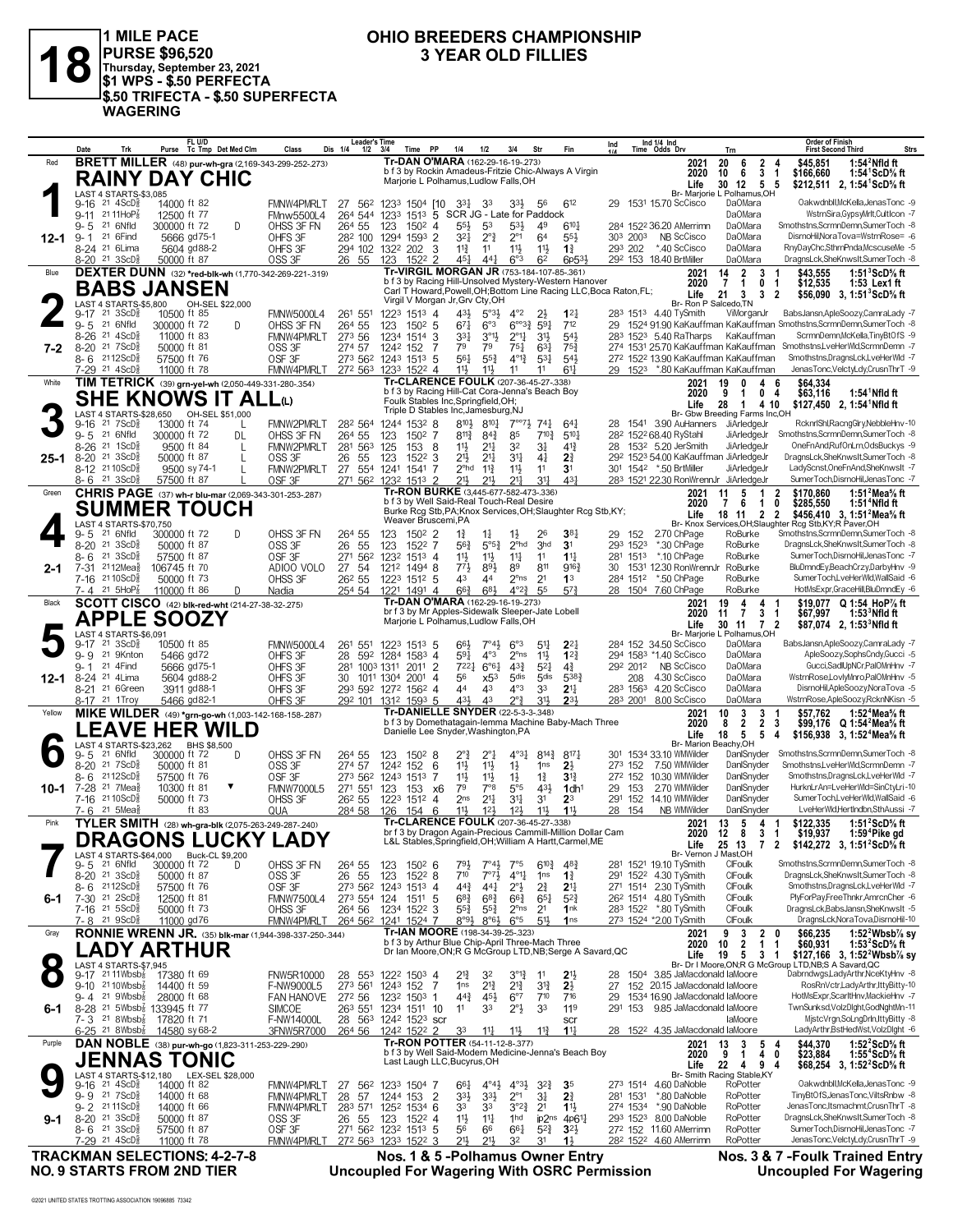

1 MILE TROT<br>PURSE \$116,500<br>Thursday, September 23, 2021<br>\$1 WPS - \$.50 PERFECTA<br>J\$.50 TRIFECTA - \$.50 SUPERFECTA **WAGERING** 

#### **MS. VERSATILITY FINAL AGED FILLIES AND MARES**

|          | Date                                  | Trk                                        | FL U/D<br>Purse Tc Tmp Det Med Clm                                             | Class<br>Dis 1/4                                                              | <b>Leader's Time</b><br>PP<br>$1/2$ $3/4$<br>Time                                                          | 1/4<br>1/2                                                                       | 3/4<br>Str                                                                         | Fin                                       | Ind 1/4 Ind<br>Time Odds Drv<br>Ind                                                                  | Trn                                                                                          | <b>Order of Finish</b><br>Strs<br><b>First Second Third</b>                          |
|----------|---------------------------------------|--------------------------------------------|--------------------------------------------------------------------------------|-------------------------------------------------------------------------------|------------------------------------------------------------------------------------------------------------|----------------------------------------------------------------------------------|------------------------------------------------------------------------------------|-------------------------------------------|------------------------------------------------------------------------------------------------------|----------------------------------------------------------------------------------------------|--------------------------------------------------------------------------------------|
| Red      |                                       |                                            |                                                                                | <b>SCOTT ZERON</b> (32) r blu-wh-c red (1,802-204-252-243-.236)               | Tr-TODD LUTHER (662-105-84-83-271)<br>b m 4 by My MVP-Alliomi-Muscle Massive                               |                                                                                  |                                                                                    |                                           | 2021<br>2020                                                                                         | 15<br>$\frac{3}{7}$<br>$\mathbf{1}$<br>3<br>5 <sub>1</sub><br>17                             | 1:53 $1$ ScD% ft<br>\$58,160<br>\$217,375<br>1:53 $3$ ScD $\%$ ft                    |
|          |                                       |                                            | <b>A FANCY FACE</b>                                                            |                                                                               | Black Magic Racing, LLC, Blacklick, OH                                                                     |                                                                                  |                                                                                    |                                           | Life                                                                                                 | 32 10 6<br>-4                                                                                | \$275,535 4, 1:53 ScD % ft                                                           |
|          | LAST<br>9- 4                          | 4 STARTS-\$7,600<br>21 10 ScD <sup>3</sup> | OH-SEL \$37,000<br>85000 gd69-1                                                | OHSS4&UPCH<br>271 561                                                         | 1244 1541 5                                                                                                | $3^{\circ}1_{4}^{3}$<br>44                                                       | $65\frac{1}{2}$<br>75}                                                             | 661                                       | 293 1552 11.90 TrSmith                                                                               | Br- Spring Haven Farm, OH<br>ToLuther                                                        | WslynQust,PureChnce,Kikimora -8                                                      |
|          |                                       | 8-26 2113Green<br>8-14 21 8Nfld            | 22000 gd77<br>100000 ft 70                                                     | 283 58<br><b>OPEN</b><br>ALDRICH-OH<br>264 544 1223                           | 1264<br>1564 [7<br>1504 3                                                                                  | 58<br>761<br>$7^{\circ}5^{\frac{3}{4}}$                                          | x617} 6181<br>6133<br>$6^{805}$<br>8113                                            | 511<br>810                                | 283 159 4.50 TrSmith<br>291 1524 21.00 WMWilder                                                      | ToLuther<br>ToLuther                                                                         | IKnwMyChp,LtsGoBcks,ShkeltMry -7<br>WslynQust,Refined,MisnAcptd -9                   |
| $20 - 1$ | $8 - 6$<br>7-31 21 7M1                | $21 \, 5$ ScD $\frac{5}{8}$                | 22000 ft 82<br>40000 ft 73                                                     | <b>OPEN</b><br>272 552 1231<br>MsVerstlty                                     | 261 554 1234 1524 4<br>1504 7                                                                              | $6^{81}$<br>67<br>$10^{\circ}7\frac{1}{2}$ $10^{\circ}6\frac{1}{2}$ $8^{\circ}5$ | $6^{\circ 4}$ <sup>3</sup><br>$3^{2}$<br>86                                        | 2 <sub>nk</sub><br>1073                   | 281 1524 4.30 TrSmith<br>28<br>1521 81.80 ScZeron                                                    | ToLuther<br>ToLuther                                                                         | Refined, AFncyFace, Icanflylk -6<br>WhnDvscry,Atlanta,WslynQust-11                   |
|          | 7-23 2111YR                           |                                            | 30000 ft 80                                                                    | NW21000L5                                                                     | 282 574 1271 155<br>-1                                                                                     | $11\frac{1}{2}$<br>11}                                                           | 11<br>11                                                                           | 11                                        | 274 155<br>*.55 JaBartlett                                                                           | ToLuther                                                                                     | AFncyFace,NoMasDrma,ChampgnOn -7                                                     |
| Blue     | 7-17 21 5M1                           |                                            | 40000 gd81-1 ▲                                                                 | 274 55<br>M Vrstlity<br>DEXTER DUNN (32) *red-blk-wh (1,770-342-269-221-.319) | 1494 7<br>123<br>Tr-NANCY TAKTER (438-80-69-57-.314)                                                       | 98}<br>98                                                                        | $96\frac{3}{4}$<br>883                                                             | 993                                       | 272 1514130.90 ScZeron<br>2021                                                                       | ToLuther<br>12<br>$\mathbf{0}$<br>4                                                          | Manchego, WslynQust, WhnD vscry-11<br>0<br>\$101.675                                 |
|          |                                       | <b>SORELLA</b> (L)                         |                                                                                |                                                                               | b m 4 by Muscle Hill-Kadealia-Kadabra<br>Elmer G Fannin, Lincoln, DE; Crawford Farms Racing, Syracuse, NY; |                                                                                  |                                                                                    |                                           | 2020<br>Life                                                                                         | 15<br>8<br>$\mathbf{1}$<br>3<br>36<br>10<br>$\overline{7}$<br>-3                             | \$714,449<br>1:50 $4$ M1 gd<br>$$951,437$ 3, 1:50 M1 gd                              |
|          |                                       | LAST 4 STARTS-\$56,095                     | 9-17 <sup>21</sup> 9Wbsb <sup>7</sup> 184070 ft 69                             | ARMBROFLIG<br>272 56                                                          | Brent Fannin, Milford, DE<br>1233 151<br>- 6                                                               | $21\frac{3}{4}$<br>3 <sup>31</sup>                                               | 32<br>31}                                                                          | 2 <sup>3</sup>                            | 271 1511 29.20 AnMccarthy NaTakter                                                                   | Br- Elmer G Fannin, DE                                                                       | WhnDvscry,Sorella,Atlanta -8                                                         |
|          | 9-3 21 6M1                            |                                            | 40000 ft 67                                                                    | 271 55<br>MsVerstlty                                                          | 1241 1514 4                                                                                                | $21\frac{1}{4}$<br>11                                                            | $2^{\circ}$<br>2 <sup>11</sup>                                                     | $2^{2}$                                   | 28 1522 4.70 DeDunn                                                                                  | NaTakter                                                                                     | WhnDvscry,Sorella,Felctyshg -7                                                       |
| 5-2      | 8-7 2113M1                            | 8-22 2112PcD}                              | 19300 sy 74-1 ▼ L<br>187400 ft 88                                              | 264 57<br>nw25000L5<br>DL<br>27 562<br>Steele                                 | 125<br>1522 7<br>1243 1504 7                                                                               | 55<br>$5^{\circ}5$<br>77<br>$65\frac{1}{4}$                                      | 5°21<br>$64\frac{1}{4}$<br>$64\frac{1}{2}$<br>65                                   | 561<br>$65\frac{1}{4}$                    | 281 1533 16.40 DeDunn<br>26 <sup>2</sup> 1514 28.60 DeDunn                                           | NaTakter<br>NaTakter                                                                         | BackOfThN,GurdnAnAs,ChnChnHal -8<br>Atlanta,Felctyshg,NxtLvlStf -7                   |
|          | 7-31 21 7M1<br>7-17 21 8M1            |                                            | 40000 ft 73<br>400000 gd81-1                                                   | 272 552 1231<br>L<br>MsVerstlty<br>D<br>$1\frac{1}{2}26$ 551<br>Hambo Mat     | 1504 9<br>1231 2044 5                                                                                      | $11^{\circ 9}$<br>$11^{\circ 8}$<br>421<br>$64\frac{1}{4}$                       | $10^{\circ}6\frac{1}{2}$ 96 <sup>1</sup><br>$74\frac{3}{4}$<br>443                 | $64\frac{1}{2}$<br>421                    | 271 1513 27.30 DeDunn<br>2051 33.30 DeDunn                                                           | NaTakter<br>NaTakter                                                                         | WhnDvscry,Atlanta,WslynQust-11<br>Beads, HypnotcAm, RdyForMni-12                     |
|          | 7-3 21 9M1                            |                                            | 156000 gd63-1<br>$\blacktriangle$ 1                                            | JoieDeVie                                                                     | 272 561 1244 1511 10                                                                                       | 10°91 1073                                                                       | $8°5\frac{1}{2}$<br>$65\frac{3}{4}$                                                | x5xP74 <sup>3</sup>                       | 26 <sup>2</sup> 1521 75.60 DeDunn                                                                    | NaTakter                                                                                     | Atlanta, WhnDvscry, HypnotcAm-11                                                     |
| White    |                                       |                                            | <b>WESLYNN QUEST</b> ധ                                                         | JOE BONGIORNO (28) mar-gra-wh (1,451-262-220-196-.310)                        | Tr-PER ENGBLOM (229-41-31-23-288)<br>b m 5 by Manofmanymissions-Weslynn Legacy-Windsong's Legacy           |                                                                                  |                                                                                    |                                           | 2021<br>2020                                                                                         | 19<br>5<br>4<br>2 <sub>1</sub><br>16<br>6                                                    | \$162,735<br>$1:504$ Nfld ft<br>\$90,830<br>1:53 $ScD\%$ ft                          |
|          | LAST                                  | 4 STARTS-\$102,100                         |                                                                                |                                                                               | Buckstone Land Livestock, York, PA; John E Barnard, Miami, FL                                              |                                                                                  |                                                                                    |                                           | Life                                                                                                 | 53 15 11<br>-4<br>Br- 1788938 Ontario LTD,BM                                                 | \$414,826 5, 1:50 <sup>4</sup> Nfld ft                                               |
|          | 9- 4                                  | $2110$ ScD $\frac{5}{8}$<br>8-14 21 8Nfld  | 85000 gd69-1<br>100000 ft 70                                                   | OHSS4&UPCH<br>271 561<br>ALDRICH-OH<br>264 544                                | 1244 1541 7<br>$1504$ 1<br>1223                                                                            | $2^{\circ\circ}$ 1}<br>11}<br>$1\frac{1}{2}$<br>$1\frac{1}{4}$                   | $11\frac{1}{2}$<br>11<br>1 <sup>2</sup><br>12 <sub>1</sub>                         | $1\frac{3}{4}$<br>$1\frac{3}{4}$          | 292 1541<br>281 1504                                                                                 | *.80 RonWrennJr PeEngblom<br>2.00 JoBongiorno PeEngblom                                      | WslynQustPureChnce.Kikimora -8<br>WslynQust,Refined,MisnAcptd -9                     |
|          | 8-7                                   | 21 8M1<br>21 7M1                           | 60000 ft 88                                                                    | 26<br>544<br>Vincennes<br>272 552 1231                                        | 1232<br>$150^2$ 4                                                                                          | 58}<br>$4^{3}\frac{3}{4}$<br>423                                                 | $4^{01}$<br>33<br>$5^{2}\frac{3}{4}$<br>63                                         | $44\frac{3}{4}$<br>3 <sup>11</sup>        | 274 1512 *1.80 AnMccarthy PeEngblom<br>271 151                                                       | 8.80 AnMccarthy PeEngblom                                                                    | Lovdbythm.Chaptiama.ItsAcadmc -8<br>WhnDvscry,Atlanta,WslynQust-11                   |
| 7-2      | $7 - 31$<br>7-17 21 5M1               |                                            | 40000 ft 73<br>40000 gd81-1<br>$\blacktriangle$                                | <b>MsVerstlty</b><br>274 55<br>M Vrstlity<br>-1                               | 1504 8<br>123<br>14948                                                                                     | $1\frac{1}{4}$<br>$2^{11}$<br>1hd                                                | 21<br>2 <sup>11</sup>                                                              | 2 <sup>1</sup>                            | 264 150 55.40 AnMccarthy PeEngblom                                                                   |                                                                                              | Manchego, WslynQust, WhnD vscry-11                                                   |
|          | 7-3 2111M1<br>6-12 21 1M1             |                                            | 22500 gd63-1<br>$\mathbf{v}$ $\mathbf{L}$<br>30000 ft 66<br>$+$                | nw17500L5<br>27 551 124<br>MsVerstlty                                         | 27 554 1232 1504 7<br>1504 2                                                                               | 993<br>$8^{\circ}4\frac{1}{2}$<br>66<br>$6^{\circ 5\frac{3}{4}}$                 | $6^{\circ}4^{\frac{3}{4}}$<br>$5^{3}$<br>541<br>$4^{\circ}2\frac{1}{2}$            | $2^{13}$<br>77 <sub>1</sub>               | 264 1511 44.30 AnMccarthy PeEngblom<br>274 1521 17.10 AnMccarthy ChFBeaver                           |                                                                                              | Beads, WslynQust, ChnChnHal-10<br>Manchego,Felctyshg,NoMasDrma -8                    |
| Green    |                                       |                                            |                                                                                | DAVID MILLER (56) wh-pur-b go (1,733-308-262-259-.312)                        | Tr-BRETT PELLING (252-78-40-32-.440)<br>b m 5 by Muscle Hill-Cedar Dove-Andover Hall                       |                                                                                  |                                                                                    |                                           | 2021<br>2020                                                                                         | 5<br>4<br>11<br>$\overline{2}$<br>9<br>$\overline{2}$<br>$\overline{2}$                      | \$248,927<br>1:50 $4$ M1 ft<br>\$186,568<br>1:50 M1 ft                               |
|          |                                       | WHEN                                       | <b>DOVESCRY</b>                                                                |                                                                               | John E Lengacher, Grabill, IN                                                                              |                                                                                  |                                                                                    |                                           | Life                                                                                                 | 40 17 12<br>Br- William B Weaver III.NJ                                                      | 7 \$1,370,585 4, 1:50 M1 ft                                                          |
|          | 9-17                                  | LAST 4 STARTS-\$139,967                    | <sup>21</sup> 9Wbsb <sub>8</sub> 184070 ft 69                                  | LEX-SEL \$205,000<br>L<br><b>ARMBROFLIG</b><br>272 56                         | 1233 151<br>4                                                                                              | $11\frac{3}{4}$<br>21                                                            | $2^{\circ}$<br>$1\frac{1}{2}$                                                      | $1\frac{3}{4}$                            | 272 151<br>3.10 DaMiller                                                                             | <b>BrGPelling</b>                                                                            | WhnDvscry,Sorella,Atlanta -8                                                         |
|          | 9-3 21 6M1<br>8-21                    | 218PCD <sub>8</sub>                        | 40000 ft 67<br>75000 ft 81                                                     | 271 55<br>L<br><b>MsVerstltv</b><br>264 552<br>L<br>Inv                       | 1241<br>1514 7<br>1231<br>1501                                                                             | $2^{\circ}1$<br>$11\frac{1}{4}$<br>32}<br>$3^{2}$                                | $1\frac{3}{4}$<br>$11\frac{1}{4}$<br>42}<br>3 <sup>1</sup>                         | $1^{22}$<br>2 <sup>2</sup>                | 273 1514 *.60 DaMiller<br>27 1503 11.00 DaMiller                                                     | <b>BrGPelling</b><br><b>BrGPelling</b>                                                       | WhnDvscry,Sorella,Felctyshg -7<br>Atlanta, Whn Dvscry, Lny The Grt -9                |
|          | 8-7<br>7-31 21 7M1                    | 2113M1                                     | 187400 ft 88<br>40000 ft 73                                                    | 27 562<br>DL<br>Steele<br>L<br>MsVerstlty                                     | 1243 1504 6<br>272 552 1231 1504 6                                                                         | $1^{\circ}$ $\frac{3}{4}$<br>$11\frac{1}{4}$<br>$2^{\circ}1$<br>2 <sup>11</sup>  | $21\frac{1}{2}$<br>2ns<br>3 <sup>1</sup><br>3 <sup>1</sup>                         | $5^{4}$<br>1nk                            | 271 1514 2.30 DaMiller<br>272 1504 2.40 DaMiller                                                     | <b>BrGPelling</b><br><b>BrGPelling</b>                                                       | Atlanta,Felctyshg,NxtLvlStf -7<br>WhnDvscry,Atlanta,WslynQust-11                     |
|          | 7-17 21 5M1<br>7-3 21 9M1             |                                            | 40000 gd81-1<br>156000 gd63-1                                                  | 274 55<br>M Vrstlity<br>272 561                                               | 123<br>1494 1                                                                                              | 421<br>44<br>$1^{\circ}$ $\frac{1}{4}$<br>443                                    | 3°27<br>3 <sup>3</sup><br>21<br>$11\frac{1}{2}$                                    | $3^{2}$<br>$2^{2}$                        | 264 1501<br>6.00 DaMiller<br>264 1513 9.50 DaMiller                                                  | <b>BrGPelling</b><br><b>BrGPelling</b>                                                       | Manchego, WslynQust, WhnD vscry-11<br>Atlanta, WhnDvscry, HypnotcAm-11               |
| Black    |                                       |                                            |                                                                                | JoieDeVie<br>YANNICK GINGRAS (42) h grn-wh-go (1,343-210-219-183-292)         | 1244 1511 111<br>Tr-LUCAS WALLIN (94-18-16-10-322)                                                         |                                                                                  |                                                                                    |                                           | 2021                                                                                                 | 4<br>$\mathbf{1}$<br>11<br>-1                                                                | 1:52 $3$ Phl $%$ ft<br>\$69,910                                                      |
|          |                                       |                                            | <b>AB'SATTITUDEXPRESS</b>                                                      |                                                                               | br m 4 by Trixton-Abbie'sgotattitude-American Winner<br>Stop The Jade Farm LLC, Pemberton, NJ              |                                                                                  |                                                                                    |                                           | 2020<br>Life                                                                                         | 13<br>$\overline{2}$<br>5<br>$\overline{1}$<br>27 11 3 3                                     | \$251,516<br>1:51 <sup>4</sup> Lex1 ft<br>\$337,926 3, 1:51 <sup>4</sup> Lex1 ft     |
|          | 9-3                                   | LAST 4 STARTS-\$15,660<br>21 6M1           | 40000 ft 67                                                                    | <b>MsVerstlty</b><br>271 55                                                   | 1241 1514 6                                                                                                | 781<br>$77\frac{3}{4}$                                                           | $75\frac{3}{4}$<br>$75\frac{3}{4}$                                                 | 553                                       | 272 1524 12.80 TiTetrick                                                                             | Br- Stop The Jade Farm LLC,NJ<br>LuWallin                                                    | WhnDvscry,Sorella,Felctyshg -7                                                       |
|          | 8-12 21 9Phls<br>$7 - 31$             | 21 7M1                                     | 16200 ft 94<br>40000 ft 73                                                     | 27 553<br>nw20000L5<br>272 552<br><b>MsVerstlty</b>                           | $\mathcal{P}$<br>1523<br>1233<br>1231<br>$1504$ 7                                                          | $3^{\circ}1\frac{1}{2}$<br>$11\frac{1}{2}$<br>SCR VET - Sick                     | 1hd<br>$1\frac{1}{2}$                                                              | 1nk                                       | 29 1523 1.90 MaMiller                                                                                | LuWallin<br>LuWallin                                                                         | Absattdxp,BigOil,Swansea -7<br>WhnDvscry,Atlanta,WslynQust-11                        |
| 12-1     | 7-17<br>7-3                           | 21 8M1<br>21 9M1                           | 400000 gd81-1<br>156000 gd63-1<br>▲                                            | 551<br>Hambo Mat<br>1,26<br>D<br>272 561                                      | 1231 2044 6<br>1244 1511<br>$\overline{2}$                                                                 | 21}<br>$43\frac{1}{4}$<br>$64\frac{1}{2}$<br>67                                  | $5^{3}\}$<br>78<br>$4^{\circ}2^{\frac{3}{4}}$<br>$8x^6$                            | 76}<br>x9x <sup>201</sup>                 | 206 24.70 LuWallin<br>294 1551 39.10 ToMccarthy LuWallin                                             | LuWallin                                                                                     | Beads, HypnotcAm, RdyForMni-12<br>Atlanta.WhnDvscrv.HvpnotcAm-11                     |
|          | 6-26 <sup>21</sup> 7M1                |                                            | 22500 ft 77<br>▼                                                               | JoieDeVie<br>nw17500L5<br>264 551                                             | 1232 1504 5                                                                                                | 21<br>$21\frac{1}{4}$                                                            | 31}<br>$21\frac{1}{2}$                                                             | 2 <sub>nk</sub>                           | 271 1504 *2.00 TiTetrick                                                                             | LuWallin                                                                                     | PlayTrxOn,Absattdxp,Lovdbythm-10                                                     |
| Yellow   | 6-12 21 8M1                           |                                            | 30000 ft 66<br>TIM TETRICK (39) grn-yel-wh (2,050-449-331-280-.354)            | <b>MsVerstltv</b><br>264 56                                                   | 1244 1514 3<br>Tr-JIM CAMPBELL (149-33-25-24-.368)                                                         | 55<br>$5^{4}$                                                                    | 74}<br>53}                                                                         | 3 <sup>3</sup>                            | 261 152 14.30 AnMccarthy LuWallin<br>2021                                                            | $\overline{\mathbf{2}}$<br>9<br>2                                                            | WhnDvscry, NxtLvlStf, Absattdxp -8<br>\$87.599<br>1:52 M1 gd                         |
|          |                                       |                                            | <b>NEXT LEVEL STUFF@</b>                                                       |                                                                               | b m 4 by Sebastian K S-Nantab-Cantab Hall<br>Runthetable Stables, Montvale, NJ                             |                                                                                  |                                                                                    |                                           | 2020<br>Life                                                                                         | $\mathbf{3}$<br>$\overline{7}$<br>13<br>0<br>32 15 5 1                                       | $1:513$ Lex $\overline{1}$ ft<br>\$481,361<br>\$734,415 3, 1:51 <sup>3</sup> Lex1 ft |
|          | 9-11                                  | AST 4 STARTS-\$32.118<br>21 6M1            | 36000 ft 71                                                                    | L<br>Open                                                                     | 27 <sup>2</sup> 56 1241 1513 4                                                                             | 324                                                                              | 11<br>11                                                                           | 421                                       | 274 152 7.90 CoCallahan JiCampbell                                                                   | Br- Runthetable Stables, NJ                                                                  | Lovdbythm,CrystalFs,ChnChnHal -7                                                     |
|          | 8-7 2113M1                            |                                            | 187400 ft 88                                                                   | DL<br>Steele                                                                  | 27 562 1243 1504 2                                                                                         | 54}<br>$5^{\circ}4$                                                              | $4^{\circ}2$<br>$3^{2}$                                                            | $34\frac{1}{4}$                           | 263 1513 17.80 TiTetrick                                                                             | JiCampbell                                                                                   | Atlanta,Felctyshg,NxtLvlStf -7                                                       |
| 8-1      | 7-31<br>7-17 21 8M1                   | 21 7M1                                     | 40000 ft 73<br>400000 gd81-1                                                   | MsVerstlty<br>272 552<br>L.<br>D<br>Hambo Mat                                 | 1231<br>1504 2<br>1 2044 1                                                                                 | 4°1}<br>$11\frac{1}{4}$<br>$5^{3}\frac{1}{2}$<br>$85\frac{1}{2}$                 | 11<br>$1\frac{1}{4}$<br>10i <sup>10</sup><br>106                                   | 41<br>$66\frac{1}{4}$                     | 28<br>1511 5.50 TiTetrick<br>206 28.10 MaMacDnld                                                     | JiCampbell<br>JiCampbell                                                                     | WhnDvscry,Atlanta,WslynQust-11<br>Beads, HypnotcAm, RdyForMni-12                     |
|          | 7-3 21 9M1<br>6-12 <sup>21</sup> 8M1  |                                            | 156000 gd63-1<br>30000 ft 66                                                   | JoieDeVie<br>L<br>264 56<br><b>MsVerstltv</b>                                 | 272 561 1244 1511 9<br>1244 1514 4                                                                         | $8^{\circ}8^{\circ}$<br>$9°6\frac{1}{2}$<br>$3^{21}$<br>$3^{2}\frac{1}{2}$       | $43\frac{3}{4}$<br>$6^{\circ}4$<br>$2\frac{3}{4}$<br>$2^{\circ}1$                  | 44<br>2 <sub>nk</sub>                     | 26 <sup>2</sup> 152 28.70 TiTetrick<br>264 1514 1.40 TiTetrick                                       | JiCampbell<br>JiCampbell                                                                     | Atlanta, WhnDvscry, HypnotcAm-11<br>WhnDvscry, NxtLvlStf, Absattdxp -8               |
| Pink     | 5-29 21 1M1                           |                                            | 30000 gd50-1                                                                   | <b>MsVerstlty</b>                                                             | 271 544 124 152<br>Tr-AKE SVANSTEDT (362-62-54-51-.301)                                                    | 44<br>$11\frac{1}{2}$                                                            | $11\frac{1}{2}$<br>11}                                                             | $1\frac{1}{2}$                            | 28 152<br>*.60 TiTetrick                                                                             | JiCampbell                                                                                   | NxtLvlStf,WslynQust,AFncyFace -7                                                     |
|          |                                       |                                            | AKE SVANSTEDT (62) grn-blk-wh (199-35-22-30-.288)<br><b>FELICITYSHAGWELL S</b> |                                                                               | b m 6 by Maharajah-Diaz Boko-Cantab Hall<br>Knutsson Trotting Inc, Del Ray Beach, FL                       |                                                                                  |                                                                                    |                                           | 2021<br>2020                                                                                         | $\overline{2}$<br>$\begin{smallmatrix}2&3\\2&2\end{smallmatrix}$<br>11<br>$\mathbf{1}$<br>10 | \$110,885<br>1:54 YR ft<br>\$103,900<br>$1:51$ <sup>1</sup> Lex1 ft                  |
|          |                                       | <b>LAST 4 STARTS-\$75.213</b><br>21 6M1    |                                                                                |                                                                               |                                                                                                            |                                                                                  |                                                                                    |                                           | Life<br>273 1523 3.40 AkSvanstdt AkSvanstdt                                                          | 43<br>9<br>97<br>Br- Manken Ab&Verrazzano Ab,SD                                              | \$345,590 5, 1:51 <sup>1</sup> Lex1 ft                                               |
|          | 9-3<br>8-20 21 7YR                    |                                            | 40000 ft 67<br>45000 ft 80                                                     | <b>MsVerstIty</b><br>271 55<br>OPEN HDP<br>283 581                            | 1241 1514 2<br>154 7<br>126                                                                                | 431<br>$4^{3}\frac{3}{4}$<br>$11\frac{1}{2}$<br>14                               | 54<br>54<br>$11\frac{1}{2}$<br>11}                                                 | $34\frac{1}{2}$<br>1 <sup>1</sup>         | 28 154<br>*.55 DaDube                                                                                | AkSvanstdt                                                                                   | WhnDvscry,Sorella,Felctyshg -7<br>Felctyshg,ChampgnOn,FshnCrdtr -8                   |
| 25-1     | 8-7 2113M1<br>7-31                    | 21 7M1                                     | 187400 ft 88<br>$\blacktriangle$<br>40000 ft 73                                | 27 562<br>D<br>Steele<br>MsVerstlty                                           | 1243 1504 1<br>272 552 1231 1504 5                                                                         | 32<br>32}<br>3 <sup>11</sup><br>5 <sup>4</sup>                                   | 531<br>54<br>74<br>$5^{2}$                                                         | $2^{3}\frac{3}{4}$<br>$5^{13}$            | 26 <sup>2</sup> 151 <sup>3</sup> 43.60 AkSvanstdt AkSvanstdt<br>271 1511 18.70 AkSvanstdt AkSvanstdt |                                                                                              | Atlanta,Felctyshg,NxtLvlStf -7<br>WhnDvscry,Atlanta,WslynQust-11                     |
|          | 7-23 21 7YR<br>7-17 21 5M1            |                                            | 36000 ft 80<br>40000 gd81-1                                                    | NW30000L5<br>274 55<br>M Vrstlity                                             | 274 581 1263 1544 7<br>123<br>1494 [11                                                                     | $1^\circ \frac{1}{2}$<br>11号<br>$5^{3}$<br>$55\frac{1}{4}$                       | 11<br>$13\frac{1}{2}$<br>$77\frac{1}{2}$<br>$64\frac{1}{4}$                        | $1^{2}\frac{3}{4}$<br>$78\frac{1}{2}$     | 281 1544 5.50 DaDube<br>273 1512125.10 AkSvanstdt AkSvanstdt                                         | AkSvanstdt                                                                                   | Felctyshg, HilOf AHrs, PtrrchHnv -8<br>Manchego, WslynQust, WhnDvscry-11             |
|          | 7-3 21 9M1                            |                                            | 156000 gd63-1                                                                  | JoieDeVie                                                                     | 272 561 1244 1511 4                                                                                        | 423<br>33                                                                        | 97<br>741                                                                          | 87                                        | 27 1523 39.30 AkSvanstdt AkSvanstdt                                                                  |                                                                                              | Atlanta, WhnDvscry, HypnotcAm-11                                                     |
| Gray     |                                       |                                            | TYLER BUTER (35) br-go (1,801-237-235-237-248)<br><b>NO MAS DRAMA(t)(L)</b>    |                                                                               | Tr-MICHAEL RUSSO (72-14-8-8-.293)<br>br m 4 by Muscles Yankee-Massive Drama-Credit Winner                  |                                                                                  |                                                                                    |                                           | 2021<br>2020                                                                                         | $\begin{array}{ccc} 7 & 3 & 1 \\ 2 & 6 & 3 \end{array}$<br>18<br>16                          | 1:52 <sup>2</sup> PcD% ft<br>\$102,050<br>\$179,542<br>1:57 <sup>1</sup> YR ft       |
|          |                                       | LAST 4 STARTS-\$28,000                     | SHS-HBG \$32,000                                                               |                                                                               | Ginnis Stables LLC, East Northport, NY                                                                     |                                                                                  |                                                                                    |                                           | Life                                                                                                 | 42 11 10<br>- 5<br>Br- Peter Paul Venturini, NJ                                              | \$342,755 4, 1:52 <sup>2</sup> PcD <sup>5</sup> / <sub>8</sub> ft                    |
|          | 9-18 21 9YR<br>9-3 21 6M1             |                                            | 38000 ft 80<br>40000 ft 67<br>Ť.                                               | L<br>NW30000L5<br>271 55<br>-L<br>MsVerstlty                                  | 291 582 1263 1551 5<br>1241 1514 5                                                                         | $11\frac{3}{4}$<br>$11\frac{1}{2}$<br>$54\frac{1}{2}$<br>55                      | $12\frac{1}{4}$<br>$11\frac{1}{2}$<br>4 <sup>4</sup><br>$4^{\circ}2^{\frac{3}{4}}$ | 1 <sup>3</sup><br>$76\frac{1}{4}$         | 283 1551 2.55 TyButer<br>281 153 49.80 TyButer                                                       | MiRusso<br>MiRusso                                                                           | NoMasDrma,EyeOfTgAs,AftrAlPal -8<br>WhnDvscry,Sorella,Felctyshg -7                   |
|          | 8-27 2111YR                           |                                            | 36000 ft 84<br>$^{+}$                                                          | NW30000L5<br>L                                                                | 273 572 1254 1552 6                                                                                        | 21}<br>2 <sup>2</sup>                                                            | $2^{13}$<br>2 <sup>1</sup>                                                         | 2 <sub>ns</sub>                           | 291 1552 3.50 TyButer                                                                                | MiRusso                                                                                      | Nextrndsn, NoMasDrma, TopFlghtA -7<br>Felctyshg,ChampgnOn,FshnCrdtr -8               |
| 15-1     | 8-20 <sup>21</sup> 7YR<br>8-13 2111YR |                                            | 45000 ft 80<br>$^+$<br>30000 ft 92<br>$^+$                                     | OPEN HDP<br>283 581 126<br>-L<br>NW20000L5<br>L                               | 154 4<br>274 563 1261 1551 4                                                                               | $55\frac{1}{2}$<br>$56\frac{1}{2}$<br>$1^{\circ}1$<br>$11\frac{1}{4}$            | $5°3\frac{1}{2}$<br>55<br>$11\frac{3}{4}$<br>$12\frac{1}{2}$                       | 76<br>$1^{21}$                            | 283 1551 5.80 TyButer<br>29<br>1551<br>*.55 TyButer                                                  | MiRusso<br>MiRusso                                                                           | NoMasDrma, Aftr AlPal, WhatChptr -8                                                  |
|          | 7-31 21 7M1<br>7-23 2111YR            |                                            | 40000 ft 73<br>†▲ L<br>30000 ft 80                                             | <b>MsVerstIty</b><br>NW21000L5                                                | 272 552 1231 1504 1<br>282 574 1271 155<br>່າ                                                              | 52}<br>75<br>211<br>21,                                                          | 96<br>$2^{\circ}1$<br>21                                                           | $10^{6}\frac{3}{4}$ 118<br>2 <sup>1</sup> | 152 <sup>2</sup> 42.90 BrSears<br>28<br>274 1551 2.00 TyButer                                        | MiRusso<br>MiRusso                                                                           | WhnDvscry,Atlanta,WslynQust-11<br>AFncyFace,NoMasDrma,ChampgnOn -7                   |

**TRACKMAN SELECTIONS: 4-2-3-6**